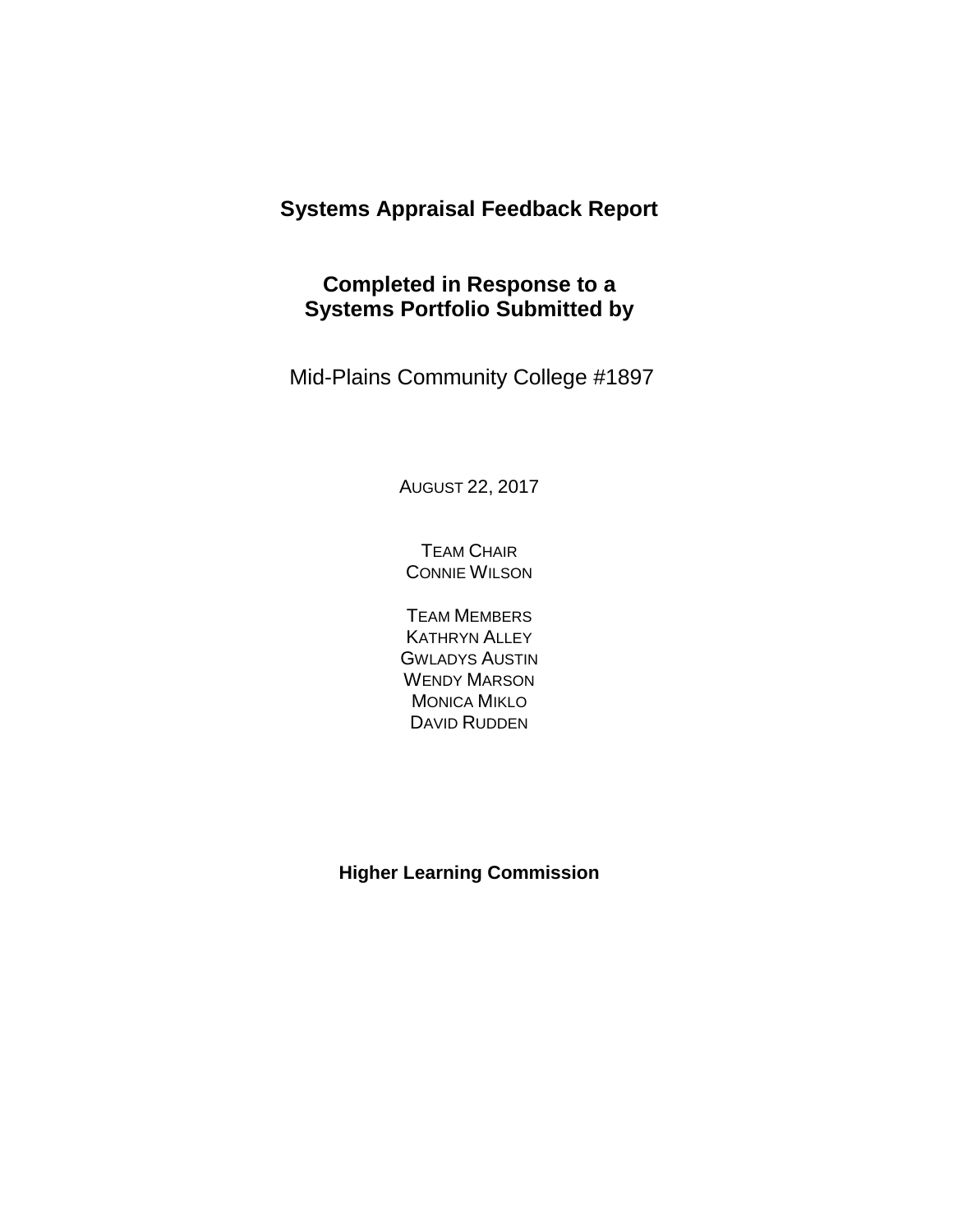## **Contents**

| APPENDIX C: Criteria for Accreditation & Core Component Evidence Screening  46 |  |
|--------------------------------------------------------------------------------|--|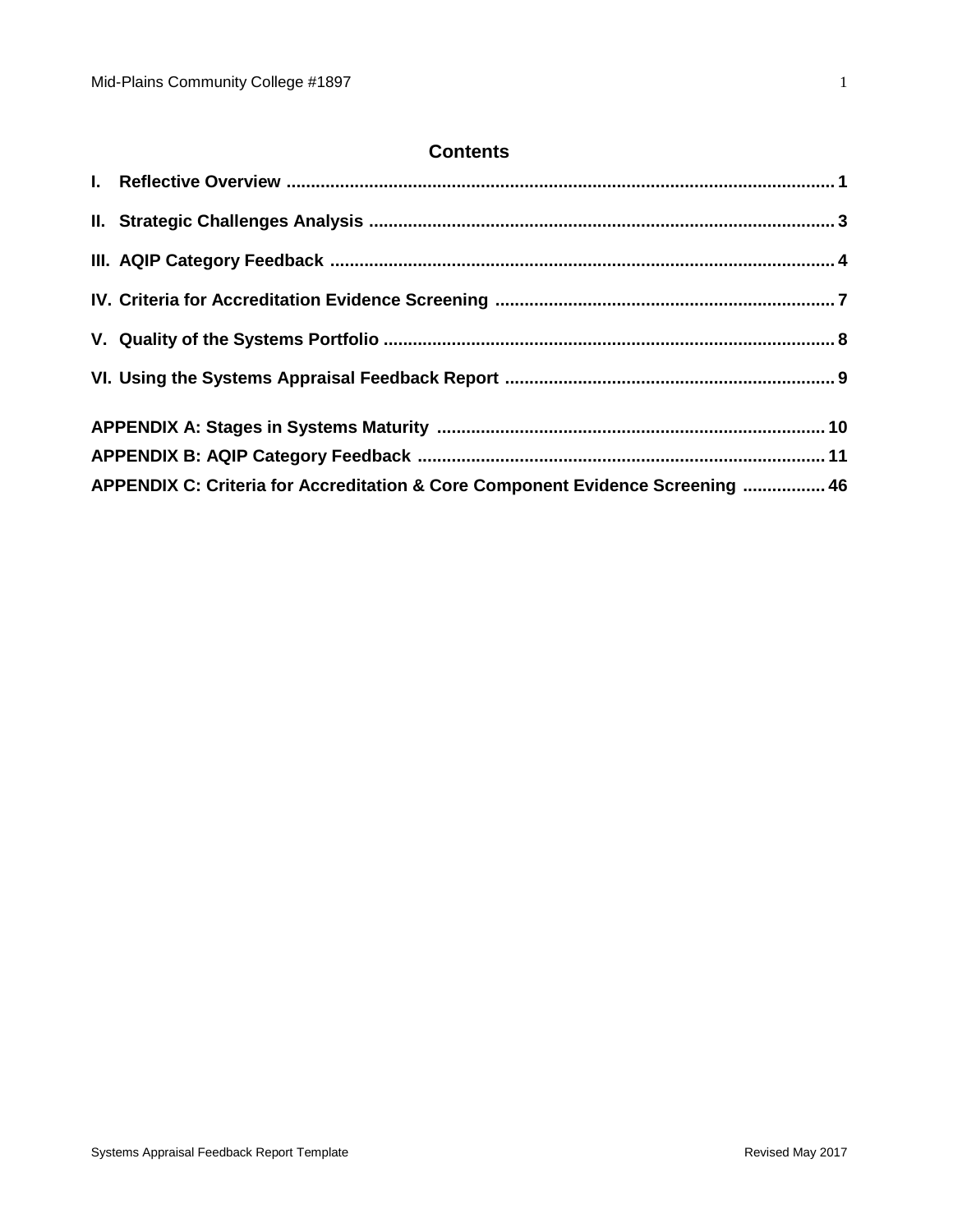#### **I. Reflective Overview**

Upon completing its review of the Institutional Overview and Category Introductions included in the Systems Portfolio, the Systems Appraisal team formulated its understanding of the institution, the institution's mission, and the constituents served. This understanding is conveyed in the following Consensus Reflective Statement. Additional team insights are also summarized here in relation to the six AQIP Pathway categories.

#### *Reflective Overview Statement*

*MPCC is a public, associate degree-granting institution with a total of 2,276 students, 225 faculty, and 246 staff. The College serves 18 counties in west-central Nebraska with four branch campuses and three additional locations. The College's mission is to transform lives and provide exceptional learning opportunities. Seven values direct the operation of the College, support the mission and align to the 2015-2018 Strategic Plan "Leading for Tomorrow". In the past three years, collaborative processes spearheaded by college leaders were used to develop a College Strategic Enrollment Plan and are being used to develop the in-progress Academic Master Plan and Facilities Master Plan.*

#### *Category Summary Statements*

- 1. **Helping Students Learn**: *The College has reported progress in data collection and availability for making improvements in Helping Students Learn along with the work on two Action Projects. Data analysis at the institutional level is listed as an area for current improvement. MPCC describes focus areas as implementation of five priorities including the Academic Master Plan, revision of the student learning outcomes (SLOs), refining developmental math, placing the Catalog online and the creation of the Minimum Criteria for Hiring. MPCC describes itself as systematic as it to relates to process and results for Category 1.*
- 2. **Meeting Student & Other Key Stakeholder Needs**: *MPCC reports achieving the systematic level for most processes with greater maturity for identifying student needs and monitoring retention, persistence and completion. Two Action Projects are underway to promote student success. The College has identified focus areas of financial literacy, completion rates improving the early alert process, developing a college-wide student development program, and implementing non-instructional program review for improvement through student and employee feedback and the analysis of student success data.*
- 3. **Valuing Employees**: *The College is at the systematic level of maturity with processes and results. A re-focus to emphasize development and wellness in employees earned the College an award. MPCC provides examples from two successful Action Projects focused on intra-college communication that resulted in several communication improvements. The success of these employee communication efforts has led to the postponement of a planned action project to track employee engagement.*
- 4. **Planning and Leading**: *Planning processes for MPCC are reported to be at the aligned or integrated maturity levels. The College Mission and Values were revised in 2016 in a collaborative effort between the Board of Governors, faculty and staff, with additional feedback from students. Recent organization restructuring has improved communication and strengthened areas of responsibilities at the VP level. MPCC reports results from the 2016 Personal Assessment of the College Environment (PACE) survey that show a high level of employee satisfaction in comparison to previous year's surveys.*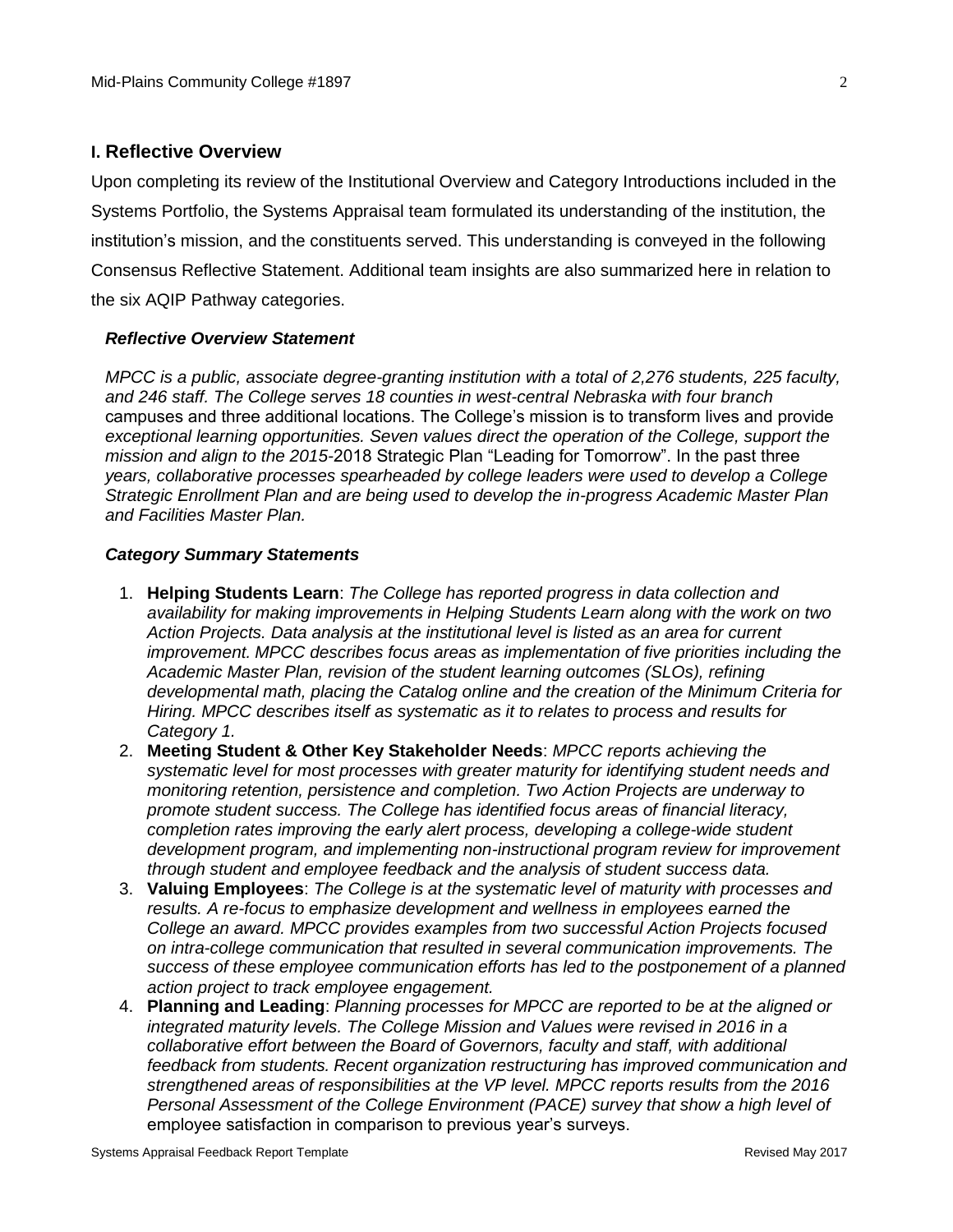- 5. **Knowledge Management & Resource Stewardship**: *MPCC describes its level of maturity in Category 5 as systematic to aligned and describes several initiatives since its last Systems Portfolio. The College has committed additional resources to facilities and faculty development in the use of technology. Positive results from a recent AQIP Action Project have led to the creation of the Student Services Annual Assessment Report. Focus areas for improvement include course scheduling, identification of key performance indicators through an Action Project and scholarship management.*
- 6. **Quality Overview**: *MPCC describes its maturity level for Category 6 as aligned in processes, integrated in quality improvement, and systematic in results. The College focus is on quality and has made improvements in recognizing and promoting quality improvement efforts. MPCC also identifies eleven Action Projects that have created significant changes and added a new position of Area Assessment Coordinator. MPCC reports an opportunity to improve by finding a way to capture and measure the culture.*

## **II. Strategic Challenges Analysis**

In reviewing the entire Systems Portfolio, the Systems Appraisal team was able to discern what may be several overarching strategic challenges or potential issues that could affect the institution's ability to succeed in reaching its mission, planning, and overall quality improvement goals. These judgments are based exclusively on information available in the Systems Portfolio and thus may be limited. Each item should be revisited in subsequent AQIP Pathway reviews, such as during the comprehensive evaluation in Year 8.

#### *Strategic Challenges*:

- 1.) Describe processes; linking them to specific measures, tools, or instruments; and clearly relate the results to the processes monitored. This is useful, for example, for monitoring processes to ensure academic integrity and collecting and utilizing complaint data. Addressing this challenge can promote the use of measures that are more direct and closely aligned to the processes and/or intended outcomes. Addressing this challenge may also lead to an expansion of measures employed beyond, for instance, the PACE survey.
- 2.) Articulate processes by which data is analyzed and fed into specific decision-making processes. Addressing this challenge can promote processes and structures for analyzing and interpreting data and information. Data, results, and information are often presented, but seldom interpreted in a manner that illustrates institutional learning or demonstrates links between analysis and decision making about areas for improvement. Continued development of internal targets and comparative data can increase the maturity level across procedures for data analysis and interpretation.
- 3.) Align common, General Education and program learning outcomes within the program review process, and advance alignment of the curriculum and co-curriculum learning goals. Addressing this challenge will promote a more intentional and explicit alignment of the contributions made by co-curricular activities to student learning in areas, such as leadership, citizenship and multicultural awareness, that require broad exposure and multiple opportunities for outcome achievement.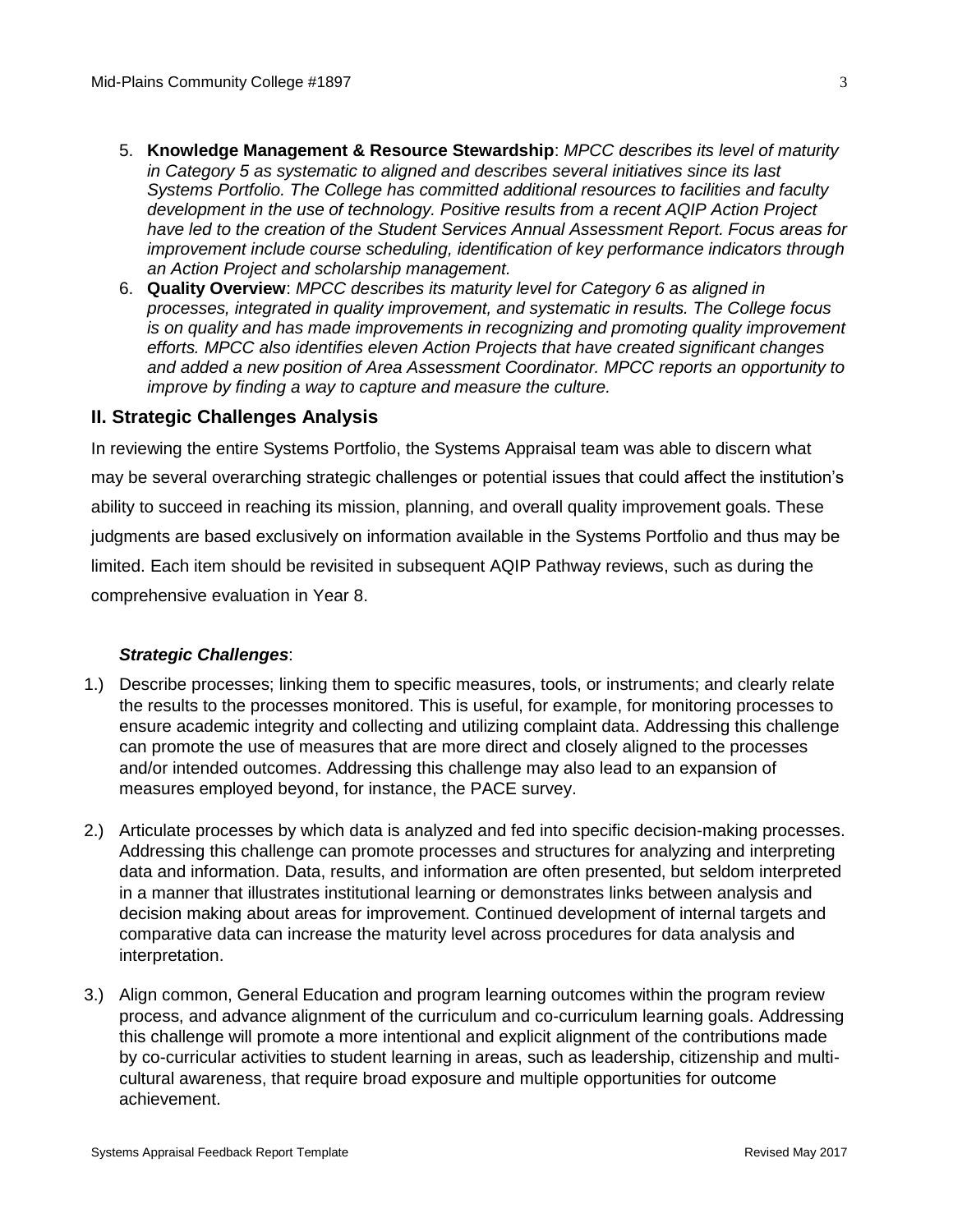4.) Develop processes that mature the degree to which key functional areas of the College are aligned with the Mission and Strategic Plan. In human resources, addressing this challenge could frame employee reviews in the context of strategic plan objectives or strategic initiatives; or, improvements in orientation processes and professional development offerings for both fulland part-time employees. In outreach, work in this area could facilitate development of comprehensive processes to identify, prioritize, build and maintain key partnerships.

## **III. AQIP Category Feedback**

As the Systems Appraisal team reviewed the Systems Portfolio, it determined the stages of maturity of the institution's processes and results. These stages range from "Reacting" to "Integrated" and are described in Appendix A. Through use of the maturity stages and its analysis of the institution's reported improvements, the team offers below summary feedback for each AQIP Pathway category. This section identifies areas for further improvement and also possible improvement strategies. In addition to the summary information presented here, Appendix B conveys the team's specific feedback for all Process, Results, and Improvement items included in the institution's Systems Portfolio. The summary feedback below, and the detailed feedback offered in Appendix B, is based only upon evidence conveyed in the Systems Portfolio. It is possible that the institution has additional information on specific processes, results and improvements that was not included in the Systems Portfolio. In such instances, the institution should plan to provide this evidence in a future AQIP Pathway review process.

#### *Category 1: Helping Students Learn*

MPCC has overall systematic processes and results for Category 1. While common General Education and program SLOs have been developed and refined, alignment and assessment of SLOs as well as co-curricular goals may advance maturity and provide new insights. The CCSSE, as an indirect measure, is used widely as a data source throughout Category1; however, describing more fully how this data addresses specific learning outcomes and adding new direct measures may strengthen the assessment process. Data is collected through program assessment, however, examples of specific improvements in programs in addition to nursing, would strengthen evidence of robust assessment processes. Clearly aligning processes with measures, results, insights, and improvements is an opportunity to close the loop and strengthen processes. Clarifying how targets are determined and how data is used in decision-making and process improvement is an opportunity for the College. Adding additional external benchmarks such as with Nebraska system peers may be beneficial. The College does not appear to have explicit mechanisms for handling issues related to violations of academic integrity or for tracking violations at all levels and may want to address this in the next cycle of Action Projects.

#### **Category 1 Strategic Issues:**

• Aligning common General Education and program learning outcomes within the program review process.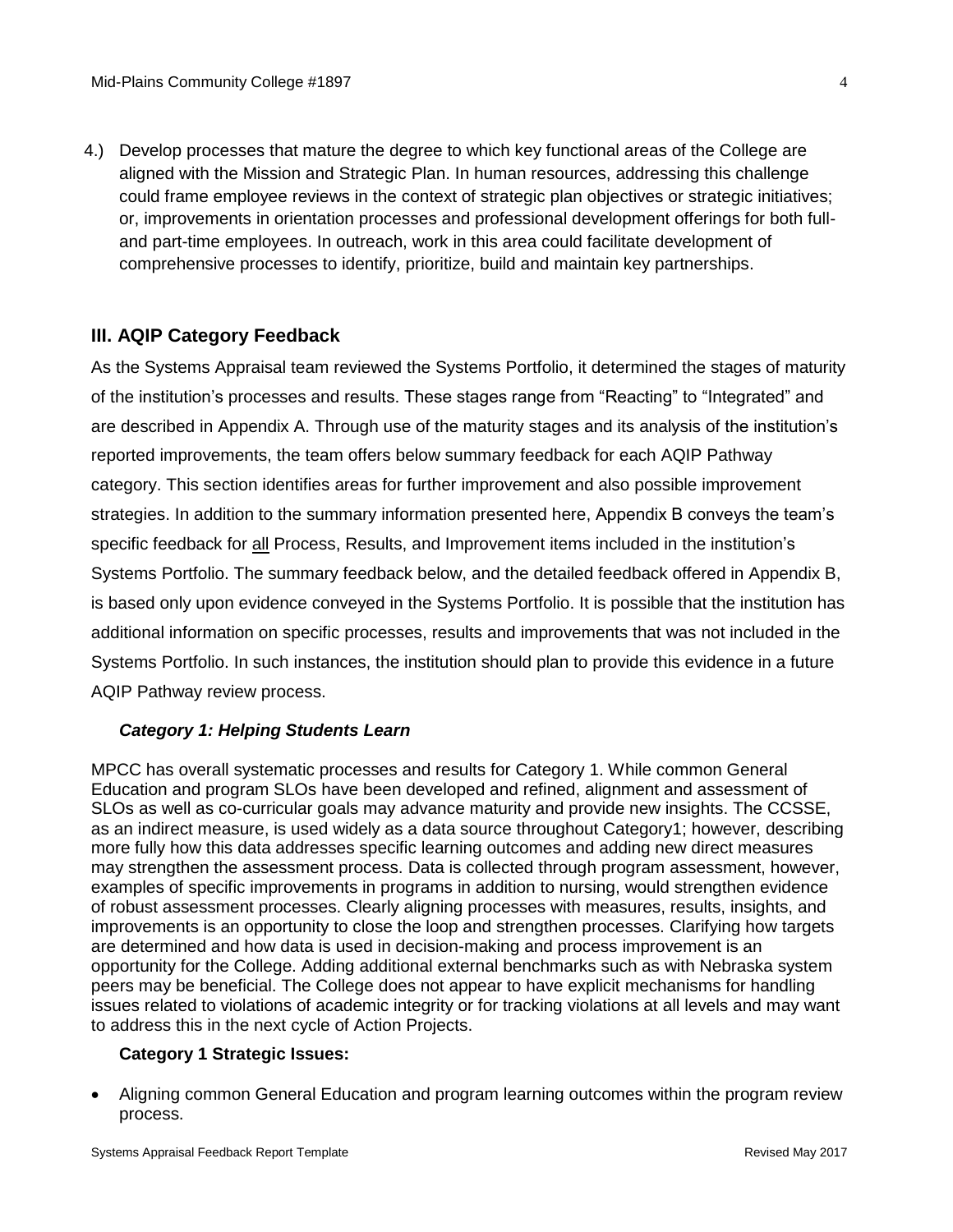- Mapping co-curricular activities that support student learning, such as leadership, citizenship and multi-cultural awareness, to common outcomes and define measures for assessing their attainment.
- Articulating processes by which data is analyzed and fed into specific decision-making processes or venues.
- Describing processes more clearly, how results relate to the processes, and how analysis of data, insights and improvements link to the processes.
- Identifying additional measures for tracking and trending academic integrity issues to enhance of monitoring and support decision-making.

## *Category 2: Meeting Student & Other Key Stakeholder Needs*

Processes related to Category 2 are generally systematic, while results demonstrate a reacting level of maturity. Identification and provision for the needs of diverse students is a strength, and measuring retention, persistence, and completion rates appear to be repeatable and consistent processes. MPCC lacks explicit processes that would guide their selection of partners and collaborators to further the mission and strategic goals of the College. The comprehensive partnership evaluation tool MPCC plans to develop and implement to determine and prioritize initiatives and partners could move MPCC towards a higher level of maturity in its processes. Adding new data sources, identifying institutional policies to ensure processes are consistently followed, and identifying internal targets and external benchmarks may increase the maturity level of Category 2.

## **Category 2 Strategic Issues:**

- Adding some direct measures that align to various processes described in Category may better inform decision-making.
- Although MPCC tracks student complaints, creating a more formalized process to include trending and reporting common complaints may inform process improvements.
- Identifying internal targets and external benchmarks may provide needed insight to guide improvement efforts.
- Identifying how online and dual credit faculty make themselves available to students can be further clarified.
- Creating comprehensive processes to identify, prioritize, build and maintain key partnerships, and assign responsibility for monitoring relationships; while developing and implementing measures of effectiveness that align to the mission and Strategic Plan may provide institutional alignment.

## *Category 3: Valuing Employees*

Processes related to Category 3 Valuing People are generally systematic. MPCC appears to have a robust recognition and awards program and opportunities for employees to engage in various activities. The full-time faculty mentoring process is a strength, but could be extended to adjunct faculty. There is an opportunity for improvement through better formalization of the relationship between processes and results in all areas related to hiring, evaluating and developing high-quality employees. Another opportunity lies in the development of additional measures, other than the PACE survey, to reflect the various processes such as performance evaluations, employee satisfaction with various services, and the effectiveness of the Center for Teaching Excellence.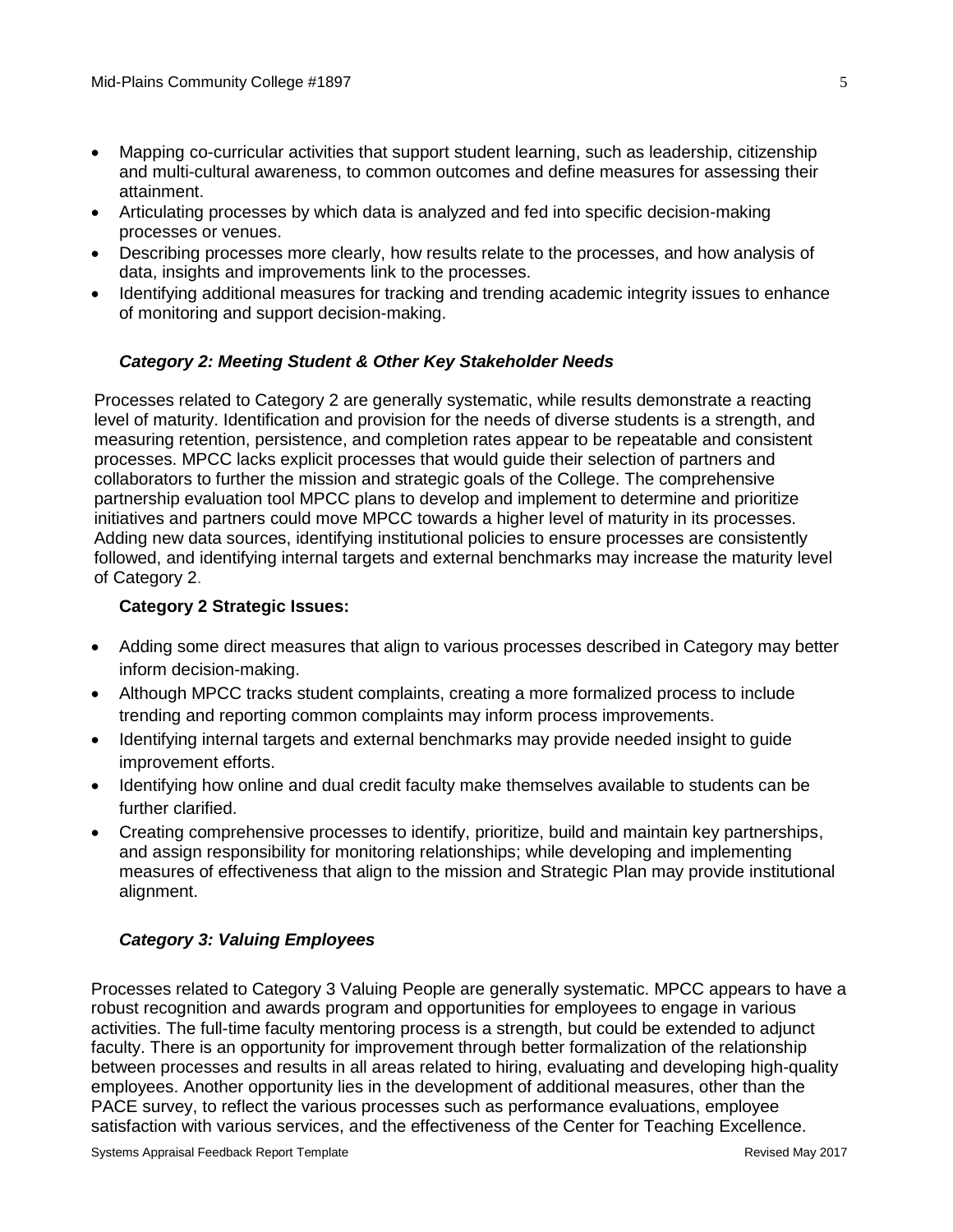## **Category 3 Strategic Issues:**

- Creating and presenting measures beyond the PACE survey with targets and external benchmarks that reflect a variety of Category 3 processes may elevate the level of maturity.
- Analyzing data to provide interpretations and gain new insight may enhance quality improvement efforts.
- Introducing processes or structures that frame employee reviews in the context of strategic plan objectives or action items.
- Introducing measures or assessment methods to query into the effectiveness of orientation processes and professional development and training events scheduled by HR.

## *Category 4: Planning and Leading*

Processes related to institutional planning and leading are mostly aligned, especially those related to leadership and integrity, strategic planning, and shared governance. MPCC has taken creative, proactive steps to utilize the AQIP framework as a common language for employees at all levels to better understand how their work contributes to the organization. The robust strategic planning process involves multiple stakeholders, regular review by Cabinet and the AQIP Core Team, alignment with the six AQIP Categories and implementation through approved and financed Action Projects with designated outcomes. Policies for integrity are documented for the Board and employees with an avenue for reporting violations. Although multiple standing leadership teams provide cross-functional support for practices related to institutional planning, MPCC has an opportunity to further describe how the institution works to develop and recognize leaders at all levels. In general, results related to planning and leading are systematic and, in some cases, reacting. Few measures beyond the PACE survey are described. While MPCC continues to report improvement in survey results, there is no insight provided as to why the improvements are occurring. There is an opportunity to improve Category 4 processes with identification and collection of data that is directly related to each process and then establishing how data will be evaluated and formally incorporated into the decision-making process.

#### **Category 4 Strategic Issues:**

• *Collecting, tracking, and interpreting a wide variety of data and results, beyond the PACE survey, that capture various processes related to planning and leadership could strengthen the validity of data used for planning.*

#### *Category 5: Knowledge Management & Resource Stewardship*

Processes related to Category 5 are at the systematic to aligned level of maturity. Strong processes exist to maintain the fiscal, physical and technological infrastructures with alignment of these processes to the mission, and budget and planning processes. The Strategic Plan and mission clearly direct the selection of data. Results for Category 5 are in the systematic to reacting stages of maturity. Measures such as the PACE survey, while providing comparative data, do not offer a direct measure of the processes throughout the Category. The tax levy and fiscal reserve provide evidence of fiscal accountability. MPCC might consider establishing a clearer link between processes and results and consistently sharing insight that led to decision-making about needed improvements.

#### **Category 5 Strategic Issues:**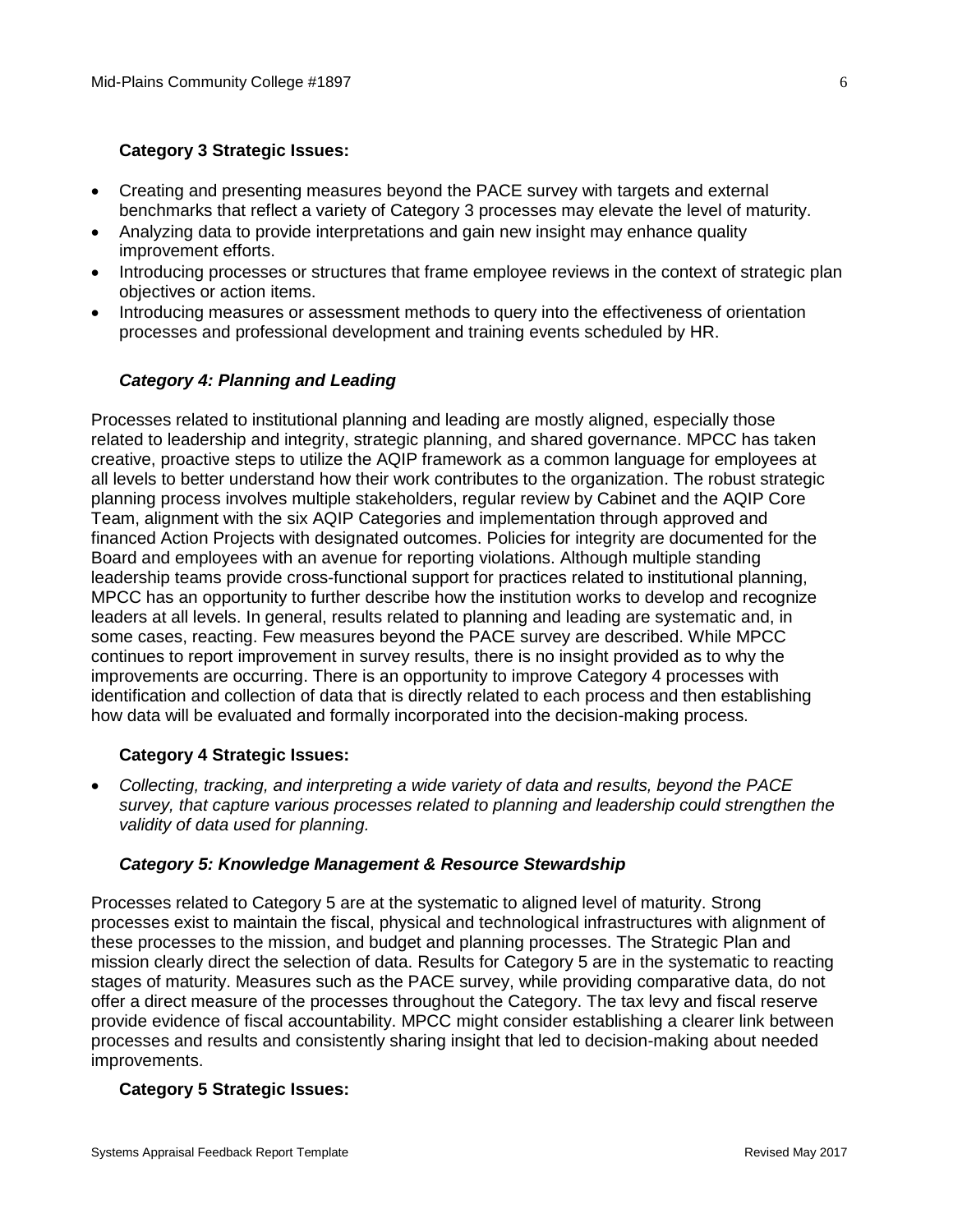- Adding additional measures, beyond the PACE survey, reflecting each key process sections and then reporting results such as various audits and Helpdesk service logs can enhance the maturity level.
- Providing more in-depth data analysis and interpretations of the data, while including insights or institutional learning, could lend support to decisions about improvements that MPCC plans or has implemented.

#### *Category 6: Quality Overview*

MPCC has overall systematic processes to facilitate the identification and deployment of quality project initiatives. The College has completed a substantial number of projects over the last few years and is to be commended for its recognition of employees engaged in AQIP Action Project teams. Results are limited to the number of participants in Action Projects and it is unclear how the findings and lessons learned from each of these initiatives are tied back into the institutional decision-making and CQI process. As MPCC notes identifying actionable metrics for CQI initiatives should help strengthen the Institution's efforts.

#### **Category 6 Strategic Issues: None**

## **IV. Criteria for Accreditation Evidence Screening**

The Systems Appraisal team screened the institution's Systems Portfolio evidence in relation to the Criteria for Accreditation and the Core Components. This step is designed to position the institution for success during its comprehensive evaluation in Year 8. In order to accomplish this task, HLC has established linkages between the Systems Portfolio's Process and Results items and the Criteria's Core Components. Systems Appraisal teams have been trained to conduct a "soft review" of the Criteria and Core Components for Systems Portfolios completed in the third year of the AQIP Pathway cycle and a more robust review for Systems Portfolios completed in the seventh year. The formal review of the Criteria and Core Components for purposes of reaffirming the institution's accreditation occurs only in the eighth year of the cycle and is completed through the comprehensive evaluation, unless serious problems are identified earlier in the cycle. As part of this Systems Appraisal screening process, teams indicate whether each Core Component is "Strong, clear, and well-presented"; "Adequate but could be improved"; or "Unclear or incomplete." When the Criteria and Core Components are reviewed formally for reaffirmation of accreditation, peer reviewers must determine whether each is "Met," "Met with concerns," or "Not met."

Appendix C of this report documents in detail the Appraisal team's best judgment as to the current strength of the institution's evidence for each Core Component and thus for each Criterion. Institutions are encouraged to review Appendix C carefully in order to guide improvement work relative to the Criteria and Core Components. Immediately below, the team provides summary statements that convey broadly its observations regarding the institution's present ability to satisfy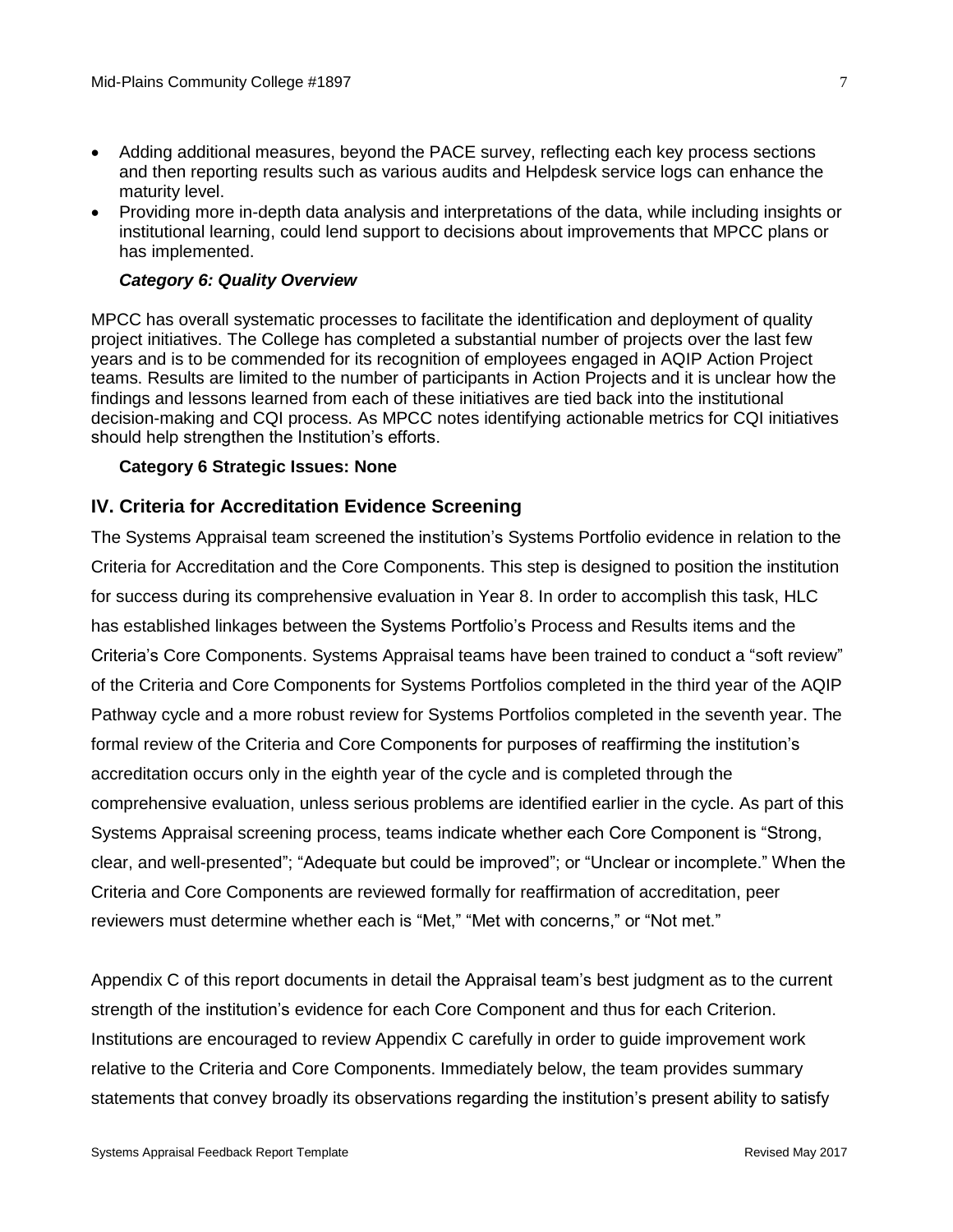each Criterion, as well as any suggestions for improvement. Again, this feedback is based only

upon information contained in the institution's Systems Portfolio and thus may be limited.

#### *Criterion 1. Mission:*

All Core-Components related to Criteria 1 have been clearly addressed.

#### *Criterion 2. Integrity: Ethical and Responsible Conduct*

All Core-Components related to Criteria 2 have been clearly addressed.

#### *Criterion 3. Teaching and Learning: Quality, Resources, and Support*

Core Components related to Criteria 3 have been clearly addressed, except for: **3.C.** MPCC describes availability of full-time faculty and can improve by describing how online or dual credit faculty make themselves available to students or how availability is ensured.

**3.E.** MPCC offers co-curricular opportunities to promote the student educational experience and can improve by clarifying how co-curricular programs are determined and aligned or measured to the institution's mission and educational goals.

#### *Criterion 4. Teaching and Learning: Evaluation and Improvement*

Core Components related to Criteria 4 have been clearly addressed, except for: **4.B.** Adding direct measures to assess the College-wide and General Education student learning outcomes to improve and strengthen the assessment of student learning.

#### *Criterion 5. Resources, Planning, and Institutional Effectiveness*

All Core Components related to Criteria 5 have been clearly addressed.

## **V. Quality of the Systems Portfolio**

MPCC's System Portfolio clearly identified where the Core-Components could be found and was clearly laid out with Category introductions and Category items. Emphasis on quality improvement was evident throughout. Strengthening the portfolio with a clear linking of various Category processes with identified measures, reporting of those same measures, setting consistent internal targets and comparison data when possible, and interpretation of results that led to the decisions made about the specific reported improvements would demonstrate continuity.

Specifically, the overview section omitted the level and scope of academic offerings and activities since the last portfolio, that was found to be discussed within the Categories. Results sections can be improved by following the HLC instructions in relation to the PACE, CCSSE, Graduate, Employer surveys, and other presented data. The omission of response rates, who was surveyed and correct labeling of a few of the figures (1-18, 1-19, 1-20, 2-1) made the data and information more difficult to interpret. Additionally, in the results section of most subcategories, the merging of "Summary results...,"Comparison of results...," and "Interpretation of results..." significantly limited the information provided about comparisons and interpretation of the data.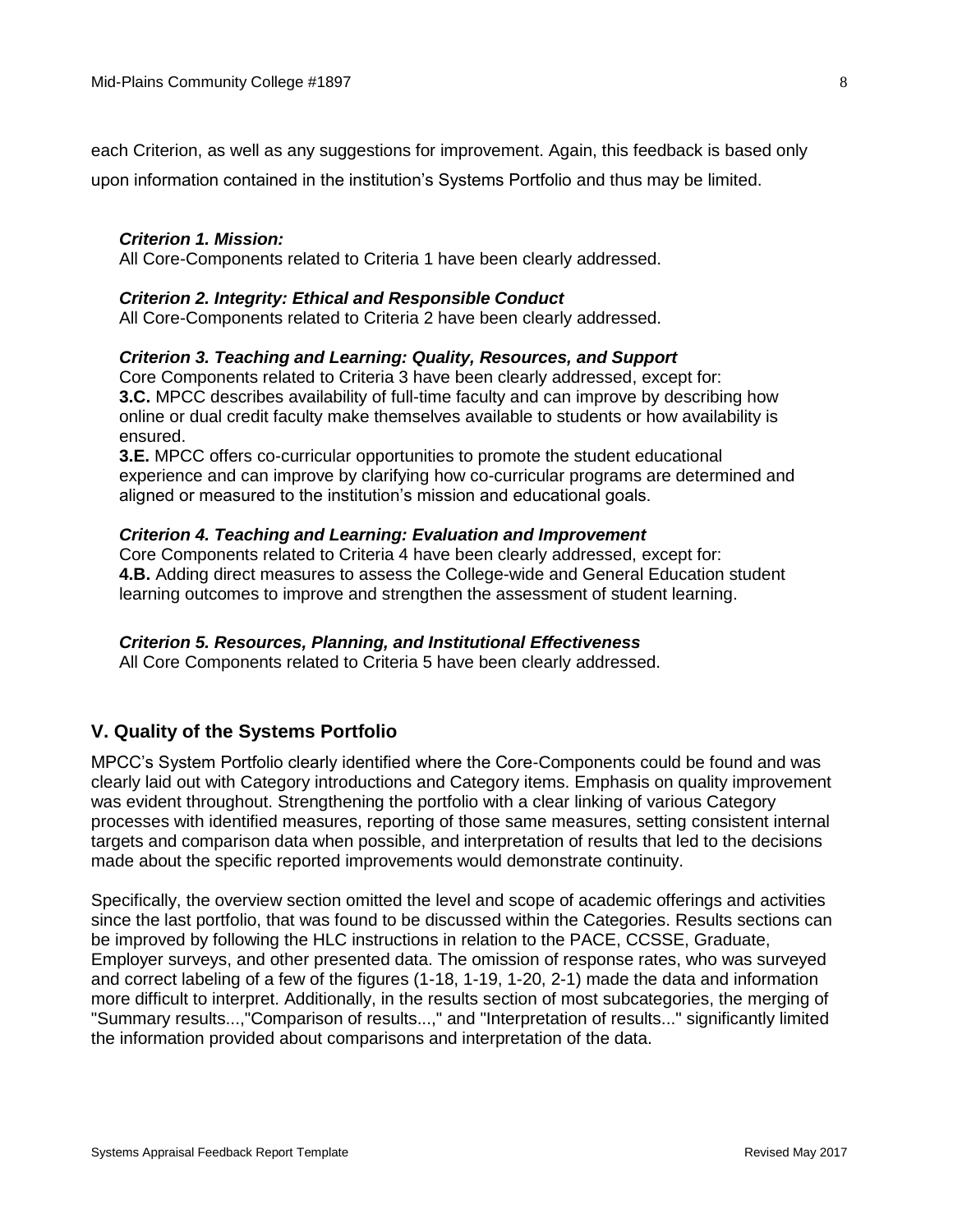## **I. Using the Systems Appraisal Feedback Report**

The Systems Appraisal process is intended to foster action for institutional improvement. Although decisions about specific next steps rest with the institution, HLC expects every institution to use its Feedback Report to stimulate improvement and to inform future processes. If this Appraisal is being completed in the institution's third year in the AQIP Pathway cycle, the results may inform future Action Projects and also provide the focus for the institution's next Strategy Forum. In rare cases, the Appraisal completed in the third year may suggest either to the institution itself or to the Commission the need for a mid-cycle (fourth year) Comprehensive Quality Review. If this Appraisal is being completed in the institution's seventh year in the cycle, again the results may inform future Action Projects and Strategy Forums, but more immediately they should inform institutional preparation for its comprehensive evaluation in the eighth year of the cycle when the institution's continuing accredited status will be determined along with future Pathway eligibility. Institutions are encouraged to contact their staff liaison with questions.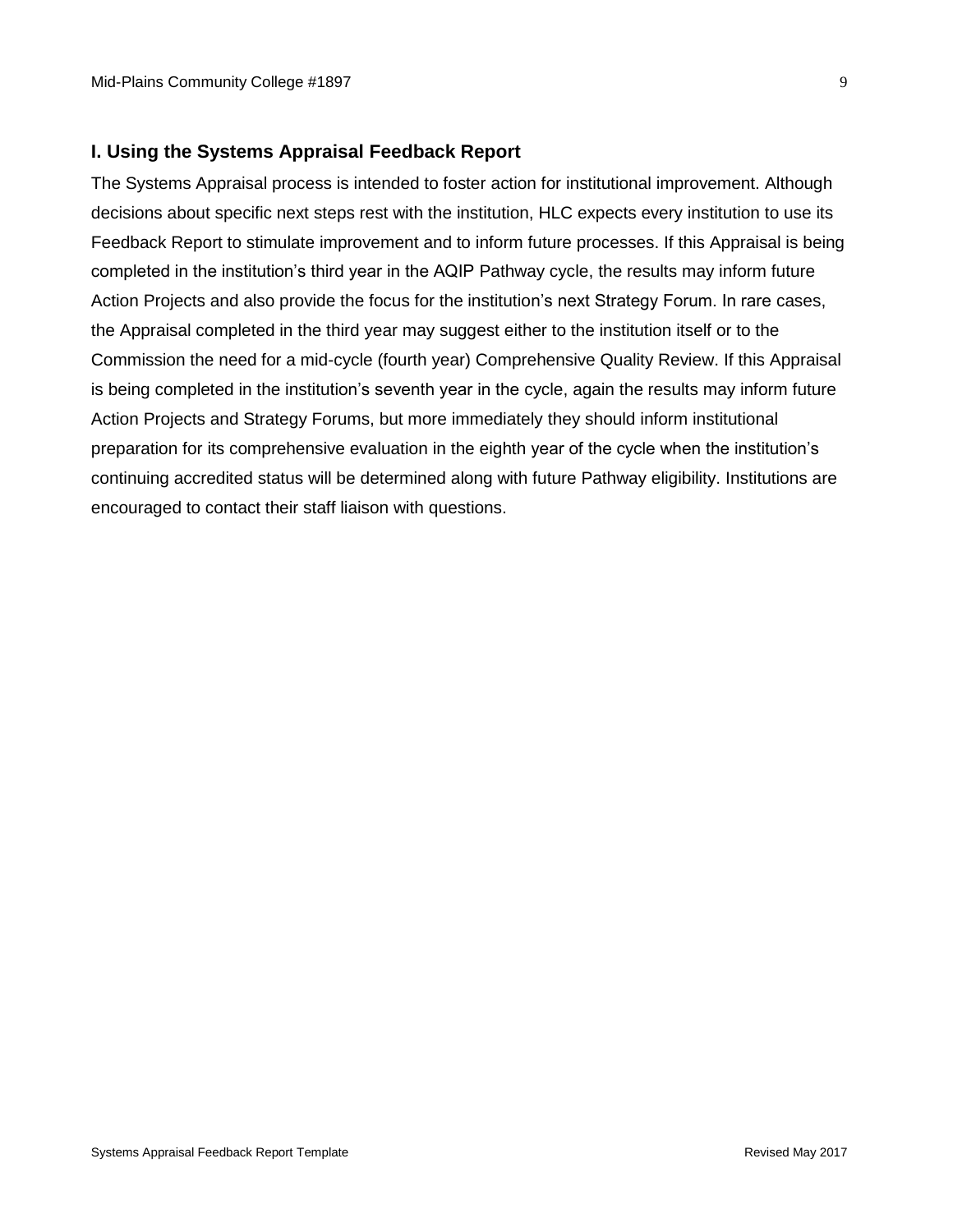## **APPENDIX A**

| <b>Reacting</b>                                                                                                                                                                                                                                                                                                                                               | <b>Systematic</b>                                                                                                                                                                                                                                                                                                                                                                                                                                  | <b>Aligned</b>                                                                                                                                                                                                                                                                                                                                                                                                      | Integrated                                                                                                                                                                                                                                                                                                                                                                                                                                                          |
|---------------------------------------------------------------------------------------------------------------------------------------------------------------------------------------------------------------------------------------------------------------------------------------------------------------------------------------------------------------|----------------------------------------------------------------------------------------------------------------------------------------------------------------------------------------------------------------------------------------------------------------------------------------------------------------------------------------------------------------------------------------------------------------------------------------------------|---------------------------------------------------------------------------------------------------------------------------------------------------------------------------------------------------------------------------------------------------------------------------------------------------------------------------------------------------------------------------------------------------------------------|---------------------------------------------------------------------------------------------------------------------------------------------------------------------------------------------------------------------------------------------------------------------------------------------------------------------------------------------------------------------------------------------------------------------------------------------------------------------|
| The institution focuses<br>on activities and<br>initiatives that respond<br>to immediate needs or<br>problems rather than<br>anticipating future<br>requirements,<br>capacities, or changes.<br>Goals are implicit and<br>poorly defined. Informal<br>procedures and habits<br>account for all but the<br>most formal aspects of<br>institutional operations. | The institution is<br>beginning to operate via<br>generally understood,<br>repeatable, and often<br>documented processes<br>and is prone to make<br>the goal of most<br>activities explicit,<br>measurable, and<br>subject to improvement.<br>Institutional silos are<br>eroding and signs of<br>coordination and the<br>implementation of<br>effective practices<br>across units are evident.<br>Institutional goals are<br>generally understood. | The institution operates<br>according to processes<br>that are explicit,<br>repeatable and<br>periodically evaluated<br>for improvement.<br>Processes address key<br>goals and strategies,<br>and lessons learned are<br>shared among<br>institutional units.<br>Coordination and<br>communication among<br>units is emphasized so<br>stakeholders relate what<br>they do to institutional<br>goals and strategies. | Operations are<br>characterized by<br>explicit, predictable<br>processes that are<br>repeatable and regularly<br>evaluated for optimum<br>effectiveness.<br>Efficiencies across units<br>are achieved through<br>analysis, transparency,<br>innovation, and sharing.<br>Processes and<br>measures track<br>progress on key<br>strategic and<br>operational goals.<br>Outsiders request<br>permission to visit and<br>study why the institution<br>is so successful. |

# **Stages in Systems Maturity:** *Processes*

## **Stages in Systems Maturity:** *Results*

| Reacting                                                                                                                                                                                                                                                                                                                                                                                                                                                                               | <b>Systematic</b>                                                                                                                                                                                                                                                                                                                                                                                                                                                       | <b>Aligned</b>                                                                                                                                                                                                                                                                                                                                                                                                                                                                                                                                                                   | Integrated                                                                                                                                                                                                                                                                                                                                                                                                                                                                                                                                                                                             |
|----------------------------------------------------------------------------------------------------------------------------------------------------------------------------------------------------------------------------------------------------------------------------------------------------------------------------------------------------------------------------------------------------------------------------------------------------------------------------------------|-------------------------------------------------------------------------------------------------------------------------------------------------------------------------------------------------------------------------------------------------------------------------------------------------------------------------------------------------------------------------------------------------------------------------------------------------------------------------|----------------------------------------------------------------------------------------------------------------------------------------------------------------------------------------------------------------------------------------------------------------------------------------------------------------------------------------------------------------------------------------------------------------------------------------------------------------------------------------------------------------------------------------------------------------------------------|--------------------------------------------------------------------------------------------------------------------------------------------------------------------------------------------------------------------------------------------------------------------------------------------------------------------------------------------------------------------------------------------------------------------------------------------------------------------------------------------------------------------------------------------------------------------------------------------------------|
| Activities, initiatives, and<br>operational processes<br>may not generate data<br>or the data is not<br>collected, aggregated,<br>or analyzed.<br>Institutional goals lack<br>measures, metrics,<br>and/or benchmarks for<br>evaluating progress.<br>The monitoring of<br>quality of operational<br>practices and<br>procedures may be<br>based on assumptions<br>about quality. Data<br>collected may not be<br>segmented or<br>distributed effectively to<br>inform decision-making. | Data and information<br>are collected and<br>archived for use,<br>available to evaluate<br>progress, and are<br>analyzed at various<br>levels. The results are<br>shared and begin to<br>erode institutional silos<br>and foster improvement<br>initiatives across<br>institutional units. The<br>tracking of performance<br>on institutional goals<br>has begun in a manner<br>that yields trend data<br>and lends itself to<br>comparative measures<br>in some areas. | Measures, metrics and<br>benchmarks are<br>understood and used by<br>all relevant<br>stakeholders. Good<br>performance levels are<br>reported with beneficial<br>trends sustained over<br>time in many areas of<br>importance. Results are<br>segmented and<br>distributed to all<br>responsible institutional<br>units in a manner that<br>supports effective<br>decision-making,<br>planning and<br>collaboration on<br>improvement initiatives.<br>Measures and metrics<br>are designed to enable<br>the aggregation and<br>analysis of results at an<br>institutional level. | Data and information<br>are analyzed and used<br>to optimize operations<br>on an ongoing basis.<br>Performance levels are<br>monitored using<br>appropriate<br>benchmarks. Trend data<br>has been accrued and<br>analyzed for most areas<br>of performance. Results<br>are shared, aggregated,<br>segmented and<br>analyzed in a manner<br>that supports<br>transparency, efficiency,<br>collaboration and<br>progress on<br>organizational goals.<br>Measures and metrics<br>for strategic and<br>operational goals yield<br>results that are used in<br>decision-making and<br>resource allocations. |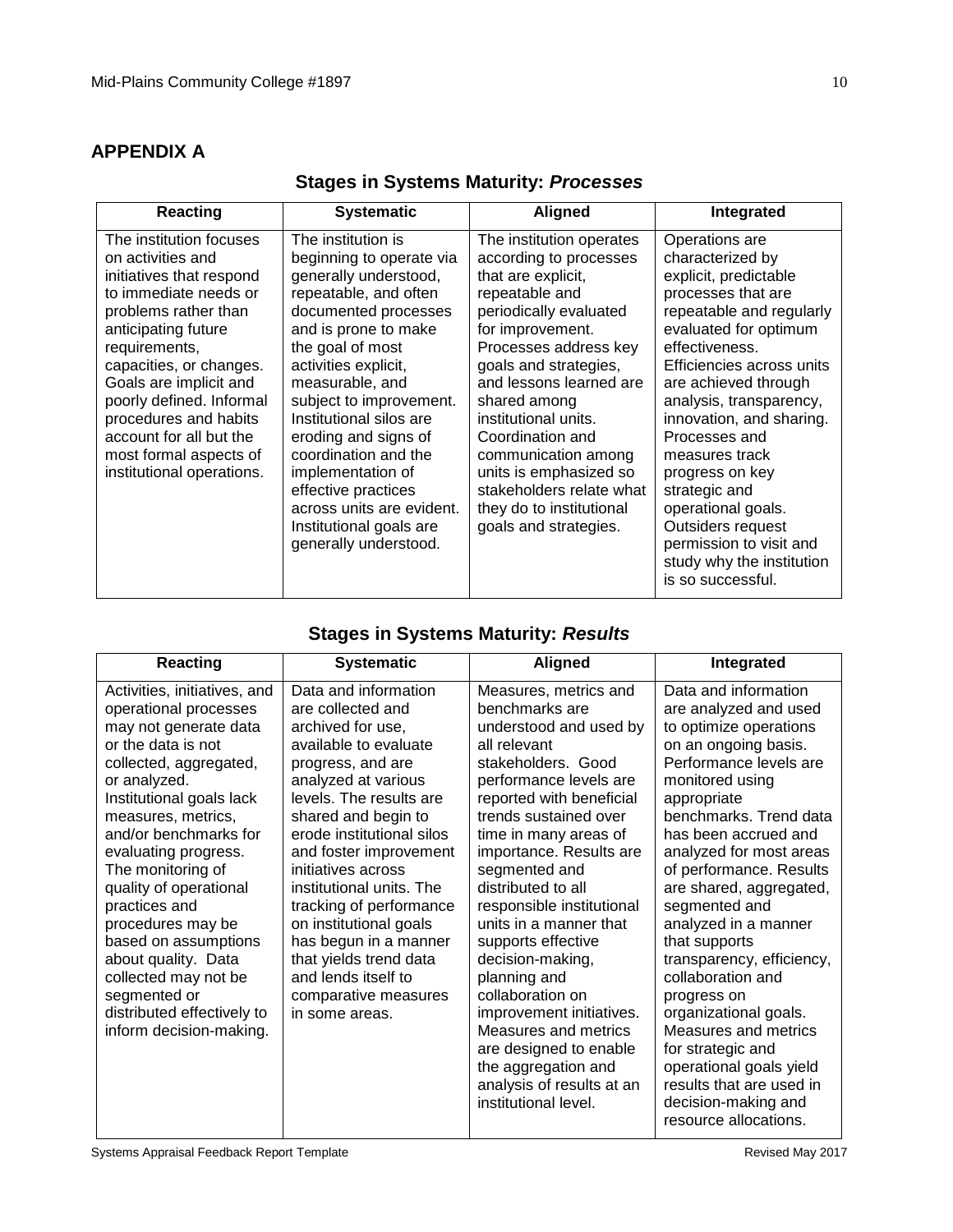## **APPENDIX B**

## **AQIP Category Feedback**

## **Category 1: Helping Students Learn**

Category 1 focuses on the design, deployment and effectiveness of teaching-learning processes (and the processes required to support them) that underlie the institution's credit and non-credit programs and courses.

## **1.1: Common Learning Outcomes**

Common Learning Outcomes focuses on the knowledge, skills and abilities expected of graduates from all programs. The institution should provide evidence for Core Components 3.B., 3.E. and 4.B. in this section.

**1P1** Describe the processes for determining, communicating and ensuring the stated common learning outcomes, and identify who is involved in those processes. This includes, but is not limited to, descriptions of key processes for the following:

| <b>Process</b>                                                                                               | <b>Comments on Process Maturity and Improvement</b>                                                                                                                                                                                                                                                                                                                                                                                                                                                                                                                                 |
|--------------------------------------------------------------------------------------------------------------|-------------------------------------------------------------------------------------------------------------------------------------------------------------------------------------------------------------------------------------------------------------------------------------------------------------------------------------------------------------------------------------------------------------------------------------------------------------------------------------------------------------------------------------------------------------------------------------|
| Aligning common outcomes<br>to the mission, educational<br>offerings and degree levels<br>of the institution | Systematic: MPCC's nine College Student Learning Outcomes (SLOs) are<br>based on the mission statement and values and articulate in clear terms the<br>skills and attributes of a person educated at the associate's level. The General<br>Education outcomes represent five basic disciplinary areas. The College could<br>move towards alignment by advancing its initiative to review College SLOs<br>and align with the revised mission by using processes that result in explicit,<br>measurable outcomes created through the collaboration of multiple<br>stakeholder groups. |
| Determining common<br>outcomes                                                                               | Systematic: The General Education outcomes were most recently reviewed<br>between 2011 and 2013 by a work group of the Instructional Services Team<br>(IST). The College could move this process to an aligned level of maturity by<br>evaluating the process by which the SLOs will be reviewed and by establishing<br>a schedule by which the IST reviews all common learning outcomes for<br>currency.                                                                                                                                                                           |
| Articulating the purposes,<br>content and level of<br>achievement of the<br>outcomes                         | Systematic: MPCC articulates learning outcomes to students via the course<br>catalog and class syllabi. Outcomes are communicated to faculty via program<br>reviews, annual reports, and orientation. The level of General Education<br>achievement is reported annually. A search of the College catalog and the<br>2014-2015 Graduates at Work report did not yield a description of the purpose<br>of the General Education program. MPCC could advance in maturity by clearly<br>describing the purpose of the six General Education outcomes.                                  |
| Incorporating into the<br>curriculum opportunities for<br>all students to achieve the<br>outcomes            | Systematic: MPCC requires completion of a core set of General Education<br>courses for each associates degree program. The General Education Charter<br>group has established a process through which new courses can be added to<br>General Education required offerings. The College could move towards<br>alignment by regularly evaluating the effectiveness of the work done by the<br>General Education Charter Group and sharing the results.                                                                                                                                |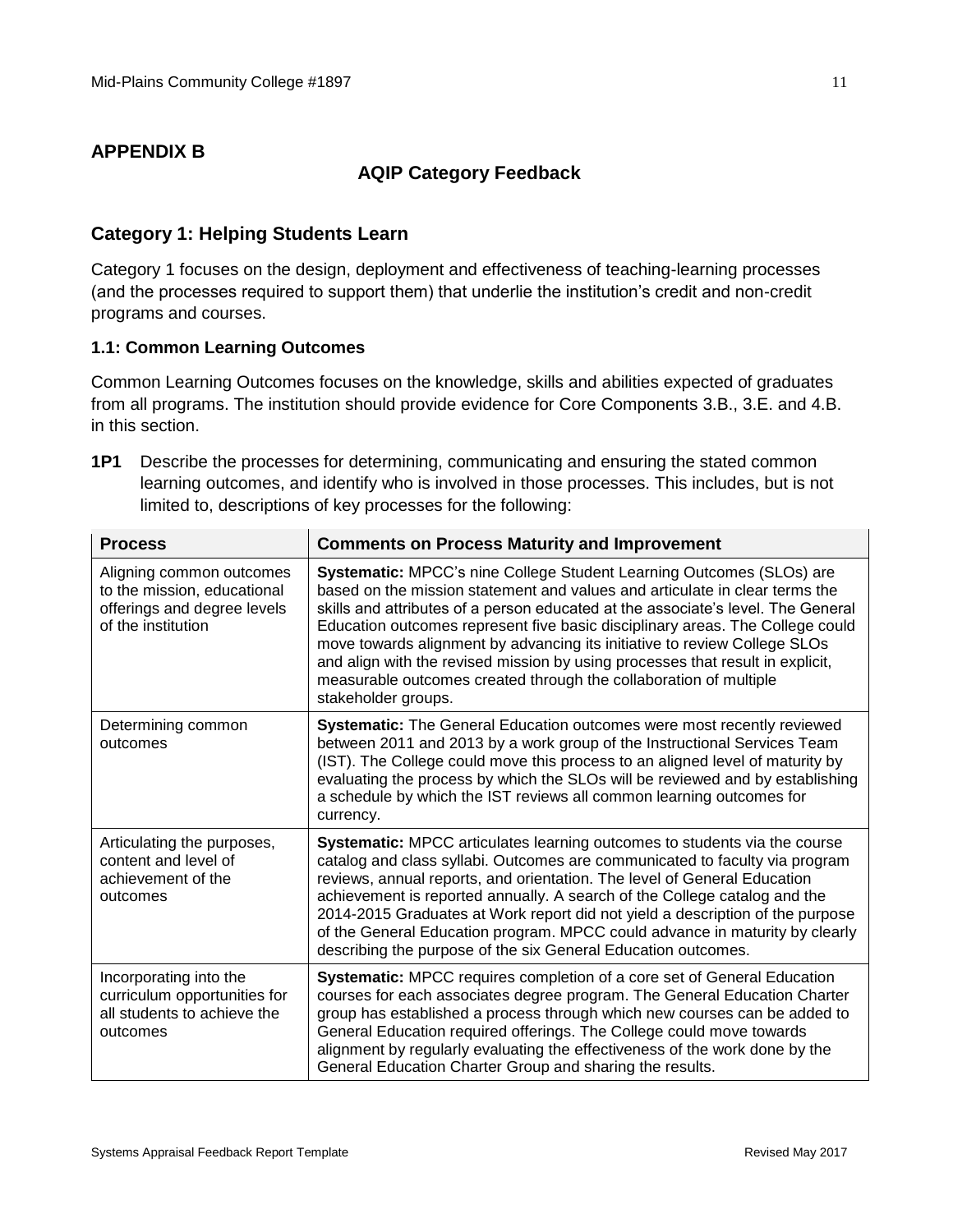| Ensuring the outcomes<br>remain relevant and aligned<br>with student, workplace and<br>societal needs   | Aligned: Mid-Plains' Instructional Services and Instructional Leadership teams<br>review current and new courses for alignment to common learning outcomes<br>and relevance. The Nebraska Transfer Initiative is a statewide syllabus review<br>process that ensures alignment of General Education course outcomes across<br>all of Nebraska's community colleges.                                                                                                                                                                                                                                                                                                                                                                                                                                                                 |
|---------------------------------------------------------------------------------------------------------|-------------------------------------------------------------------------------------------------------------------------------------------------------------------------------------------------------------------------------------------------------------------------------------------------------------------------------------------------------------------------------------------------------------------------------------------------------------------------------------------------------------------------------------------------------------------------------------------------------------------------------------------------------------------------------------------------------------------------------------------------------------------------------------------------------------------------------------|
| Designing, aligning and<br>delivering cocurricular<br>activities to support learning                    | <b>Reacting:</b> Broadly stated outcomes for its co-curricular programming exist, but<br>no process is described for intentionally aligning these activities to the<br>attributes they are intended to promote. The College could move towards a<br>systematic process by creating more explicitly measurable outcomes for co-<br>curricular activities and mapping activities to outcomes or describing<br>processes by which activities are evaluated in terms of promoting the<br>attributes targeted.                                                                                                                                                                                                                                                                                                                           |
| Selecting tools, methods<br>and instruments used to<br>assess attainment of<br>common learning outcomes | Reacting: While assessment of the common learning outcomes is faculty-<br>driven with an assessment coordinator and the Assessment Leadership Team<br>providing support, the tools, methods and instruments described are largely<br>indirect measures of assessment, such as graduate and employer surveys<br>and the CCSSE. Assessment does not appear to be an institutionalized,<br>repeatable process with common tools used by all areas of the College;<br>therefore, maturing processes in this area beyond a reacting level will entail<br>employing more direct measures across programs for some if not all<br>outcomes.                                                                                                                                                                                                 |
| Assessing common learning<br>outcomes                                                                   | Systematic: Assessment of General Education outcomes is led by the<br>assessment coordinator and the Assessment Leadership Team (ALT). College<br>SLO are assessed through MPCC's graduate and employer surveys and the<br>Community College Survey of Student Engagement (CCSSE). Two<br>initiatives-one in writing and one in math are developing direct assessment<br>techniques. faculty collaborating to define and assess the attainment of<br>specific outcomes; to drive changes in instructional design. Although the<br>Instructional Assessment Report is cited as an assessment of common<br>outcomes; it is unclear how this is accomplished with a focus on program<br>outcome attainment. Programs appear to be at varying levels of maturity in<br>contribute to the assessment of General Education and processes. |

**1R1** What are the results for determining if students possess the knowledge, skills and abilities that are expected at each degree level? The results presented should be for the processes identified in 1P1. All data presented should include the population studied, response rate and sample size. All results should also include a brief explanation of how often the data is collected, who is involved in collecting the data and how the results are shared. These results might include:

| <b>Results</b>                                                                 | <b>Evaluation of Results and Systems Improvement</b>                                                                                                                                                                                                                                                                          |
|--------------------------------------------------------------------------------|-------------------------------------------------------------------------------------------------------------------------------------------------------------------------------------------------------------------------------------------------------------------------------------------------------------------------------|
| Summary results of<br>measures (including tables<br>and figures when possible) | Systematic: Summary data from an annual graduate survey and the CCSSE<br>survey are provided. Trend data is provided for the graduate survey, but only<br>2015 results are indicated for the CCSSE. It is unclear how the institution<br>regularly uses the data from these assessments in institutional decision-<br>making. |
| Comparison of results with<br>internal targets and external<br>benchmarks      | Systematic: The CCSSE survey is offered as an external benchmark for<br>General Education outcomes. The results of the common algebra exam are<br>compared to internal targets and are useful for driving improvement efforts.<br>The systematic measurement of skills via the algebra assessment provides an                 |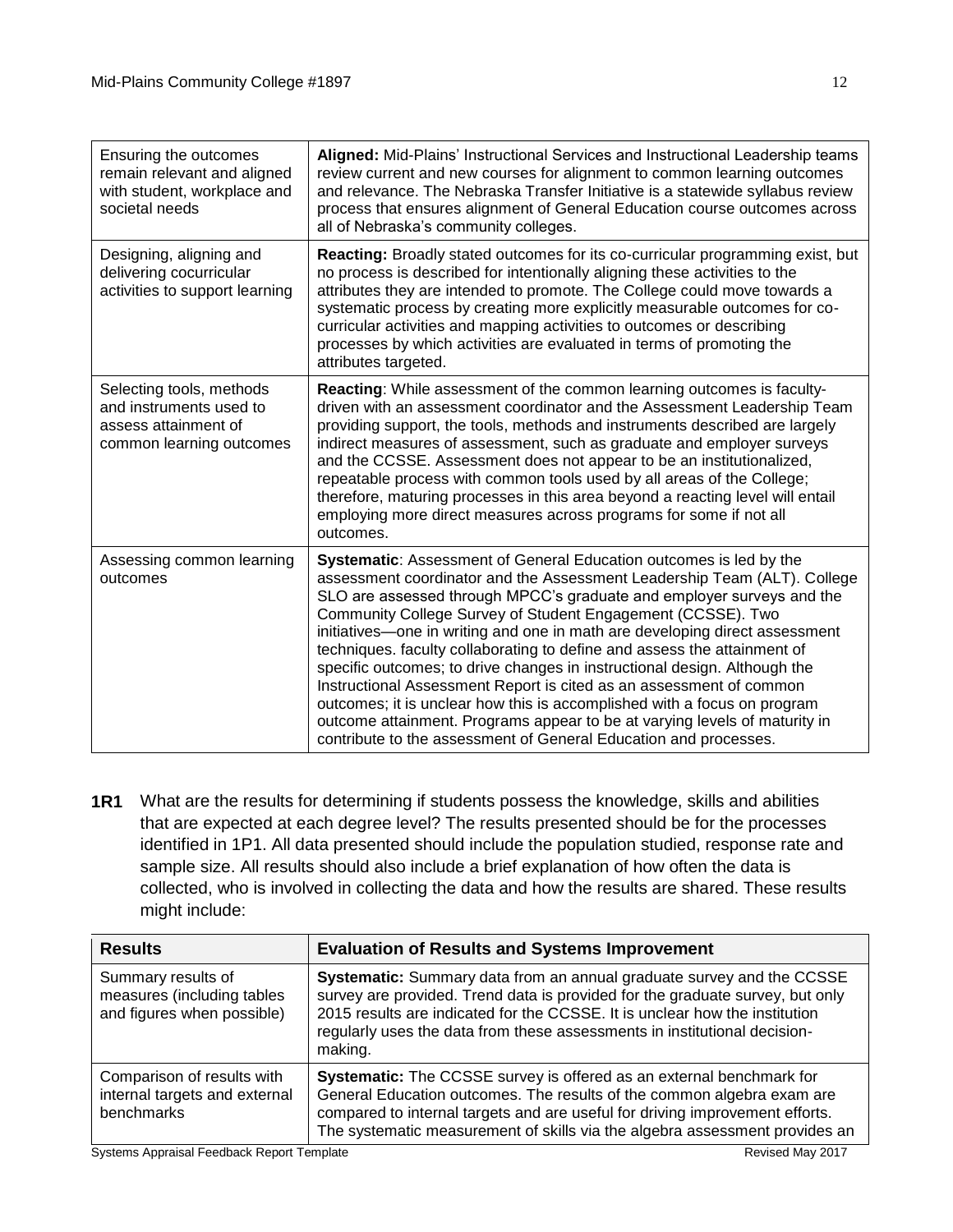|                                                  | example of what the College can aim for in other common outcomes as it<br>matures processes in his area.                                                                                                                                                                                                                                                                             |
|--------------------------------------------------|--------------------------------------------------------------------------------------------------------------------------------------------------------------------------------------------------------------------------------------------------------------------------------------------------------------------------------------------------------------------------------------|
| Interpretation of results and<br>insights gained | <b>Systematic:</b> MPCC provides interpretations for internal and external results<br>with some insights and adjustments/strategies for process improvements. The<br>College could grow in maturity by developing formal processes for creating<br>benchmarks, creating comparison groups, and use of data for decision-making<br>and by sharing lessons learned across all faculty. |

**1I1** Based on 1R1, what process improvements have been implemented or will be implemented in the next one to three years?

#### **Evaluation of Improvement Efforts**

MPCC plans for General Education cycle with alignment to College Student Learning Outcomes will be in place by the end of the fall of 2018. Aligning the SLOs with the General Education outcomes would be an important improvement.

## **1.2: Program Learning Outcomes**

Program Learning Outcomes focuses on the knowledge, skills and abilities graduates from particular programs are expected to possess. The institution should provide evidence for Core Components 3.B., 3.E. and 4.B. in this section.

**1P2** Describe the processes for determining, communicating and ensuring the stated program learning outcomes and identify who is involved in those processes. This includes, but is not limited to, descriptions of key processes for the following:

| <b>Process</b>                                                                                                            | <b>Comments on Process Maturity and Improvement</b>                                                                                                                                                                                                                                                                                                                                                                                                                                                        |
|---------------------------------------------------------------------------------------------------------------------------|------------------------------------------------------------------------------------------------------------------------------------------------------------------------------------------------------------------------------------------------------------------------------------------------------------------------------------------------------------------------------------------------------------------------------------------------------------------------------------------------------------|
| Aligning program learning<br>outcomes to the mission,<br>educational offerings and<br>degree levels of the<br>institution | <b>Systematic:</b> Program learning outcomes are aligned with MPCC's mission<br>and values with oversight by the Instructional Leadership Team (ILT) and<br>faculty. MPCC reports an opportunity to develop stronger, more direct<br>connections between program outcomes. A-matrix or mapping that shows the<br>alignment and details on how the ALT and faculty periodically review the<br>alignment could be a focus for improvement.                                                                   |
| Determining program<br>outcomes                                                                                           | <b>Systematic:</b> Faculty determine program-level learning outcomes in<br>coordination with industry and specialized accreditation standards where these<br>exist and the Nebraska Transfer Initiative (NTI). MPCC could advance in<br>maturity by developing a more formal, documented, repeatable process; by<br>mapping all program outcomes to the common outcomes and using that<br>information to inform the upcoming review of the SLOs and/or assessment of<br><b>General Education outcomes.</b> |
| Articulating the purposes,<br>content and level of<br>achievement of these<br>outcomes                                    | Aligned: Outcomes and their achievement levels are articulated to various<br>stakeholder groups as through meetings, the College Annual Report and other<br>publications. Media, such as the 2014-2015 Graduates at Work report, and<br>resources on the website reflect aligned efforts to articulate the nature of<br>MPCC's programs and their outcomes. The College could advance in maturity<br>by evaluating its communication methods to determine effectiveness.                                   |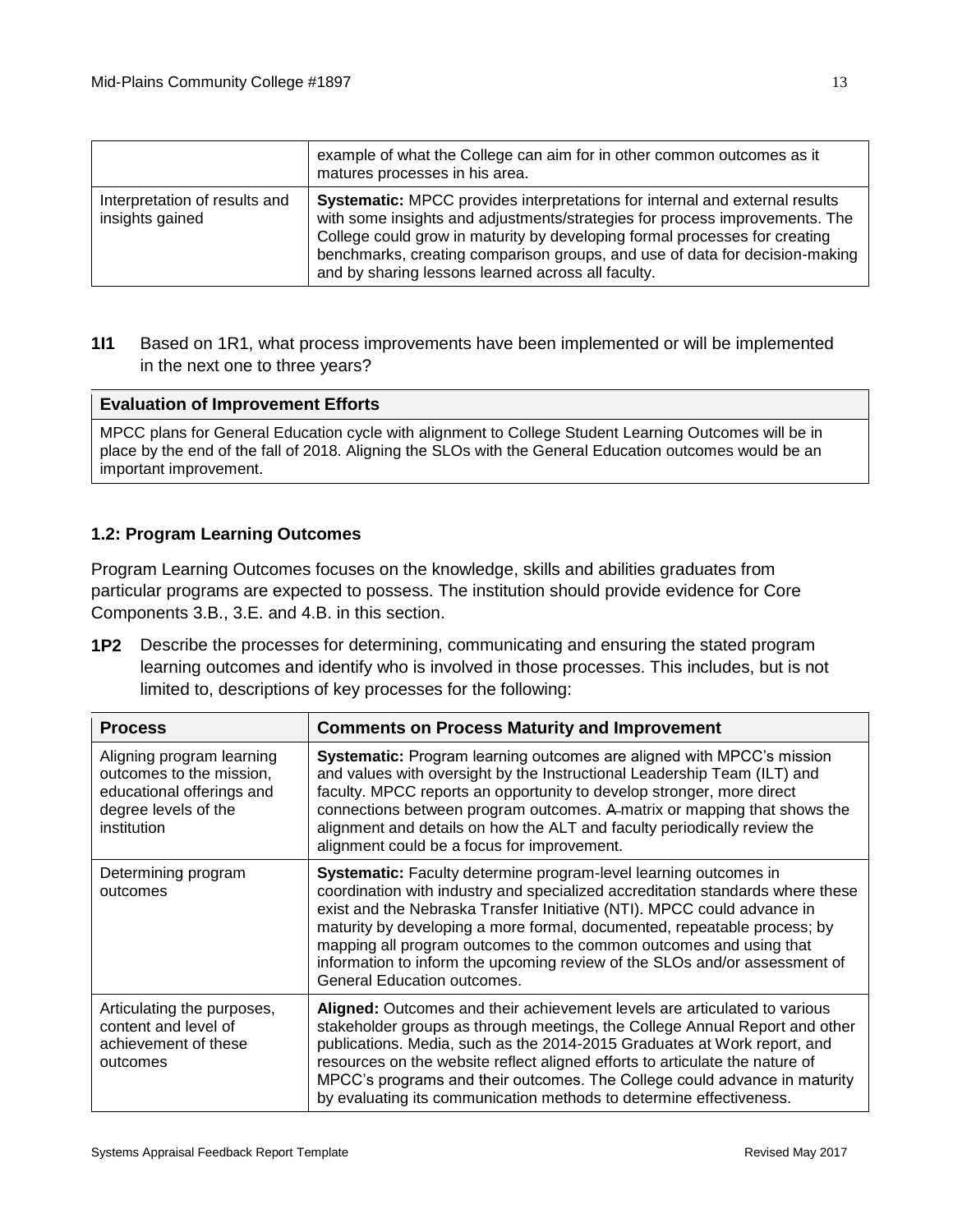| Ensuring the outcomes<br>remain relevant and aligned<br>with student, workplace and<br>societal needs    | <b>Systematic:</b> Career programs meet with advisory committees at least once<br>per year, and an institutional advisory committee handbook guides these<br>interactions. The College could grow in maturity by creating a process that<br>operates on a yearly cycle and by describing how data collected is used at an<br>institutional-leadership level to monitor viability and relevance across<br>programs.    |
|----------------------------------------------------------------------------------------------------------|-----------------------------------------------------------------------------------------------------------------------------------------------------------------------------------------------------------------------------------------------------------------------------------------------------------------------------------------------------------------------------------------------------------------------|
| Designing, aligning and<br>delivering cocurricular<br>activities to support learning                     | <b>Systematic:</b> Cocurricular activities are aligned by design to support the<br>learning goals of the curriculum. The policies or processes for designing and<br>aligning these activities to current program learning outcomes are not<br>described. By incorporating the information into review of the SLOs and/or<br>assessment of key General Education outcomes that are challenging to attain<br>or assess. |
| Selecting tools, methods<br>and instruments used to<br>assess attainment of<br>program learning outcomes | Systematic: Faculty select tools that provide direct and indirect measures of<br>achievement of student learning outcomes that when possible reflect industry<br>standards. The process may benefit from the creation of explicit processes<br>that include evaluation and sharing of lessons learned, possibly through<br>program evaluation.                                                                        |
| Assessing program learning<br>outcomes                                                                   | Systematic: Each academic program assesses program outcome via its own<br>strategies with the support of the Assessment Coordinator and the<br>Assessment Leadership Team (ALT). Maturity in this area could be advanced<br>by expanding pilot projects and creating processes for sharing and<br>communicating program assessment plans and techniques across all<br>programs.                                       |

**1R2** What are the results for determining if students possess the knowledge, skills and abilities that are expected in programs? The results presented should be for the processes identified in 1P2. All data presented should include the population studied, response rate and sample size. All results should also include a brief explanation of how often the data is collected, who is involved in collecting the data and how the results are shared. These results might include:

| <b>Results</b>                                                                                                                                                   | <b>Evaluation of Results and Systems Improvement</b>                                                                                                                                                                                                                                                                                                                                                                                                                     |
|------------------------------------------------------------------------------------------------------------------------------------------------------------------|--------------------------------------------------------------------------------------------------------------------------------------------------------------------------------------------------------------------------------------------------------------------------------------------------------------------------------------------------------------------------------------------------------------------------------------------------------------------------|
| Overall levels of deployment<br>of the program assessment<br>processes within the<br>institution (i.e., how many<br>programs are/not assessing<br>program goals) | Systematic: The College tracks participation in program review; all programs<br>have an assessment plan and most have submitted data for the College<br>Annual Report. Processes in this area are systematic but the maturity could be<br>raised via institutional evaluation of each program's maturity level with regards<br>to its assessment practices.                                                                                                              |
| Summary results of<br>measures (including tables<br>and figures when possible)                                                                                   | <b>Systematic:</b> Scores for Diesel Technology show that groups and site scores<br>mostly fall below the state and national results. The NCLEX-LPN data indicate<br>scores exceed national and state pass rates. There is no data provided related<br>to internal program evaluation processes, which could help the College<br>advance in maturity level. Attention to how programs can gather and<br>aggregate summative program outcome data could advance maturity. |
| Comparison of results with<br>internal targets and external<br>benchmarks                                                                                        | Systematic: Comparison data is provided for the two examples of summary<br>data offered however internal targets are not cited. The CCSSE exam is also<br>used as an assessment tool for some programs; however, how these data<br>connect to program outcomes is not described.                                                                                                                                                                                         |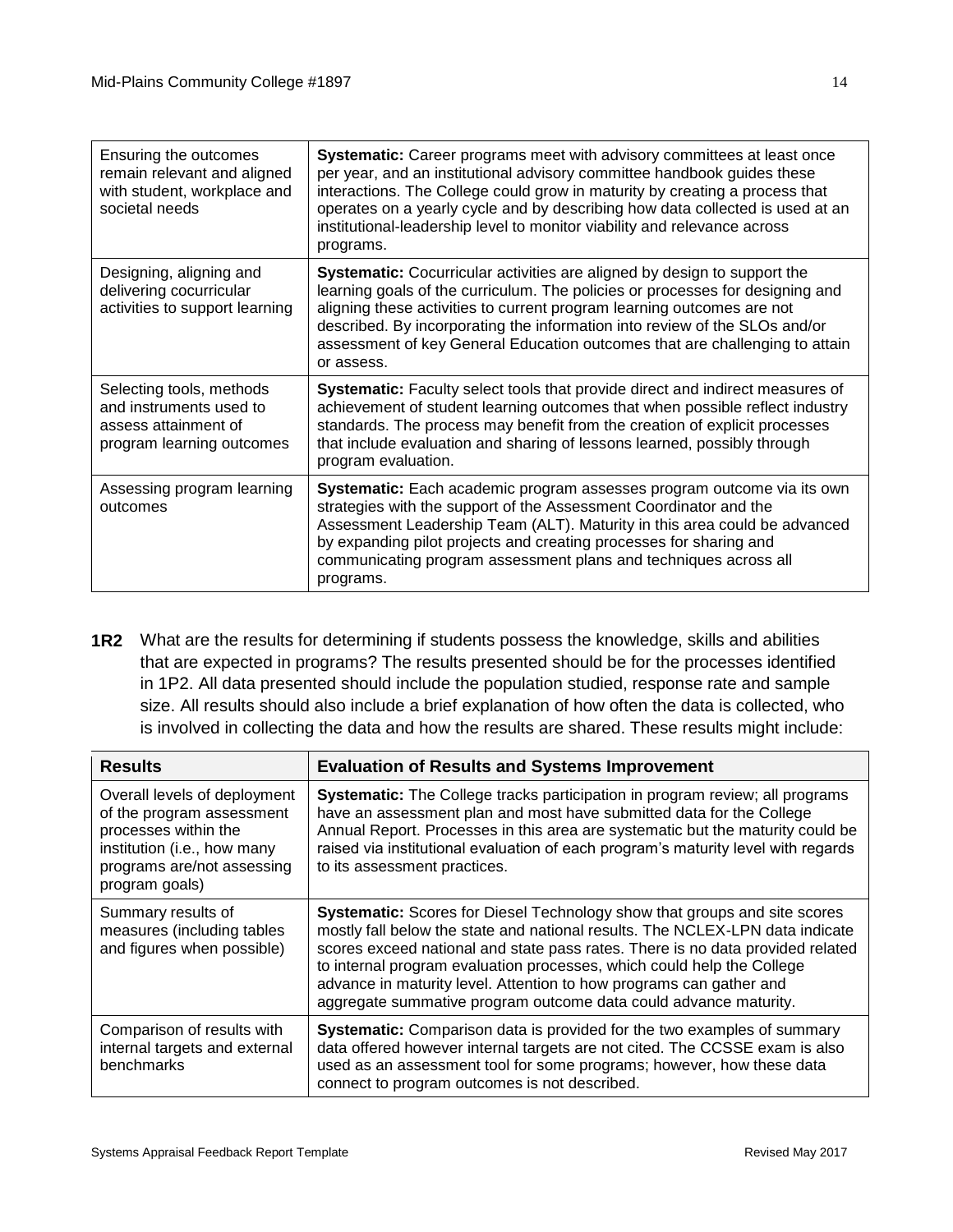|                                                             | Generating results for more programs and ensuring all programs create and<br>follow this kind of process will help move maturity to a more solidly systematic<br>level.                                                                                                                                                                                                                                                                                 |
|-------------------------------------------------------------|---------------------------------------------------------------------------------------------------------------------------------------------------------------------------------------------------------------------------------------------------------------------------------------------------------------------------------------------------------------------------------------------------------------------------------------------------------|
| Interpretation of assessment<br>results and insights gained | Systematic: MPCC has plans to address NCLEX-LPN pass rates with<br>national testing and has a new group test for the Diesel Technology program<br>that could identify strength and gap areas within the program. Overall, the<br>College acknowledges that assessment of program goals is siloed. This is an<br>opportunity to create processes that will identify promising practices, such as<br>the ones described, and implement them college-wide. |

## **1I2** Based on 1R2, what process improvements have been implemented or will be implemented in the next one to three years?

#### **Evaluation of Improvement Efforts**

The College acknowledges that assessment of program goals is siloed. Efforts to achieve curricular mapping in all programs and the mapping of program outcomes to common learning outcomes could advance maturity in this area. Alignment in this area could become achievable once the means of aggregating and comparing key outcome information across programs and divisions is crafted.

#### **1.3: Academic Program Design**

Academic Program Design focuses on developing and revising programs to meet stakeholders' needs. The institution should provide evidence for Core Components 1.C. and 4.A. in this section.

**1P3** Describe the processes for ensuring new and current programs meet the needs of the institution and its diverse stakeholders. This includes, but is not limited to, descriptions of key processes for the following:

| <b>Process</b>                                                                          | <b>Comments on Process Maturity and Improvement</b>                                                                                                                                                                                                                                                                                                                                                                                                |
|-----------------------------------------------------------------------------------------|----------------------------------------------------------------------------------------------------------------------------------------------------------------------------------------------------------------------------------------------------------------------------------------------------------------------------------------------------------------------------------------------------------------------------------------------------|
| Identifying student<br>stakeholder groups and<br>determining their<br>educational needs | Aligned: Student groups are identified through the strategic planning process,<br>the strategic enrollment plan and academic master plan. Identifying stakeholder<br>groups includes use of student surveys, placement testing, and cross-functional<br>meetings with the research office and enrollment recruiters. The College-may<br>increase maturity by providing details on the processes and criteria involved in<br>Step 4 of Figure 1-16. |
| Identifying other key<br>stakeholder groups and<br>determining their needs              | Systematic: MPCC has processes for identifying other key stakeholder groups<br>and determining their needs. Community input sessions are utilized when<br>creating the College's strategic plan and are part of the current academic and<br>facilities master planning process. Figure 1-17 provides the strategies used for<br>other stakeholder groups such as other Nebraska community colleges and<br>universities.                            |
| Developing and improving<br>responsive programming to<br>meet all stakeholders' needs   | Systematic: Faculty interact with advisory boards; the OIRP scans labor<br>reports; the Outreach Team has industry contacts. Maturity could be enhanced<br>with information about how the intelligence gathered by these groups is pooled<br>and used by College leadership to make decisions about programs.                                                                                                                                      |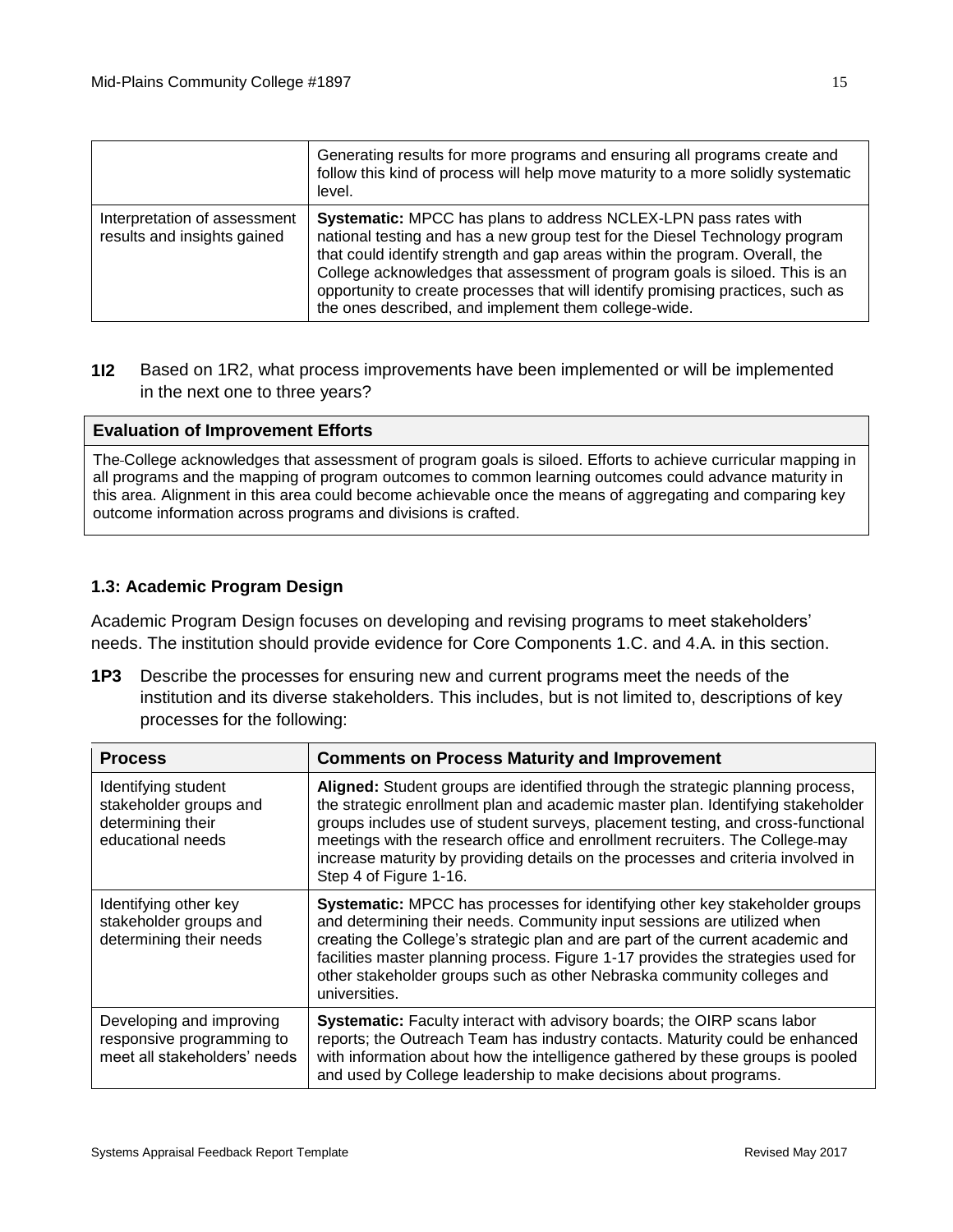| Selecting the tools, methods                                                                          | Systematic: MPCC utilizes many different instruments to assess program                                                                                                                                                                                                                                                                                    |
|-------------------------------------------------------------------------------------------------------|-----------------------------------------------------------------------------------------------------------------------------------------------------------------------------------------------------------------------------------------------------------------------------------------------------------------------------------------------------------|
| and instruments used to                                                                               | currency and effectiveness. The College has an opportunity to describe                                                                                                                                                                                                                                                                                    |
| assess the currency and                                                                               | institutional steps taken after data is collected and analyzed. Maturity for this                                                                                                                                                                                                                                                                         |
| effectiveness of academic                                                                             | process could be raised as processes are made more standard and capable of                                                                                                                                                                                                                                                                                |
| programs                                                                                              | generating information that can be aggregated.                                                                                                                                                                                                                                                                                                            |
| Reviewing the viability of<br>courses and programs and<br>changing or discontinuing<br>when necessary | Systematic: An institutional process guides program changes and<br>discontinuations, once they are identified. However, there does not appear to<br>be an institutional process in place to ensure that such changes are initially<br>identified in a consistent manner across the institution or that standard metrics<br>are used to ensure consistency |

**1R3** What are the results for determining if programs are current and meet the needs of the institution's diverse stakeholders? The results presented should be for the processes identified in 1P3. All data presented should include the population studied, response rate and sample size. All results should also include a brief explanation of how often the data is collected, who is involved in collecting the data and how the results are shared. These results might include:

| <b>Results</b>                                                                       | <b>Evaluation of Results and Systems Improvement</b>                                                                                                                                                                                                                                                                                                                                                                                 |
|--------------------------------------------------------------------------------------|--------------------------------------------------------------------------------------------------------------------------------------------------------------------------------------------------------------------------------------------------------------------------------------------------------------------------------------------------------------------------------------------------------------------------------------|
| Summary results of<br>assessments (including<br>tables and figures when<br>possible) | <b>Reacting:</b> MPCC provides a program review schedule, the number of<br>participants in advisory committees, and academic planning data such as FTE<br>and awards conferred. There are no results provided that demonstrate how<br>MPCC determines if programs are current and meet stakeholder needs. The<br>CCSSE data offered in Figure 1-27 could provide effective measures if they can<br>be segmented by academic program. |
| Comparison of results with<br>internal targets and external<br>benchmarks            | Reacting: CCSSE data provides external benchmarks for some metrics, but it<br>is unclear how such information is utilized to inform program design or identify<br>how well stakeholder needs are being met. No internal targets are discussed.<br>The College could increase in its maturity by creating comparison groups for<br>external benchmarking and establishing targets for internal results.                               |
| Interpretation of results and<br>insights gained                                     | Reacting: No analysis or interpretation of data are offered                                                                                                                                                                                                                                                                                                                                                                          |

**1I3** Based on 1R3, what process improvements have been implemented or will be implemented in the next one to three years?

#### **Evaluation of Improvement Efforts**

MPCC has processes in place for academic program design that include connections to strategic and master planning and input from internal and external stakeholders. Planned improvements include the incorporation of the Academic Master Plan into the overall academic planning process, Sunday College, and offering General Education courses at different times and locations are described although they are not related to processes and results described here.

## **1.4: Academic Program Quality**

Academic Program Quality focuses on ensuring quality across all programs, modalities and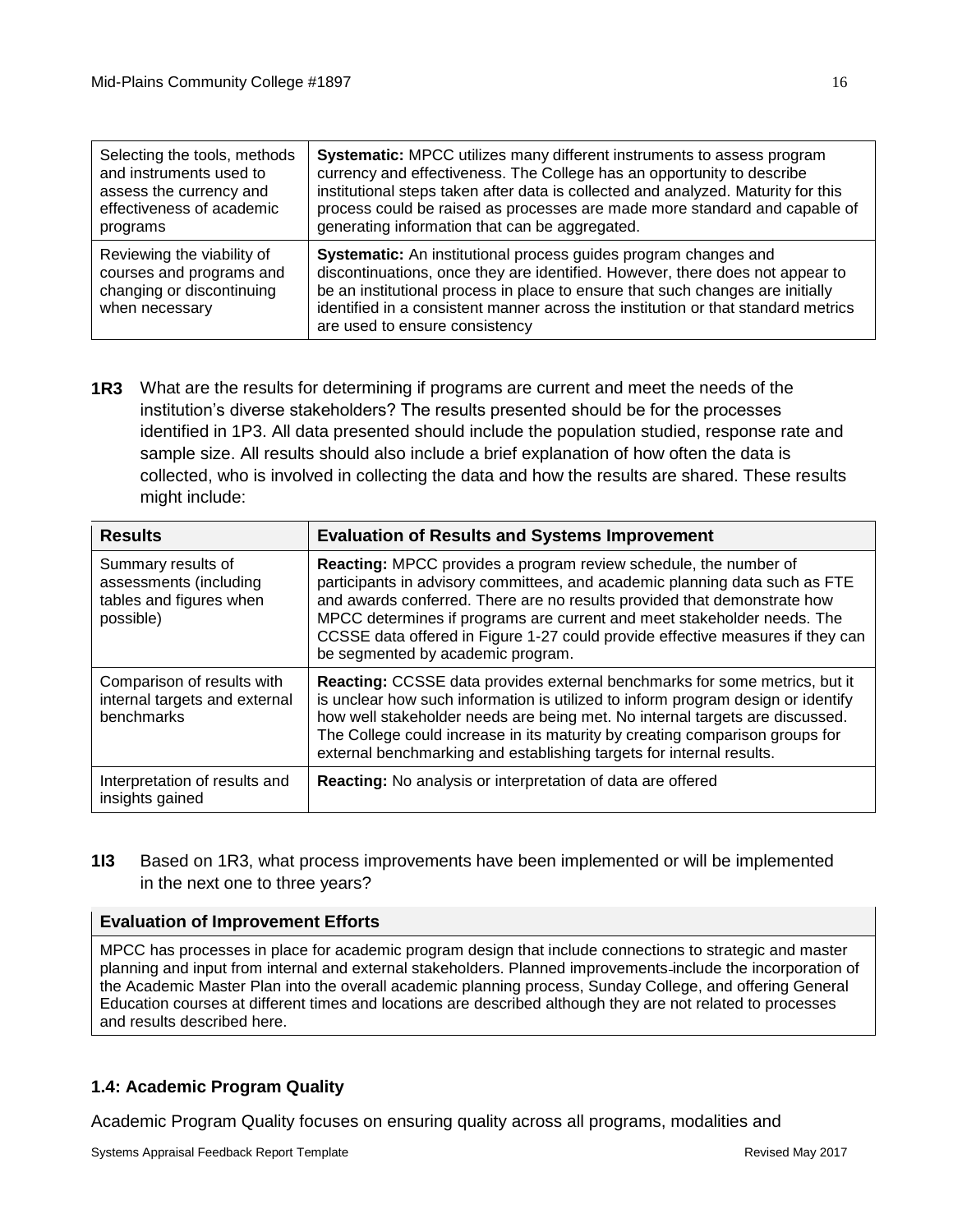locations. The institution should provide evidence for Core Components 3.A. and 4.A. in this section.

**1P4** Describe the processes for ensuring quality academic programming. This includes, but is not limited to, descriptions of key processes for the following:

| <b>Process</b>                                                                                                                                                | <b>Comments on Process Maturity and Improvement</b>                                                                                                                                                                                                                                                                                                                                                                      |
|---------------------------------------------------------------------------------------------------------------------------------------------------------------|--------------------------------------------------------------------------------------------------------------------------------------------------------------------------------------------------------------------------------------------------------------------------------------------------------------------------------------------------------------------------------------------------------------------------|
| Determining and<br>communicating the<br>preparation required of<br>students for the specific<br>curricula, programs, courses<br>and learning they will pursue | Systematic: Faculty with support from the Instructional Leadership Team (ILT)<br>set pre-requisites and placement scores. Communicating the levels of<br>preparation needed for courses and programs is achieved via prerequisites,<br>credential requirements, testing, and admission requirement for specific<br>programs, the College catalog, enrollment coaches, advisors, and<br>CampusWeb.                        |
| Evaluating and ensuring<br>program rigor for all<br>modalities, locations,<br>consortia and dual-credit<br>programs                                           | Systematic: MPCC ensures program rigor by utilizing information from<br>processes related to program review, faculty evaluations and standards set by<br>the Nebraska Transfer Initiative that relate to all modes of delivery and<br>educational sites. Instructor evaluations are cited as a source of data in this<br>area but how data are aggregated or analyzed and how they bear upon rigor<br>are not described. |
| Awarding prior learning and<br>transfer credits                                                                                                               | Aligned: MPCC has standard policies that provide for awarding credit for prior<br>learning, accepting and assessing transfer credit and advanced placement.<br>The policies are described in the College Catalog, and managed by the<br>Registration and Records Office.                                                                                                                                                 |
| Selecting, implementing and<br>maintaining specialized<br>accreditation(s)                                                                                    | Aligned: Joint decisions are made by program faculty and administration<br>based on established criteria to determine specialized accreditation selection<br>and maintenance, and Figure 1-28 lists the details for the four programs with<br>external accreditation.                                                                                                                                                    |
| Assessing the level of<br>outcomes attainment by<br>graduates at all levels                                                                                   | Systematic: MPCC utilizes graduate and employer surveys, assessment data,<br>and licensure requirements. Data is collected, analyzed by the OIRP, and<br>shared with the ILT and division faculty. The College can align the College-<br>wide SLOs and the General Education SLOs to this process and develop ways<br>to generate data that can be aggregated across programs and analyzed by<br>institutional leaders.  |
| Selecting the tools, methods<br>and instruments used to<br>assess program rigor across<br>all modalities                                                      | Systematic: Faculty and advisory committees select the tools, methods and<br>instruments to assess objectives in instances where Nebraska Transfer<br>Initiative (NTI) guidelines are not applicable. Additional data is collected<br>around student success.                                                                                                                                                            |

**1R4** What are the results for determining the quality of academic programs? The results presented should be for the processes identified in 1P4. All data presented should include the population studied, response rate and sample size. All results should also include a brief explanation of how often the data is collected, who is involved in collecting the data and how the results are shared. These results might include:

**Results Evaluation of Results and Systems Improvement**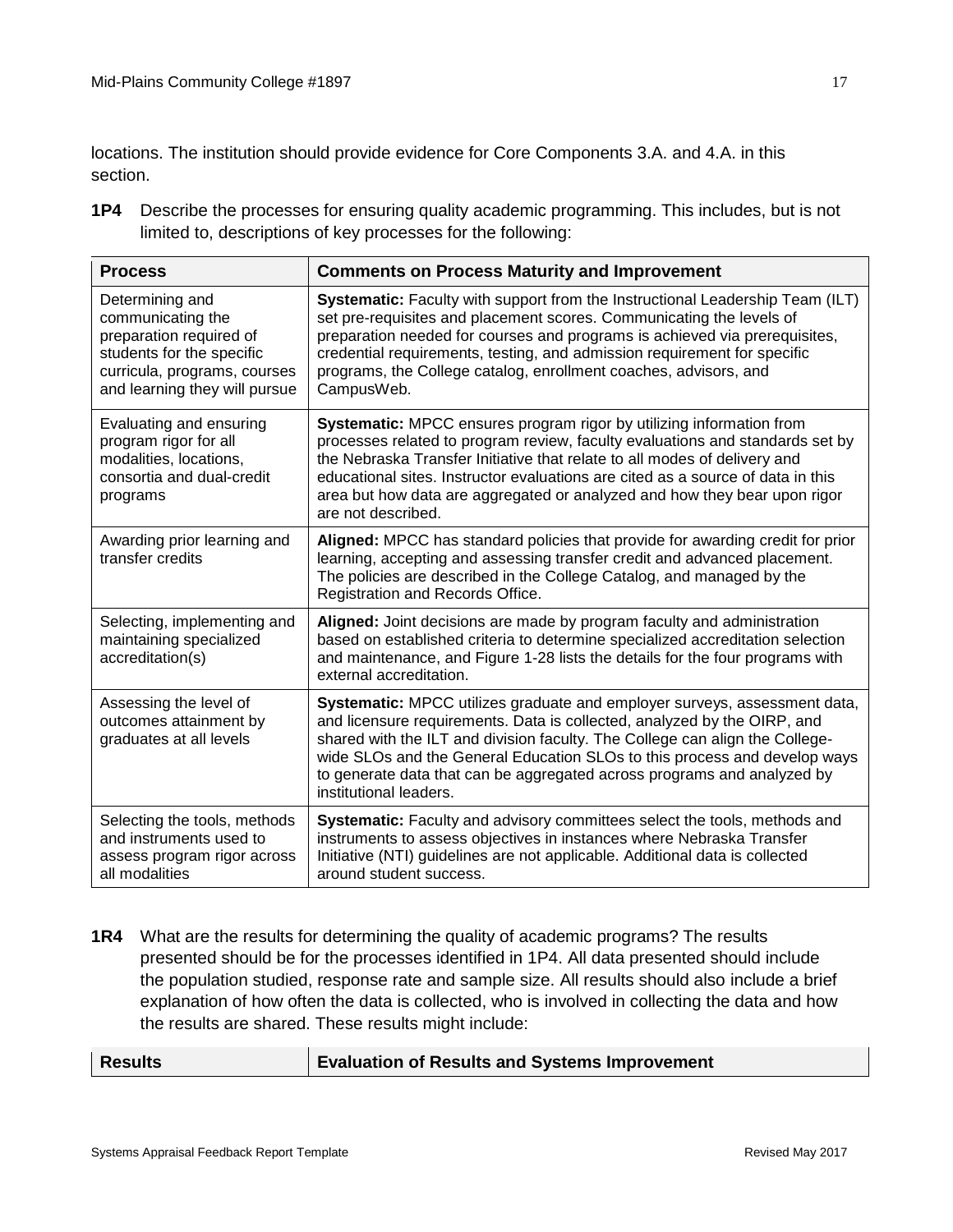| Summary results of<br>assessments (including<br>tables and figures when<br>possible) | <b>Systematic:</b> Data is tracked and trended for success rates, graduation and<br>transfer-out rates and employment rates. While positive data is presented for<br>first semester success and employment rates, overall rates of graduation and<br>College success are less positive. Attention to success indicators including the<br>use of licensure and certification pass rates, may increase student retention.<br>The employer survey data reflects good levels of employer satisfaction and<br>could be segmented by academic program to provide an effective assessment<br>of program rigor. |
|--------------------------------------------------------------------------------------|---------------------------------------------------------------------------------------------------------------------------------------------------------------------------------------------------------------------------------------------------------------------------------------------------------------------------------------------------------------------------------------------------------------------------------------------------------------------------------------------------------------------------------------------------------------------------------------------------------|
| Comparison of results with<br>internal targets and external<br>benchmarks            | Reacting: While some trend data is provided, there are no targets for internal<br>data or comparison data with external benchmarks around graduates.<br>Maturing processes in this area could be achieved by gathering placement<br>data and licensure pass rates from other colleges and using it to develop<br>internal targets. The other system colleges could also be a source of<br>strategies for increasing employer survey response rates and graduate<br>tracking.                                                                                                                            |
| Interpretation of results and<br>insights gained                                     | <b>Reacting:</b> While MPCC provides a positive interpretation for its employer<br>survey, it includes advisory committee attendance that is not directly linked to<br>a process, and the College provides little insight into the graduation and<br>overall success rates. The College has an opportunity to address these<br>issues.                                                                                                                                                                                                                                                                  |

**1I4** Based on 1R4, what process improvements have been implemented or will be implemented in the next one to three years?

### **Comments**

There is an opportunity to plan improvements in consistently setting internal targets and diving deeper into reported results that fall below expectations. Connecting College-wide and General Education SLOs to the program review process may help identify new improvement areas such as implementing campus-wide capstone or internship experiences. Systematically collecting performance-indicator data, such as capstone or internship experiences, could be used to guide institutional-level decision making.

## **1.5: Academic Integrity**

Academic Integrity focuses on ethical practices while pursuing knowledge. The institution should provide evidence for Core Components 2.D. and 2.E. in this section.

**1P5** Describe the processes for supporting ethical scholarly practices by students and faculty. This includes, but is not limited to, descriptions of key processes for the following:

| <b>Process</b>                                                                               | <b>Comments on Process Maturity and Improvement</b>                                                                                                                                                                                                                                                                                                  |
|----------------------------------------------------------------------------------------------|------------------------------------------------------------------------------------------------------------------------------------------------------------------------------------------------------------------------------------------------------------------------------------------------------------------------------------------------------|
| Ensuring freedom of<br>expression and the integrity<br>of research and scholarly<br>practice | Systematic: The College has a policy (BOG 4201) covering Academic<br>Freedom and Responsibility published in the Instructional Handbook, and has<br>an Institutional Review Board (IRB). Describing processes for monitoring the<br>achievement of these institutional attributes may increase the maturity level to<br>ensure consistent practices. |
| Ensuring ethical learning<br>and research practices of<br>students                           | Systematic: The College includes an Academic Honesty Statement in the<br>Instructional Handbook and on all college syllabi that lists actions that may lead<br>to penalties. A Chain of Resolution guides steps for a breach of student ethical                                                                                                      |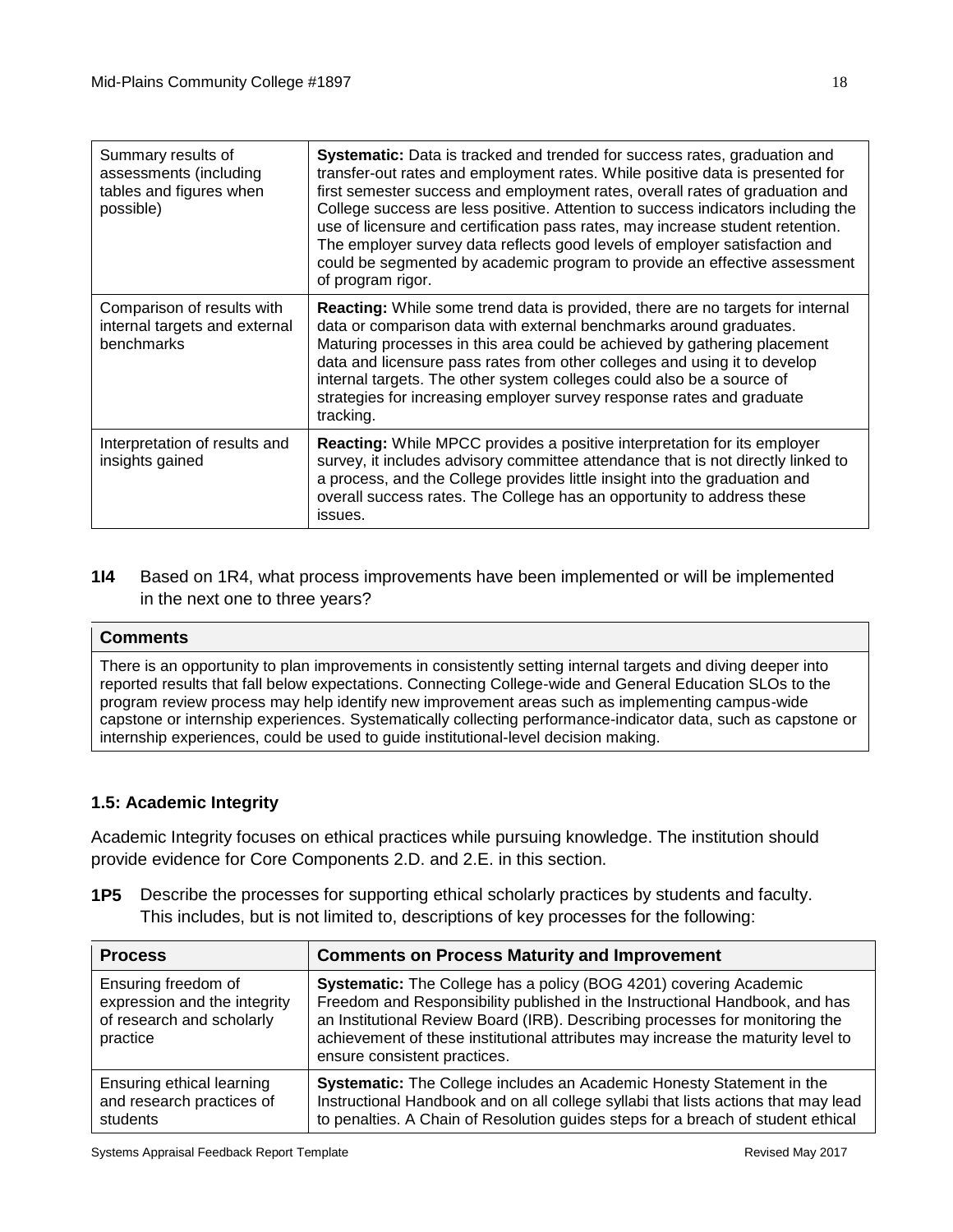|                                                                                                                                                       | behavior. MPCC has an opportunity to describe institutional actions to follow up<br>on instances of integrity violations, monitor for violations, and assess levels of<br>integrity in the classroom.                                                                                                                                                                                             |
|-------------------------------------------------------------------------------------------------------------------------------------------------------|---------------------------------------------------------------------------------------------------------------------------------------------------------------------------------------------------------------------------------------------------------------------------------------------------------------------------------------------------------------------------------------------------|
| Ensuring ethical teaching<br>and research practices of<br>faculty                                                                                     | <b>Systematic:</b> The employee evaluation process helps ensure ethical teaching<br>while the Institutional Review Board assists with ensuring faculty ethical<br>research practices. Describing how violations are managed, how the institution<br>uses the information from evaluations, and the rulings of the IRB to monitor and<br>enforce ethical standards may elevate the maturity level. |
| Selecting the tools, methods<br>and instruments used to<br>evaluate the effectiveness<br>and comprehensiveness of<br>supporting academic<br>integrity | Systematic: MPCC reports using the Community College Student Survey of<br>Engagement (CCSSE) and the Personal Assessment of the College<br>Environment (PACE) as measures for integrity. The College could mature in<br>this area by creating processes for how the measures are established and by<br>whom.                                                                                      |

**1R5** What are the results for determining the quality of academic integrity? The results presented should be for the processes identified in 1P5. All data presented should include the population studied, response rate and sample size. All results should also include a brief explanation of how often the data is collected, who is involved in collecting the data and how the results are shared. These results might include:

| <b>Results</b>                                                                 | <b>Evaluation of Results and Systems Improvement</b>                                                                                                                                                                                                                                                                                                                                                                                                 |
|--------------------------------------------------------------------------------|------------------------------------------------------------------------------------------------------------------------------------------------------------------------------------------------------------------------------------------------------------------------------------------------------------------------------------------------------------------------------------------------------------------------------------------------------|
| Summary results of<br>measures (including tables<br>and figures when possible) | <b>Reacting:</b> MPCC survey results are more positive than the peer group. More<br>direct measures of ethical behavior may provide additional information for<br>decision-making. No results are provided on IRB rulings or Academic integrity<br>enforcement, which were the examples provided. The College could mature by<br>creating processes for identification, collection and analysis of additional data<br>related to Academic Integrity. |
| Comparison of results with<br>internal targets and external<br>benchmarks      | <b>Systematic:</b> Data could be made stronger by identifying internal targets,<br>additional comparison groups, and by continuing to use the PACE across time to<br>identify trends. Additionally, by collecting, analyzing, and monitoring data that is<br>more objective and linked to student and faculty behaviors, the College could<br>establish processes for assessing patterns of academic and research integrity.                         |
| Interpretation of results and<br>insights gained                               | <b>Reacting:</b> The College provides positive interpretations of its CCSSE and PACE<br>results, but does not articulate specific insights gained. A Chain of Resolution<br>process is used, but instances of resolution do not appear to be tracked in a<br>manner that generates patterns in student academic dishonesty incidents.<br>Results could be shared with faculty to evaluate the current processes and<br>improve outcomes.             |

**1I5** Based on 1R6, what process improvements have been implemented or will be implemented in the next one to three years?

## **Evaluation of Improvement Efforts**

MPCC describes improvements in the Learning Resource Center and may address an opportunity to explore potential improvements with new data sources for 1P5. The College may want to consider an evaluation of their Chain of Resolution process to include additional data collection and analysis of the data.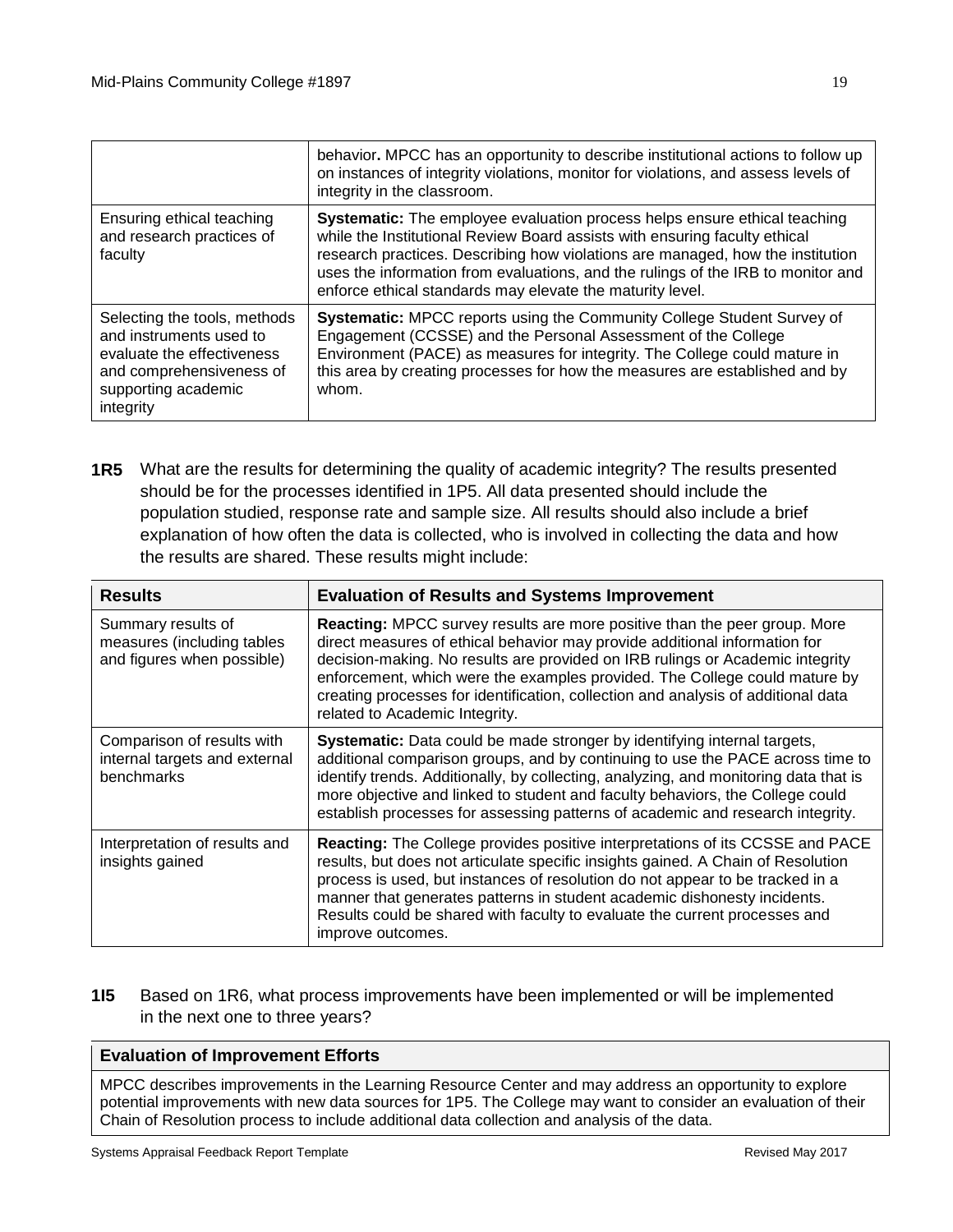## **Category 2: Meeting Student and Other Key Stakeholder Needs**

Category 2 focuses on determining, understanding and meeting needs of current and prospective students and other key stakeholders, such as alumni and community partners.

## **2.1: Current and Prospective Student Need**

Current and Prospective Student Need focuses on determining, understanding and meeting the non-academic needs of current and prospective students. The institution should provide evidence for Core Components 3.C. and 3.D in this section.

**2P1** Describe the processes for serving the non-academic needs of current and prospective students. This includes, but is not limited to, descriptions of key processes for the following:

| <b>Process</b>                                                                                                                                        | <b>Comments on Process Maturity and Improvement</b>                                                                                                                                                                                                                                                                                                                                                                                                                                                                                                                                                                        |
|-------------------------------------------------------------------------------------------------------------------------------------------------------|----------------------------------------------------------------------------------------------------------------------------------------------------------------------------------------------------------------------------------------------------------------------------------------------------------------------------------------------------------------------------------------------------------------------------------------------------------------------------------------------------------------------------------------------------------------------------------------------------------------------------|
| Identifying underprepared<br>and at-risk students, and<br>determining their academic<br>support needs                                                 | Systematic: MPCC has formal processes in place using standardized<br>ACCUPLACER cut scores to identify underprepared students needing<br>remediation. A recent initiative to identify ACCUPLACER benchmark scores for<br>technical programs shows innovation and promise, and expanding this process<br>may be beneficial. Informal processes exist around determining additional<br>student support needs, largely at the time of admission. The College may move<br>forward in maturity by tracking at-risk students throughout their tenure at MPCC<br>and creating formal processes to address academic support needs. |
| Deploying academic support<br>services to help students<br>select and successfully<br>complete courses and<br>programs                                | Systematic: MPCC requires new students to meet with an advisor and may<br>direct students to additional support services at that time. MPCC could grow in<br>maturity by creating formal processes to communicate about and connect<br>students to support services throughout their attendance at MPCC. The<br>summer bridge program, focused on math and English, may prove useful in<br>improving course-level success, while the creation of program-specific<br>strategies to help students succeed may also increase maturity in this area.                                                                          |
| Ensuring faculty are<br>available for student inquiry                                                                                                 | Reacting: Faculty maintain a minimum of five posted office hours each week.<br>It is unclear how online and dual credit faculty and/or those who teach on<br>multiple campuses are available to students or how adherence to office hours is<br>ensured. An opportunity exists to describe other ways faculty are accessible<br>(e.g. as advisors of student clubs, via Blackboard, tutoring, etc.) that could help<br>move MPCC forward in maturity.                                                                                                                                                                      |
| Determining and addressing<br>the learning support needs<br>(tutoring, advising, library,<br>laboratories, research, etc.)<br>of students and faculty | Aligned: MPCC has processes in place to determine the learning support<br>needs of students and faculty, informed by data and observation. The College<br>is planning to reevaluate the efficacy of their Early Alert program and are<br>developing a common language around student success messaging.                                                                                                                                                                                                                                                                                                                    |
| Determining new student<br>groups to target for<br>educational offerings and<br>services                                                              | Aligned: MPCC primarily uses advisory boards to determine new student<br>groups, as in the example of identifying a need for services for the local<br>Hispanic population. MPCC also utilizes additional data provided through<br>community surveys and employee input, such as the partnering with a local<br>church to offer ESL and ABE/GED classes.                                                                                                                                                                                                                                                                   |
| Meeting changing student<br>needs                                                                                                                     | Aligned: MPCC uses a variety of methods to determine changing student<br>needs related to academic and non-academic services. A new effort entails the                                                                                                                                                                                                                                                                                                                                                                                                                                                                     |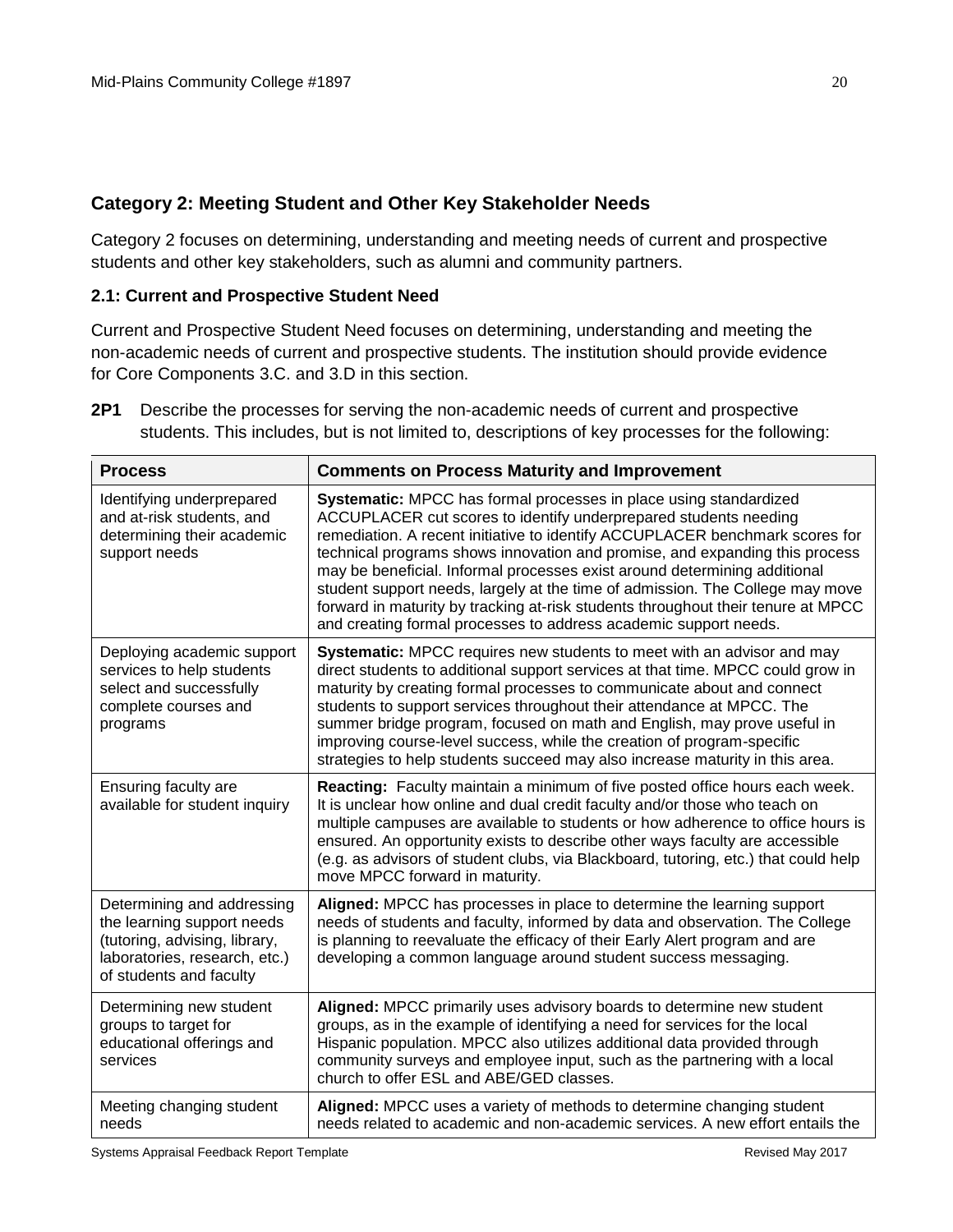|                                                                                                                                                     | use of the Council for the Advancement of Standards in Higher Education<br>(CAS) standards for non-instructional program reviews intended to unite the<br>student affairs division. MPCC could consider describing how the findings from<br>these are communicated to implement change.                                                                                                                                                                     |
|-----------------------------------------------------------------------------------------------------------------------------------------------------|-------------------------------------------------------------------------------------------------------------------------------------------------------------------------------------------------------------------------------------------------------------------------------------------------------------------------------------------------------------------------------------------------------------------------------------------------------------|
| Identifying and supporting<br>student subgroups with<br>distinctive needs (e.g.,<br>seniors, commuters,<br>distance learners, military<br>veterans) | Systematic: MPCC identifies subgroups primarily through their retention<br>summit and collects disaggregated retention rates in addition to providing<br>additional services. Project HELP is an example of this process, but the College<br>could grow in maturity by providing additional information about how subgroups<br>are identified.                                                                                                              |
| Deploying non-academic<br>support services to help<br>students be successful                                                                        | Reactive: MPCC mentions non-academic support services and describes how<br>and when the services are communicated to students. However, MPCC does<br>not describe how services are deployed, if they are accessible to all students,<br>and if they are available at one or more campus sites. The College may<br>increase maturity by describing how services are determined, implemented,<br>and utilized.                                                |
| Ensuring staff members who<br>provide academic and non-<br>academic student support<br>services are qualified,<br>trained and supported             | Systematic: MPCC uses a job analysis questionnaire (JAQ) to define the<br>duties of all full-time staff and administrative positions The College provides on-<br>going training and professional development opportunities, and offers tuition<br>reimbursement for full-time employees. The College has an opportunity to<br>describe how part-time employees are qualified, trained, and supported, as well<br>as how they ensure staff remain qualified. |
| Communicating the<br>availability of non-academic<br>support services                                                                               | Aligned: Non-academic support services are introduced to students during<br>campus tours, registration, and orientation. MPCC's student portal, Blackboard,<br>and college website are maintained for students, faculty, staff, and the public to<br>access and share information. All MPCC campuses use a variety of<br>communication channels to communicate availability of support services to<br>students and community members.                       |
| Selecting tools, methods<br>and instruments to assess<br>student needs                                                                              | Systematic: MPCC uses a variety of survey data to determine student needs.<br>Targets are determined and strategies are discussed if targets are not met.<br>Further clarity in how and who selects the assessment measures may be<br>beneficial.                                                                                                                                                                                                           |
| Assessing the degree to<br>which student needs are met                                                                                              | Aligned: Cabinet is responsible for evaluating the yearly non-instructional<br>assessment report, determining if targets have been met, and setting new<br>goals.                                                                                                                                                                                                                                                                                           |

**2R1** What are the results for determining if current and prospective students' needs are being met? The results presented should be for the processes identified in 2P1. All data presented should include the population studied, response rate and sample size. All results should also include a brief explanation of how often the data is collected, who is involved in collecting the data and how the results are shared. These results might include:

| <b>Results</b>                                                                 | <b>Evaluation of Results and Systems Improvement</b>                                                                                                                                                                                                                                                                                                                        |
|--------------------------------------------------------------------------------|-----------------------------------------------------------------------------------------------------------------------------------------------------------------------------------------------------------------------------------------------------------------------------------------------------------------------------------------------------------------------------|
| Summary results of<br>measures (including tables<br>and figures when possible) | <b>Systematic:</b> MPCC provides CCSSE results for comparison in a variety of<br>areas including advising, disability services, and tutoring; and also provides<br>results from the Graduate Survey. Overall, results presented are positive. More<br>effective use of data, including connection to processes, could strengthen<br>results and improve the maturity level. |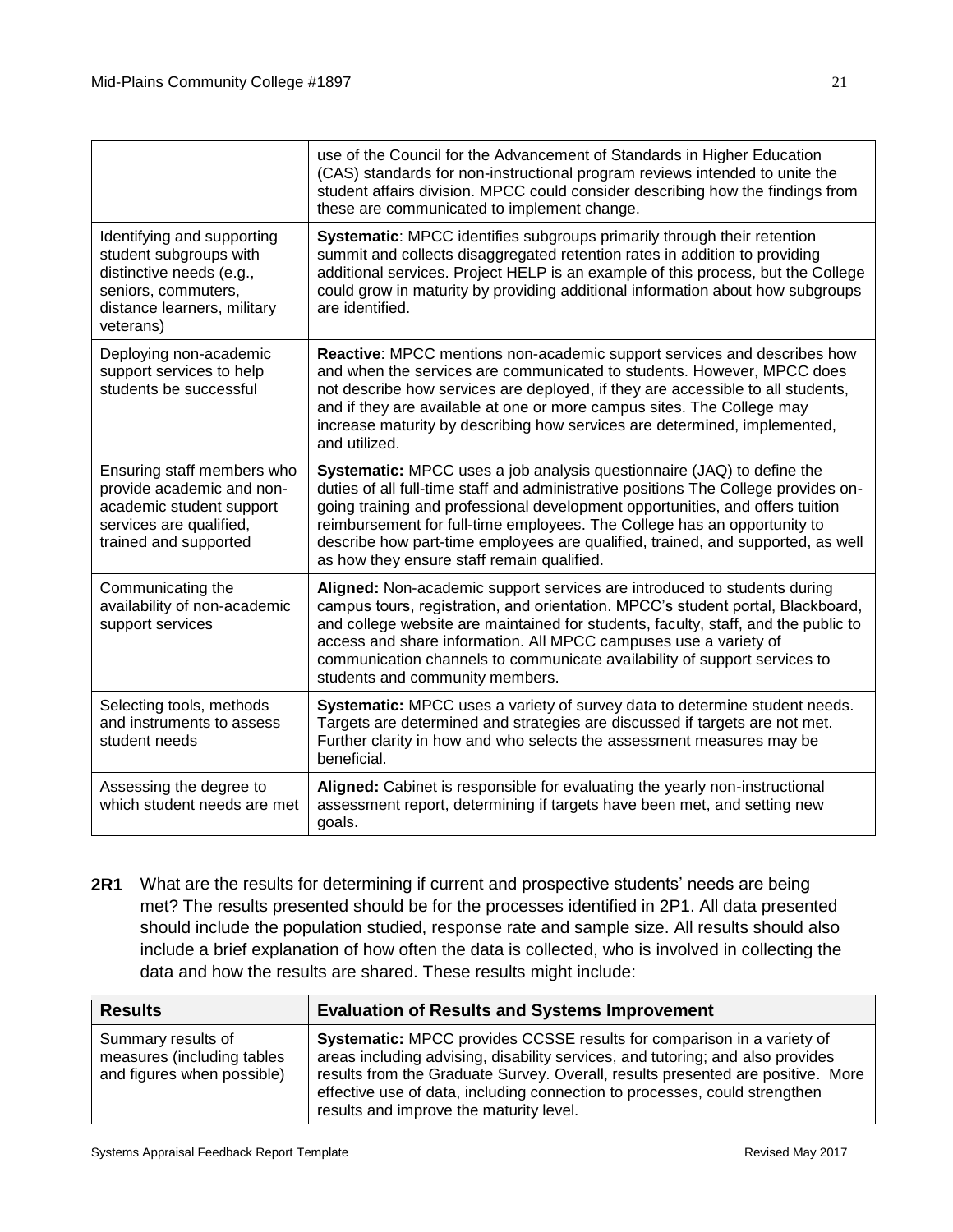| Comparison of results with<br>internal targets and external<br>benchmarks | Systematic: Although the College notes lower scores than the internal target<br>for job placement services on the CCSSE, other areas scoring below the<br>national comparison could be reviewed for potential improvements such as<br>advising, skills labs, career counseling and financial aid. |
|---------------------------------------------------------------------------|---------------------------------------------------------------------------------------------------------------------------------------------------------------------------------------------------------------------------------------------------------------------------------------------------|
| Interpretation of results and<br>insights gained                          | Reacting: Other than noting that certain areas scored below target, no<br>interpretation or analysis is provided. MPCC has an opportunity to identify<br>trends and provide an in-depth analysis to determine best practices and specific<br>areas for improvement.                               |

## **2I1** Based on 2R1, what process improvements have been implemented or will be implemented in the next one to three years?

## **Evaluation of Improvement Efforts**

MPCC plans to create a Learning Commons staffed by cross-trained employees for greater efficiency. The College also plans to evaluate the effectiveness of its survey measures. An opportunity exists to explore direct measures to assess student service areas such as tracking course grades to help evaluate the effectiveness of tutoring services.

## **2.2: Retention, Persistence and Completion**

Retention, Persistence and Completion focuses on the approach to collecting, analyzing and distributing data on retention, persistence and completion to stakeholders for decision making. The institution should provide evidence for Core Component 4.C. in this section.

**2P2** Describe the processes for collecting, analyzing and distributing data on retention, persistence and completion. This includes, but is not limited to, descriptions of key processes for the following:

| <b>Process</b>                                                               | <b>Comments on Process Maturity and Improvement</b>                                                                                                                                                                                                                                                                                                                                                                                                                                          |
|------------------------------------------------------------------------------|----------------------------------------------------------------------------------------------------------------------------------------------------------------------------------------------------------------------------------------------------------------------------------------------------------------------------------------------------------------------------------------------------------------------------------------------------------------------------------------------|
| Collecting student retention,<br>persistence and completion<br>data          | <b>Systematic:</b> The Office of Institutional Research and Planning (OIRP)<br>manages data on student retention, persistence, and completion. MPCC utilizes<br>its data management system to obtain and report internal data supplemented<br>by external data (National Student Clearinghouse).                                                                                                                                                                                             |
| Determining targets for<br>student retention,<br>persistence and completion  | Aligned: The Student Services division, assisted by the OIRP, holds an annual<br>retention summit to determine student retention, persistence, and completion<br>goals. Additionally, the summit team selects a specific population to better<br>understand student challenges to successfully completing their college plans.<br>MPCC has an opportunity to describe how goals are determined, how historical<br>data is analyzed and how comparison from similar institutions can be used. |
| Analyzing information on<br>student retention,<br>persistence and completion | <b>Systematic:</b> Information about retention, persistence, and completion rates is<br>collected and the OIRP creates retention reports. Individual departments are<br>encouraged to use this data in their planning processes. Maturing processes<br>may involve using performance indicators in the yearly review of divisions and<br>individual academic programs.                                                                                                                       |
| Meeting targets for retention,<br>persistence and completion                 | <b>Systematic:</b> As retention data is reviewed, the retention summit team, student<br>services personnel, and College Cabinet set targets that reflect the Strategic<br>Plan, College mission, and Enrollment Management planning processes.                                                                                                                                                                                                                                               |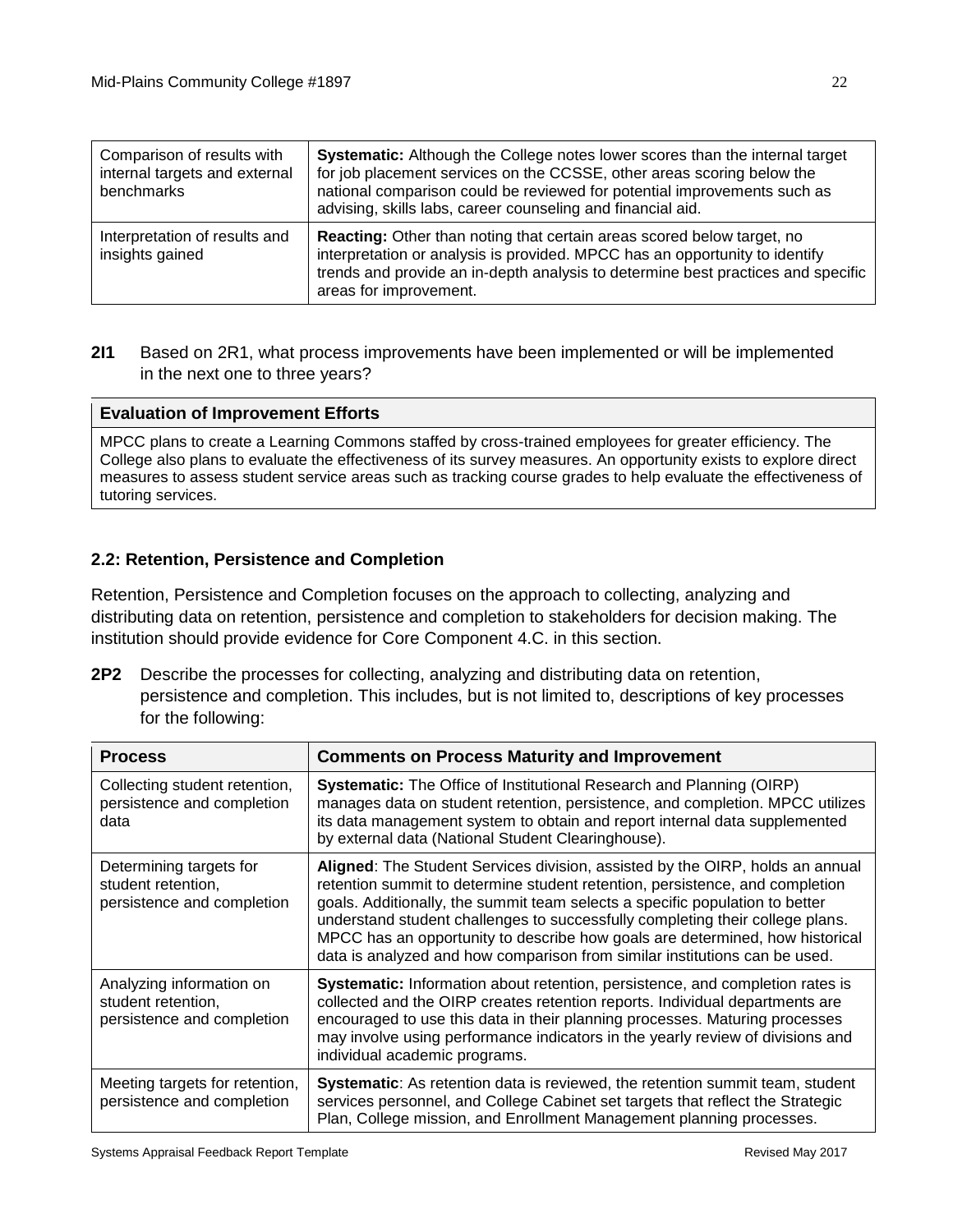|                                                                                                   | MPCC could mature by describing processes for setting targets and how they<br>align to the various planning processes.                                                                                                                   |
|---------------------------------------------------------------------------------------------------|------------------------------------------------------------------------------------------------------------------------------------------------------------------------------------------------------------------------------------------|
| Selecting tools, methods<br>and instruments to assess<br>retention, persistence and<br>completion | <b>Systematic:</b> MPCC offices support retention efforts in consultation with the<br>OIRP to determine the best tools, methods, and instruments to assess retention<br>efforts. Mapping of the process may increase the maturity level. |

**2R2** What are the results for student retention, persistence and completion? The results presented should be for the processes identified in 2P2. All data presented should include the population studied, response rate and sample size. All results should also include a brief explanation of how often the data is collected, who is involved in collecting the data and how the results are shared. These results might include:

| <b>Results</b>                                                                 | <b>Evaluation of Results and Systems Improvement</b>                                                                                                                                                                                                                                                                                                                                                                                                                                                                                         |
|--------------------------------------------------------------------------------|----------------------------------------------------------------------------------------------------------------------------------------------------------------------------------------------------------------------------------------------------------------------------------------------------------------------------------------------------------------------------------------------------------------------------------------------------------------------------------------------------------------------------------------------|
| Summary results of<br>measures (including tables<br>and figures when possible) | Aligned: Seven years of fall-to-fall retention (IPEDS) data show that MPCC<br>has met its targets of 60% retention for full-time students and 40% for part-<br>time students. Five years of fall-to-spring retention data show that MPCC is<br>slowly approaching the upper limits of its 75-80% retention and persistence<br>target for degree-seeking students. Graduation and transfer-out rates appear<br>to be holding steady or slightly declining. Trend and comparison data are<br>included, and is measured against MPCC's targets. |
| Comparison of results with<br>internal targets and external<br>benchmarks      | Systematic: The College does well, in general, when compared to regional<br>schools. All internal targets have been met in the most recent data except for<br>the completion rate goal of 40%. The College could benefit from consistent<br>use of trend and comparison data when presenting results.                                                                                                                                                                                                                                        |
| Interpretation of results and<br>insights gained                               | Systematic: MPCC has made significant improvement in fall-to-fall retention<br>rates for full and part-time students. As part of the annual retention summit,<br>key student services staff focus on specific components of retention, such as<br>the early alert process, to maintain and improve retention-related processes.<br>MPCC has an opportunity to identify potential causes for lower completion<br>rates and identify areas for improvement.                                                                                    |

**2I2** Based on 2R2, what process improvements have been implemented or will be implemented in the next one to three years?

#### **Evaluation of Improvement Efforts**

MPCC is enhancing its early alert process and planning the enhancement of their student information system to improve advising and facilitate degree completion. Involvement of academic program faculty and staff is not described, and processes may mature with the closer involvement of academic leaders and faculty in setting targets and analyzing data.

#### **2.3: Key Stakeholder Needs**

Key Stakeholder Needs focuses on determining, understanding and meeting needs of key stakeholder groups, including alumni and community partners.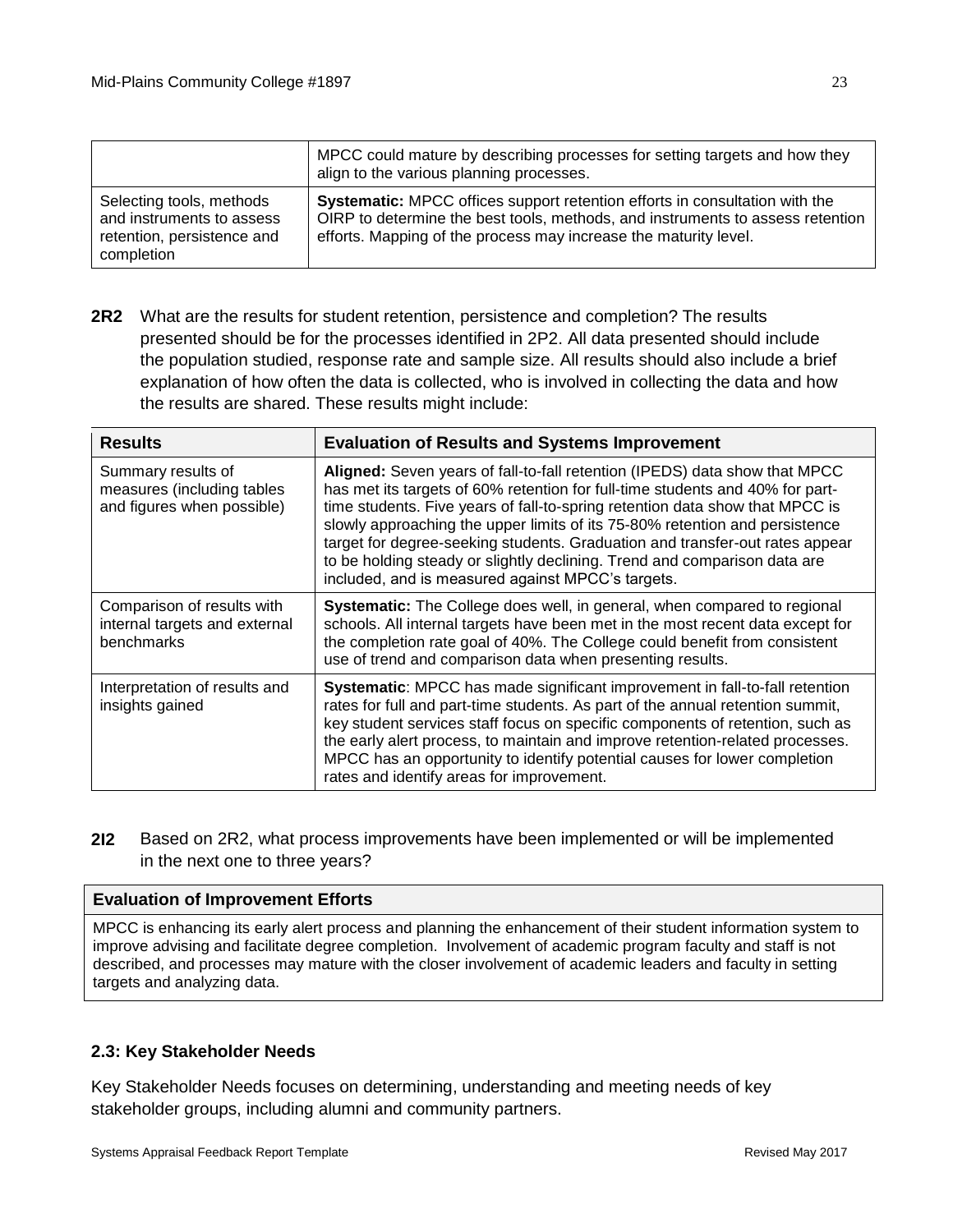**2P3** Describe the processes for serving the needs of key external stakeholder groups. This includes, but is not limited to, descriptions of key processes for the following:

| <b>Process</b>                                                                            | <b>Comments on Process Maturity and Improvement</b>                                                                                                                                                                                                                                                                                                                                                                                                                    |
|-------------------------------------------------------------------------------------------|------------------------------------------------------------------------------------------------------------------------------------------------------------------------------------------------------------------------------------------------------------------------------------------------------------------------------------------------------------------------------------------------------------------------------------------------------------------------|
| Determining key external<br>stakeholder groups (e.g.,<br>alumni, employers,<br>community) | Systematic: Key external stakeholder groups are determined during the strategic<br>planning process and surveys are used to determine needs and a course of action.<br>Support is provided by the OIRP to ensure consistency across departments in<br>determining these groups. The process could mature through identification and<br>prioritization of key stakeholder groups, focusing on the analysis of feedback to enrich<br>existing decision-making processes. |
| Determining new<br>stakeholders to target for<br>services or partnership                  | Systematic: Determining new external stakeholders originates with the strategic<br>planning process. Greater clarity could be provided as to how and what internal and<br>external meetings help identify new stakeholder groups and how initiatives and partners<br>are determined and prioritized.                                                                                                                                                                   |
| Meeting the changing needs<br>of key stakeholders                                         | Systematic: While no formal documented process is described, MPCC<br>remains responsive to the needs of key stakeholders with active participation in<br>the community as evidenced by expanded career training provided by the new<br>agriculture facility. Maturing processes by prioritizing stakeholders and focusing<br>on a strategic few may benefit the College.                                                                                               |
| Selecting tools, methods and<br>instruments to assess key<br>stakeholder needs            | Systematic: Community input sessions are mentioned as a method for<br>assessing stakeholder needs. This strategy for understanding and monitoring<br>stakeholder needs could be expanded into a fully aligned process that feeds<br>data and information back to institutional leaders for use in decision-making in a<br>consistent and repeatable manner.                                                                                                            |
| Assessing the degree to<br>which key stakeholder needs<br>are met                         | <b>Reacting:</b> Although MPCC states it uses regional, state and national data for<br>determining the degree to which stakeholder needs are met, no discussion or<br>examples are provided.                                                                                                                                                                                                                                                                           |

**2R3** What are the results for determining if key stakeholder needs are being met? The results presented should be for the processes identified in 2P3. All data presented should include the population studied, response rate and sample size. All results should also include a brief explanation of how often the data is collected, who is involved in collecting the data and how the results are shared. These results might include:

| <b>Results</b>                                                                 | <b>Evaluation of Results and Systems Improvement</b>                                                                                                                                                                                                                                                                                                                                                                                 |
|--------------------------------------------------------------------------------|--------------------------------------------------------------------------------------------------------------------------------------------------------------------------------------------------------------------------------------------------------------------------------------------------------------------------------------------------------------------------------------------------------------------------------------|
| Summary results of<br>measures (including tables<br>and figures when possible) | Reacting: Summary results included budget costs for the new Valentine<br>campus. However, the link between these funding figures and the institution's<br>ability to determine how well stakeholders' needs are being met is not made<br>clear. Maturing results could come from defining a strategic few external<br>stakeholders and employing measures regarding the degree to which MPCC is<br>effective in meeting their needs. |
| Comparison of results with<br>internal targets and external<br>benchmarks      | Reacting: No comparative data or internal targets are identified.                                                                                                                                                                                                                                                                                                                                                                    |
| Interpretation of results and<br>insights gained                               | <b>Reacting:</b> No interpretation is given of the funding amounts presented.                                                                                                                                                                                                                                                                                                                                                        |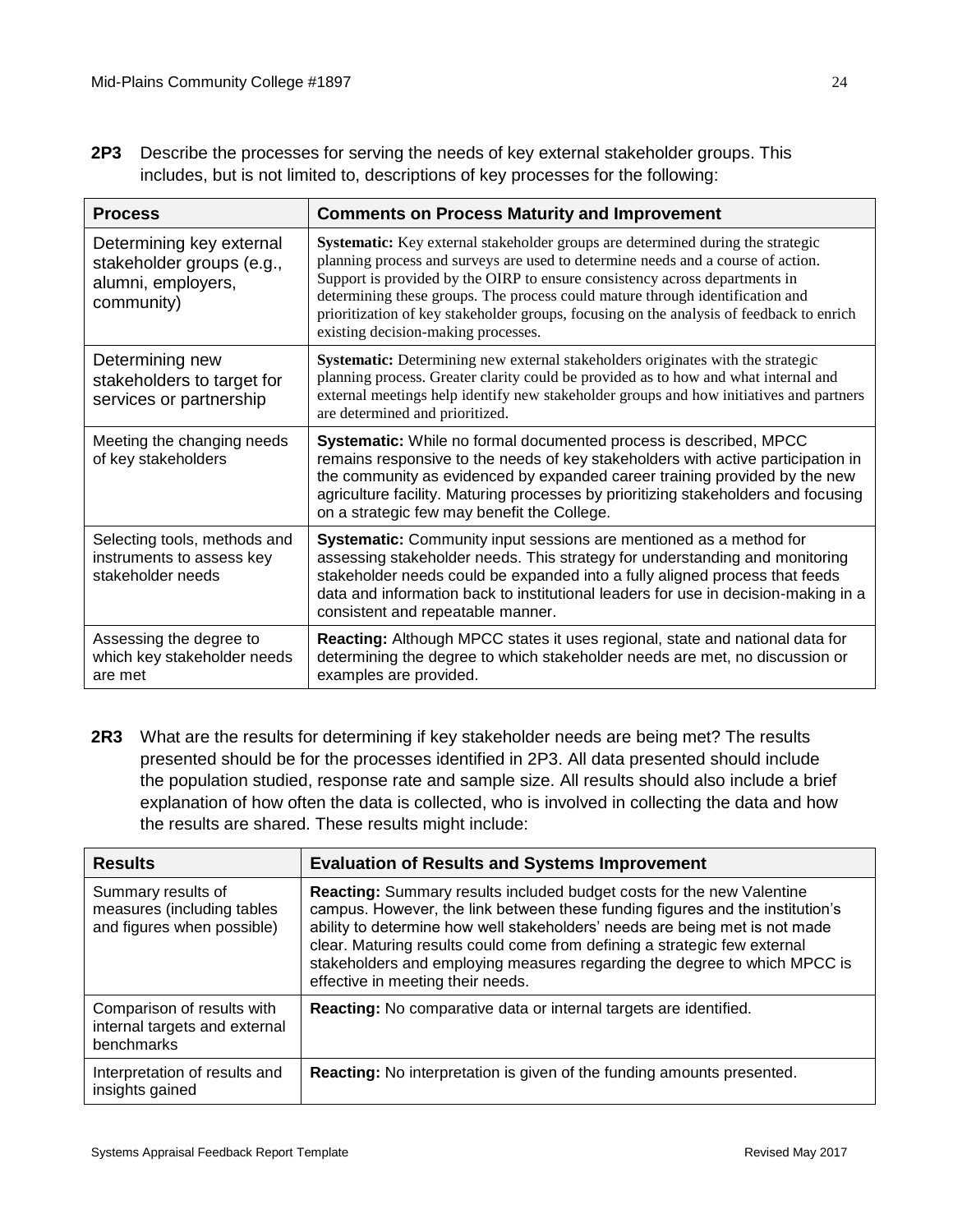**2I3** Based on 2R3, what process improvements have been implemented or will be implemented in the next one to three years?

#### **Evaluation of Improvement Efforts**

MPCC plans an Action Project directed at alumni and community engagement as well as development of a partnership evaluation tool. These planned improvements reflect an awareness of the need to mature processes in this area by gaining a clearer understanding of the College's key partnerships and creating processes for monitoring the health of those partnerships.

## **2.4: Complaint Processes**

Complaint Processes focuses on collecting, analyzing and responding to complaints from students or key stakeholder groups.

**2P4** Describe the processes for collecting, analyzing and responding to complaints from students and stakeholder groups. This includes, but is not limited to, descriptions of key processes for the following:

| <b>Process</b>                                                                  | <b>Comments on Process Maturity and Improvement</b>                                                                                                                                                                                                                                                                                                                                                            |
|---------------------------------------------------------------------------------|----------------------------------------------------------------------------------------------------------------------------------------------------------------------------------------------------------------------------------------------------------------------------------------------------------------------------------------------------------------------------------------------------------------|
| Collecting complaint<br>information from students                               | Systematic: MPCC collects complaint information from students via a link on<br>the College's home page. The College describes a "Chain of Resolution"<br>procedure for academic complaints from students, and reporting Title IX<br>complaints is described in student and employee handbooks. It is not clear<br>where complaints go or if complaints are tracked, trended and used for<br>improvements.      |
| Collecting complaint<br>information from other key<br>stakeholders              | Systematic: MPCC has procedures for employees and external stakeholders to<br>file a complaint. Board of Governors (BOG) policy 161 details complaint<br>procedures including submission to the Open Forum during each board meeting.<br>It is not clear where complaints go for review/resolution.                                                                                                            |
| Learning from complaint<br>information and determining<br>actions               | Systematic: MPCC appears to review complaint results to identify trends and<br>determine if institutional actions are needed, but it is not clear who reviews them<br>and how often this occurs. There is an opportunity to improve upon the maturity<br>level of complaint processes with clarification about the processes that are<br>consistently used to synthesize and learn from complaint information. |
| Communicating actions to<br>students and other key<br>stakeholders              | Reacting: Formalized processes include communicating to larger groups when<br>large-scale changes/improvements are made due to student or public feedback,<br>with multiple approaches described based on the nature of the complaint. There<br>is an opportunity to improve upon this maturity level with a formalized system for<br>tracking and recording communications regarding complaints.              |
| Selecting tools, methods<br>and instruments to evaluate<br>complaint resolution | Reacting: MPCC describes processes related to complaint resolution, but not<br>how it selects tools to evaluate the actual process. Maturing processes for<br>selecting the methods used to evaluate complaint resolution and for tracking<br>related continuous improvement efforts may be beneficial.                                                                                                        |

**2R4** What are the results for student and key stakeholder complaints? The results presented should be for the processes identified in 2P4. All data presented should include the population studied, response rate and sample size. All results should also include a brief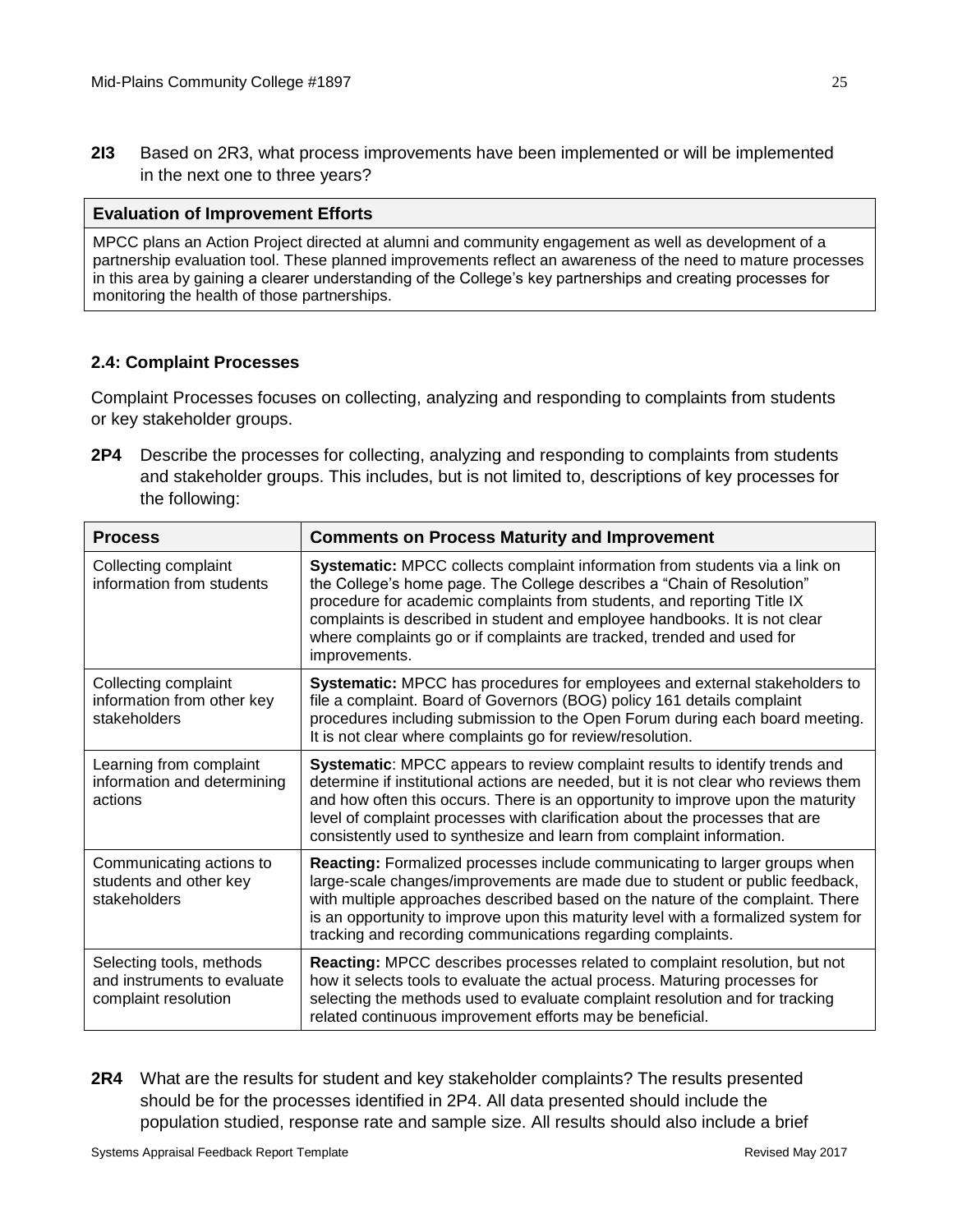explanation of how often the data is collected, who is involved in collecting the data and how the results are shared. These results might include:

| <b>Results</b>                                                                 | <b>Evaluation of Results and Systems Improvement</b>                                                                                                                                                                                                                                                                                                                      |
|--------------------------------------------------------------------------------|---------------------------------------------------------------------------------------------------------------------------------------------------------------------------------------------------------------------------------------------------------------------------------------------------------------------------------------------------------------------------|
| Summary results of<br>measures (including tables<br>and figures when possible) | Reacting: While MPCC states that the College Cabinet or their designees track<br>complaint information and share appropriately, no comprehensive data was<br>provided. The degree to which complaint data is reviewed regularly and shared<br>at Cabinet to make changes in college-wide processes and systems would be<br>the next steps for MPCC in improving maturity. |
| Comparison of results with<br>internal targets and external<br>benchmarks      | Reacting: No additional data, targets or benchmarks are provided.                                                                                                                                                                                                                                                                                                         |
| Interpretation of results and<br>insights gained                               | Reacting: No additional or summary data are provided.                                                                                                                                                                                                                                                                                                                     |

## **2I4** Based on 2R4, what process improvements have been implemented or will be implemented in the next one to three years?

#### **Comments**

MPCC adopted the ATIXA Equity Grievance Procedure for equity grievances, but it is unclear what information was utilized to identify this solution as an institutional need. A Sanctions Grid has been placed online in response to student concerns regarding consequences. A Concerns, Investigation, and Intervention Team was established to advance campus safety and support.

## **2.5: Building Collaborations and Partnerships**

Building Collaborations and Partnerships focuses on aligning, building and determining the effectiveness of collaborations and partnerships to further the mission of the institution.

**2P5** Describe the processes for managing collaborations and partnerships to further the mission of the institution. This includes, but is not limited to, descriptions of key processes for the following:

| <b>Process</b>                                                                                                        | <b>Comments on Process Maturity and Improvement</b>                                                                                                                                                                                                                                                                                                                                 |
|-----------------------------------------------------------------------------------------------------------------------|-------------------------------------------------------------------------------------------------------------------------------------------------------------------------------------------------------------------------------------------------------------------------------------------------------------------------------------------------------------------------------------|
| Selecting partners for<br>collaboration (e.g., other<br>educational institutions, civic<br>organizations, businesses) | Systematic MPCC identifies a variety of partners with which the College<br>collaborates, and appears to have teams or units in place that serve as points of<br>contact between these partners and the College. The maturity level could be<br>strengthened by providing greater clarity about how these partners are selected,<br>prioritized, and aligned to the college mission. |
| Building and maintaining<br>relationships with partners                                                               | Systematic MPCC identifies student-receiving organizations, and processes by<br>which these partnerships are maintained. Two units, Business and Community<br>Education and Career Services, appear to provide leadership in coordinating<br>and strategically defining steps the College could take to advance and mature<br>processes in this area.                               |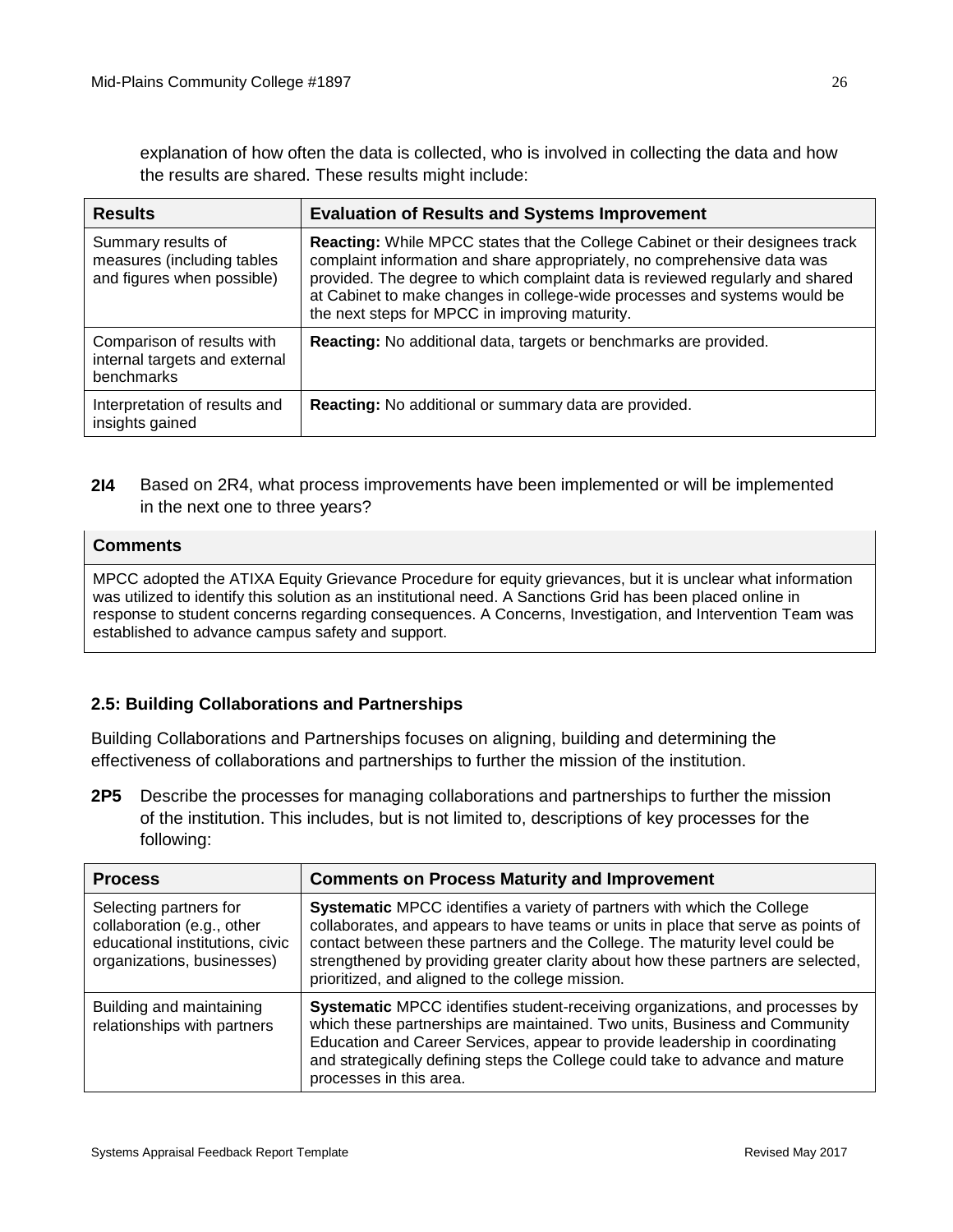| Selecting tools, methods<br>and instruments to assess<br>partnership effectiveness | Systematic While input from advisory committees and community employers<br>serve as the tools to assess effectiveness of partnerships, it is unclear what<br>processes guide the selection of measures. Inclusion of measures such as<br>attainment of contractual goals, employment rates with specific businesses or<br>transfer rates to identified educational institutions may be useful. |
|------------------------------------------------------------------------------------|------------------------------------------------------------------------------------------------------------------------------------------------------------------------------------------------------------------------------------------------------------------------------------------------------------------------------------------------------------------------------------------------|
| Evaluating the degree to<br>which collaborations and<br>partnerships are effective | Systematic Goals are established at the beginning of each collaboration, with<br>targets, benchmarks, and evaluation tools identified. Evaluation of such<br>partnerships occurs in collaboration with the IR office. However, it is unclear<br>what policies or practices guide evaluation efforts to ensure consistency across<br>collaborations.                                            |

**2R5** What are the results for determining the effectiveness of aligning and building collaborations and partnerships? The results presented should be for the processes identified in 2P5. All data presented should include the population studied, response rate and sample size. All results should also include a brief explanation of how often the data is collected, who is involved in collecting the data and how the results are shared. These results might include:

| <b>Results</b>                                                                 | <b>Evaluation of Results and Systems Improvement</b>                                                                                                                                                                                   |
|--------------------------------------------------------------------------------|----------------------------------------------------------------------------------------------------------------------------------------------------------------------------------------------------------------------------------------|
| Summary results of<br>measures (including tables<br>and figures when possible) | Reacting MPCC only provides data related to monies received through grant<br>funding. This was not described in 2P5 processes, and is unclear as to how this<br>information guides the College in evaluating stakeholder partnerships. |
| Comparison of results with<br>internal targets and external<br>benchmarks      | Reacting No comparison data or benchmarks are presented.                                                                                                                                                                               |
| Interpretation of results and<br>insights gained                               | Reacting No clear interpretation or insights of data are offered.                                                                                                                                                                      |

**2I5** Based on 2R5, what process improvements have been implemented or will be implemented in the next one to three years?

#### **Evaluation of Improvement Efforts**

MPCC recognizes the need for and plans to develop a comprehensive partnership evaluation tool to better determine and prioritize initiatives and partners. Establishing these additional measures will help improve the maturity level of the processes described in 2P5.

## **Category 3: Valuing Employees**

Category 3 explores the institution's commitment to the hiring, development and evaluation of faculty, staff and administrators.

#### **3.1: Hiring**

Hiring focuses on the acquisition of appropriately qualified/credentialed faculty, staff and administrators to ensure that effective, high-quality programs and student support services are provided. The institution should provide evidence for Core Component 3.C. in this section.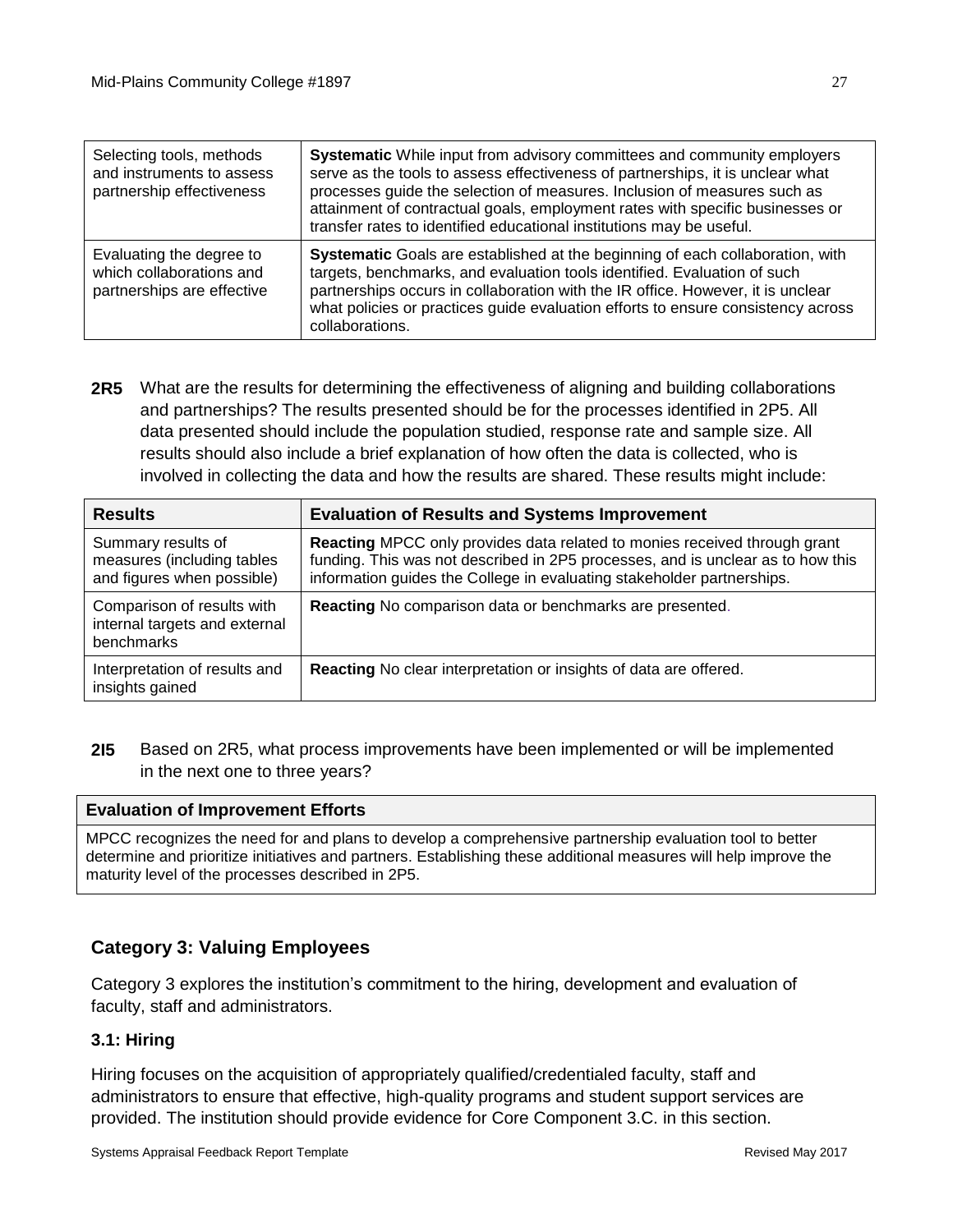**3P1** Describe the process for hiring faculty, staff and administrators. This includes, but is not limited to, descriptions of key processes for the following:

| <b>Process</b>                                                                                                                                              | <b>Comments on Process Maturity and Improvement</b>                                                                                                                                                                                                                                                                                                                                                                                                                                                                                                                                                |
|-------------------------------------------------------------------------------------------------------------------------------------------------------------|----------------------------------------------------------------------------------------------------------------------------------------------------------------------------------------------------------------------------------------------------------------------------------------------------------------------------------------------------------------------------------------------------------------------------------------------------------------------------------------------------------------------------------------------------------------------------------------------------|
| Recruiting, hiring and<br>orienting processes that<br>result in staff and<br>administrators who possess<br>the required qualification,<br>skills and values | Systematic: The Job Analysis Questionnaire (JAQ) outlines the duties and<br>requirements for every position, and human resources provides administrative<br>oversight for every hire to ensure a consistent hiring process. New employees,<br>including adjunct faculty, are provided an orientation, and new full-time faculty<br>are assigned a mentor. The College has an opportunity to clarify if faculty<br>positions follow the same processes as those for staff and administrators, as<br>well as better differentiate recruitment processes for various areas across the<br>institution. |
| Developing and meeting<br>academic credentialing<br>standards for faculty,<br>including those in dual<br>credit, contractual and<br>consortia programs      | Systematic: MPCC utilizes HLC's Assumed Practices and Nebraska state<br>policies as guidelines for developing its Minimum Criteria for Hiring chart. This<br>is used for all faculty regardless of modality. The College has an opportunity to<br>identify how faculty who do not have the minimum criteria will be able to<br>complete the required training.                                                                                                                                                                                                                                     |
| Ensuring the institution has<br>sufficient numbers of faculty<br>to carry out both classroom<br>and non-classroom<br>programs and activities                | Systematic: Cabinet and division chairs review enrollment and academic<br>planning data to determine appropriate faculty counts. There is the potential to<br>improve upon the maturity level of this process by establishing formal<br>guidelines or common practices that could be used to ensure consistency in<br>faculty staffing across divisions, as well as describing how staffing fluctuations<br>are brought to the attention of institutional leaders.                                                                                                                                 |
| Ensuring the acquisition of<br>sufficient numbers of staff to<br>provide student support<br>services                                                        | Systematic: MPCC ensures that there are sufficient numbers of staff to<br>provide student support services through review of enrollment and survey data<br>and the utilization of a position matrix to help identify and prioritize personnel<br>needs. Providing more detail on this matrix and how it is used in decision<br>making could help MPCC advance in maturity.                                                                                                                                                                                                                         |
| Tracking<br>outcomes/measures utilizing<br>appropriate tools                                                                                                | Systematic: Longevity and the results of satisfaction surveys appear to be the<br>primary means of tracking the effectiveness of hiring and orienting processes.<br>Maturity in this area could be advanced by introducing additional measures,<br>such as evaluations of the first-year faculty mentoring experiences or the<br>orientation curriculum.                                                                                                                                                                                                                                           |

**3R1** What are the results for determining if recruitment, hiring and orienting practices ensure effective provision for programs and services? The results presented should be for the processes identified in 3P1. All data presented should include the population studied, response rate and sample size. All results should also include a brief explanation of how often the data is collected, who is involved in collecting the data and how the results are shared. These results might include:

| <b>Results</b>                                                                 | <b>Evaluation of Results and Systems Improvement</b>                                                                                                                                                                                                                                                                           |
|--------------------------------------------------------------------------------|--------------------------------------------------------------------------------------------------------------------------------------------------------------------------------------------------------------------------------------------------------------------------------------------------------------------------------|
| Summary results of<br>measures (including tables<br>and figures when possible) | Reacting: Longevity and turnover data only weakly reflect the quality of hiring<br>processes, and rates of employee participation in retirement saving incentives<br>are economic data and not necessarily attributes linked to hiring processes.<br>Additionally, there is an opportunity to establish a more formalized link |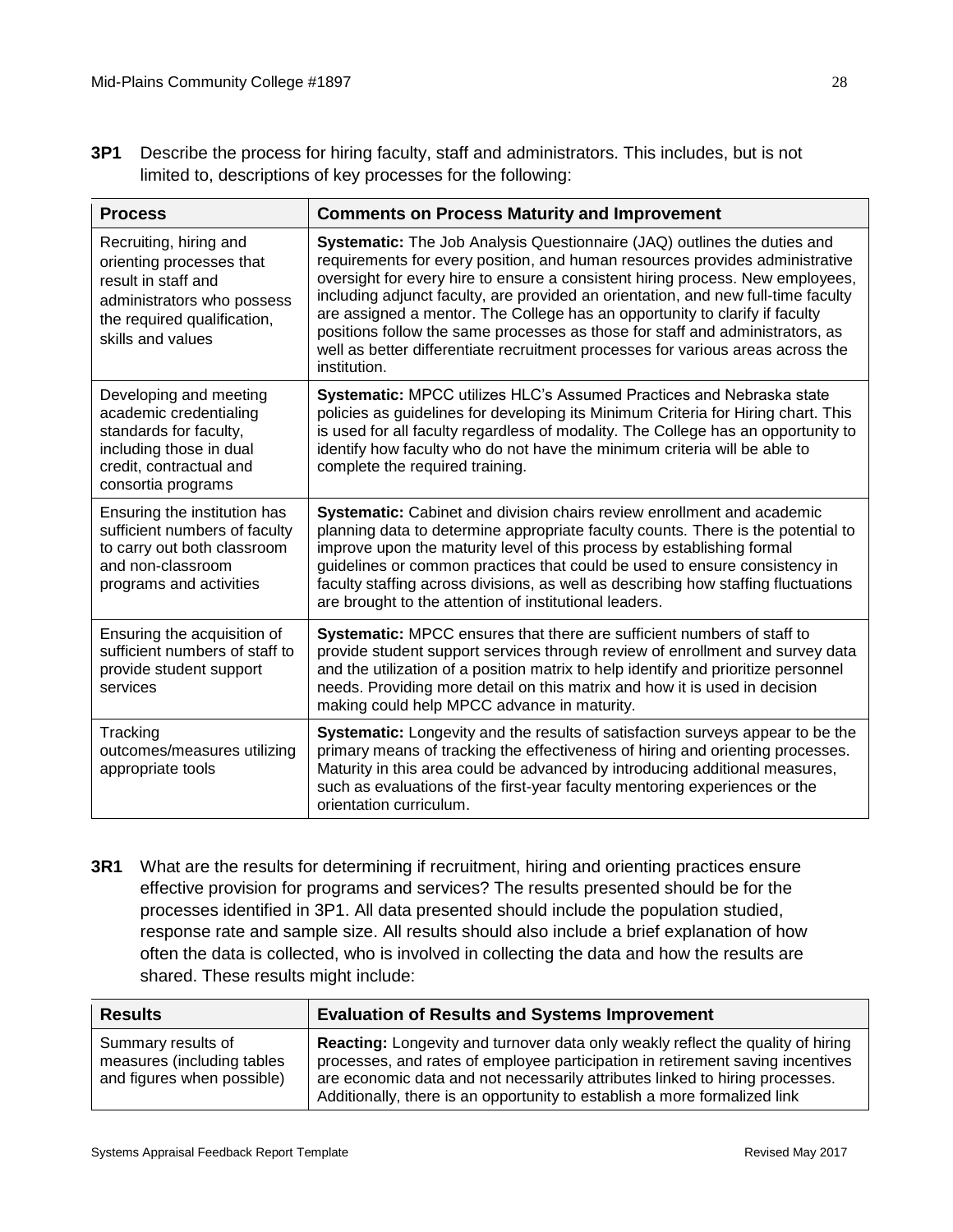|                                                                           | between outcomes for effective hiring practices and the metrics used to<br>measure those outcomes.                                                                                                                                                                                                                                                                                                                                                                              |
|---------------------------------------------------------------------------|---------------------------------------------------------------------------------------------------------------------------------------------------------------------------------------------------------------------------------------------------------------------------------------------------------------------------------------------------------------------------------------------------------------------------------------------------------------------------------|
| Comparison of results with<br>internal targets and external<br>benchmarks | <b>Reacting:</b> No internal targets, no comparison data, and no benchmarks were<br>provided.                                                                                                                                                                                                                                                                                                                                                                                   |
| Interpretation of results and<br>insights gained                          | <b>Reacting:</b> The hiring process is interpreted to be effective based on the<br>average years of service and anecdotal employee feedback, although no<br>examples of employee feedback are shared in the portfolio. While employee<br>survey data is discussed as a necessary improvement for assessing hiring and<br>orientation processes, MPCC has an opportunity to describe when/how such<br>information will be collected and folded into the decision-making process. |

**3I1** Based on 3R1, what process improvements have been implemented or will be implemented in the next one to three years?

#### **Evaluation of Improvement Efforts**

Planned improvements cited, such as querying new hires on their experiences and leveraging digital platforms to consolidate candidate data and deliver orientation materials, may be beneficial and contribute to maturing processes in this area. However, it is unclear what information has led to these improvements.

#### **3.2: Evaluation and Recognition**

Evaluation and Recognition focuses on the assessment and recognition of faculty, staff and administrators' contributions to the institution. The institution should provide evidence for Core Component 3.C. within this section.

**3P2** Describe the processes that assess and recognize faculty, staff and administrators' contributions to the institution. This includes, but is not limited to, descriptions of key processes for the following:

| <b>Process</b>                                                                                                                                  | <b>Comments on Process Maturity and Improvement</b>                                                                                                                                                                                                                                                                                                                           |
|-------------------------------------------------------------------------------------------------------------------------------------------------|-------------------------------------------------------------------------------------------------------------------------------------------------------------------------------------------------------------------------------------------------------------------------------------------------------------------------------------------------------------------------------|
| Designing performance<br>evaluation systems for all<br>employees                                                                                | Systematic: MPCC states a purpose and procedures for evaluation of faculty<br>and staff, but no processes were described for the performance appraisal of<br>the 47% of staff who are part-time, or administrators. Articulating a process for<br>addressing performance of administrators and part-time staff may evidence a<br>more robust and inclusive evaluation system. |
| Soliciting input from and<br>communicating expectations<br>to faculty, staff and<br>administrators                                              | Aligned: MPCC provides information on formal and informal processes<br>utilized to solicit input from and communicating expectations to faculty, staff,<br>and Cabinet level administrators.                                                                                                                                                                                  |
| Aligning the evaluation<br>system with institutional<br>objectives for both<br>instructional and non-<br>instructional programs and<br>services | Reacting: MPCC aligns its evaluation process for faculty with its mission of<br>providing exceptional learning opportunities, but does not include part-time<br>staff or administrators. There is an opportunity to discuss how strategic<br>objectives are aligned to evaluation of faculty, staff, and administrators.                                                      |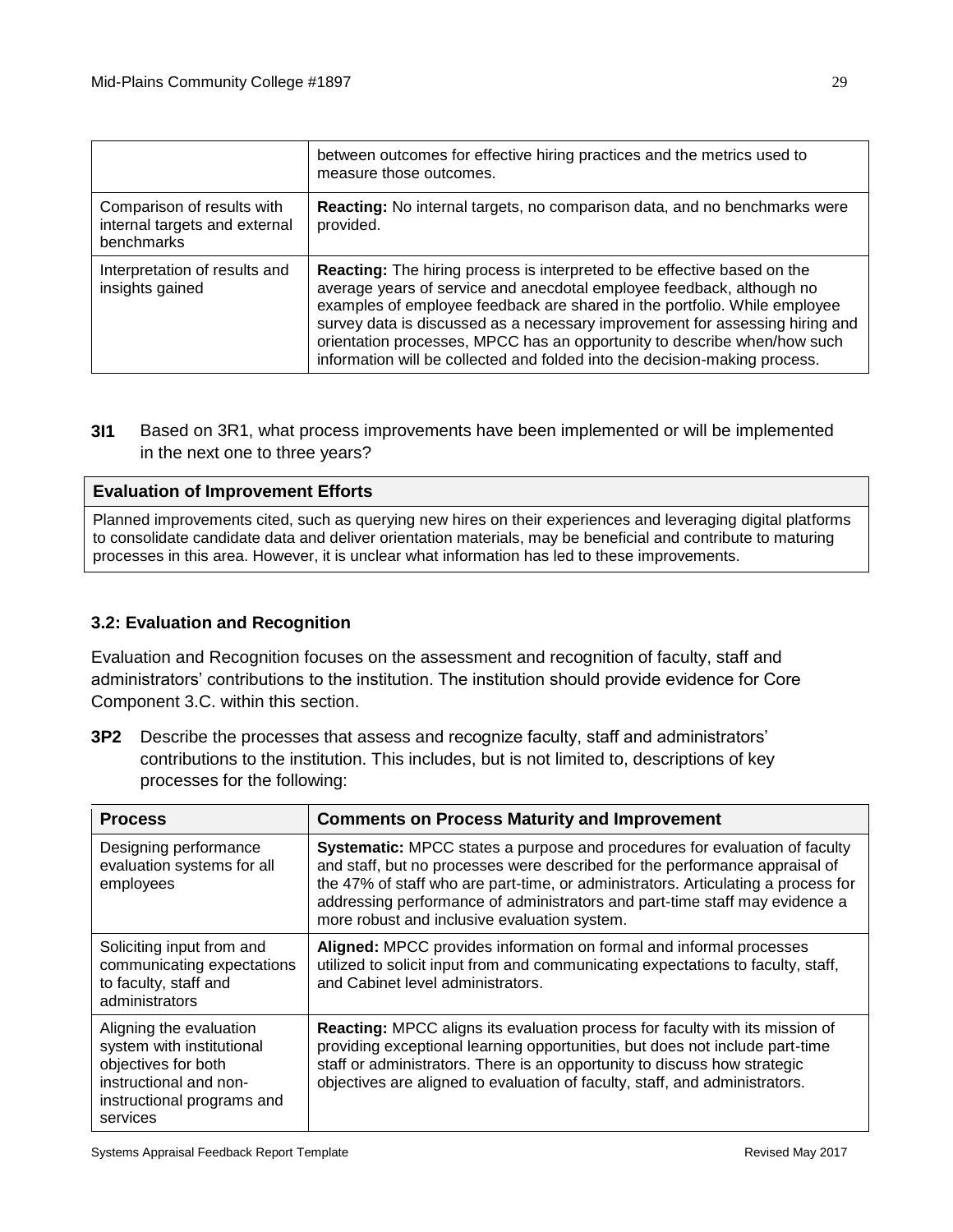| Utilizing established                                        | <b>Reacting:</b> MPCC provides a policy in the employee handbook, provides                                                                                                                                                                                                                                                                         |
|--------------------------------------------------------------|----------------------------------------------------------------------------------------------------------------------------------------------------------------------------------------------------------------------------------------------------------------------------------------------------------------------------------------------------|
| institutional policies and                                   | details for the staff evaluation process, and a timeline for faculty. However, no                                                                                                                                                                                                                                                                  |
| procedures to regularly                                      | processes were provided for performance appraisal of administrators. The                                                                                                                                                                                                                                                                           |
| evaluate all faculty, staff and                              | College has an opportunity to describe the evaluation processes for all                                                                                                                                                                                                                                                                            |
| administrators                                               | employees.                                                                                                                                                                                                                                                                                                                                         |
| Establishing employee                                        | Aligned: MPCC has a robust employee recognition system, and contractual                                                                                                                                                                                                                                                                            |
| recognition, compensation                                    | compensation and benefit package. MPCC rewards employees through                                                                                                                                                                                                                                                                                   |
| and benefit systems to                                       | annual salary increases. College employees are also recognized through                                                                                                                                                                                                                                                                             |
| promote retention and high                                   | college-wide awards, years of service recognition and for serving on AQIP                                                                                                                                                                                                                                                                          |
| performance                                                  | Action Project teams.                                                                                                                                                                                                                                                                                                                              |
| Promoting employee<br>satisfaction and engagement            | Systematic: MPCC offers many opportunities for employee engagement to<br>promote employee satisfaction. Greater clarity is needed as to how the need<br>for programs are determined and address employee satisfaction.                                                                                                                             |
| Tracking<br>outcomes/measures utilizing<br>appropriate tools | <b>Reacting:</b> MPCC relies on the PACE survey along with internal employee<br>satisfaction surveys as indicators of the effectiveness of the evaluation and<br>recognition process. It is not clear how these tools evaluate the effectiveness<br>of the evaluation and recognition process. The College may benefit by more<br>direct measures. |

**3R2** What are the results for determining if evaluation processes assess employees' contributions to the institution? The results presented should be for the processes identified in 3P2. All data presented should include the population studied, response rate and sample size. All results should also include a brief explanation of how often the data is collected, who is involved in collecting the data and how the results are shared. These results might include:

| <b>Results</b>                                                                 | <b>Evaluation of Results and Systems Improvement</b>                                                                                                                                                                                                                                                       |
|--------------------------------------------------------------------------------|------------------------------------------------------------------------------------------------------------------------------------------------------------------------------------------------------------------------------------------------------------------------------------------------------------|
| Summary results of<br>measures (including tables<br>and figures when possible) | <b>Reacting: PACE survey results measuring supervisory relationships are</b><br>positive. The College has an opportunity to report on the other tools noted in<br>the process section such as personnel evaluations and internal satisfaction<br>surveys.                                                  |
| Comparison of results with<br>internal targets and external<br>benchmarks      | <b>Reacting:</b> Only one item from PACE survey results, for supervisory<br>relationships, was provided which exceeded the benchmark and met the<br>internal target. MPCC has an opportunity to directly assess its employee<br>evaluation and recognition processes and determine other comparative data. |
| Interpretation of results and<br>insights gained                               | Reacting: MPCC provides no detailed interpretation of results or no insights.                                                                                                                                                                                                                              |

## **3I2** Based on 3R2, what process improvements have been implemented or will be implemented in the next one to three years?

## **Evaluation of Improvement Efforts**

MPCC made updates to the performance appraisal form to facilitate their calibration process across the campus. Data collected around the older and newer versions of the appraisal form may evaluate the effectiveness of this change. Employee recognition efforts have been enhanced by Human Resources partnering with marketing and media staff so stories about award recipients reach media outlets for further recognition.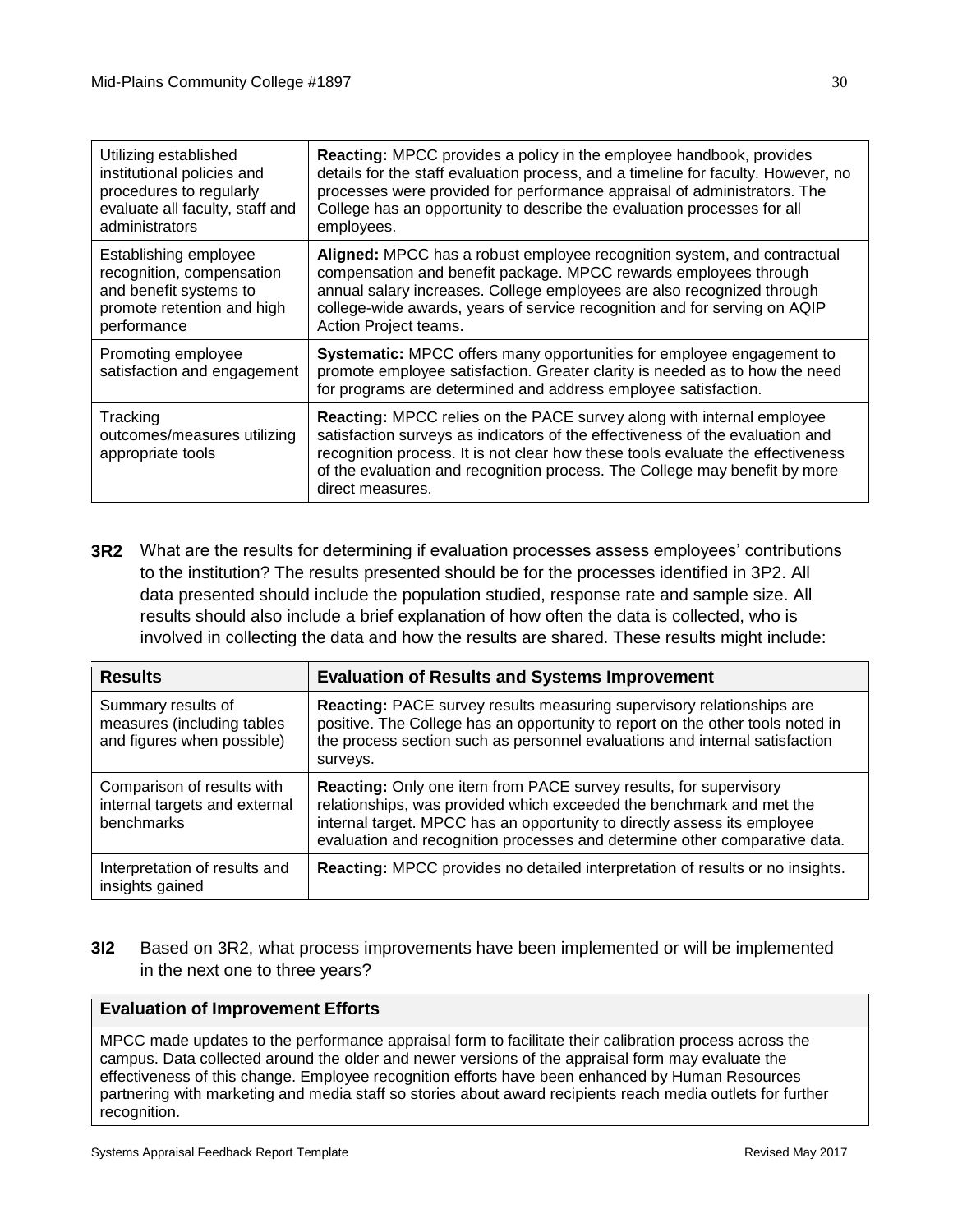## **3.3: Development**

Development focuses on processes for continually training, educating and supporting employees to remain current in their methods and to contribute fully and effectively throughout their careers at the institution. The institution should provide evidence for Core Components 3.C. and 5.A. in this section.

**3P3** Describe the processes for training, educating and supporting the professional development of employees. This includes, but is not limited to, descriptions of key processes for the following:

| <b>Process</b>                                                                                                                                               | <b>Comments on Process Maturity and Improvement</b>                                                                                                                                                                                                                                                                                                                                                                                                                                                                                                                                                                                                 |
|--------------------------------------------------------------------------------------------------------------------------------------------------------------|-----------------------------------------------------------------------------------------------------------------------------------------------------------------------------------------------------------------------------------------------------------------------------------------------------------------------------------------------------------------------------------------------------------------------------------------------------------------------------------------------------------------------------------------------------------------------------------------------------------------------------------------------------|
| Providing and supporting<br>regular professional<br>development for all<br>employees                                                                         | Systematic: A yearly calendar of employee training and development events<br>is created based on input solicited from employees regarding their needs and<br>interests. Tuition reimbursement and tuition waiver benefits are extended to<br>promote development. Faculty members are supported in teaching excellence<br>and ongoing professional development through an instructional support center.<br>The College could advance in maturity by clarifying what opportunities are<br>available for adjunct faculty or part-time staff, or what opportunities are<br>available for obtaining external professional development for any employee. |
| Ensuring that instructors are<br>current in instructional<br>content in their disciplines<br>and pedagogical processes                                       | Reacting: Although MPCC provides support for teaching and learning, how<br>the College ensures instructors remain current has not been described. The<br>College could consider describing how training is aligned to faculty evaluations<br>and budgets, and how training requests are prioritized.                                                                                                                                                                                                                                                                                                                                                |
| Supporting student support<br>staff members to increase<br>their skills and knowledge in<br>their areas of expertise (e.g.<br>advising, financial aid, etc.) | Systematic: Professional memberships, and internal and external training<br>opportunities for staff are supported within the departmental budget. MPCC<br>has an opportunity to describe how training to employees is prioritized, and<br>how training needs are determined.                                                                                                                                                                                                                                                                                                                                                                        |
| Aligning employee<br>professional development<br>activities with institutional<br>objectives                                                                 | Reacting: Although MPCC connects employee development to the mission, a<br>clear process was not described. There is an opportunity to better delineate<br>this process as well as alignment to strategic objectives.                                                                                                                                                                                                                                                                                                                                                                                                                               |
| Tracking<br>outcomes/measures utilizing<br>appropriate tools                                                                                                 | <b>Reacting:</b> Participation in training was provided as one measure, but how<br>participation relates to achieving outcomes was not articulated. Tracking<br>development in relation to strategic objectives may increase the level of<br>maturity.                                                                                                                                                                                                                                                                                                                                                                                              |

**3R3** What are the results for determining if employees are assisted and supported in their professional development? The results presented should be for the processes identified in 3P3. All data presented should include the population studied, response rate and sample size. All results should also include a brief explanation of how often the data is collected, who is involved in collecting the data and how the results are shared. These results might include:

| <b>Results</b> | <b>Evaluation of Results and Systems Improvement</b> |
|----------------|------------------------------------------------------|
|----------------|------------------------------------------------------|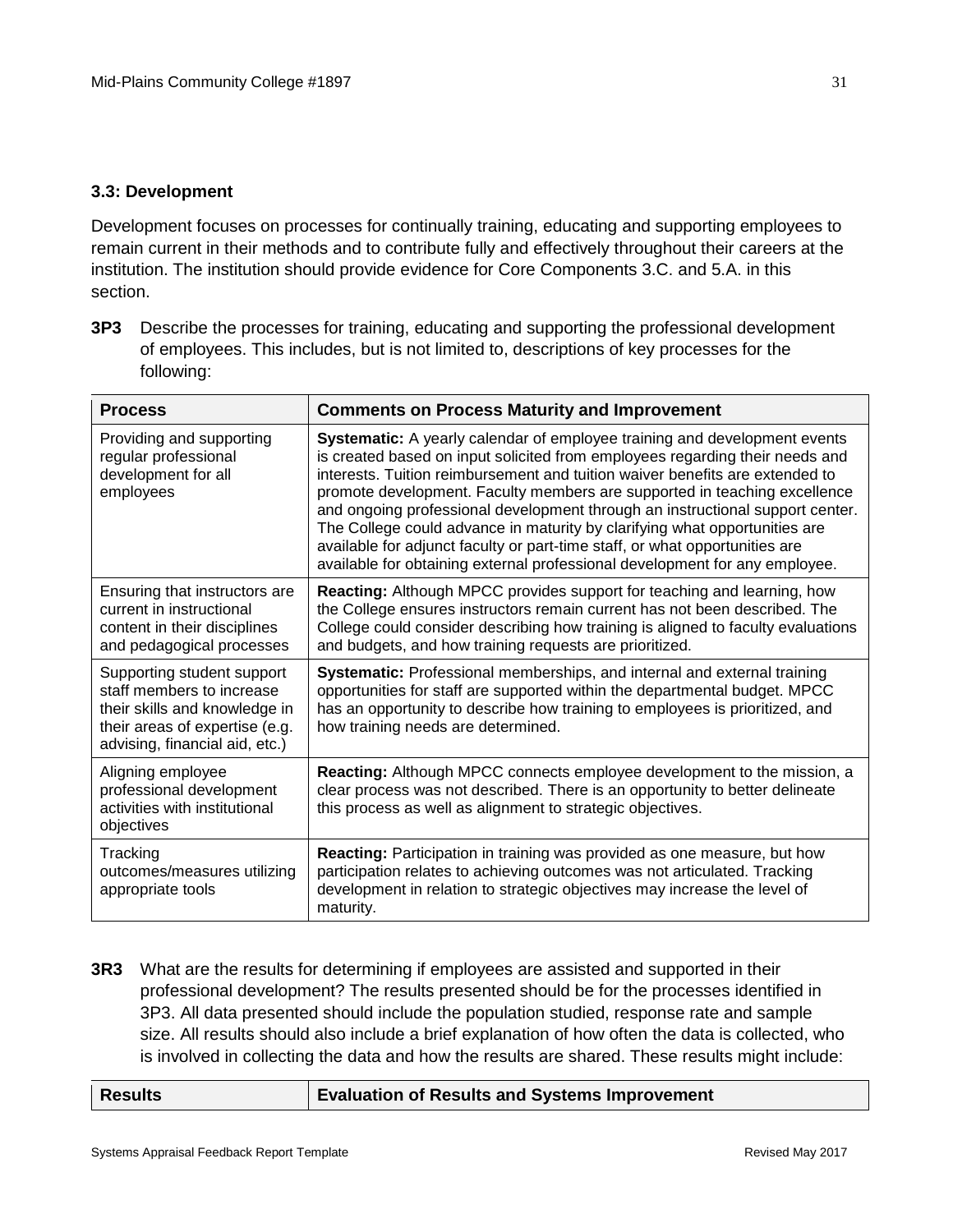| Summary results of<br>measures (including tables<br>and figures when possible) | Systematic: Results appear to be overall positive with increased attendance<br>at training sessions and increased spending on tuition reimbursement.<br>Information presented on the Jenzabar training is difficult to interpret without a<br>meaningful discussion of the results. MPCC has an opportunity to consider<br>other assessments that align to strategic objectives. |
|--------------------------------------------------------------------------------|----------------------------------------------------------------------------------------------------------------------------------------------------------------------------------------------------------------------------------------------------------------------------------------------------------------------------------------------------------------------------------|
| Comparison of results with<br>internal targets and external<br>benchmarks      | Reacting: Only one item on the PACE survey was reported, opportunities for<br>development, which indicated greater satisfaction than in the comparative<br>group. MPCC has an opportunity to consider establishing training participation<br>goals and other measures that better evaluate the effectiveness of trainings<br>and their alignment to strategic goals.             |
| Interpretation of results and<br>insights gained                               | Reacting: The College offered little to no interpretation of results or insights<br>gained from the data.                                                                                                                                                                                                                                                                        |

**3I3** Based on 3R3, what process improvements have been implemented or will be implemented in the next one to three years?

## **Evaluation of Improvement Efforts**

Improvements noted by the College include enhanced training opportunities as the result of cooperation with Business and Community Education and the production of an audio library of training materials. It is unclear what the improvements were based on or what the intended outcomes are.

## **Category 4: Planning and Leading**

Category 4 focuses on how the institution achieves its mission and vision through direction setting, goal development, strategic actions, threat mitigation and capitalizing on opportunities.

#### **4.1: Mission and Vision**

Mission and Vision focuses on how the institution develops, communicates and reviews its mission and vision. The institution should provide evidence for Core Components 1.A., 1.B. and 1.D. within this section.

**4P1** Describe the processes for developing, communicating and reviewing the institution's mission, vision and values, and identify who is involved in those processes. This includes, but is not limited to, descriptions of key processes for the following:

| <b>Process</b>                                                                          | <b>Comments on Process Maturity and Improvement</b>                                                                                                                                                                                                                                                                                                                                                                                                                                      |
|-----------------------------------------------------------------------------------------|------------------------------------------------------------------------------------------------------------------------------------------------------------------------------------------------------------------------------------------------------------------------------------------------------------------------------------------------------------------------------------------------------------------------------------------------------------------------------------------|
| Developing, deploying, and<br>reviewing the institution's<br>mission, vision and values | Aligned: Development of the mission and values is the responsibility of the<br>Board of Governors with input from the College's president. Deployment<br>includes presentations at Board meetings, updates of the Cabinet, and other<br>unspecified communications. An infusion of new cabinet and board members<br>prompted a review of College's mission and values. This process employed an<br>external facilitator and was inclusive in seeking input from the campus<br>community. |
| Ensuring that institutional<br>actions reflect a commitment<br>to its values            | Aligned: MPCC has established a formalized strategic planning process that<br>helps ensure that institutional actions reflect its values. As part of this process,<br>the Board reviews the Strategic Plan to ensure alignment with the College's                                                                                                                                                                                                                                        |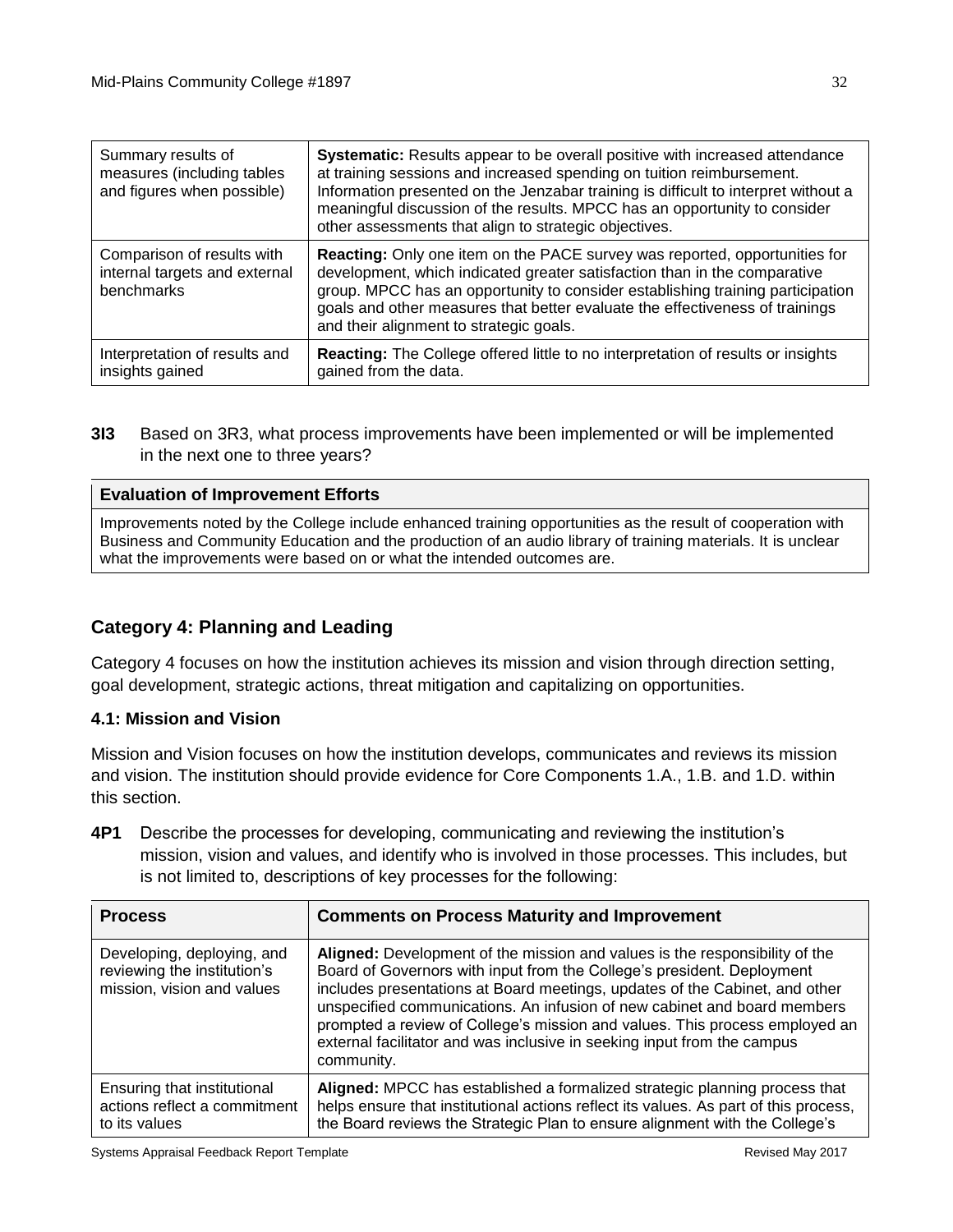|                                                                                                                                                                         | mission. The Cabinet also helps ensure that institutional actions align to the<br>College's mission by reviewing assessment reports and departmental<br>presentations annually.                                                                                                                                                                                                                                                                                              |
|-------------------------------------------------------------------------------------------------------------------------------------------------------------------------|------------------------------------------------------------------------------------------------------------------------------------------------------------------------------------------------------------------------------------------------------------------------------------------------------------------------------------------------------------------------------------------------------------------------------------------------------------------------------|
| Communicating the mission,<br>vision and values                                                                                                                         | <b>Systematic:</b> The institution's mission is displayed publicly throughout campus<br>and shared with new employees as part of the orientation process. However, it<br>is unclear if there are any formal processes in place to guide how the<br>institution communicates its mission and values or to guide how such<br>communications are evaluated for effectiveness. Identifying methods for<br>evaluating these processes could move the College forward in maturity. |
| Ensuring that academic<br>programs and services are<br>consistent with the<br>institution's mission                                                                     | <b>Systematic:</b> MPCC relies on program review to regularly confirm the<br>relevance of each academic program and the overall program array in terms of<br>the mission. The process is formalized and strengthened by a mandated<br>review processes of the State, but it is unclear how each of these processes<br>work together.                                                                                                                                         |
| Allocating resources to<br>advance the institution's<br>mission and vision, while<br>upholding the institution's<br>values                                              | Aligned: The College's Board of Governors has designated a portion of the<br>budget to support the execution of AQIP Action Projects which are aligned by<br>the structure of the Strategic Plan and the annual planning process. Budget<br>managers are also expected to prepare budgets that align with the College's<br>vision.                                                                                                                                           |
| Tracking<br>outcomes/measures utilizing<br>appropriate tools (e.g. brand<br>studies, focus groups,<br>community forums/studies<br>and employee satisfaction<br>surveys) | Systematic: The CCSSE, PACE and graduate follow-up surveys are<br>administered on a regular basis to measure the College climate related to<br>alignment of mission. Although such measures will allow for external<br>benchmarking, it is unclear what processes are in place to describe how the<br>results of these surveys map to the mission or how and by whom the results<br>are analyzed in the context of the mission and values of the College.                    |

**4R1** What are the results for developing, communicating and reviewing the institution's mission, vision and values? The results presented should be for the processes identified in 4P1. All data presented should include the population studied, response rate and sample size. All results should also include a brief explanation of how often the data is collected, who is involved in collecting the data and how the results are shared. These results might include:

| <b>Results</b>                                                                 | <b>Evaluation of Results and Systems Improvement</b>                                                                                                                                                                                                                                                                                                                                                                                                                                       |
|--------------------------------------------------------------------------------|--------------------------------------------------------------------------------------------------------------------------------------------------------------------------------------------------------------------------------------------------------------------------------------------------------------------------------------------------------------------------------------------------------------------------------------------------------------------------------------------|
| Summary results of<br>measures (including tables<br>and figures when possible) | Systematic: Summary data show MPCC performing favorably on the PACE<br>survey, Graduate Survey and CCSSE for campus climate measures related to<br>mission. It is unclear, however, how such results are shared throughout the<br>College, or how ratings from individual questions on such surveys are<br>incorporated into the decision-making process related to the Strategic Plan<br>and mission. There is an opportunity to clarify how these data are used in<br>guiding decisions. |
| Comparison of results with<br>internal targets and external<br>benchmarks      | Systematic: State and national comparisons are provided for the PACE and<br>the CCSSE data. The results indicate that MPCC is generally outperforming its<br>peers on the items presented in 4R1 summary tables. However, there is an<br>opportunity to clarifying how benchmarks and targets are utilized to make<br>institutional decisions regarding the mission and values.                                                                                                            |
| Interpretation of results and<br>insights gained                               | Systematic: The extent to which the institution's actions reflect the mission<br>has been interpreted to have increased over the last six years, as has                                                                                                                                                                                                                                                                                                                                    |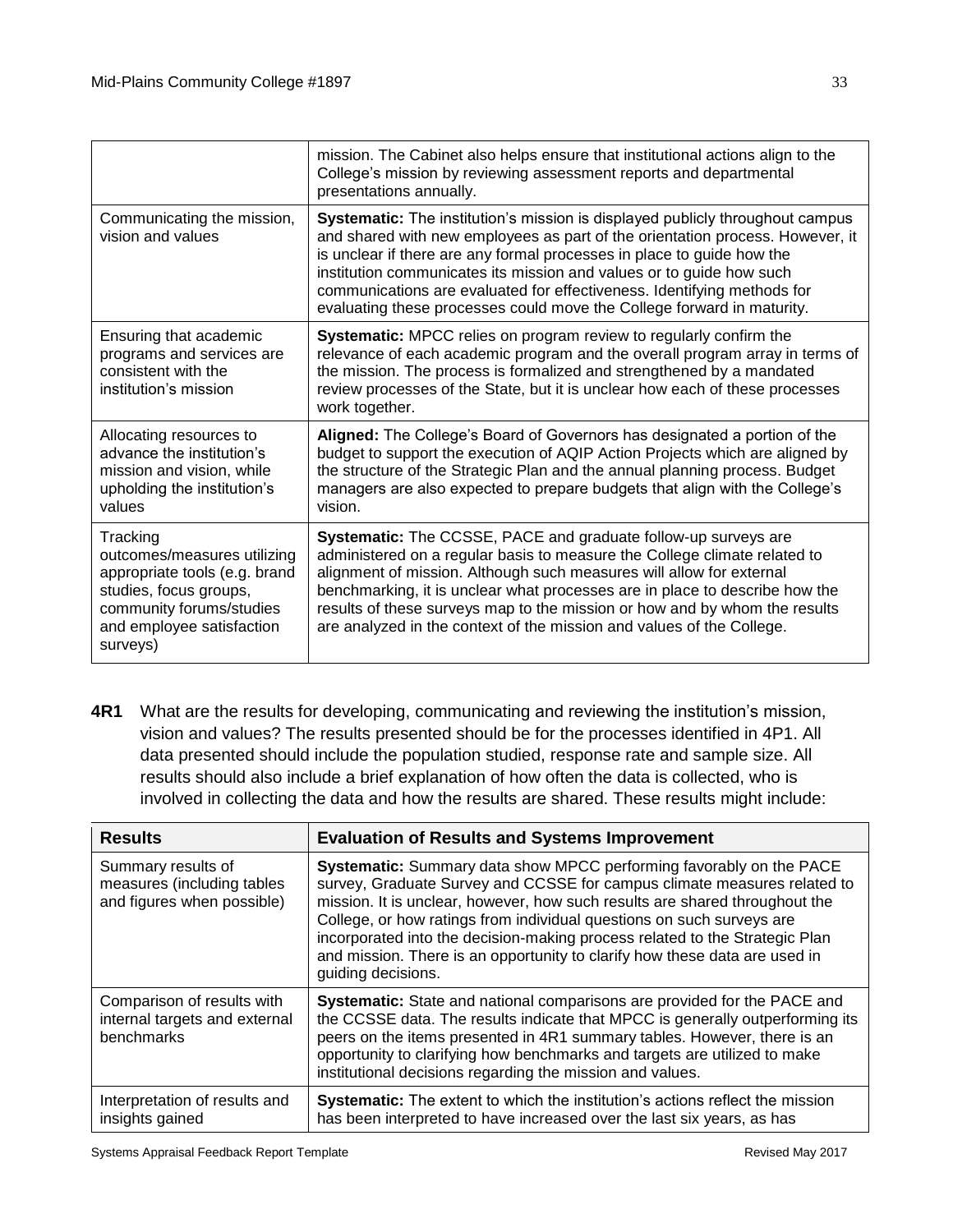| employees' perceptions about the relevance of their positions to the mission.<br>An Interpretation of results were provided however insights were not. Insights |
|-----------------------------------------------------------------------------------------------------------------------------------------------------------------|
| could strengthen MPCC's processes for selecting improvements.                                                                                                   |

**4I1** Based on 4R1, what process improvements have been implemented or will be implemented in the next one to three years?

#### **Evaluation of Improvement Efforts**

Strategic planning and annual planning processes at MPCC are well established and strategically aligned with the AQIP framework. The College recently utilized an external consultant to facilitate discussions around revising the College's mission and values. There is an opportunity to consider how to create measures to help inform processes related to developing and deploying the Institution's mission and vision.

#### **4.2: Strategic Planning**

Strategic Planning focuses on how the institution achieves its mission and vision. The institution should provide evidence for Core Components 5.B. and 5.C. in this section.

| <b>Process</b>                                                                                                                                    | <b>Comments on Process Maturity and Improvement</b>                                                                                                                                                                                                                                                                                                                                                                           |
|---------------------------------------------------------------------------------------------------------------------------------------------------|-------------------------------------------------------------------------------------------------------------------------------------------------------------------------------------------------------------------------------------------------------------------------------------------------------------------------------------------------------------------------------------------------------------------------------|
| Engaging internal and<br>external stakeholders in<br>strategic planning                                                                           | Aligned: MPCC follows a formalized strategic planning process that aligns to<br>AQIP and incorporates processes for engaging internal and external<br>stakeholders in planning processes to include input from multiple internal<br>groups through forums, surveys and meetings.                                                                                                                                              |
| Aligning operations with the<br>institution's mission, vision<br>and values                                                                       | Aligned: Operations are directed by the Strategic Plan, which is aligned with<br>the mission and implemented through AQIP Action Projects. Cross-functional<br>teams identify and develop projects to improve institutional processes, which<br>are overseen by the AQIP Core Team and reviewed by Cabinet.                                                                                                                   |
| Aligning efforts across<br>departments, divisions and<br>colleges for optimum<br>effectiveness and efficiency                                     | Aligned: Processes were described that align budgets to shared physical<br>resources. Cross-functional teams are used to implement Action Projects,<br>departments collaborate and communicate across locations about academic<br>and budget issues and Student Affairs uses KPIs to promote efficiency of<br>operations.                                                                                                     |
| Capitalizing on opportunities<br>and institutional strengths<br>and countering the impact of<br>institutional weaknesses and<br>potential threats | Aligned: During the planning process, the College utilizes a SWOT analysis<br>derived from environmental scanning, stakeholder input sessions and industry<br>trends to prioritize goals. Academic areas assess strengths and weaknesses<br>using academic program review and program accreditation processes, and<br>non-academic departments do so annually using assessment matrices that are<br>presented to the Cabinet. |
| Creating and implementing<br>strategies and action plans<br>that maximize current<br>resources and meet future<br>needs                           | Aligned: Current human resources are maximized through technology to allow<br>employees at different geographic locations to collaborate on cross-functional<br>teams. Action Projects have designated budget funds. Other strategic<br>initiatives may receive criteria-linked funding from the AQIP Core Team, New<br>Program Development Fund or Non-Instructional Enhancement Fund, each                                  |

**4P2** Describe the processes for communicating, planning, implementing and reviewing the institution's plans and identify who is involved in those processes. This includes, but is not limited to, descriptions of key processes for the following: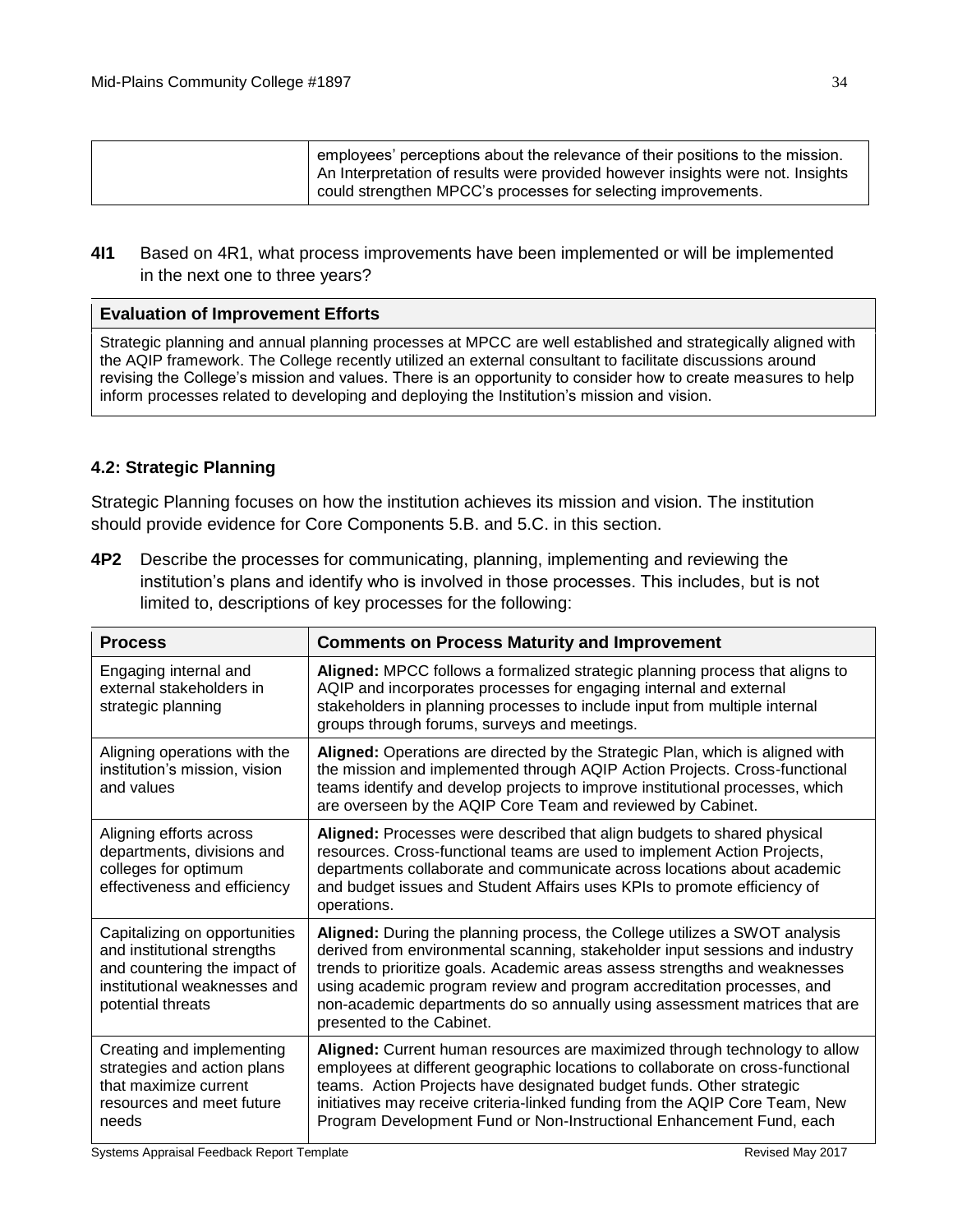|                             | with processes in place to ensure alignment to the Strategic Plan and College<br>mission. |
|-----------------------------|-------------------------------------------------------------------------------------------|
| Tracking                    | Systematic: Indirect measures from the PACE survey are used to measure                    |
| outcomes/measures utilizing | satisfaction with strategic planning processes and collaboration, as well as              |
| appropriate tools (e.g.     | unique direct measures created around each Action Project. The College has                |
| achievement of goals and/or | an opportunity to link strategic initiatives that may not be associated with Action       |
| satisfaction with process)  | Projects to other measures.                                                               |

**4R2** What are the results for communicating, planning, implementing and reviewing the institution's operational plans? The results presented should be for the processes identified in 4P2. All data presented should include the population studied, response rate and sample size. All results should also include a brief explanation of how often the data is collected, who is involved in collecting the data and how the results are shared. These results might include:

| <b>Results</b>                                                                 | <b>Evaluation of Results and Systems Improvement</b>                                                                                                                                                                                                                                                                                                                              |
|--------------------------------------------------------------------------------|-----------------------------------------------------------------------------------------------------------------------------------------------------------------------------------------------------------------------------------------------------------------------------------------------------------------------------------------------------------------------------------|
| Summary results of<br>measures (including tables<br>and figures when possible) | Systematic: MPCC notes key outcomes from the Strategic Plan that have<br>been achieved as well as positive results on the PACE Survey on five items<br>related to strategic planning. These ratings have steadily increased. There is an<br>opportunity for improvement in the use of these results, to make interpretations<br>and decisions that directly lead to improvements. |
| Comparison of results with<br>internal targets and external<br>benchmarks      | <b>Systematic:</b> Comparison results indicate that MPCC exceeds national<br>benchmarks on three PACE survey items related to strategic planning.<br>Comparison data for the survey was used for measuring satisfaction, but only<br>for the most recent year of administration.                                                                                                  |
| Interpretation of results and<br>insights gained                               | <b>Reacting:</b> While the College notes that it has begun to assign a Cabinet<br>member as liaison to Action Project teams, it is unclear how this relates to the<br>data presented.                                                                                                                                                                                             |

**4I2** Based on 4R2, what process improvements have been implemented or will be implemented in the next one to three years?

## **Evaluation of Improvement Efforts**

The evidence of progress described in the seven outcomes from the Strategic Plan covered improvements across departments and supported themes from the College's mission and values. MPCC concludes that it is moving in a positive direction based on the PACE survey results and the key outcomes achieved. These key outcomes include adding a gap year to the planning process and right-sizing the number of annual Action Projects. The College also reports purchasing software (Izenda) to provide KPI data to teams and decisionmakers, but it is unclear what data informed the decision to purchase the software and how the intended outcome will be measured.

## **4.3: Leadership**

Systems Appraisal Feedback Report Template Revised May 2017 Leadership focuses on governance and leadership of the institution. The institution should provide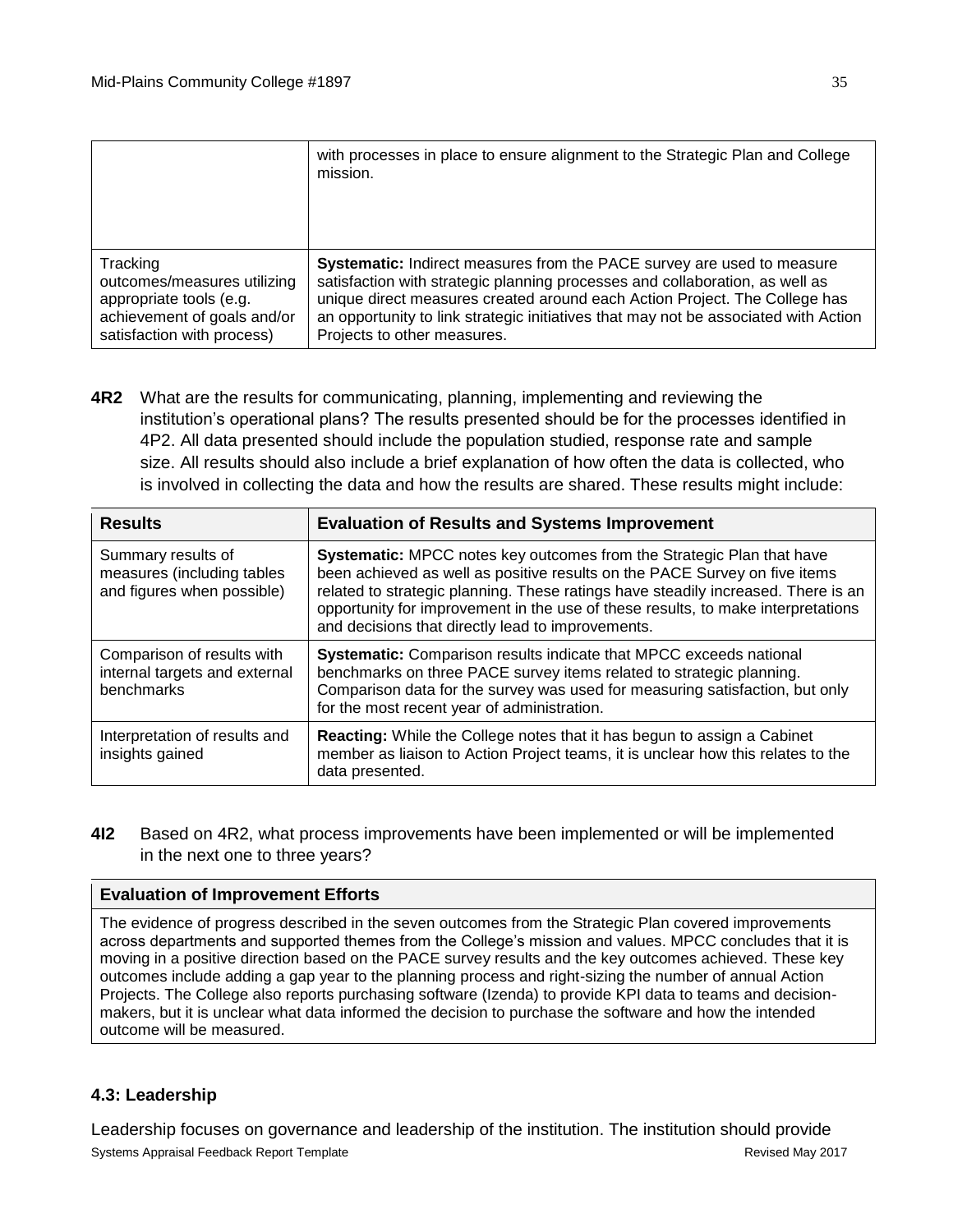evidence for Core Components 2.C. and 5.B. in this section.

**4P3** Describe the processes for ensuring sound and effective leadership of the institution, and identify who is involved in those processes. This includes, but is not limited to, descriptions of key processes for the following:

| <b>Process</b>                                                                                                                          | <b>Comments on Process Maturity and Improvement</b>                                                                                                                                                                                                                                                                                                                                                                                                                                                    |
|-----------------------------------------------------------------------------------------------------------------------------------------|--------------------------------------------------------------------------------------------------------------------------------------------------------------------------------------------------------------------------------------------------------------------------------------------------------------------------------------------------------------------------------------------------------------------------------------------------------------------------------------------------------|
| Establishing appropriate<br>relationship between the<br>institution and its governing<br>board to support leadership<br>and governance  | Aligned Day-to-day operations are left to faculty, administration and staff with<br>the Board providing support. The Board sets policies in line with the mission<br>and values of the College, and holds regular meetings with leadership to keep<br>informed.                                                                                                                                                                                                                                        |
| Establishing oversight<br>responsibilities and policies<br>of the governing board                                                       | Aligned: The Board of Governors Policy Manual establishes oversight<br>responsibilities and policies of the Governing Board and a Nebraska state<br>statute outlines the powers and duties for the governing boards for all Nebraska<br>community colleges. Institutional policies are reviewed by the Board annually,<br>with auditing committees involved with annual reviews of finances, enrollment<br>and financial aid.                                                                          |
| Maintaining board oversight,<br>while delegating<br>management responsibilities<br>to administrators and<br>academic matters to faculty | Aligned: Clear structures are in place to ensure effective Board oversight and<br>are reinforced through training conducted by the Association of Community<br>College Trustees. Management of personnel and budgetary responsibilities are<br>delegated to a six-member College Cabinet, while cross-functional leadership<br>teams serve to oversee most other operational matters. The five division chairs<br>on the Instructional Leadership Team (ILT) and the VPAA oversee academic<br>matters. |
| Ensuring open<br>communication between and<br>among all colleges, divisions<br>and departments                                          | Aligned: Consistency of division meeting agendas and cross-departmental<br>communication are strengths in this area. Regularly scheduled communications<br>are made by senior administration and other leadership groups across the<br>College. MPCC also hosts an annual professional development event for all<br>personnel to facilitate communication amongst different departments and<br>locations.                                                                                              |
| Collaborating across all units<br>to ensure the maintenance<br>of high academic standards                                               | Reacting: Cabinet and committee minutes are shared across the institution<br>through the College's internal portal. All employees are required to attend<br>campus meetings prior to the start of each semester and an annual all-college<br>professional development day. While these appear to be robust mechanisms<br>for communication, how collaboration to ensure high academic standards<br>occurs is unclear.                                                                                  |
| Providing effective<br>leadership to all institutional<br>stakeholders                                                                  | Aligned: The Strategic Enrollment Plan, Facilities Master Plan and Academic<br>Master Plan serve to facilitate and guide effective leadership for all institutional<br>stakeholders. Several additional processes promoting effective leadership<br>include monthly board meetings, board retreats, and communication training for<br>25 college leaders.                                                                                                                                              |
| Developing leaders at all<br>levels within the institution                                                                              | Systematic: Action project teams are used to incubate leaders. Other<br>processes related to developing leadership appear to be "periodic" in nature.<br>Professional development funds are available but are not specifically<br>earmarked for leadership development. Internal surveys collect 360-degree<br>data on current leaders, but it is unclear how that data is utilized to further<br>develop leaders.                                                                                     |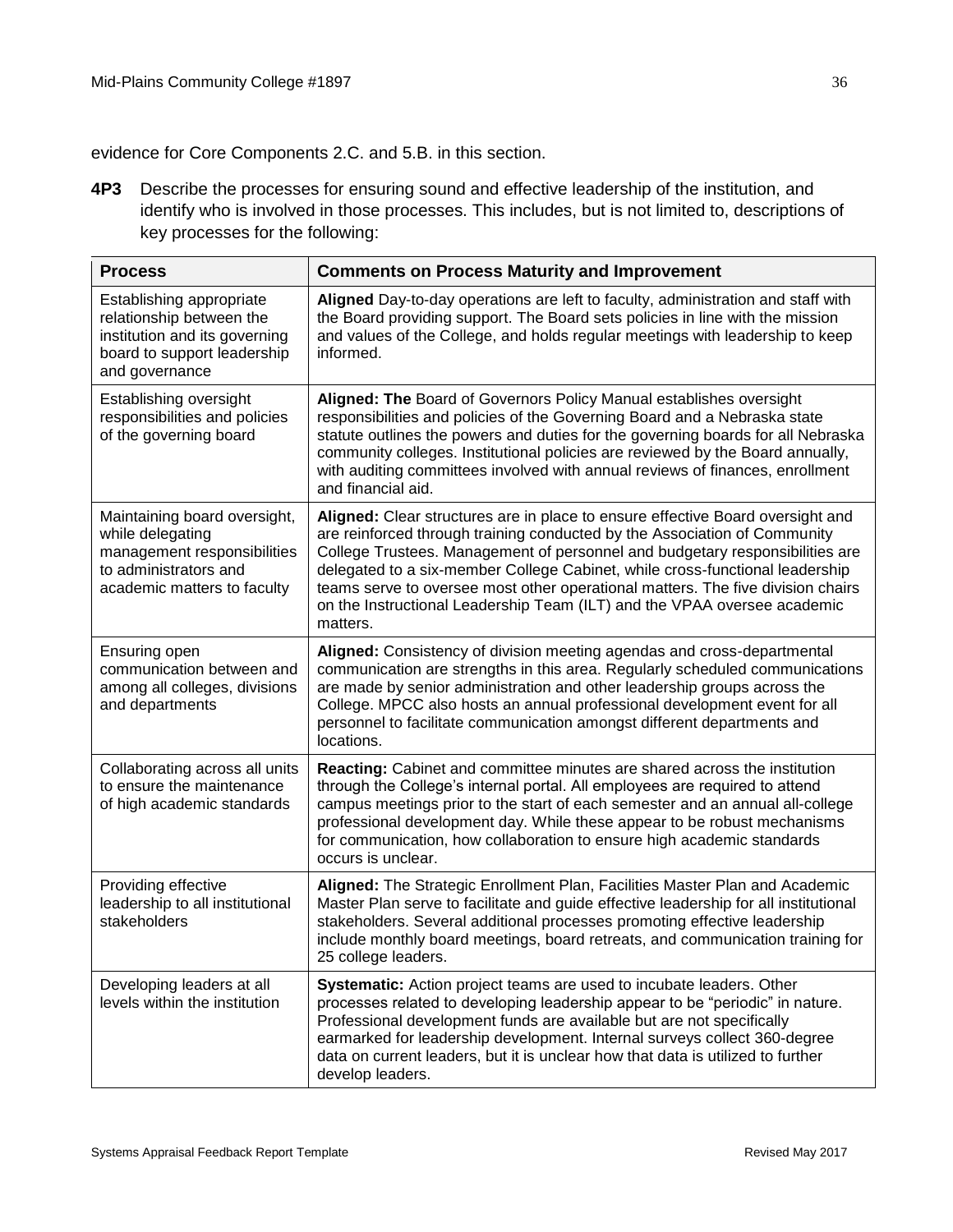| Ensuring the institution's<br>ability to act in accordance<br>with its mission and vision | Systematic: A code of ethics for college leaders ensures that no individual's<br>actions are contrary to the mission and the best interests of the College. There<br>is an opportunity to improve the maturity level of this process with clarification<br>about how the institution ensures that all leadership acts in accordance with its<br>mission and values.                               |
|-------------------------------------------------------------------------------------------|---------------------------------------------------------------------------------------------------------------------------------------------------------------------------------------------------------------------------------------------------------------------------------------------------------------------------------------------------------------------------------------------------|
| Tracking outcomes/measure<br>utilizing appropriate tools                                  | Systematic: PACE survey results are used to indicate College climate related<br>to leadership. Surveys are also conducted regularly at a departmental level to<br>determine satisfaction of service across departments, but it is unclear what<br>processes have been established to develop departmental surveys to ensure<br>consistency in their development and usage across the institution. |

**4R3** What are the results for ensuring long-term effective leadership of the institution? The results presented should be for the processes identified in 4P3. All data presented should include the population studied, response rate and sample size. All results should also include a brief explanation of how often the data is collected, who is involved in collecting the data and how the results are shared. These results might include:

| <b>Results</b>                                                                 | <b>Evaluation of Results and Systems Improvement</b>                                                                                                                                                                                                                                                                                                                                                                                                                                             |
|--------------------------------------------------------------------------------|--------------------------------------------------------------------------------------------------------------------------------------------------------------------------------------------------------------------------------------------------------------------------------------------------------------------------------------------------------------------------------------------------------------------------------------------------------------------------------------------------|
| Summary results of<br>measures (including tables<br>and figures when possible) | <b>Systematic:</b> PACE survey results are generally positive with regular<br>improvement on items related to College communication and collaborative<br>leadership between 2010 and 2016. Internal satisfaction surveys for student<br>affairs areas indicate similarly positive trends in stakeholder satisfaction levels<br>over the last three years. There is an opportunity to describe procedures that<br>guide the use of such information in the institutional decision-making process. |
| Comparison of results with<br>internal targets and external<br>benchmarks      | <b>Systematic:</b> Both trend and comparison data are provided for items related to<br>leadership and communication on the PACE survey. The results indicate that<br>MPCC is out-performing peer institutions on these metrics. Internal targets for<br>student services departmental satisfaction surveys have also been established,<br>although it is unclear what processes guide the development of such targets.                                                                           |
| Interpretation of results and<br>insights gained                               | Reacting: No interpretation of results and insights gained was provided.                                                                                                                                                                                                                                                                                                                                                                                                                         |

**4I3** Based on 4R3, what process improvements have been implemented or will be implemented in the next one to three years?

## **Evaluation of Improvement Efforts**

A communication and leadership professional development series for 25 employees was recently developed to build upon the positive impact on communications from recent strategic planning initiatives. It is unclear, though, how such training was identified as an opportunity for improvement. An ad hoc Board committee has also been recently established to review the Institution's Board policies.

## **4.4: Integrity**

Integrity focuses on how the institution ensures legal and ethical behavior and fulfills its societal responsibilities. The institution should provide evidence for Core Components 2.A. and 2.B. in this section.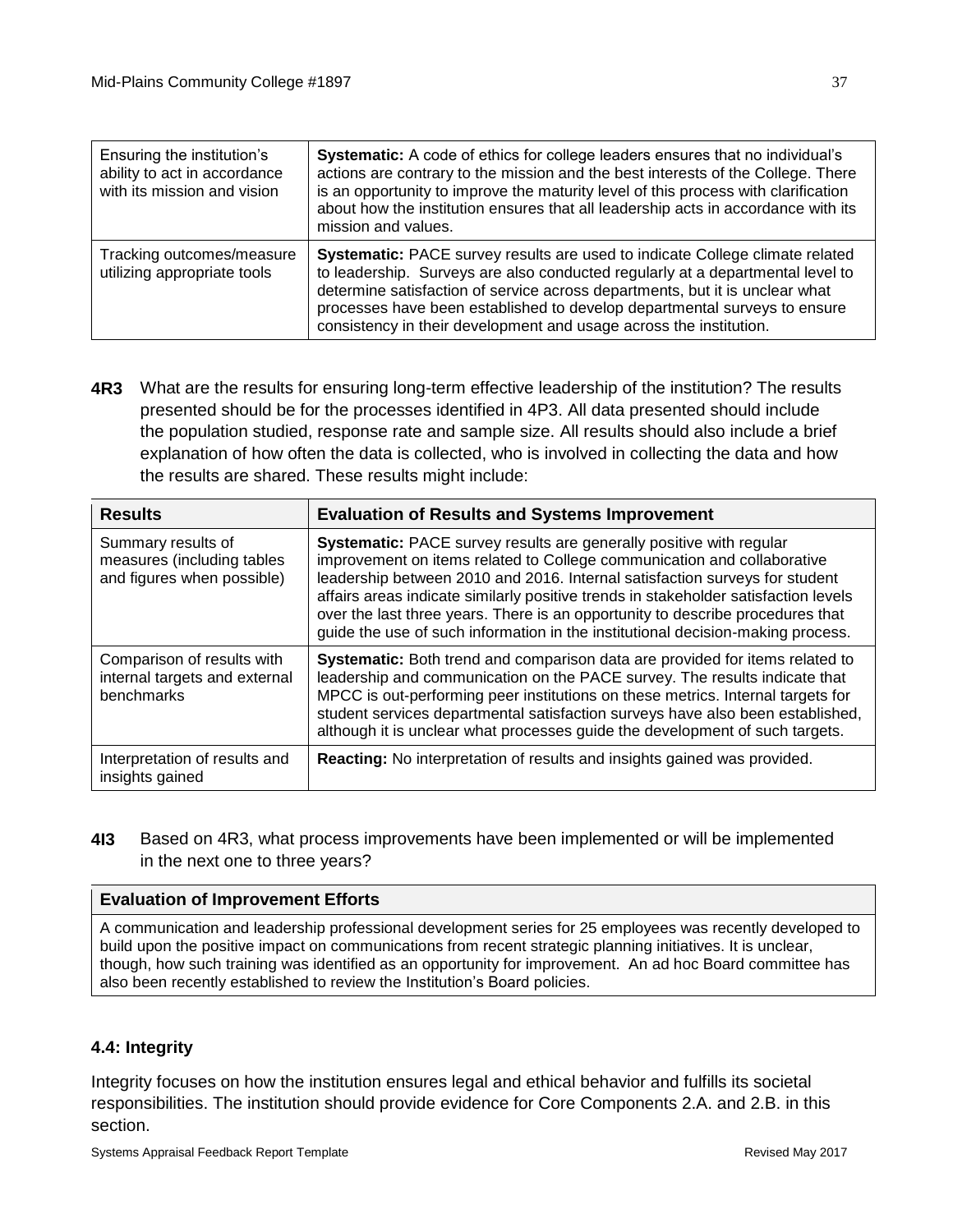**4P4** Describe the processes for developing and communicating legal and ethical standards and monitoring behavior to ensure standards are met. In addition, identify who is involved in those processes. This includes, but is not limited to, descriptions of key processes for the following:

| <b>Process</b>                                                                                                                                                                                                                                | <b>Comments on Process Maturity and Improvement</b>                                                                                                                                                                                                                                                                                                                                                                                                                           |
|-----------------------------------------------------------------------------------------------------------------------------------------------------------------------------------------------------------------------------------------------|-------------------------------------------------------------------------------------------------------------------------------------------------------------------------------------------------------------------------------------------------------------------------------------------------------------------------------------------------------------------------------------------------------------------------------------------------------------------------------|
| Developing and<br>communicating standards                                                                                                                                                                                                     | Systematic: MPCC values includes integrity, while Board policies, Human<br>Resource procedures and bargaining agreements contain standards for<br>integrity. Legal and ethical standards are communicated to employees through<br>the Employee Handbook, Instructional Handbook and during the new employee<br>orientation process. There is an opportunity to improve upon the maturity level<br>by clarifying how such standards are developed.                             |
| Training employees for and<br>modeling ethical and legal<br>behavior across all levels of<br>the institution                                                                                                                                  | Aligned: Board members, Cabinet and employees are expected to model<br>ethical and legal behaviors with a process in place for reporting violations.<br>Employees have training opportunities such as Title IX and supervisory<br>responsibilities.                                                                                                                                                                                                                           |
| Operating financial,<br>academic, personnel and<br>auxiliary functions with<br>integrity, including following<br>fair and ethical policies and<br>adhering to processes for<br>the governing board,<br>administration, faculty, and<br>staff. | Aligned: The Board Policy Manual, Employee Handbook and Instructional<br>Handbook outline policies and procedures for ethical practices. The Board's<br>subcommittee reviews documentation on annual financial, financial aid and<br>enrollment audits for integrity, while academic departments follow written<br>departmental objectives that are reviewed by Cabinet during the program<br>review process. Non-instructional areas follow a similar, but informal process. |
| Making information about<br>programs, requirements,<br>faculty and staff, costs to<br>students, control, and<br>accreditation relationships<br>readily and clearly available<br>to all constituents                                           | Systematic: MPCC uses its College website and program web pages to inform<br>the public, along with printed brochures and the catalog. Current students have<br>access to CampusWeb. A planned online catalog may provide information that<br>is currently not as easily accessed. There is an opportunity to regularly evaluate<br>these mechanisms to ensure that information is current, conveyed accurately<br>and easily accessible to all constituents.                 |

**4R4** What are the results for ensuring institutional integrity? The results presented should be for the processes identified in 4P4. All data presented should include the population studied, response rate and sample size. All results should also include a brief explanation of how often the data is collected, who is involved in collecting the data and how the results are shared. These results might include:

| <b>Results</b>                                                                 | <b>Evaluation of Results and Systems Improvement</b>                                                                                                                                                                                                                                                                                                                                                                              |
|--------------------------------------------------------------------------------|-----------------------------------------------------------------------------------------------------------------------------------------------------------------------------------------------------------------------------------------------------------------------------------------------------------------------------------------------------------------------------------------------------------------------------------|
| Summary results of<br>measures (including tables<br>and figures when possible) | Systematic: PACE survey results illustrate positive trends in each of four items<br>related to integrity. It is unclear, though, how such information is used in the<br>institutional decision-making process or how it relates directly to processes<br>described in 4P. Identifying additional measures for evaluating processes<br>related to integrity, such as incidences of reported ethical violations, may be<br>helpful. |
| Comparison of results with<br>internal targets and external<br>benchmarks      | Systematic: Survey results indicate that MPCC has met some of its internal<br>targets on two of the four items, while exceeding peer benchmarks on the three<br>reported items. There is an opportunity to determine how benchmark                                                                                                                                                                                                |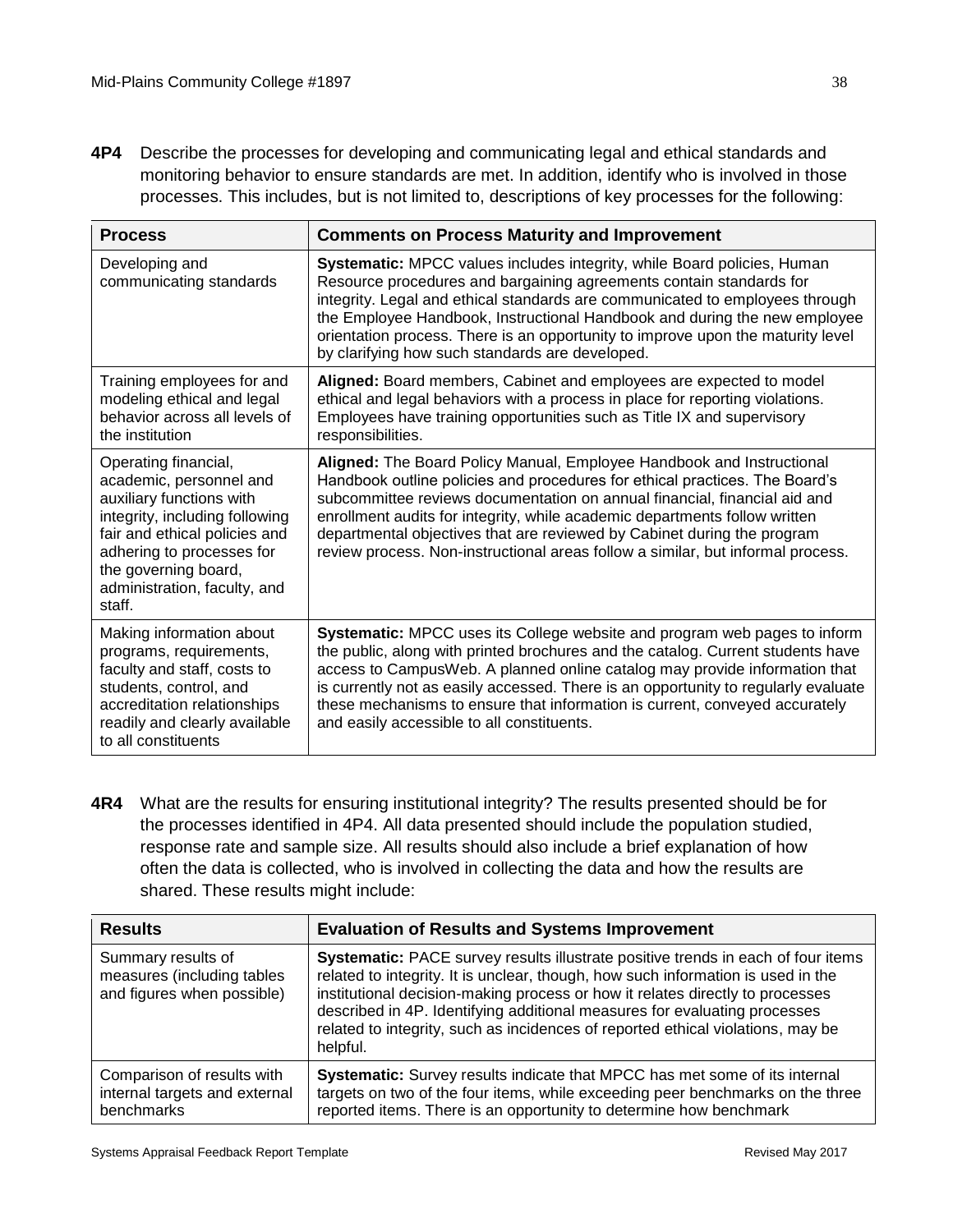|                               | information is utilized to make decisions regarding practices around institutional<br>integrity. |
|-------------------------------|--------------------------------------------------------------------------------------------------|
| Interpretation of results and | <b>Reacting:</b> While the College reports positive trends on the PACE survey, no                |
| insights gained               | other interpretation or insights are provided.                                                   |

## **4I4** Based on 4R4, what process improvements have been implemented or will be implemented in the next one to three years?

#### **Evaluation of Improvement Efforts**

Improvements noted by the College include placing the catalog online and increased direct communication from Cabinet members. It is unclear what information was utilized in the decision-making process regarding these improvements.

## **Category 5: Knowledge Management and Resource Stewardship**

Category 5 addresses management of the fiscal, physical, technological and information infrastructures designed to provide an environment in which learning can thrive.

#### **5.1: Knowledge Management**

Knowledge Management focuses on how data, information and performance results are used in decision-making processes at all levels and in all parts of the institution.

**5P1** Describe the processes for knowledge management, and identify who is involved in those processes. This includes, but is not limited to, descriptions of key processes for the following:

| <b>Process</b>                                                                                                                                                                                                             | <b>Comments on Process Maturity and Improvement</b>                                                                                                                                                                                                                                                                                                                                          |
|----------------------------------------------------------------------------------------------------------------------------------------------------------------------------------------------------------------------------|----------------------------------------------------------------------------------------------------------------------------------------------------------------------------------------------------------------------------------------------------------------------------------------------------------------------------------------------------------------------------------------------|
| Selecting, organizing,<br>analyzing and sharing data<br>and performance information<br>to support planning, process<br>improvement, and decision<br>making                                                                 | Aligned: MPCC's departments select data that aligns to the mission and<br>strategic goals of the College. Academic Affairs, Student Affairs and support<br>services utilize KPIs and compile annual reports that are shared annually by<br>departmental supervisors with administrative leadership. Use of the recently<br>created Academic Affairs Master Plan may offer greater alignment. |
| Determining data,<br>information, and performance<br>results that units and<br>departments need to plan<br>and manage effectively                                                                                          | Aligned: Each department determines its data needs based on the<br>assessment plan and the Institutional Effectiveness Team reviews all plans or<br>matrices quarterly. A Data Governance team monitors data integrity.                                                                                                                                                                      |
| Making data, information, and<br>performance results readily<br>and reliably available to the<br>units and departments that<br>depend upon this information<br>for operational effectiveness,<br>planning and improvements | Aligned: Teams, such as the Institutional Effectiveness and Assessment<br>Leadership, are responsible for making data and results accessible to<br>departments. Additionally, key staff can access Jenzabar for department-<br>specific information.                                                                                                                                         |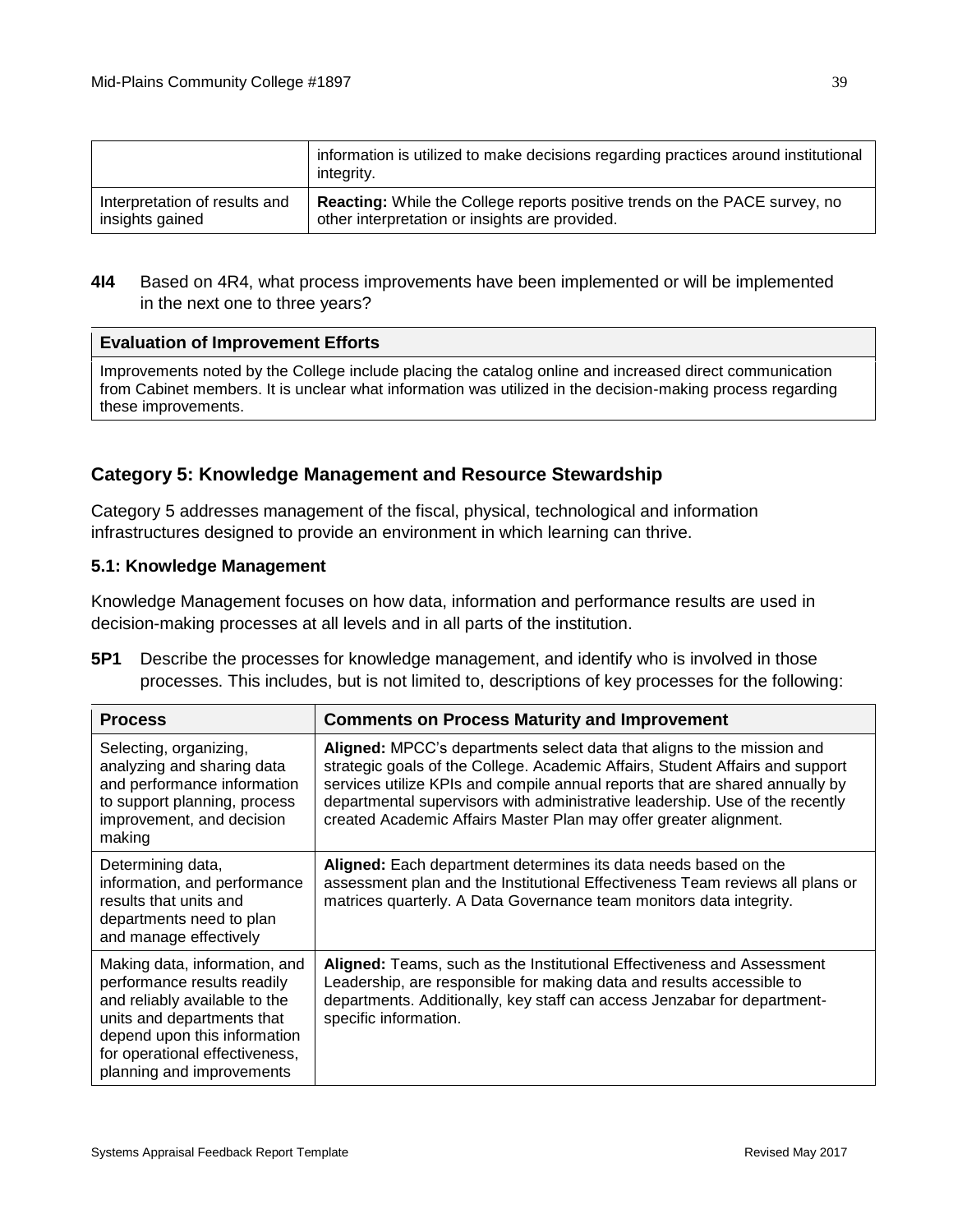| Ensuring the timeliness,<br>accuracy, reliability and<br>security of the institution's<br>knowledge management<br>system(s) and related<br>processes. | <b>Systematic:</b> The Director of Information Services and the Director of<br>Institutional Effectiveness enforce policies and procedures to ensure accuracy,<br>timeliness and security of a variety of knowledge managements systems. An<br>opportunity exists for the College to develop processes around international<br>and dual-credit students that will create electronic records in Jenzabar. |
|-------------------------------------------------------------------------------------------------------------------------------------------------------|----------------------------------------------------------------------------------------------------------------------------------------------------------------------------------------------------------------------------------------------------------------------------------------------------------------------------------------------------------------------------------------------------------|
| Tracking outcomes/measures<br>utilizing appropriate tools<br>(including software platforms<br>and/or contracted services)                             | Systematic: Tools reflecting information access, network servers and<br>software and electronic payments are used to monitor accessibility and<br>usability of the data. It is unclear if/how these different groups work together<br>on selecting tools and measuring the effectiveness of College Information<br>Systems.                                                                              |

**5R1** What are the results for determining how data, information and performance results are used in decision-making processes at all levels and in all parts of the institution? The results presented should be for the processes identified in 5P1. All data presented should include the population studied, response rate and sample size. All results should also include a brief explanation of how often the data is collected, who is involved in collecting the data and how the results are shared. These results might include:

| <b>Results</b>                                                                 | <b>Evaluation of Results and Systems Improvement</b>                                                                                                                                                                                                                                                                                                  |
|--------------------------------------------------------------------------------|-------------------------------------------------------------------------------------------------------------------------------------------------------------------------------------------------------------------------------------------------------------------------------------------------------------------------------------------------------|
| Summary results of<br>measures (including tables<br>and figures when possible) | Systematic: While scores on items from the PACE survey reflect a trend of<br>improvement, the internal target has not been reached. MPCC could grow in<br>maturity by analyzing data on additional measures, such as the Helpdesk<br>request system, logs of virus attacks or accounting audit results, to identify<br>opportunities for improvement. |
| Comparison of results with<br>internal targets and external<br>benchmarks      | Systematic: Results for the PACE survey indicate that MPCC scores higher<br>than the peer group. Additional comparative data may inform areas in need of<br>improvement.                                                                                                                                                                              |
| Interpretation of results and<br>insights gained                               | Reacting: Although the College notes overall positive results on the PACE<br>survey, no interpretation or insights are provided. Maturity could be improved<br>by analysis of additional results with identification of how results are used in<br>decision-making.                                                                                   |

**5I1** Based on 5R1, what process improvements have been implemented or will be implemented in the next one to three years?

## **Evaluation of Improvement Efforts**

The College cited multiple Action Projects to support knowledge management. A current Action Project pertaining to identification of key performance indicators and a new student experience report based on the CCSSE may add further strength to 5P1 processes. These efforts reflect the College's attention to developing the methods and measures needed for ongoing monitoring of effectiveness across all areas of the campus.

## **5.2: Resource Management**

Systems Appraisal Feedback Report Template Revised May 2017 Resource Management focuses on how the resource base of an institution supports and improves its educational programs and operations. The institution should provide evidence for Core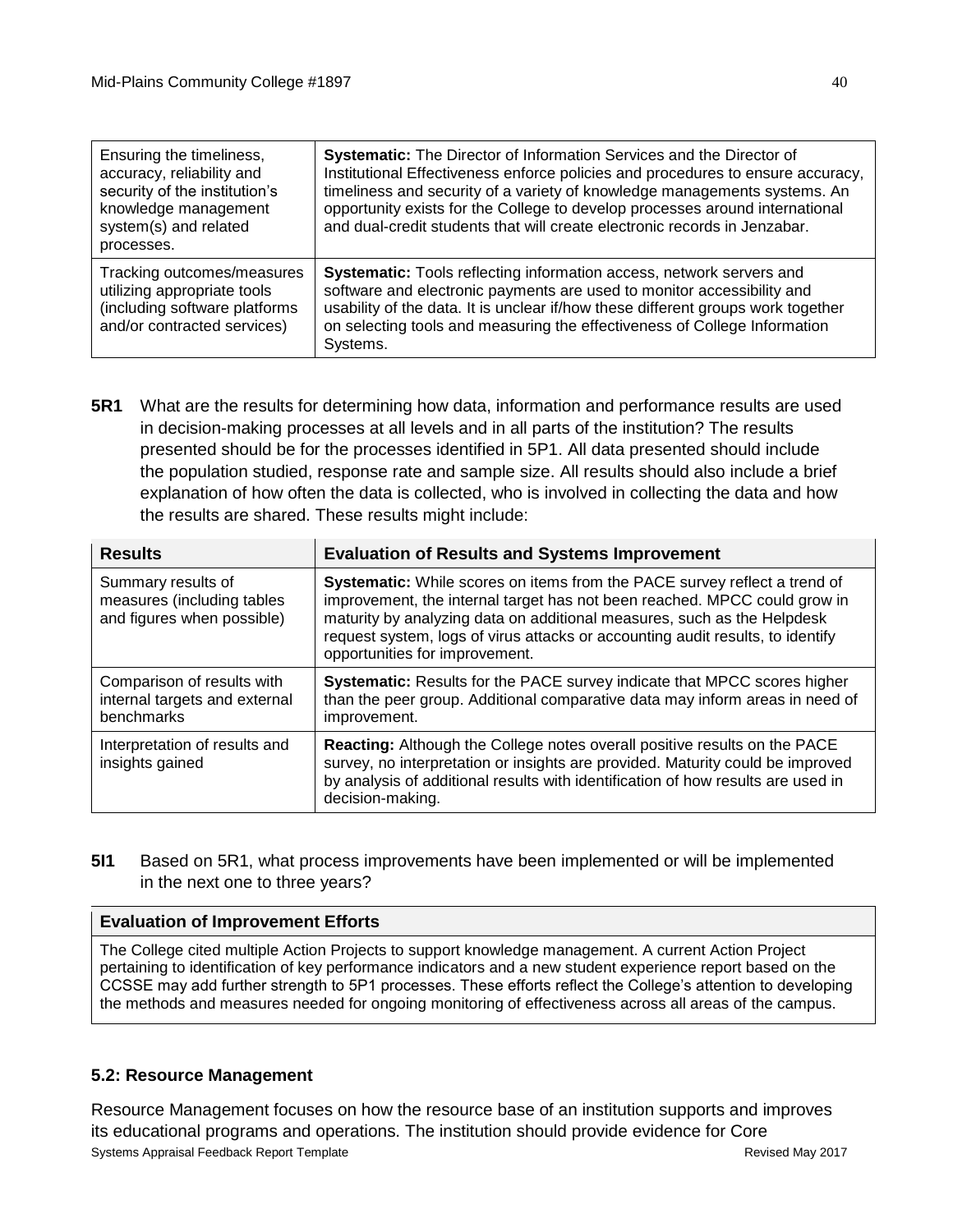Component 5.A. in this section.

**5P2** Describe the processes for managing resources, and identify who is involved in those processes. This includes, but is not limited to, descriptions of key processes for the following:

| <b>Process</b>                                                                                                                                          | <b>Comments on Process Maturity and Improvement</b>                                                                                                                                                                                    |
|---------------------------------------------------------------------------------------------------------------------------------------------------------|----------------------------------------------------------------------------------------------------------------------------------------------------------------------------------------------------------------------------------------|
| Maintaining fiscal, physical<br>and technological<br>infrastructures sufficient to<br>support operations.                                               | Aligned: The Facility Master Plan, Academic Master Plan and the three-year<br>Capital Improvement Plan are the result of comprehensive processes for<br>planning and maintaining the fiscal, physical and technologic infrastructures. |
| Setting goals aligned with the<br>institutional mission,<br>resources, opportunities and<br>emerging needs.                                             | Aligned: The mission-driven Strategic Plan goals are the framework through<br>which priorities are set and resource-allocation decisions are made.                                                                                     |
| Allocating and assigning<br>resources to achieve<br>organizational goals, while<br>ensuring that educational<br>purposes are not adversely<br>affected. | Aligned: Formal processes are described for budgeting fiscal, physical, and<br>technological infrastructure needs, with a stated target of at least 50% of the<br>budget going to instructional services/academic support.             |
| Tracking outcomes/measures<br>utilizing appropriate tools                                                                                               | <b>Systematic:</b> While MPCC lists the Pace and Graduate surveys along with<br>allocation and spending on infrastructure as measures tracked, processes<br>used to identify these measures are unclear.                               |

**5R2** What are the results for resource management? The results presented should be for the processes identified in 5P2. All data presented should include the population studied, response rate and sample size. All results should also include a brief explanation of how often the data is collected, who is involved in collecting the data and how the results are shared. These results might include:

| <b>Results</b>                                                                 | <b>Evaluation of Results and Systems Improvement</b>                                                                                                                                                                                                                                   |
|--------------------------------------------------------------------------------|----------------------------------------------------------------------------------------------------------------------------------------------------------------------------------------------------------------------------------------------------------------------------------------|
| Summary results of<br>measures (including tables<br>and figures when possible) | Systematic Employee and Graduate survey results indicate that both<br>employees and students are generally satisfied with Mid-Plains' resource<br>management. Adding direct measures and clarifying how the measures used<br>inform decision-making may increase the maturity level.   |
| Comparison of results with<br>internal targets and external<br>benchmarks      | Systematic: Results of the PACE survey exceed the internal target and<br>external benchmark on two items referring to infrastructure. Presenting results<br>that clearly identifies the population studied, response rate and sample size<br>may add greater validity to the findings. |
| Interpretation of results and<br>insights gained                               | Reacting: Although MPCC briefly summarizes the results, no insights are<br>provided.                                                                                                                                                                                                   |

**5I2** Based on 5R2, what process improvements have been implemented or will be implemented in the next one to three years?

#### **Evaluation of Improvement Efforts**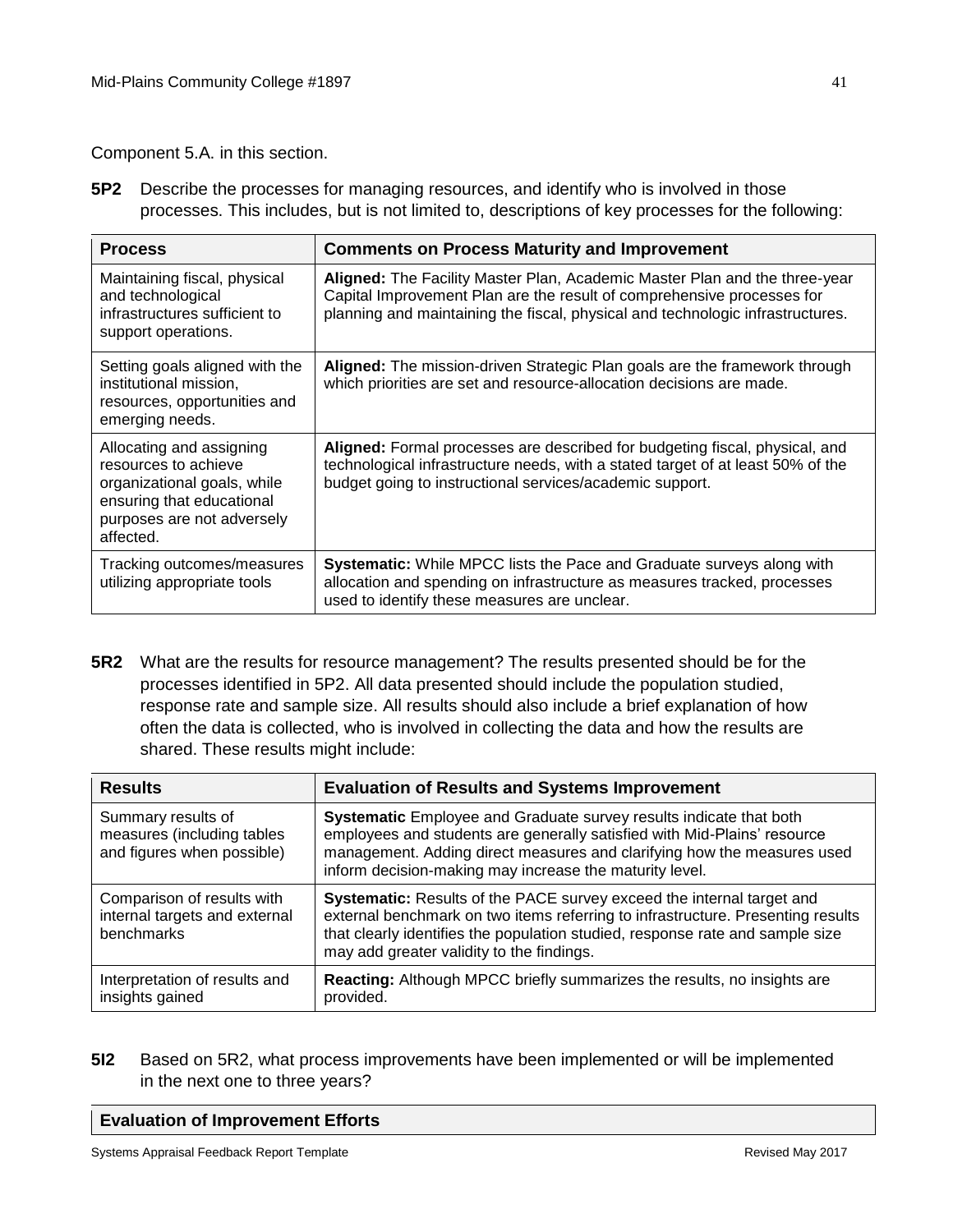The College describes the results of an Action Project that improved technology, the implementation of a new governance team structure and a new safety team. It's unclear what data led to decisions for purchasing the Jenzabar budget module or software to address the need for technology, maintenance, public information and marketing needs. Additionally, MPCC does not list any planned future improvements.

## **5.3: Operational Effectiveness**

Operational Effectiveness focuses on how an institution ensures effective management of its operations in the present and plans for continuity of operations into the future. The institution should provide evidence for Core Component 5.A. in this section.

**5P3** Describe the processes for operational effectiveness, and identify who is involved in those processes. This includes, but is not limited to, descriptions of key processes for the following:

| <b>Process</b>                                                                              | <b>Comments on Process Maturity and Improvement</b>                                                                                                                                                                                                                                                                                                                                                                                                                         |
|---------------------------------------------------------------------------------------------|-----------------------------------------------------------------------------------------------------------------------------------------------------------------------------------------------------------------------------------------------------------------------------------------------------------------------------------------------------------------------------------------------------------------------------------------------------------------------------|
| Building budgets to<br>accomplish institutional goals                                       | Aligned: Cabinet ensures the annual budget is based on the mission and<br>focused on accomplishing the 3-year Strategic Plan. Additional funds for<br>departmental strategic initiatives may be obtained through the Board of<br>Governors while funds for Action Projects are available from the AQIP Core<br>Team.                                                                                                                                                        |
| Monitoring financial position<br>and adjusting budgets                                      | Systematic: The President and VPs are responsible for monitoring trends and<br>funding levels. Variances, when they occur, are brought to Cabinet outside of<br>the normal yearly review. Adjustments are communicated to the budget<br>managers via the Cabinet's weekly updates or campus-wide meetings. The<br>College may consider implementing a real-time dashboard to better monitor<br>these trends.                                                                |
| Maintaining a technological<br>infrastructure that is reliable,<br>secure and user-friendly | Systematic: Operational stability is ensured by the Cabinet who continuously<br>evaluate economic trends. MPCC has emergency preparedness procedures in<br>place, including a campus safety team who conducts monthly drills and<br>evaluates the need for improvements. However, it is less clear about how<br>prepared the College is for risks related to fiscal operations (e.g., credit card<br>theft) or technology (e.g. data breach, failure of on-campus servers). |
| Maintaining a physical<br>infrastructure that is reliable,<br>secure and user-friendly      | Systematic: Facility and maintenance staff maintain the safety and security of<br>its physical infrastructure, and campus safety teams for long-term planning. It<br>is not clear, however, what the process is for ensuring daily operations, or how<br>arising infrastructure issues are managed.                                                                                                                                                                         |
| Managing risks to ensure<br>operational stability, including<br>emergency preparedness      | Systematic: MPCC appears to have robust emergency preparedness<br>procedures that include a campus safety team and operational stability is<br>ensured by the Cabinet who continuously evaluates economic trends.<br>However, it is less clear how risks related to fiscal operations (e.g., credit card<br>theft) or technology (e.g., data system breach) are managed.                                                                                                    |
| Tracking outcomes/measures<br>utilizing appropriate tools                                   | Systematic: Measures tracked by the College include the PACE survey,<br>various audits and financial reserves and local tax levy. The College has an<br>opportunity to describe how these measures are used                                                                                                                                                                                                                                                                 |

**5R3** What are the results for ensuring effective management of operations on an ongoing basis and for the future? The results presented should be for the processes identified in 5P3. All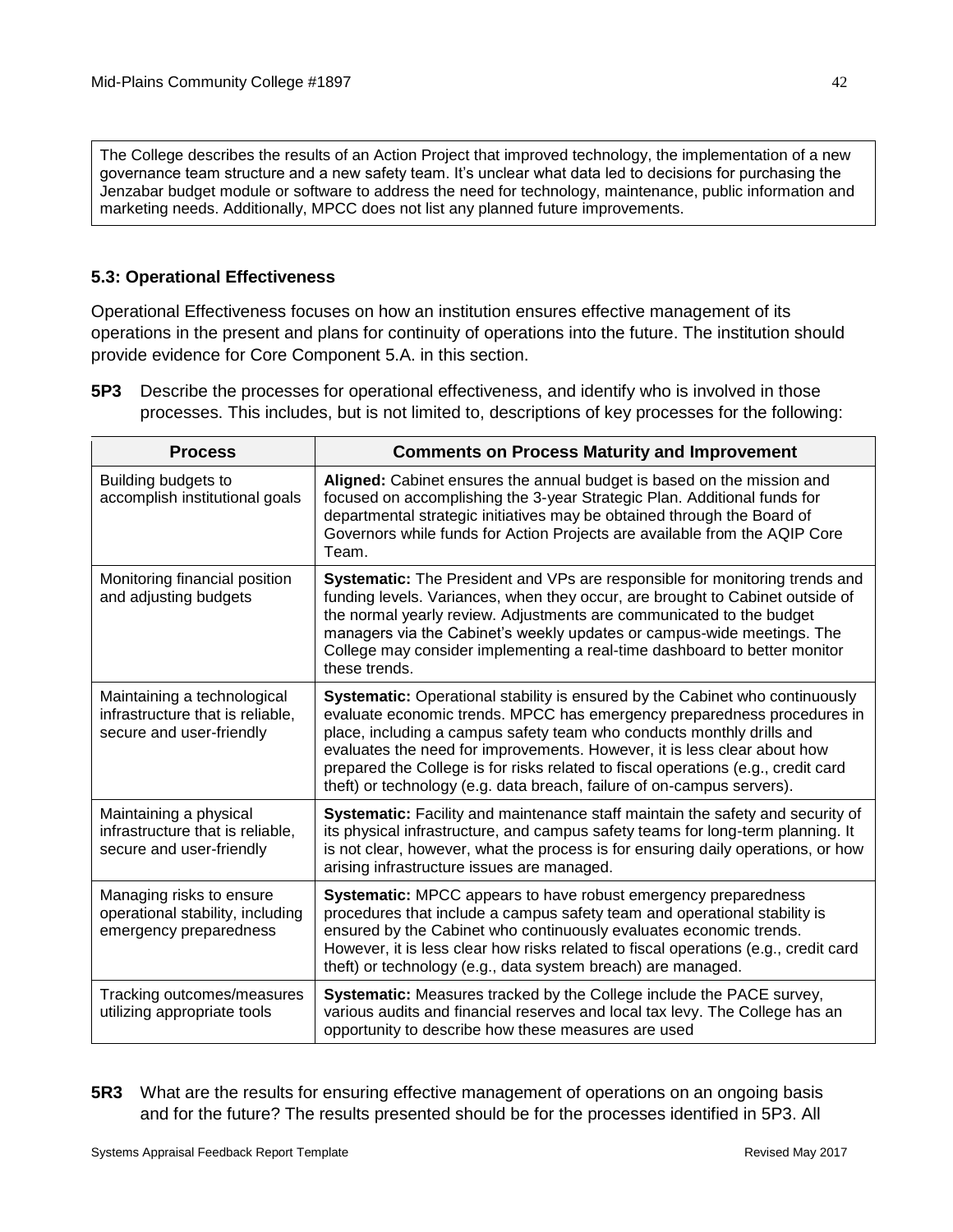data presented should include the population studied, response rate and sample size. All results should also include a brief explanation of how often the data is collected, who is involved in collecting the data and how the results are shared. These results might include:

| <b>Results</b>                                                                 | <b>Evaluation of Results and Systems Improvement</b>                                                                                                                                                                                                                                                                                                                                                                                                                     |
|--------------------------------------------------------------------------------|--------------------------------------------------------------------------------------------------------------------------------------------------------------------------------------------------------------------------------------------------------------------------------------------------------------------------------------------------------------------------------------------------------------------------------------------------------------------------|
| Summary results of<br>measures (including tables<br>and figures when possible) | Systematic: Results of the PACE survey show positive trends on three items,<br>but indicates expectations were not met for the technology item. Results for<br>the tax levy and the financial reserve appear to be positive. Audit results have<br>not been included as mentioned in the process section. The College has an<br>opportunity to use more direct measures to ensure operational effectiveness,<br>and describe how that data is used to make improvements. |
| Comparison of results with<br>internal targets and external<br>benchmarks      | <b>Systematic:</b> Internal targets have been established through Board policy for<br>fund balance proportions, but it is unclear how these targets have been<br>identified. Tax levy rates are compared to other Nebraska community colleges<br>for external benchmarking.                                                                                                                                                                                              |
| Interpretation of results and<br>insights gained                               | Reacting: MPCC provides no insights into the data beyond mentioning the<br>positive results that reflect MPCC's commitment to affordability.                                                                                                                                                                                                                                                                                                                             |

**5I3** Based on 5R3, what process improvements have been implemented or will be implemented in the next one to three years?

#### **Evaluation of Improvement Efforts**

MPCC has increased operational effectiveness by more fully implementing the Jenzabar applications and storing information on the cloud. A new keycard access system is being implemented for greater campus safety. However, it is not clear how these improvements were selected.

## **Category 6: Quality Overview**

Category 6 focuses on the Continuous Quality Improvement culture and infrastructure of the institution. This category gives the institution a chance to reflect on all its quality improvement initiatives, how they are integrated and how they contribute to improvement of the institution.

#### **6.1: Quality Improvement Initiatives**

Quality Improvement Initiatives focuses on the Continuous Quality Improvement (CQI) initiatives the institution is engaged in and how they work together within the institution.

**6P1** Describe the processes for determining and integrating CQI initiatives, and identify who is involved in those processes. This includes, but is not limited to, descriptions of key processes for the following:

| <b>Process</b>           | <b>Comments on Process Maturity and Improvement</b>                          |
|--------------------------|------------------------------------------------------------------------------|
| Selecting, deploying and | Aligned: MPCC has explicit processes for selecting and deploying quality     |
| evaluating quality       | improvement initiatives that align with the Strategic Plan, mission, and the |
| improvement initiatives. | AQIP framework.                                                              |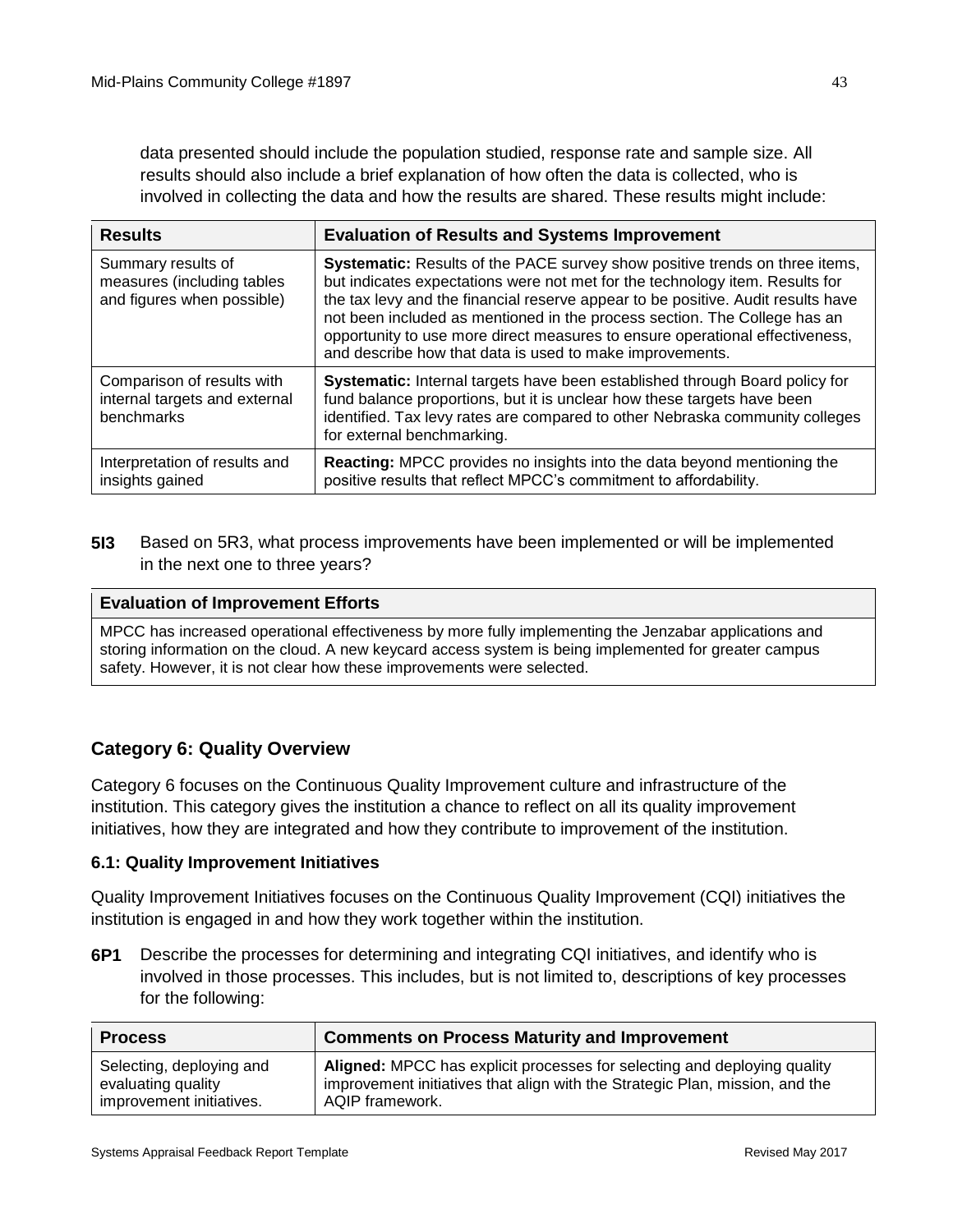| Aligning the Systems         | <b>Systematic:</b> MPCC links AQIP efforts with the Institution's strategic planning |
|------------------------------|--------------------------------------------------------------------------------------|
| Portfolio, Action Projects,  | by reviewing portfolio feedback and incorporating lessons learned from               |
| <b>Comprehensive Quality</b> | subsequent Strategy Forums. However, little is provided to demonstrate how           |
| Review and Strategy Forums   | feedback from any step in the process is used to drive quality improvement           |
|                              | initiatives.                                                                         |

**6R1** What are the results for continuous quality improvement initiatives? The results presented should be for the processes identified in 6P1. All data presented should include the population studied, response rate and sample size. All results should also include a brief explanation of how often the data is collected, who is involved in collecting the data and how the results are shared.

| <b>Results</b>           | <b>Evaluation of Results and Systems Improvement</b>                                |
|--------------------------|-------------------------------------------------------------------------------------|
| What are the results for | <b>Systematic:</b> A summary table provides a list of all recently completed Action |
| continuous quality       | Projects and the major project outcome. It's unclear from the information           |
| improvement initiatives? | provided which outcomes were intended and which were achieved.                      |

**6I1** Based on 6R1, what quality improvement initiatives have been implemented or will be implemented in the next one to three years?

#### **Evaluation of Improvement Efforts**

The connection between strategic plan implementation and the articulation of Action Projects helps reinforce a continuous quality improvement framework. Identifying the best leader for each Action Project helps cultivate institutional leaders, but it is unclear how this process unfolds or what evidence this determination is based on. This system could be improved by connecting the evaluation and interpretation of performance results and other data more closely with the selection and implementation of Action Projects. Undertaking fewer Action Projects in the future could set the stage for additional emphases on creating metrics to measure outcomes, which could move the College forward in maturity.

#### **6.2: Culture of Quality**

Culture of Quality focuses on how the institution integrates continuous quality improvement into its culture. The institution should provide evidence for Core Component 5.D. in this section.

**6P2** Describe how a culture of quality is ensured within the institution. This includes, but is not limited to, descriptions of key processes for the following:

| <b>Process</b>                                                                             | <b>Comments on Process Maturity and Improvement</b>                                                                                                         |
|--------------------------------------------------------------------------------------------|-------------------------------------------------------------------------------------------------------------------------------------------------------------|
| Developing an infrastructure<br>and providing resources to<br>support a culture of quality | Aligned: MPCC has aligned AQIP processes with the budgeting and planning<br>processes as the infrastructure to support new initiatives and Action Projects. |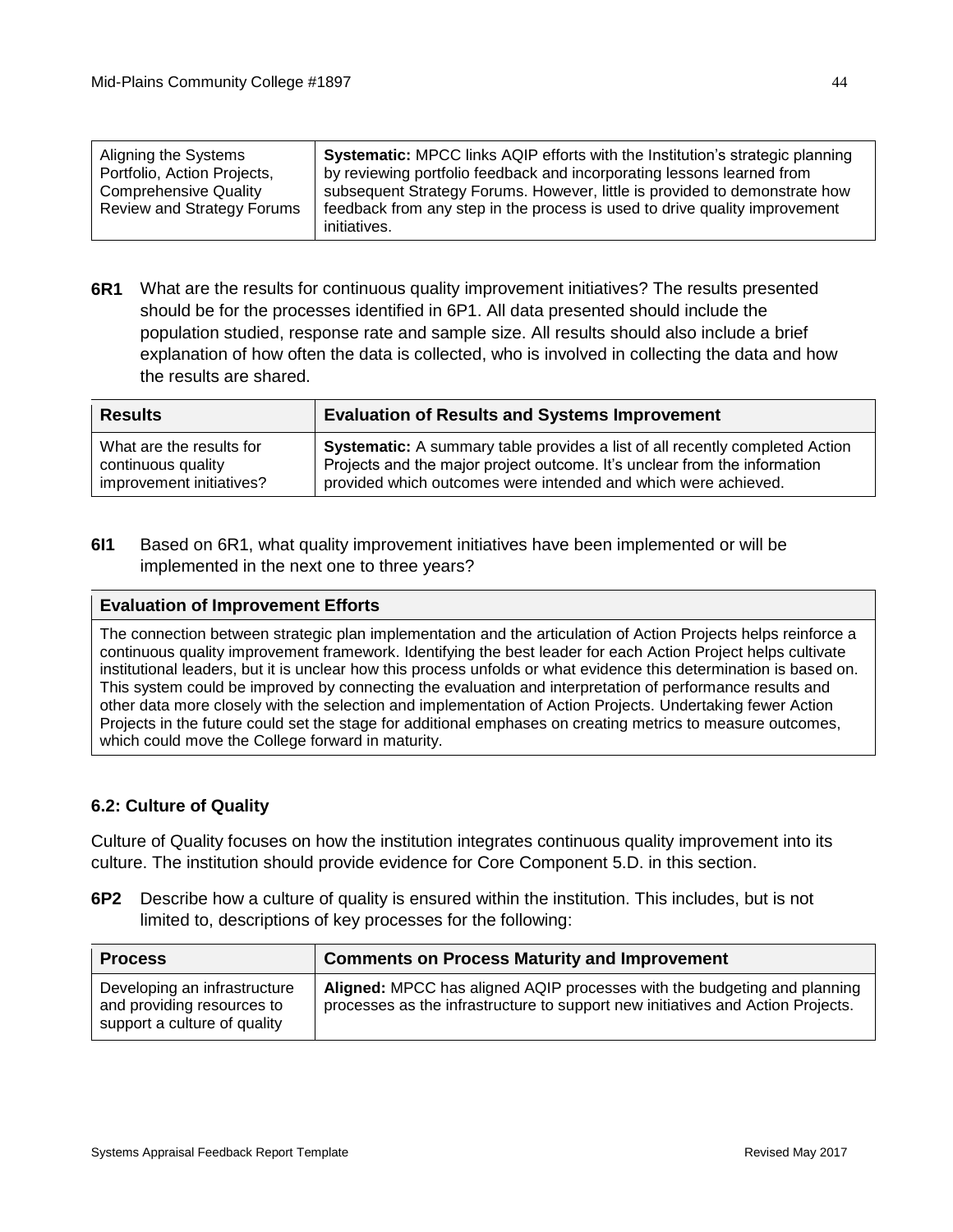| Ensuring continuous quality<br>improvement is making an<br>evident and widely<br>understood impact on<br>institutional culture and<br>operations | Aligned: MPCC discusses the strategic planning process as well as the<br>Academic Master Plan and Facilities Master Plan as the primary means of<br>ensuring CQI is making a wide impact on the College culture. These planning<br>initiatives involve input from a broad base of faculty and staff.                                                              |
|--------------------------------------------------------------------------------------------------------------------------------------------------|-------------------------------------------------------------------------------------------------------------------------------------------------------------------------------------------------------------------------------------------------------------------------------------------------------------------------------------------------------------------|
| Ensuring the institution learns<br>from its experiences with CQI<br>initiatives                                                                  | <b>Systematic:</b> While the AQIP Core Team collects, analyzes and uses the<br>results from Action Project Teams, there may be an opportunity to showcase<br>the learning more broadly across the College from all AQIP events, including<br>the Strategy Forum and Systems Portfolio Feedback, so other campus<br>processes may benefit from successful results. |
| Reviewing, reaffirming, and<br>understanding the role and<br>vitality of the AQIP Pathway<br>within the institution                              | Aligned: The College has connected the Strategic Plan to the AQIP<br>Categories and carries out its strategic initiatives using AQIP Action Projects,<br>including an evaluative review and feedback mechanism.                                                                                                                                                   |

**6R2** What are the results for continuous quality improvement to evidence a culture of quality? The results presented should be for the processes identified in 6P2. All data presented should include the population studied, the response rate and sample size. All results should also include a brief explanation of how often the data is collected, who is involved in collecting the data and how the results are shared.

| <b>Results</b>                                                                                     | <b>Evaluation of Results and Systems Improvement</b>                                                                                                                                                                          |
|----------------------------------------------------------------------------------------------------|-------------------------------------------------------------------------------------------------------------------------------------------------------------------------------------------------------------------------------|
| What are the results for<br>continuous quality<br>improvement to evidence a<br>culture of quality? | <b>Reacting:</b> MPCC only provides the number of employees who have<br>participated in its 18 AQIP projects. This information does not appear to<br>provide adequate evidence that CQI has resulted in a culture of quality. |

**6I2** Based on 6R2, what process improvements to the quality culture have been implemented or will be implemented in the next one to three years?

#### **Evaluation of Improvement Efforts**

Recognition of work on Action Project teams has been enhanced and is noted as a strength. The AQIP Core Team is in the process of developing a schedule of meetings to ensure consistency in guiding AQIP project teams. Creation of a process to inform FT employees about quality improvement is underway.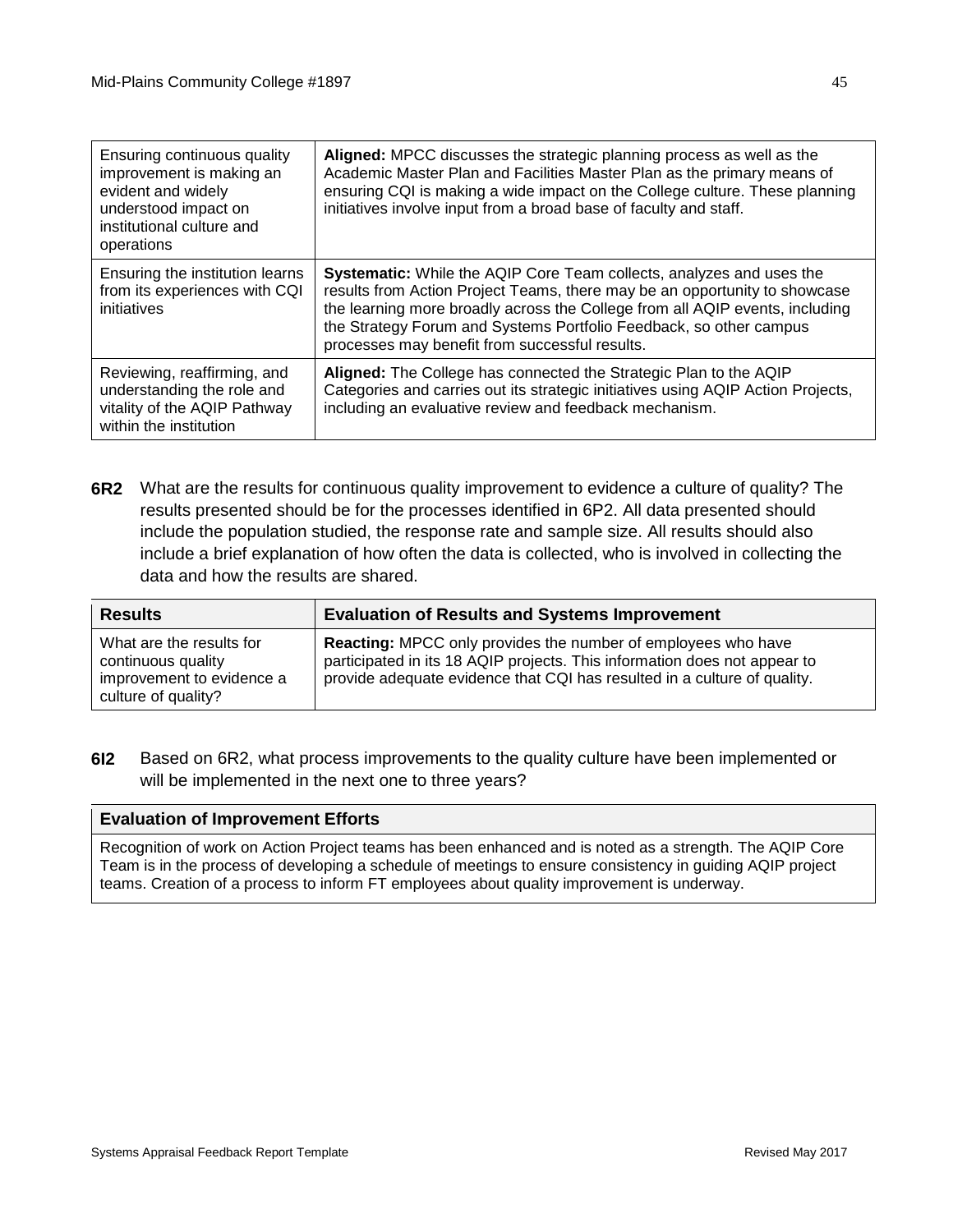## **APPENDIX C Criteria for Accreditation & Core Component Evidence Screening**

## **Criterion 1. Mission**

The institution's mission is clear and articulated publicly; it guides the institution's operations.

| <b>Core Component</b>                                                                                                                                                                                                                                                                                                                                                                                                                   | <b>Evidence</b>                                                                                                                                                                                                                                                                                                                                                                                                                                                                                                                                                                                                                                                                                                                                                                                                                                                                                                                                                                                                                                                                                                                                                                                                                                                                                                                                                                                     | <b>Screening</b><br><b>Feedback</b>                                                                                            |
|-----------------------------------------------------------------------------------------------------------------------------------------------------------------------------------------------------------------------------------------------------------------------------------------------------------------------------------------------------------------------------------------------------------------------------------------|-----------------------------------------------------------------------------------------------------------------------------------------------------------------------------------------------------------------------------------------------------------------------------------------------------------------------------------------------------------------------------------------------------------------------------------------------------------------------------------------------------------------------------------------------------------------------------------------------------------------------------------------------------------------------------------------------------------------------------------------------------------------------------------------------------------------------------------------------------------------------------------------------------------------------------------------------------------------------------------------------------------------------------------------------------------------------------------------------------------------------------------------------------------------------------------------------------------------------------------------------------------------------------------------------------------------------------------------------------------------------------------------------------|--------------------------------------------------------------------------------------------------------------------------------|
| <b>1.A.</b> The institution's<br>mission is broadly<br>understood within the<br>institution and guides<br>its operations.                                                                                                                                                                                                                                                                                                               | The mission and visions was revised in 2016 through a<br>collaborative process between the Board and the Cabinet. Input<br>from all employees resulted in refinement of the mission and<br>values.                                                                                                                                                                                                                                                                                                                                                                                                                                                                                                                                                                                                                                                                                                                                                                                                                                                                                                                                                                                                                                                                                                                                                                                                  | ⊠ Strong,<br>clear and<br>well<br>presented                                                                                    |
| 1. The mission<br>statement is<br>developed through a<br>process suited to the<br>nature and culture of<br>the institution and is<br>adopted by the<br>governing board.<br>2. The institution's<br>academic programs,<br>student support<br>services, and<br>enrollment profile are<br>consistent with its<br>stated mission.<br>3. The institution's<br>planning and<br>budgeting priorities<br>align with and support<br>the mission. | The Board of Governors has oversight of the mission and the<br>values, and works with the president to develop/refine the<br>mission and values. The mission and values are reviewed and<br>affirmed at an annual meeting of the Board.<br>Internal and external program reviews ensure currency of<br>academic program, consistency with the mission, and include<br>enrollment and graduation data. Board Policy 6200 provides for<br>the Board to receive program reviews for all programs. As part of<br>this policy, the Board must review the program's consistency with<br>the institutional mission.<br>The State of Nebraska Coordinating Commission provides<br>external program review to ensure consistency of academic<br>programs.<br>Budget managers reflect the mission and vision of the College in<br>their budget preparations to achieve institutional goals.<br>The College maintains its infrastructure and operations through<br>funding of necessary academic and support services that<br>accomplishment and reflect its mission.<br>The Strategic Plan aligns to the mission. Funding for strategic<br>planning initiatives is earmarked in the budgeting process.<br>Additional funds exist for new program development, instructional<br>and non-instructional enhancement. An explanation of how the<br>project relates to the institution's mission must be provided. | $\Box$ Adequate,<br>but could be<br>improved<br>$\Box$ Unclear or<br>incomplete                                                |
| 1.B. The mission is<br>articulated publicly.<br>1. The institution<br>clearly articulates its<br>mission through one or<br>more public<br>documents, such as<br>statements of purpose,<br>vision, values, goals,                                                                                                                                                                                                                        | The mission, vision and values are deployed using multiple<br>media venues to reach internal and external stakeholders<br>including displays in public areas on all campuses, on the<br>College website and in published materials. At each semester's<br>all-college update the president discusses the vision and plans<br>for the College.<br>The mission, vision, and values of MPCC were revisited,<br>reviewed, and revised between 2012 and 2016 in an inclusive<br>process that employed an external facilitator working with the                                                                                                                                                                                                                                                                                                                                                                                                                                                                                                                                                                                                                                                                                                                                                                                                                                                           | ⊠ Strong,<br>clear and<br>well<br>presented<br>$\Box$ Adequate,<br>but could be<br>improved<br>$\Box$ Unclear or<br>incomplete |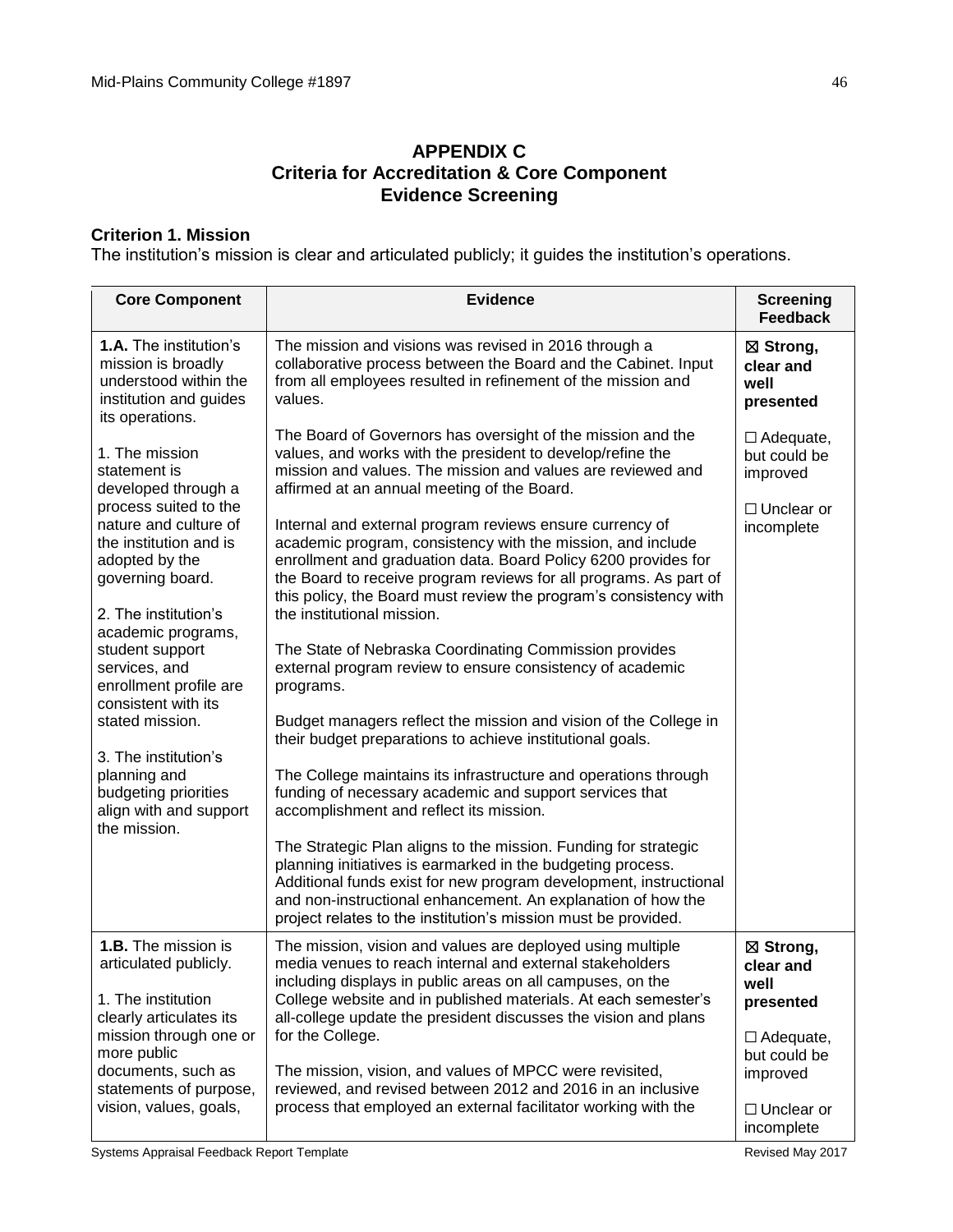| plans, or institutional<br>priorities.                                                                                                                                                                                                                                                  | Board of Governors and the Cabinet to incorporating input from<br>the campus community.                                                                                                                                                                                                                                                                                                                                                                                                                                                                                                                                                                                                                                                                                                                                                                                     |                                                                   |
|-----------------------------------------------------------------------------------------------------------------------------------------------------------------------------------------------------------------------------------------------------------------------------------------|-----------------------------------------------------------------------------------------------------------------------------------------------------------------------------------------------------------------------------------------------------------------------------------------------------------------------------------------------------------------------------------------------------------------------------------------------------------------------------------------------------------------------------------------------------------------------------------------------------------------------------------------------------------------------------------------------------------------------------------------------------------------------------------------------------------------------------------------------------------------------------|-------------------------------------------------------------------|
| 2. The mission<br>document or<br>documents are current<br>and explain the extent<br>of the institution's<br>emphasis on the<br>various aspects of its<br>mission, such as<br>instruction,<br>scholarship, research,<br>application of<br>research, creative<br>works, clinical service, | The mission statement is: Transforming lives through access to<br>exceptional learning opportunities for individual student<br>success". MPCC's values of integrity, programs that enhance<br>the quality of life for people and our region, accessibility and<br>affordability, respect for our college, communities, and the<br>people we serve, open and honest communication, safe, quality,<br>and engaging environments and continuous collaboration among<br>all campuses, and address the "exceptional education" as stated<br>in the mission.<br>The mission is articulated through the values, common learning<br>outcomes and strategic initiatives. The "Leading for Tomorrow"<br>Strategic Plan outlines the goals and initiatives for MPCC for the                                                                                                            |                                                                   |
| public service,                                                                                                                                                                                                                                                                         | current three-year period.                                                                                                                                                                                                                                                                                                                                                                                                                                                                                                                                                                                                                                                                                                                                                                                                                                                  |                                                                   |
| economic<br>development, and<br>religious or cultural<br>purpose.<br>3. The mission<br>document or<br>documents identify the<br>nature, scope, and<br>intended constituents<br>of the higher<br>education programs<br>and services the<br>institution provides.                         | The Leading for Tomorrow 2015-2018 strategic plan enumerated<br>10 broad goals that look across the breadth of college functions<br>and are mapped to the AQIP Categories to reinforce their reach<br>via alignment to that continuous quality improvement framework.<br>The Strategic Plan clearly identifies the area served by the<br>College and lists its constituents as students, community<br>members, college employees, educational agency<br>representatives, business and industry representatives, and the<br>Higher Learning Commission.<br>Top priorities at all seven MPCC campuses revolve around<br>"Teaching and Learning" and "Students and Student Success."<br>Through the Nebraska Transfer Initiative, our academic<br>coursework will transfer toward your four-year degree. Our<br>technical program training is built on a foundation of theory, |                                                                   |
|                                                                                                                                                                                                                                                                                         | coupled with "hands-on" experience.<br>MPCC relies on program review to regularly confirm the<br>relevance of each academic program and the overall program<br>array in terms of the mission. The process is formalized and<br>strengthened by mandated review processes of the State of<br>Nebraska Coordinating Commission for Postsecondary<br>Education.                                                                                                                                                                                                                                                                                                                                                                                                                                                                                                                |                                                                   |
| 1.C. The institution<br>understands the<br>relationship between<br>its mission and the<br>diversity of society.                                                                                                                                                                         | MPCC addresses its role in a multicultural society through<br>community outreach and student survey data collected to<br>develop and maintains programming responsive to the needs of<br>student and community stakeholders.                                                                                                                                                                                                                                                                                                                                                                                                                                                                                                                                                                                                                                                | ⊠ Strong,<br>clear and<br>well<br>presented                       |
| 1. The institution<br>addresses its role in<br>a multicultural<br>society.                                                                                                                                                                                                              | Identifying diverse student stakeholder groups occurs through the<br>strategic planning process, strategic enrollment plan, and the<br>academic and facilities master plans. Key student stakeholders<br>include constituents living within the College's service area and<br>other constituents seeking opportunities at MPCC for online<br>courses.                                                                                                                                                                                                                                                                                                                                                                                                                                                                                                                       | $\Box$ Adequate,<br>but could be<br>improved<br>$\Box$ Unclear or |
| 2. The institution's<br>processes and                                                                                                                                                                                                                                                   |                                                                                                                                                                                                                                                                                                                                                                                                                                                                                                                                                                                                                                                                                                                                                                                                                                                                             | incomplete                                                        |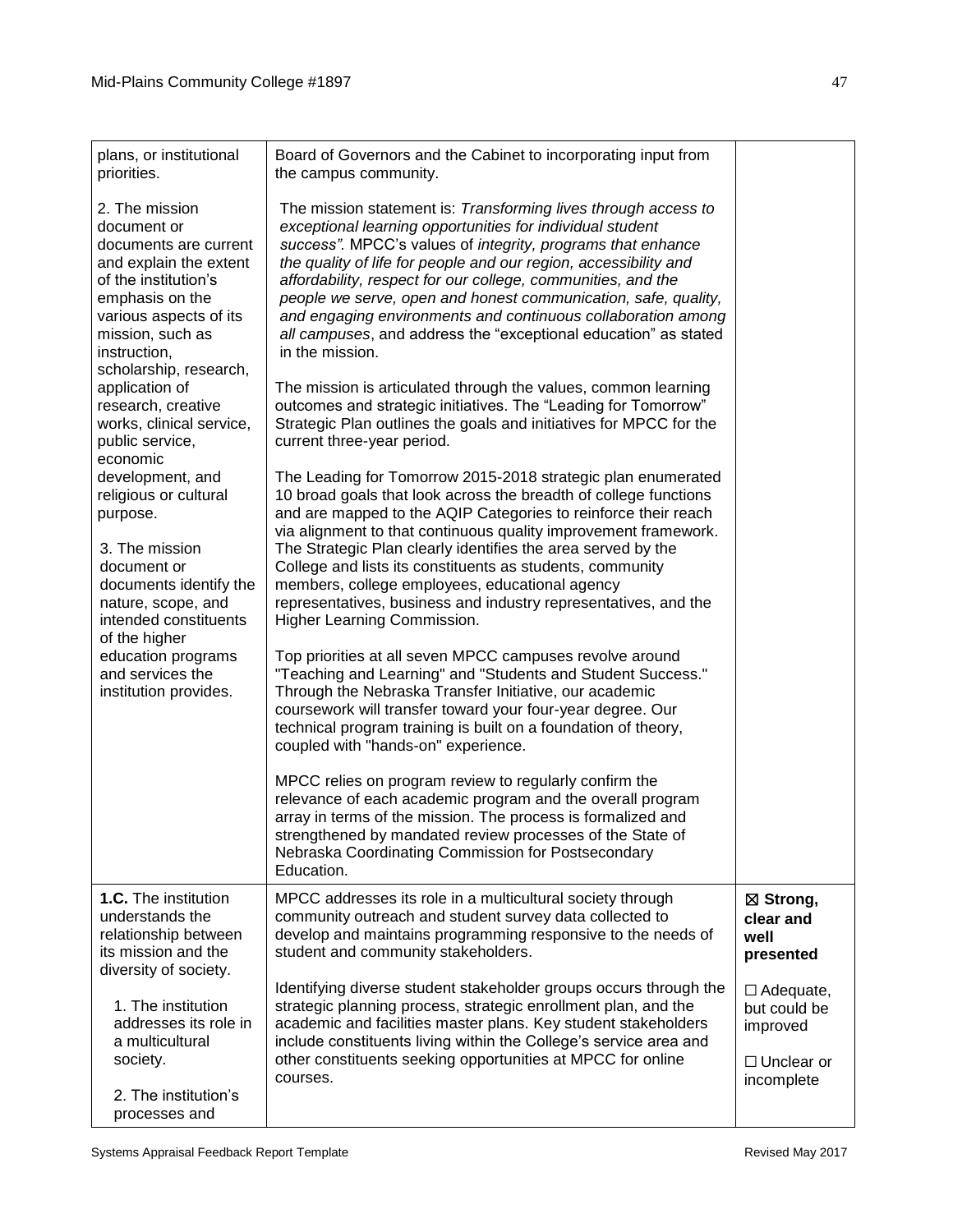| activities reflect<br>attention to human<br>diversity as<br>appropriate within its<br>mission and for the<br>constituencies it<br>serves. | Representatives from various key stakeholder groups participate<br>in community input sessions that established Leading for<br>Tomorrow, the College's 2015-18 Strategic Plan. These<br>community input sessions are essential to the College's planning<br>processes and help identify the diverse needs of each<br>stakeholder group.                                                                                                                                                                                                                                                                                                                                         |                                              |
|-------------------------------------------------------------------------------------------------------------------------------------------|---------------------------------------------------------------------------------------------------------------------------------------------------------------------------------------------------------------------------------------------------------------------------------------------------------------------------------------------------------------------------------------------------------------------------------------------------------------------------------------------------------------------------------------------------------------------------------------------------------------------------------------------------------------------------------|----------------------------------------------|
|                                                                                                                                           | Other stakeholder groups include the five other Nebraska<br>community colleges and four-year colleges/universities that are<br>part of the Nebraska Transfer Initiative (NTI) as well as other<br>institutions of higher learning outside the state of Nebraska.                                                                                                                                                                                                                                                                                                                                                                                                                |                                              |
|                                                                                                                                           | For student stakeholders, faculty, staff, and external<br>stakeholders, the Office of Institutional Research and Planning<br>(OIRP) gatherers data with respect to the responsiveness of the<br>College's academic programming. Business and Community<br>Education in cooperation with the OIRP initiate data collection to<br>develop programming based on demonstrated need. The Office<br>of Institutional Advancement collects data on the needs of alumni<br>and donors. Collectively, all entities collaborate to respond to<br>stakeholder needs through the strategic planning process,<br>academic and facilities master plans, and the strategic enrollment<br>plan. |                                              |
|                                                                                                                                           | Through its mission and values statements, MPCC has identified<br>"Respect for our college, communities and the people we serve"<br>as an institutional value guiding processes and activities. The<br>College has further established a General Education outcome<br>that students will "[understand] the values and traditions of other<br>cultures in the world" to exemplify the institutional commitment to<br>issues of diversity.                                                                                                                                                                                                                                        |                                              |
| 1.D. The institution's<br>mission demonstrates<br>commitment to the<br>public good.                                                       | MPCC serves an eighteen-county west-central core of Nebraska<br>with programs it describes in it 'values' statements as<br>"enhanc[ing] the quality of life for people and our region." The<br>College's program array is consistent with this core value.                                                                                                                                                                                                                                                                                                                                                                                                                      | ⊠ Strong,<br>clear and<br>well<br>presented  |
| 1. Actions and<br>decisions reflect an<br>understanding that in<br>its educational role the<br>institution serves the                     | Development of the College mission and values lies with the<br>Board of Governors of Mid-Plains Community College who work<br>closely with the president to determine the need for development<br>or refinement of the mission, vision, and values.                                                                                                                                                                                                                                                                                                                                                                                                                             | $\Box$ Adequate,<br>but could be<br>improved |
| public, not solely the<br>institution, and thus<br>entails a public<br>obligation.                                                        | The Board officially affirms and/or modifies all board policies on<br>an annual basis, including review of the College mission and<br>values as well as all other comprehensive matters affecting<br>College operations. A code of ethics for college leaders ensures<br>the best interests of the College, and this code in tandem with the                                                                                                                                                                                                                                                                                                                                    | $\Box$ Unclear or<br>incomplete              |
| 2. The institution's<br>educational<br>responsibilities take                                                                              | Strategic Plan, is the process by which the ability to act in<br>accordance with the mission is ensured.                                                                                                                                                                                                                                                                                                                                                                                                                                                                                                                                                                        |                                              |
| primacy over other<br>purposes, such as<br>generating financial<br>returns for investors,<br>contributing to a                            | AQIP Core Team and Cabinet examine local trends when<br>addressing new initiatives. The Board approves funds for a<br>separate budget to be used solely for strategic planning initiatives<br>to allow teams to pilot, develop, and implement solutions.                                                                                                                                                                                                                                                                                                                                                                                                                        |                                              |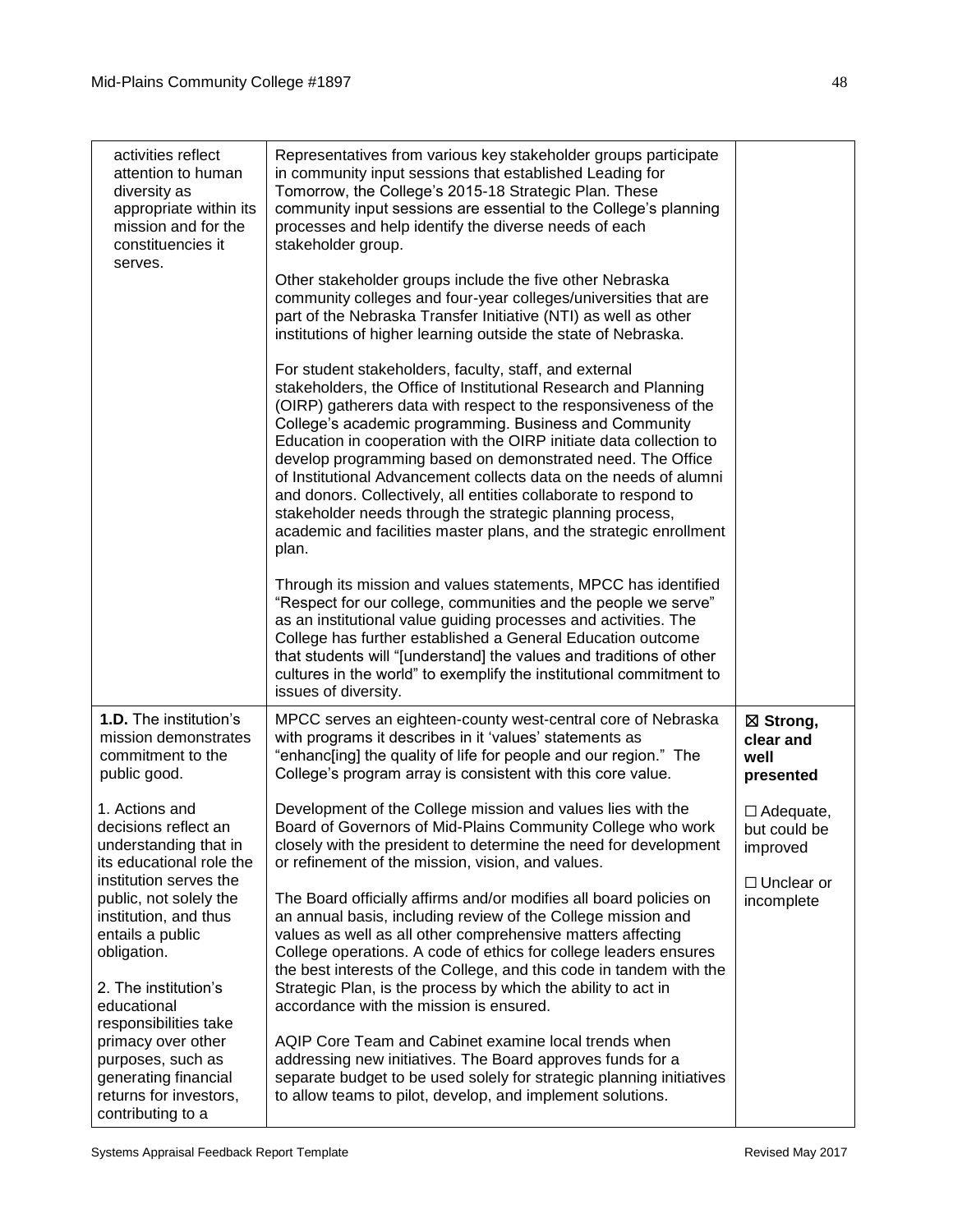| related or parent<br>organization, or<br>supporting external<br>interests.             | Budget managers are made aware of the mission and values and<br>are expected to prepare budgets based upon the best allocations<br>to achieve institutional goals.                                                                                                                                                                                        |  |
|----------------------------------------------------------------------------------------|-----------------------------------------------------------------------------------------------------------------------------------------------------------------------------------------------------------------------------------------------------------------------------------------------------------------------------------------------------------|--|
| 3. The institution<br>engages with its<br>identified external                          | The goals of the Strategic Plan are consistent with the public<br>mission and the service-oriented institutional values of the<br>College.                                                                                                                                                                                                                |  |
| constituencies and<br>communities of<br>interest and responds<br>to their needs as its | The programming model's core values exist to ensure good<br>stewardship of resources and support for students to achieve<br>their educational goals.                                                                                                                                                                                                      |  |
| mission and capacity<br>allow.                                                         | Engagement of internal and external stakeholders includes<br>students, faculty, staff, administration, various community<br>members, and the board in the 3-year strategic planning cycle.<br>Input from external stakeholders is collected through surveys,<br>forums, process improvement suggestions, various committee<br>reports, and team meetings. |  |

## **Criterion 2. Integrity: Ethical and Responsible Conduct**

The institution acts with integrity; its conduct is ethical and responsible.

| <b>Core Component</b>                                                                                                                                                                                                                                                                                    | <b>Evidence</b>                                                                                                                                                                                                                                                                                                                                                                                                                                                                                                                                                                                                                                                                                                                                                                                                                                                                                                                                                                                                                                                              | <b>Screening</b><br><b>Feedback</b>                                                                                            |
|----------------------------------------------------------------------------------------------------------------------------------------------------------------------------------------------------------------------------------------------------------------------------------------------------------|------------------------------------------------------------------------------------------------------------------------------------------------------------------------------------------------------------------------------------------------------------------------------------------------------------------------------------------------------------------------------------------------------------------------------------------------------------------------------------------------------------------------------------------------------------------------------------------------------------------------------------------------------------------------------------------------------------------------------------------------------------------------------------------------------------------------------------------------------------------------------------------------------------------------------------------------------------------------------------------------------------------------------------------------------------------------------|--------------------------------------------------------------------------------------------------------------------------------|
| 2.A. The institution<br>operates with integrity<br>in its financial,<br>academic, personnel,<br>and auxiliary<br>functions; it<br>establishes and<br>follows policies and<br>processes for fair and<br>ethical behavior on the<br>part of its governing<br>board, administration,<br>faculty, and staff. | Current ethical/legal polices guide the work of the Board and all<br>employees. Policies are contained in the Board Policy Manual,<br>Employee Handbook, and Instructional Handbook. Human<br>Resources has procedures and collective bargaining units have<br>agreements around standards of integrity.<br>Financial statements are presented to the Board for monthly<br>review. A Board subcommittee reviews the annual financial,<br>financial aid, and enrollment audits to maintain integrity.<br>BOG members receive training in their oversight roles.<br>The academic programs and non-academic units all have goals<br>and objectives that are reviewed regularly and help guide the<br>integrity of operations. Academic departments follow written<br>departmental objectives that are reviewed during the program<br>review process.<br>Policies, handbooks, and specific modules included in orientation<br>are used to clearly communicate standards. Employee review<br>and the faculty mentoring program are used to help ensure<br>adherence to standards. | ⊠ Strong,<br>clear and<br>well<br>presented<br>$\Box$ Adequate,<br>but could be<br>improved<br>$\Box$ Unclear or<br>incomplete |
| <b>2.B.</b> The institution<br>presents itself clearly<br>and completely to its<br>students and to the<br>public with regard to<br>its programs,                                                                                                                                                         | Primarily electronic means are used by the College to present<br>itself to students and the public. Materials on the college web site<br>explicitly address the institution's mission, vision, and values and<br>make planning documents, program information, accreditation<br>relationships, and costs to students readily available in<br>understandable form.                                                                                                                                                                                                                                                                                                                                                                                                                                                                                                                                                                                                                                                                                                            | ⊠ Strong,<br>clear and<br>well<br>presented                                                                                    |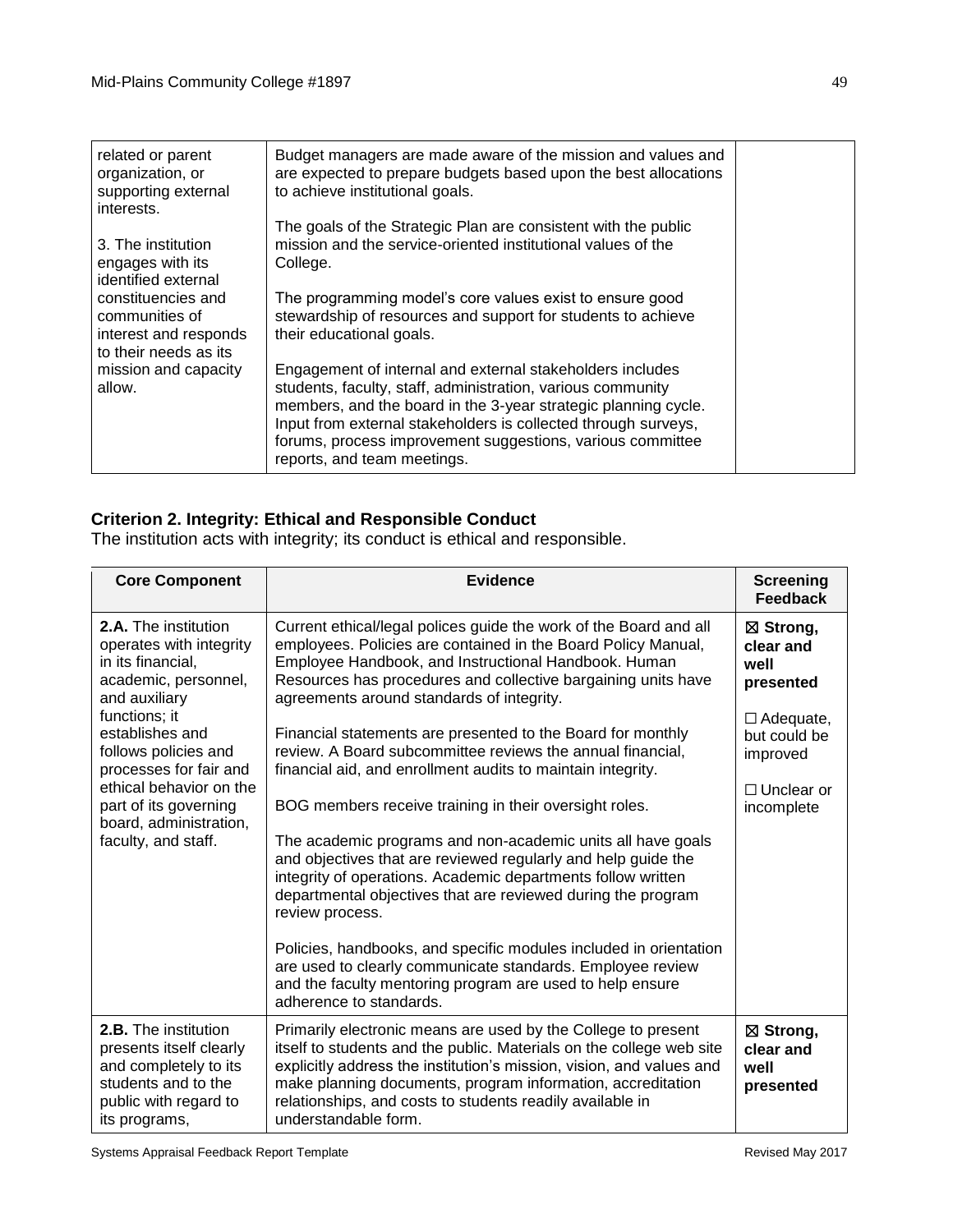| requirements, faculty                                                                                                                                                                                                                                                                                                                                                                                                                                                                                                                                                                                                                                                                                                                                                                                   | The Portal, CampusWeb, shared drives and the MPCC website                                                                                                                                                                                                                                                                                                                                                                                                                                                                                                                                                                                                                                                                                                                                                                                                                                                                                                                                                                                                                                                                                                                                                                                                                                                                                                                                                                                                                                                                                                                                                                                                                                                                                                                                                                                                                                                                                                                                                     | $\Box$ Adequate,<br>but could be                                                                                               |
|---------------------------------------------------------------------------------------------------------------------------------------------------------------------------------------------------------------------------------------------------------------------------------------------------------------------------------------------------------------------------------------------------------------------------------------------------------------------------------------------------------------------------------------------------------------------------------------------------------------------------------------------------------------------------------------------------------------------------------------------------------------------------------------------------------|---------------------------------------------------------------------------------------------------------------------------------------------------------------------------------------------------------------------------------------------------------------------------------------------------------------------------------------------------------------------------------------------------------------------------------------------------------------------------------------------------------------------------------------------------------------------------------------------------------------------------------------------------------------------------------------------------------------------------------------------------------------------------------------------------------------------------------------------------------------------------------------------------------------------------------------------------------------------------------------------------------------------------------------------------------------------------------------------------------------------------------------------------------------------------------------------------------------------------------------------------------------------------------------------------------------------------------------------------------------------------------------------------------------------------------------------------------------------------------------------------------------------------------------------------------------------------------------------------------------------------------------------------------------------------------------------------------------------------------------------------------------------------------------------------------------------------------------------------------------------------------------------------------------------------------------------------------------------------------------------------------------|--------------------------------------------------------------------------------------------------------------------------------|
| and staff, costs to<br>students, control, and<br>accreditation<br>relationships.                                                                                                                                                                                                                                                                                                                                                                                                                                                                                                                                                                                                                                                                                                                        | are tools developed and maintained for students, faculty, staff,<br>and the public to access and share information. CampusWeb is<br>the primary online resource tool for currently registered students.<br>Program webpages list requirements, accreditation relationships,<br>and additional information useful to current and prospective<br>students.<br>Brochures are available with cost, accreditation, faculty, and<br>course options information.<br>The College is in the process of moving the catalog online for the<br>2017-18 academic year.                                                                                                                                                                                                                                                                                                                                                                                                                                                                                                                                                                                                                                                                                                                                                                                                                                                                                                                                                                                                                                                                                                                                                                                                                                                                                                                                                                                                                                                     | improved<br>$\Box$ Unclear or<br>incomplete                                                                                    |
| 2.C. The governing<br>board of the institution<br>is sufficiently<br>autonomous to make<br>decisions in the best<br>interest of the<br>institution and to<br>assure its integrity.<br>1. The governing<br>board's deliberations<br>reflect priorities to<br>preserve and enhance<br>the institution.<br>2. The governing<br>board reviews and<br>considers the<br>reasonable and<br>relevant interests of<br>the institution's<br>internal and external<br>constituencies during<br>its decision-making<br>deliberations.<br>3. The governing<br>board preserves its<br>independence from<br>undue influence on<br>the part of donors,<br>elected officials,<br>ownership interests, or<br>other external parties<br>when such influence<br>would not be in the<br>best interest of the<br>institution. | The Board of Governors is comprised of members elected by the<br>public. The Board meets monthly, rotates meeting locations to<br>ensure its presence at all campuses, and publishes its agendas<br>and meeting minutes online. Time is provided at the beginning of<br>each meeting for comments from the public, employees, and<br>students. Two student representatives serve as non-voting<br>members of the board.<br>Responsibilities of the governing board are referenced under<br>section 1200 of Board of Governors Policy Manual and defined in<br>Nebraska Revised State Statue Section 85-1511, whereby the<br>board powers and duties are enumerated that govern all<br>community colleges in Nebraska. The Board of Governors<br>maintains an appropriate supporting yet delegating relationship to<br>college leadership.<br>Structures and statutes are in place to ensure effective Board<br>oversight are reinforced through training conducted by a national<br>organization, the Association of Community College Trustees.<br>Policies are reviewed on an annual basis and updated or revised<br>as necessary. The Board recently updated the College's stated<br>mission using a collaborative process.<br>Reports are presented to the Board on an annual basis for their<br>review and consideration. An audit committee of the Board<br>participates in the financial, enrollment, and financial aid audits<br>that also occur annually.<br>The Board of Governors acts in accordance with its established<br>code of ethics (Policy 1700) pertaining to conflicts of interest and<br>the good of the institution and the people it serves is not<br>negatively impacted by personal friendships or relationships that<br>might affect decision making.<br>Academic decision-making occurs through faculty who determine<br>program and discipline requirements. These faculty are<br>represented by division chairs and the VPAA<br>who make up the Instructional Leadership Team. | ⊠ Strong,<br>clear and<br>well<br>presented<br>$\Box$ Adequate,<br>but could be<br>improved<br>$\Box$ Unclear or<br>incomplete |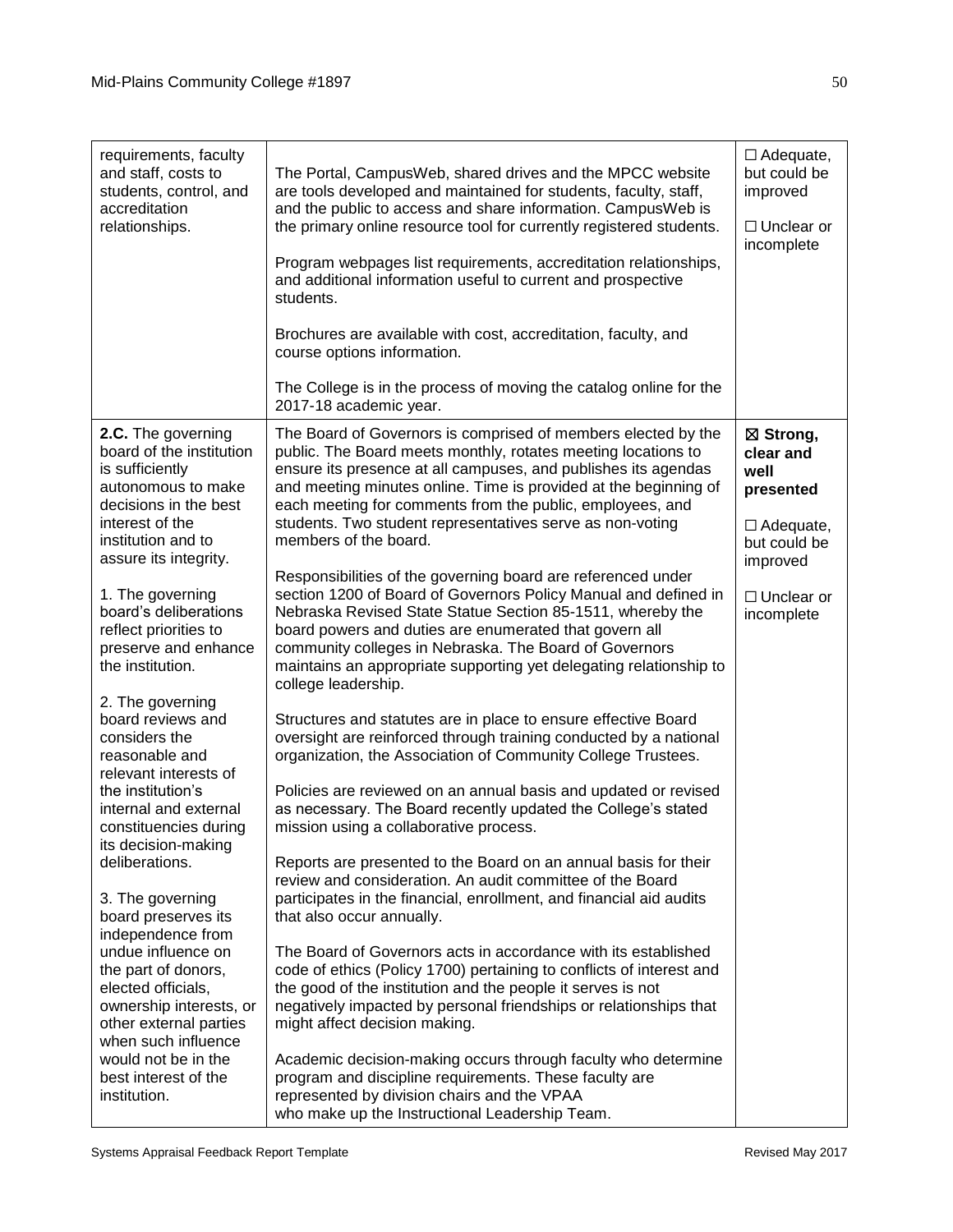| 4. The governing<br>board delegates day-<br>to-day management of<br>the institution to the<br>administration and<br>expects the faculty to<br>oversee academic<br>matters.                             | The Board of Governors provides support to the administrative<br>leadership and faculty of the institution to assure that policies are<br>in line with the mission, values, and vision of the College.<br>The Board entrust the day-to-day management of the institution<br>to the faculty, administration, and staff.                                                                                                                                                                                                                         |                                                                                                                  |
|--------------------------------------------------------------------------------------------------------------------------------------------------------------------------------------------------------|------------------------------------------------------------------------------------------------------------------------------------------------------------------------------------------------------------------------------------------------------------------------------------------------------------------------------------------------------------------------------------------------------------------------------------------------------------------------------------------------------------------------------------------------|------------------------------------------------------------------------------------------------------------------|
| 2.D. The institution is<br>committed to freedom<br>of expression and the<br>pursuit of truth in<br>teaching and learning.                                                                              | A Board of Governor's policy (4201) addresses faculty's<br>academic freedom and student, faculty and staff free expression<br>and exploration of truth is contained in the Instructional<br>Handbook.<br>The protection of academic freedom and the requirements of<br>academic responsibility apply to all MPCC full-time, adjunct, part-<br>time, probationary, and permanent faculty.                                                                                                                                                       | ⊠ Strong,<br>clear and<br>well<br>presented<br>$\Box$ Adequate,<br>but could be<br>improved                      |
|                                                                                                                                                                                                        | Faculty members are entitled to freedom in the classroom in<br>discussing issues germane to their academic discipline with the<br>method or manner of presentation using objective reasoning and<br>rational discussion. Instructors shall be judicious in the use of<br>materials and should introduce only materials that have clear<br>relationships to the subject field.                                                                                                                                                                  | $\Box$ Unclear or<br>incomplete                                                                                  |
| 2.E. The institution's<br>policies and<br>procedures call for<br>responsible<br>acquisition, discovery<br>and application of<br>knowledge by its<br>faculty, students, and<br>staff.                   | MPCC has an Institutional Review Board and follows its<br>guidelines based on federal regulation. MPCC follows guidelines<br>as provided by its IRB and all research must comply with the<br>Institutional Review Board Approval to Conduct Research<br>procedures. Opportunities provided through required general<br>education core coursework allow students and faculty to<br>contribute to MPCC scholarship.<br>MPCC's Learning Resource Center provides, upon request from<br>faculty, instruction about the ethical use of information. | ⊠ Strong,<br>clear and<br>well<br>presented<br>$\Box$ Adequate,<br>but could be<br>improved<br>$\Box$ Unclear or |
| 1. The institution<br>provides effective<br>oversight and support<br>services to ensure the<br>integrity of research<br>and scholarly practice<br>conducted by its<br>faculty, staff, and<br>students. | MPCC has an Academic Honesty statement contained in all<br>2016-17 syllabi and in the Instructional Handbook. Most<br>academic dishonesty situations will follow the Chain of<br>Resolution: instructor, division chair, VP for Academic Affairs.<br>Penalties for students' violation of the Academic Honesty Policy<br>are cited also.<br>MPCC's Institutional Review Board guidelines encourages all                                                                                                                                        | incomplete                                                                                                       |
| 2. Students are offered<br>guidance in the ethical<br>use of information<br>resources.<br>3. The institution has<br>and enforces policies<br>on academic honesty<br>and integrity.                     | types of research; and compliance with federal regulation:<br>Ethical teaching practices are supported by MPCC's full-time and<br>adjunct faculty evaluation process and MPCC's expectation of<br>high quality instruction from all faculty. Faculty members are<br>expected to communicate problems, concerns, and successes to<br>the division chair; demonstrate concern for each student and his<br>or her progress; and respond to communications and<br>suggestions from instructional leaders and peers.                                |                                                                                                                  |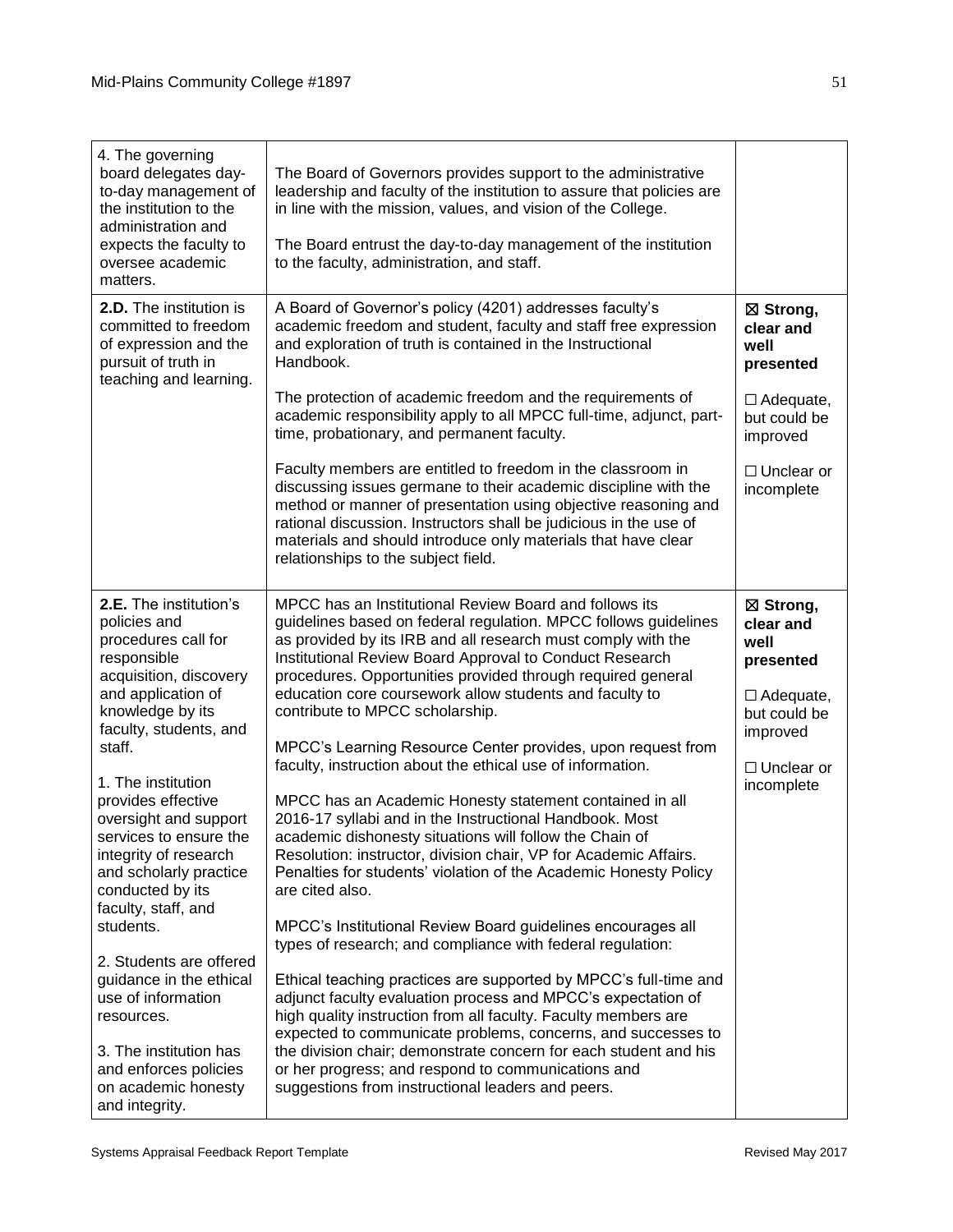## **Criterion 3. Teaching and Learning: Quality, Resources, and Support**

The institution provides high quality education, wherever and however its offerings are delivered.

| <b>Core Component</b>                                                                                                                                                                                                                                                                                                                                                                                                                                                                                                                                          | <b>Evidence</b>                                                                                                                                                                                                                                                                                                                                                                                                                                                                                                                                                                                                                                                                                                                                                                                                                                                                                                                                                                                                                                                                                                                                                                                                                                                                                                                                                                                                                                            | <b>Screening</b><br><b>Feedback</b>                                                      |
|----------------------------------------------------------------------------------------------------------------------------------------------------------------------------------------------------------------------------------------------------------------------------------------------------------------------------------------------------------------------------------------------------------------------------------------------------------------------------------------------------------------------------------------------------------------|------------------------------------------------------------------------------------------------------------------------------------------------------------------------------------------------------------------------------------------------------------------------------------------------------------------------------------------------------------------------------------------------------------------------------------------------------------------------------------------------------------------------------------------------------------------------------------------------------------------------------------------------------------------------------------------------------------------------------------------------------------------------------------------------------------------------------------------------------------------------------------------------------------------------------------------------------------------------------------------------------------------------------------------------------------------------------------------------------------------------------------------------------------------------------------------------------------------------------------------------------------------------------------------------------------------------------------------------------------------------------------------------------------------------------------------------------------|------------------------------------------------------------------------------------------|
| 3.A. The institution's<br>degree programs are<br>appropriate to higher                                                                                                                                                                                                                                                                                                                                                                                                                                                                                         | MPCC has nine College Student Learning Outcomes (SLOs)<br>aligned with their mission. There are six General Education<br>outcomes created by faculty, administrators and staff.                                                                                                                                                                                                                                                                                                                                                                                                                                                                                                                                                                                                                                                                                                                                                                                                                                                                                                                                                                                                                                                                                                                                                                                                                                                                            | ⊠ Strong,<br>clear and well<br>presented                                                 |
| education.<br>1. Courses and<br>programs are current<br>and require levels of<br>performance by<br>students appropriate to<br>the degree or<br>certificate awarded.<br>2. The institution<br>articulates and<br>differentiates learning<br>goals for its<br>undergraduate,<br>graduate, post-<br>baccalaureate, post-<br>graduate, and<br>certificate programs.<br>3. The institution's<br>program quality and<br>learning goals are<br>consistent across all<br>modes of delivery and<br>all locations (on the<br>main campus, at<br>additional locations, by | MPCC participates in the Nebraska Transfer Initiative (NTI) and<br>common course outcomes and syllabi are peer reviewed every<br>three years by NECC faculty. Many General Education courses<br>are part of the Academic Transfer Program, which has overlap<br>with NTI to ensure that lower division courses are comparable in<br>scope, quality and intellectual rigor. Courses not part of the NTI<br>are subject to academic standards determined by faculty.<br>Course objectives, student learning outcomes, and general<br>course content are the same for all NTI courses offered at<br>MPCC and at participating NTI colleges in Nebraska.<br>MPCC cites its program review process, participation in the NTI,<br>and adjunct faculty evaluation process as the means of ensuring<br>curricular rigor across all locations and modes of delivery,<br>including dual credit.<br>All MPCC Associate Degree programs require the successful<br>completion of a core of Gen Ed courses. The number of credit<br>hours for AA degrees varies with the award. Student<br>achievement of learning outcomes is determined by a collection<br>of external<br>(CCSSE) and internal (graduate survey and General Education<br>discipline-specific assessment data).<br>Program learning outcomes are determined by faculty with<br>guidance from industry standards. Achievement of program<br>learning outcomes are determined through surveys, assessment | $\Box$ Adequate,<br>but could be<br>improved<br>$\Box$ Unclear or<br>incomplete          |
| distance delivery, as<br>dual credit, through<br>contractual or<br>consortial                                                                                                                                                                                                                                                                                                                                                                                                                                                                                  | data submitted by faculty, and by external tests such as National<br>Occupational Testing Institute (NOCTI) and National Council<br>Licensing Exam (NCLEX).                                                                                                                                                                                                                                                                                                                                                                                                                                                                                                                                                                                                                                                                                                                                                                                                                                                                                                                                                                                                                                                                                                                                                                                                                                                                                                |                                                                                          |
| arrangements, or any<br>other modality).                                                                                                                                                                                                                                                                                                                                                                                                                                                                                                                       | The SLOs are communicated to students through the course<br>catalog and course syllabi, as well as by enrollment coaches<br>and advisors. Faculty and staff receive information around the<br>level of performance expected by program reviews, annual<br>reports and new employee orientation.                                                                                                                                                                                                                                                                                                                                                                                                                                                                                                                                                                                                                                                                                                                                                                                                                                                                                                                                                                                                                                                                                                                                                            |                                                                                          |
| 3.B. The institution<br>demonstrates that the<br>exercise of intellectual<br>inquiry and the<br>acquisition,<br>application, and<br>integration of broad<br>learning and skills are                                                                                                                                                                                                                                                                                                                                                                            | The General Education outcomes were approved in 2013 and<br>contain six areas to be attained by degree seeking students that<br>are appropriate to the mission and community college setting.<br>Each outcome is defined. General education outcomes are<br>evaluated on an annual basis using student survey data.                                                                                                                                                                                                                                                                                                                                                                                                                                                                                                                                                                                                                                                                                                                                                                                                                                                                                                                                                                                                                                                                                                                                        | ⊠ Strong,<br>clear and well<br>presented<br>$\Box$ Adequate,<br>but could be<br>improved |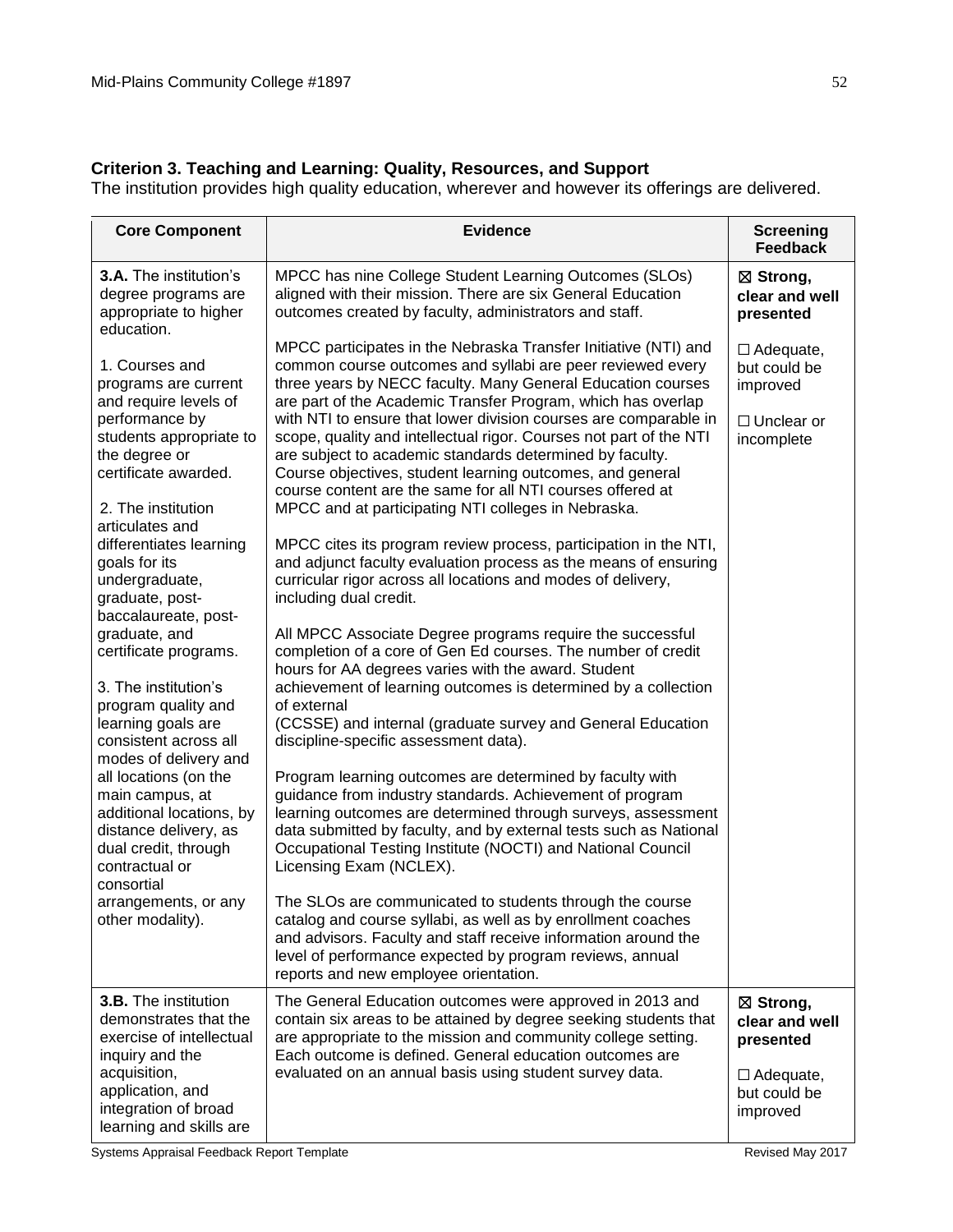| integral to its<br>educational programs.                                                                                                                                                                  | The General Education Charter Group establishes the process<br>for general education courses to be added to this list of potential<br>core courses and review the current list of courses each year.                                                                                                                                                                                                                                | $\Box$ Unclear or<br>incomplete |
|-----------------------------------------------------------------------------------------------------------------------------------------------------------------------------------------------------------|-------------------------------------------------------------------------------------------------------------------------------------------------------------------------------------------------------------------------------------------------------------------------------------------------------------------------------------------------------------------------------------------------------------------------------------|---------------------------------|
| 1. The general<br>education program is<br>appropriate to the<br>mission, educational<br>offerings, and degree<br>levels of the institution.<br>2. The institution                                         | Faculty of degreed and certificate programs ensure program<br>objectives align and meet industry and society needs, and<br>external accreditation guidelines. Program faculty meet annually<br>with their advisory committees and use an Advisory Committee<br>Handbook with an agenda item that addresses review of<br>program outcomes.                                                                                           |                                 |
| articulates the<br>purposes, content, and<br>intended learning<br>outcomes of its<br>undergraduate general<br>education                                                                                   | Faculty cooperate with advisors to ensure that Nebraska<br>Transfer Initiative (NTI) courses meet NTI guidelines and<br>transfer to other colleges within Nebraska. The process of<br>monitoring the responsiveness of the College's academic<br>programming is outlined in Figure 1-12.                                                                                                                                            |                                 |
| requirements. The<br>program of general<br>education is grounded<br>in a philosophy or<br>framework developed<br>by the institution or                                                                    | The nine College Student Learning Outcomes (SLOs) represent<br>a student body with diverse educational needs. However, the<br>recent revision of the College mission statement and values is<br>an opportunity to review the College Student Learning<br>Outcomes to ensure alignment with the revised mission.                                                                                                                     |                                 |
| adopted from an<br>established<br>framework. It imparts<br>broad knowledge and<br>intellectual concepts to<br>students and develops                                                                       | Based on the College mission statement, faculty, staff, the<br>Instructional Leadership Team (ILT), and the Instructional<br>Services Team (IST) determine the purpose and content of the<br>College Student Learning Outcomes and General Education<br>outcomes.                                                                                                                                                                   |                                 |
| skills and attitudes that<br>the institution believes<br>every college-<br>educated person<br>should possess.                                                                                             | The College catalog and course syllabi are the primary<br>documents for articulating the purpose and content of the<br>College Student Learning Outcomes and General Education<br>outcomes. Throughout the admissions process, prospective<br>students receive information about SLOs and General<br>Education outcomes related to their intended certificate or                                                                    |                                 |
| 3. Every degree<br>program offered by<br>the institution engages                                                                                                                                          | degree from enrollment coaches and advisors. For faculty and<br>staff, purpose and content are communicated in program<br>reviews, annual reports, and at new employee orientation.                                                                                                                                                                                                                                                 |                                 |
| students in collecting,<br>analyzing, and<br>communicating<br>information; in<br>mastering modes of<br>inquiry or creative<br>work; and in<br>developing skills<br>adaptable to changing<br>environments. | Two College reports, Graduates at Work and The Student<br>Experience are the key documents communicating levels of<br>achievement for SLOs and General Education outcomes.<br>Additional reports communicating levels of achievement include<br>the annually updated Trends and MPCC's Annual Report.<br>Figure 1-2 lists how different stakeholder groups can access<br>common outcome purpose, content, and level of achievement. |                                 |
| 4. The education<br>offered by the<br>institution recognizes<br>the human and<br>cultural diversity of the<br>world in which                                                                              |                                                                                                                                                                                                                                                                                                                                                                                                                                     |                                 |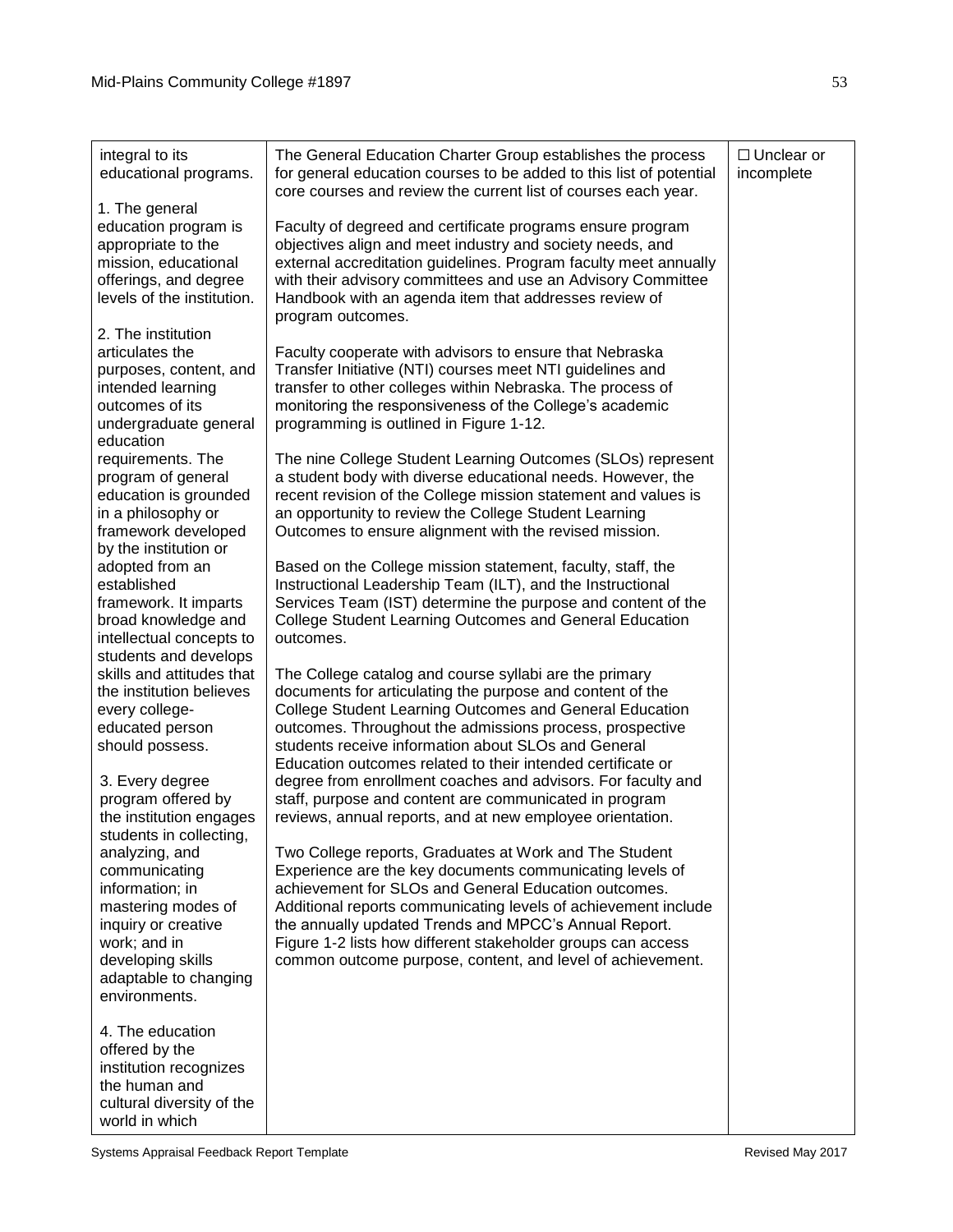| students live and<br>work.<br>5. The faculty and<br>students contribute to<br>scholarship, creative<br>work, and the<br>discovery of<br>knowledge to the<br>extent appropriate to<br>their programs and the                                                                                                                                                                                                                                                                                                                                                                                         |                                                                                                                                                                                                                                                                                                                                                                                                                                                                                                                                                                                                                                                                                                                                                                                                                                                                                                                                                                                                                                                                                                                                                                                                                                                                                                                                                                                                                                                                                               |                                                                                                                                       |
|-----------------------------------------------------------------------------------------------------------------------------------------------------------------------------------------------------------------------------------------------------------------------------------------------------------------------------------------------------------------------------------------------------------------------------------------------------------------------------------------------------------------------------------------------------------------------------------------------------|-----------------------------------------------------------------------------------------------------------------------------------------------------------------------------------------------------------------------------------------------------------------------------------------------------------------------------------------------------------------------------------------------------------------------------------------------------------------------------------------------------------------------------------------------------------------------------------------------------------------------------------------------------------------------------------------------------------------------------------------------------------------------------------------------------------------------------------------------------------------------------------------------------------------------------------------------------------------------------------------------------------------------------------------------------------------------------------------------------------------------------------------------------------------------------------------------------------------------------------------------------------------------------------------------------------------------------------------------------------------------------------------------------------------------------------------------------------------------------------------------|---------------------------------------------------------------------------------------------------------------------------------------|
| institution's mission.<br><b>3.C.</b> The institution<br>has the faculty and<br>staff needed for<br>effective, high-quality<br>programs and student<br>services.<br>1. The institution has<br>sufficient numbers and<br>continuity of faculty<br>members to carry out<br>both the classroom<br>and the non-<br>classroom roles of<br>faculty, including<br>oversight of the<br>curriculum and<br>expectations for<br>student performance;<br>establishment of<br>academic credentials<br>for instructional staff;<br>involvement in<br>assessment of student<br>learning.<br>2. All instructors are | Credentialing guidelines for all full-time and adjunct faculty<br>follow HLC's Assumed Practices B. and Nebraska statewide<br>initiatives. The College follows a Minimum Criteria for Hiring<br>chart that guides the hiring full-time or adjunct faculty, including<br>dual credit faculty. Current faculty credentials are checked<br>against the hiring guidelines by the VPAA.<br>Ongoing training opportunities are provided through an annual<br>fall enrichment day and on and off-campus professional<br>development opportunities. In addition to the general new<br>employee orientation, full-time faculty are assigned a faculty<br>mentor for their first year of employment. Adjunct faculty are<br>invited to attend adjunct orientations each fall. Orientations are<br>held at all campuses<br>The Cabinet and division chairs consistently review enrollment<br>and academic planning data to ensure academic and non-<br>academic activities are appropriately staffed. Academic planning<br>data guiding staffing decisions includes credit hours generated<br>by a program, course capacity percentages, FTE data, and<br>number of certificates, diplomas, and associate degrees. The<br>College's strategic planning process, reduction-in-force<br>procedures, succession planning, and the use of interim and<br>acting assignments also ensure student support services are<br>appropriately staffed.<br>To ensure students are receiving support in and out of the | $\Box$ Strong, clear<br>and well<br>presented<br>$\boxtimes$ Adequate,<br>but could be<br>improved<br>$\Box$ Unclear or<br>incomplete |
| appropriately<br>credentialed, including<br>those in dual credit,<br>contractual, and<br>consortial programs.<br>3. Instructors are<br>evaluated regularly in<br>accordance with<br>established<br>institutional policies<br>and procedures.                                                                                                                                                                                                                                                                                                                                                        | classroom, college cabinet, area directors, and division chairs<br>with input from faculty and staff, review enrollment and survey<br>data, such as the Community College Survey of Student<br>Engagement (CCSSE) and MPCC's graduate survey to<br>determine if student needs are being met.<br>General education outcomes are assessed through direct and<br>indirect assessments utilized by faculty within the classroom.<br>Oversight for program outcome alignment is the direct<br>responsibility of the Instructional Leadership Team (ILT) and<br>program faculty.<br>Each full-time staff and administrative position in the College                                                                                                                                                                                                                                                                                                                                                                                                                                                                                                                                                                                                                                                                                                                                                                                                                                                 |                                                                                                                                       |
| 4. The institution has<br>processes and                                                                                                                                                                                                                                                                                                                                                                                                                                                                                                                                                             | has a Job Analysis Questionnaire (JAQ) that defines the duties<br>of the job. The job description also specifies the educational                                                                                                                                                                                                                                                                                                                                                                                                                                                                                                                                                                                                                                                                                                                                                                                                                                                                                                                                                                                                                                                                                                                                                                                                                                                                                                                                                              |                                                                                                                                       |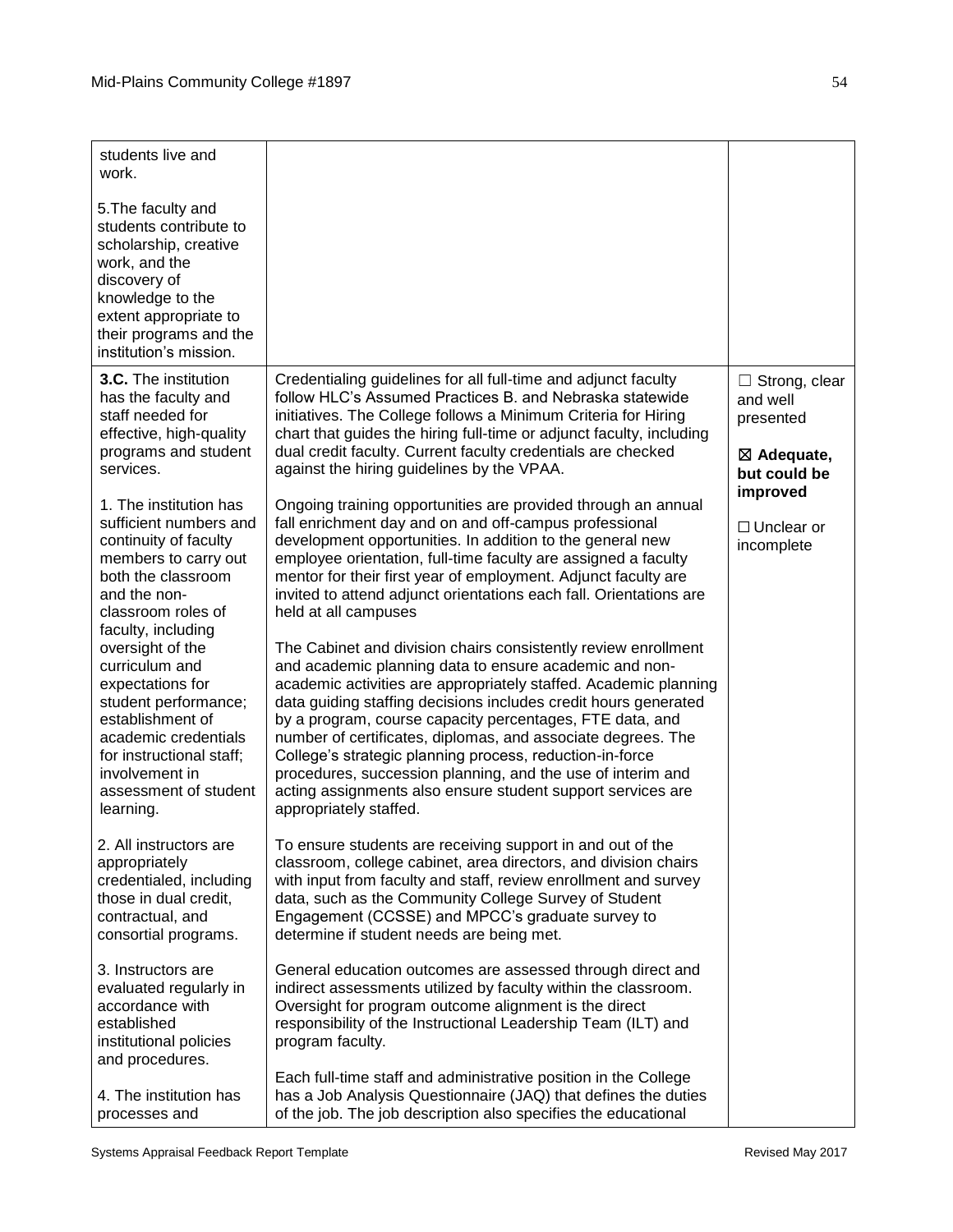| resources for assuring<br>that instructors are<br>current in their                                                                                                       | background and/or vocational experience required or preferred.<br>Human Resources provides administrative oversight.                                                                                                                                                                         |                                              |
|--------------------------------------------------------------------------------------------------------------------------------------------------------------------------|----------------------------------------------------------------------------------------------------------------------------------------------------------------------------------------------------------------------------------------------------------------------------------------------|----------------------------------------------|
| disciplines and adept<br>in their teaching roles;<br>it supports their                                                                                                   | As noted in the employee handbook, Section IV Human<br>Resources/Performance Appraisals requires all staff to receive<br>performance appraisals annually.                                                                                                                                    |                                              |
| professional<br>development.                                                                                                                                             | Regularly scheduled training opportunities for all full and part-<br>time employee are provided through human resources. Full-time                                                                                                                                                           |                                              |
| 5. Instructors are<br>accessible for student<br>inquiry.                                                                                                                 | employees are eligible to apply for tuition reimbursement. The<br>Center for Teaching Excellence promotes and enhances faculty<br>teaching effectiveness and student learning and provides a<br>variety of development programs.                                                             |                                              |
| 6. Staff members<br>providing student<br>support services, such<br>as tutoring, financial<br>aid advising,<br>academic advising,<br>and co-curricular<br>activities, are | Faculty members must schedule five office hours per week<br>posted office hours per contractual arrangement.                                                                                                                                                                                 |                                              |
| appropriately qualified,<br>trained, and supported<br>in their professional<br>development.                                                                              |                                                                                                                                                                                                                                                                                              |                                              |
| <b>3.D.</b> The institution<br>provides support for<br>student learning and<br>effective teaching.                                                                       | Through MPCC's retention summit, specific student subgroups<br>are identified for monitoring to ensure their distinctive needs are<br>being met.                                                                                                                                             | ⊠ Strong,<br>clear and well<br>presented     |
| 1. The institution<br>provides student<br>support services suited                                                                                                        | Data sources for determining student learning needs include<br>admissions data, internal student satisfaction surveys,<br>Community College Survey of Student Engagement (CCSSE),<br>and the graduate survey. Faculty members, advisors, and                                                 | $\Box$ Adequate,<br>but could be<br>improved |
| to the needs of its<br>student populations.<br>2. The institution                                                                                                        | Student Success Center personnel address students' learning<br>support needs. Faculty keep the Student Success Centers<br>(SSC) notified of students who fail to show up for class for an<br>SSC follow-up.                                                                                  | $\Box$ Unclear or<br>incomplete              |
| provides for learning                                                                                                                                                    | Student academic plans and goals are discussed with advisors                                                                                                                                                                                                                                 |                                              |
| support and<br>preparatory instruction<br>to address the<br>academic needs of its<br>students. It has a                                                                  | and faculty in the desired discipline area. Students are<br>encouraged to meet with an advisor to select classes. Advisors<br>meet with all new students.                                                                                                                                    |                                              |
| process for directing<br>entering students to<br>courses and programs<br>for which the students<br>are adequately<br>prepared.                                           | Students are introduced during their first campus tour to various<br>learning support services, such as the Learning Resource<br>Center, Student Success Center, advising, financial aid, and<br>housing. New students are encouraged to attend a new student<br>orientation.                |                                              |
| 3. The institution<br>provides academic<br>advising suited to its                                                                                                        | MPCC evaluates placement scores to determine if<br>developmental coursework is needed. The College utilizes<br>benchmark scores for English and math. Advisors evaluate<br>other factors, such as interests, needs, strengths and<br>weaknesses, and behavioral traits to determine if other |                                              |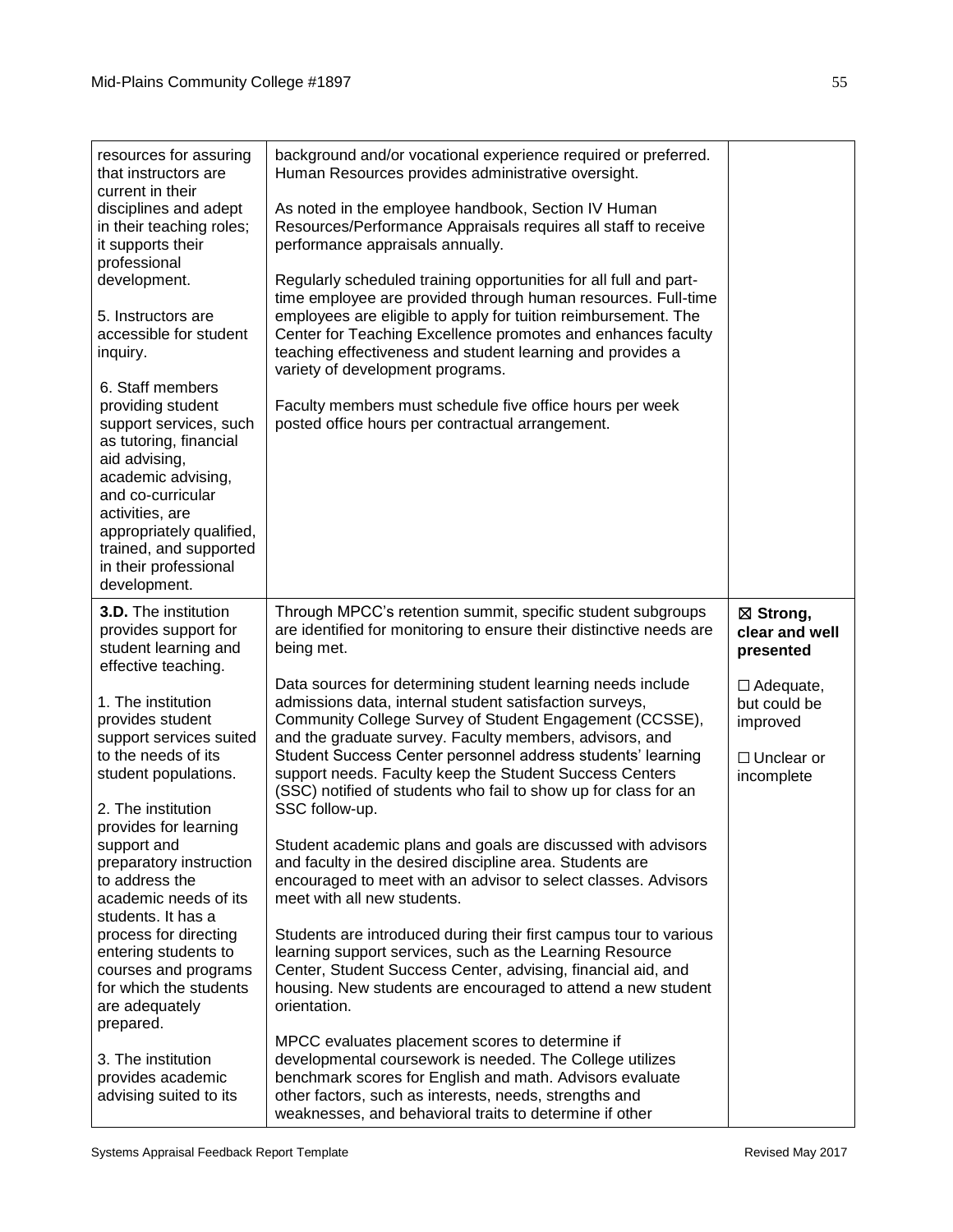| programs and the<br>needs of its students.                                                                                                                                                                                                                | academic support is needed including the College Success<br>Course, tutoring, or disability services.                                                                                                                                                                                                                                                                                                                                                                                                                                       |                                                                        |
|-----------------------------------------------------------------------------------------------------------------------------------------------------------------------------------------------------------------------------------------------------------|---------------------------------------------------------------------------------------------------------------------------------------------------------------------------------------------------------------------------------------------------------------------------------------------------------------------------------------------------------------------------------------------------------------------------------------------------------------------------------------------------------------------------------------------|------------------------------------------------------------------------|
| 4. The institution<br>provides to students<br>and instructors the<br>infrastructure and<br>resources necessary                                                                                                                                            | MPCC utilizes mentors for new faculty, and the VPAA and<br>division chairs work with faculty to determine support needs.<br>The Center for Teaching and Excellence addresses different<br>areas of teaching and offers support in the use of new<br>technologies.                                                                                                                                                                                                                                                                           |                                                                        |
| to support effective<br>teaching and learning<br>(technological<br>infrastructure, scientific<br>laboratories, libraries,<br>performance spaces,<br>clinical practice sites,<br>museum collections,<br>as appropriate to the<br>institution's offerings). | MPCC's Learning Resource Center (library) provides<br>individualized library instruction for a variety of topics including<br>ethical use of information resources. The Ask a Librarian chat<br>feature on the Learning Resource Center's webpage gives all<br>students the opportunity to send papers and information sources<br>for a librarian to review.<br>Plans are in place to create a Learning Commons where student<br>needs can be met in a "one-stop" format by combining the<br>Student Success and Learning Resource Centers. |                                                                        |
| 5. The institution<br>provides to students<br>guidance in the<br>effective use of<br>research and<br>information resources.                                                                                                                               | An Academic Honesty statement is included in all syllabi and the<br>2016-17 Instructional Handbook.                                                                                                                                                                                                                                                                                                                                                                                                                                         |                                                                        |
| <b>3.E.</b> The institution<br>fulfills the claims it<br>makes for an enriched<br>educational<br>environment.                                                                                                                                             | Co-curricular programs contribute to student learning and are<br>appropriate to a community college. Three areas are addressed<br>through co-curricular activities including social engagement;<br>health, wellness and student activities; and, leadership,<br>citizenship and multi-cultural awareness.                                                                                                                                                                                                                                   | $\Box$ Strong, clear<br>and well<br>presented<br>$\boxtimes$ Adequate, |
| 1. Co-curricular<br>programs are suited to                                                                                                                                                                                                                | Following a co-curricular programming model with the goal of<br>creating a vibrant campus experience, co-curricular activities                                                                                                                                                                                                                                                                                                                                                                                                              | but could be<br>improved                                               |
| the institution's<br>mission and contribute<br>to the educational<br>experience of its<br>students.<br>2. The institution                                                                                                                                 | and programs promote social engagement, community building,<br>and health and wellness for development of leadership skills,<br>citizenship and multicultural awareness. Leadership and<br>personal growth can be gained through a variety of activities<br>including Gay Straight Student Alliance (GSA), International<br>Student Organizations, Phi Theta Kappa, Resident Assistants,<br>Student Ambassadors and Student Senate.                                                                                                         | $\Box$ Unclear or<br>incomplete                                        |
| demonstrates any<br>claims it makes about<br>contributions to its<br>students' educational<br>experience by virtue of<br>aspects of its mission,<br>such as research,                                                                                     | Both technical and academic programs provide students<br>opportunities to engage in student life through participation in<br>student organizations, student groups, and specialized events<br>through which participants can explore career opportunities and<br>practice classroom knowledge.                                                                                                                                                                                                                                              |                                                                        |
| community<br>engagement, service<br>learning, religious or<br>spiritual purpose, and<br>economic<br>development.                                                                                                                                          | The College promotes organizations in the academic areas<br>which provide information that otherwise might be unavailable<br>during limited classroom time such as MCC Campus Café<br>(webzine) and NPCC Yard Rake (webzine) NPCC Court Jesters<br>and MCC Not-Your-Average Theatre Group.                                                                                                                                                                                                                                                  |                                                                        |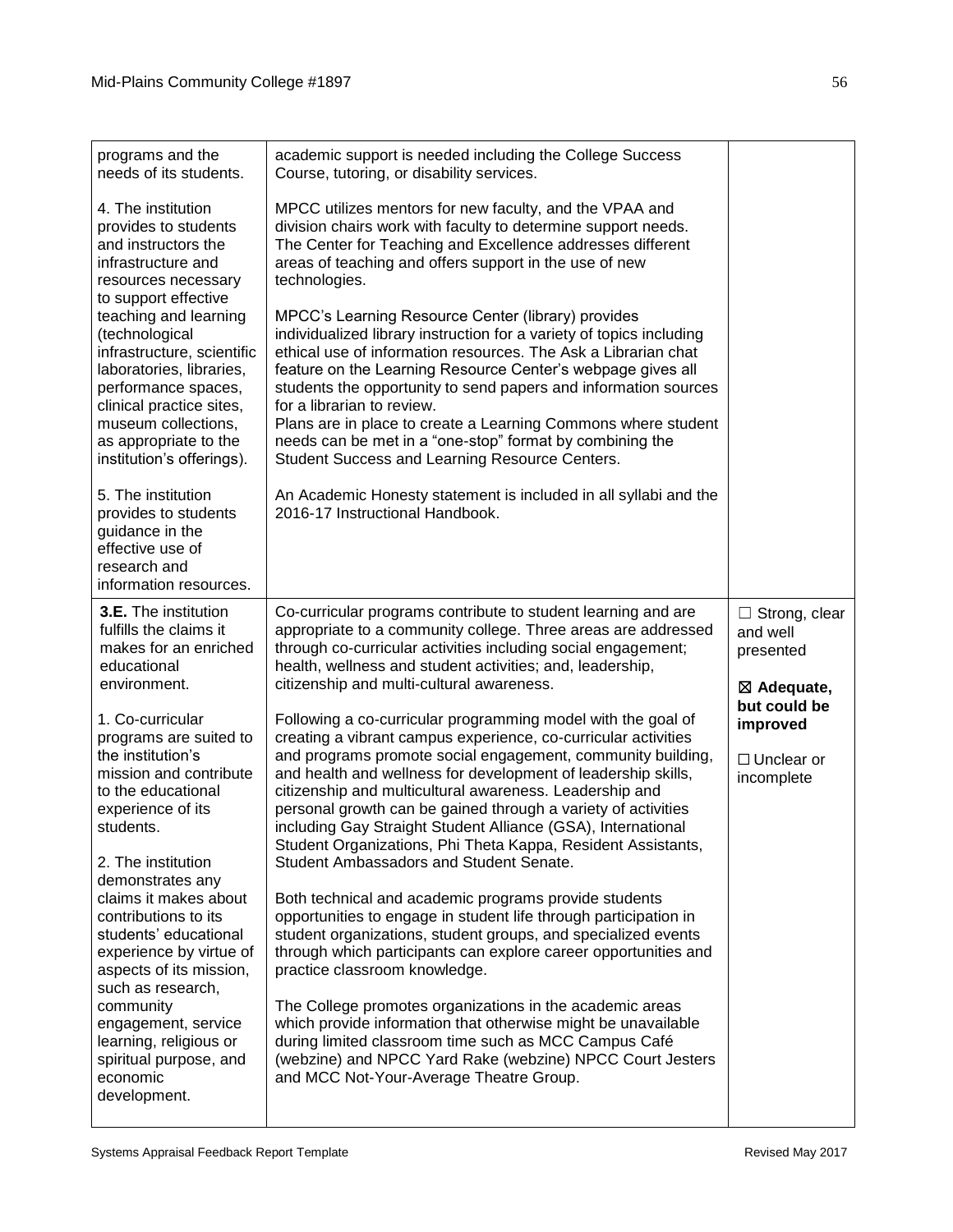| MPCC's College Student Learning Outcomes and General<br>Education outcomes are the focus for the Learning Resource<br>Center (library) and Student Success Center in support of<br>student persistence and support of educational goals through |  |
|-------------------------------------------------------------------------------------------------------------------------------------------------------------------------------------------------------------------------------------------------|--|
| the programming model's core values.                                                                                                                                                                                                            |  |

## **Criterion 4. Teaching and Learning: Evaluation and Improvement**

The institution demonstrates responsibility for the quality of its educational programs, learning environments, and support services, and it evaluates their effectiveness for student learning through processes designed to promote continuous improvement.

| <b>Core Component</b>                                                                                                                                                                                                                         | <b>Evidence</b>                                                                                                                                                                                                                                                                                                                                                                                                                                                                                                           | <b>Screening</b><br><b>Feedback</b>                             |
|-----------------------------------------------------------------------------------------------------------------------------------------------------------------------------------------------------------------------------------------------|---------------------------------------------------------------------------------------------------------------------------------------------------------------------------------------------------------------------------------------------------------------------------------------------------------------------------------------------------------------------------------------------------------------------------------------------------------------------------------------------------------------------------|-----------------------------------------------------------------|
| 4.A. The institution<br>demonstrates<br>responsibility for the<br>quality of its<br>educational<br>programs.                                                                                                                                  | MPCC has an internal program review and an external program<br>review process coordinated by the Coordinating Commission for<br>Postsecondary Education (CCPE). Each program has two<br>internal reviews occurring three years apart, a CCPE review<br>occurring the fourth year and review two years after the CCPE<br>review.                                                                                                                                                                                           | ⊠ Strong,<br>clear and<br>well<br>presented<br>$\Box$ Adequate, |
| 1. The institution<br>maintains a practice                                                                                                                                                                                                    | The purpose and content of outcomes are communicated<br>through program review using data related to program objectives                                                                                                                                                                                                                                                                                                                                                                                                   | but could be<br>improved                                        |
| of regular program<br>reviews.                                                                                                                                                                                                                | to assess currency and effectiveness. Decisions for<br>changing/discontinuing programs/course are informed by the<br>program reviews.                                                                                                                                                                                                                                                                                                                                                                                     | $\Box$ Unclear or<br>incomplete                                 |
| 2. The institution<br>evaluates all the<br>credit that it<br>transcripts, including<br>what it awards for<br>experiential learning<br>or other forms of prior<br>learning, or relies on<br>the evaluation of<br>responsible third<br>parties. | Program review is used as one means to evaluate and ensure<br>program rigor across modalities, assess graduate achievement<br>level, and ensures that the programs/services are consistent with<br>the mission and align to resource allocation.<br>Figure 1-29 describes the process for determining if the College's<br>degree and certificate students have met its learning and<br>development expectations.<br>All transfer level courses have at least the same minimum faculty<br>qualifications across the state. |                                                                 |
| 3. The institution has<br>policies that assure<br>the quality of the<br>credit it accepts in<br>transfer.                                                                                                                                     | MPCC participates in the Nebraska Transfer Initiative (NTI) to<br>safeguard course transferability. Faculty work with advisors to<br>ensure transferability of courses. MPCC syllabi align with NTI<br>syllabi. Many General Education courses are part of the<br>Academic Transfer Program for comparison in scope, quality and<br>intellectual rigor.                                                                                                                                                                   |                                                                 |
| 4. The institution<br>maintains and<br>exercises authority<br>over the prerequisites<br>for courses, rigor of<br>courses, expectations<br>for student learning,<br>access to learning                                                         | Transfer credits are reviewed by Registration and Records using<br>official transcripts, course descriptions, credit hours, and<br>accreditation status of the granting institution. Only courses with<br>grades of "C" and above are considered for transfer credit. The<br>catalog contains policies regarding prior learning and transfer<br>credit.                                                                                                                                                                   |                                                                 |
| resources, and faculty<br>qualifications for all its                                                                                                                                                                                          | MPCC has policies regarding credit for Advanced Placement.<br>MPCC administers proficiency examinations for credit, and                                                                                                                                                                                                                                                                                                                                                                                                   |                                                                 |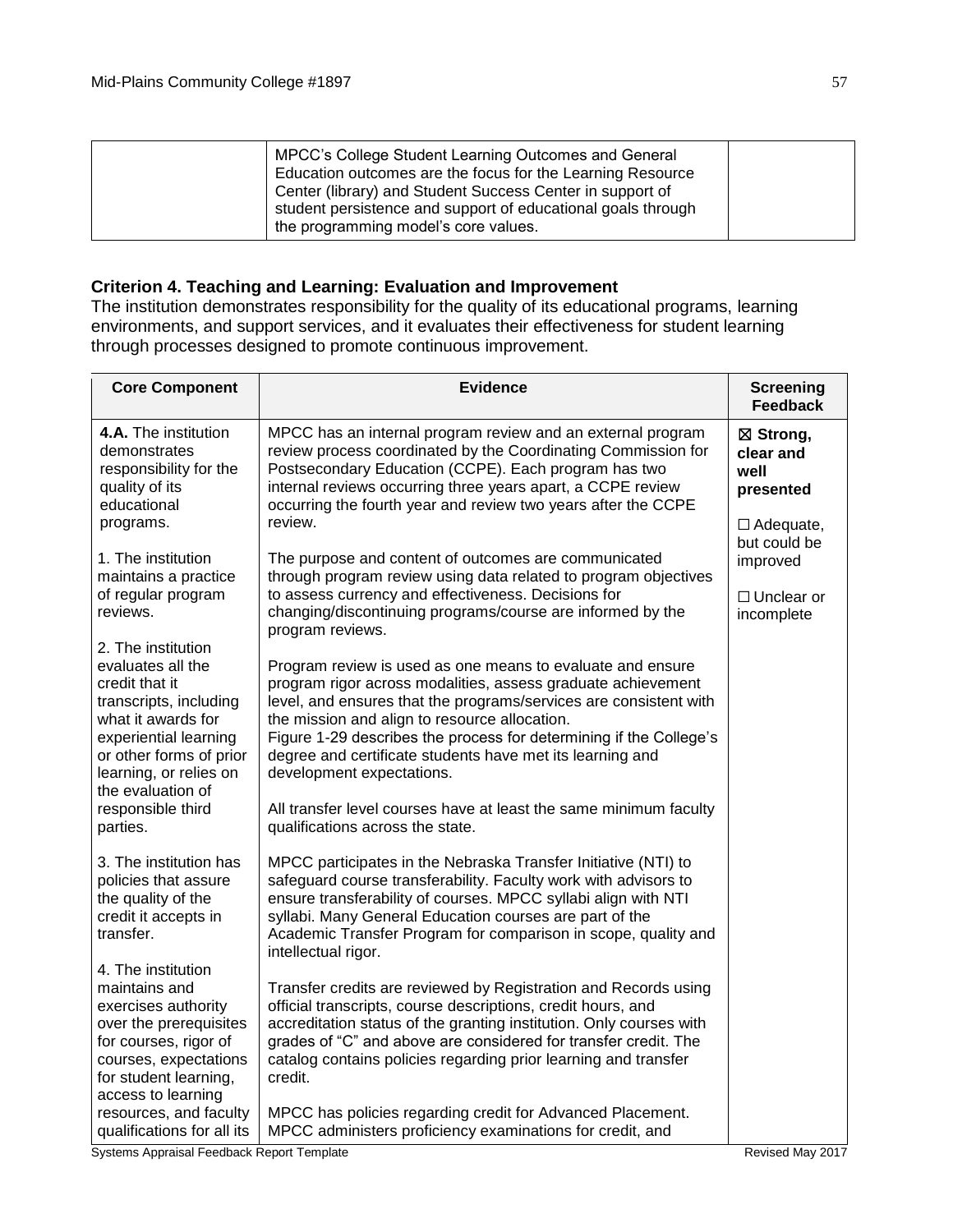| programs, including<br>dual credit programs.<br>It assures that its dual<br>credit courses or<br>programs for high<br>school students are<br>equivalent in learning<br>outcomes and levels<br>of achievement to its<br>higher education<br>curriculum.<br>5. The institution<br>maintains specialized<br>accreditation for its<br>programs as<br>appropriate to its | accepts CLEP® exams as transfer credit. MPCC complies with<br>federal law for evaluation of military service course work and<br>grades.<br>Credentialing guidelines for all full-time and adjunct faculty follow<br>HLC's Assumed Practices B.2 Faculty Roles and Qualifications<br>and Nebraska statewide initiatives. The College has created a<br>Minimum Criteria for Hiring Chart that shows the minimum<br>educational criteria for hiring full-time or adjunct faculty, including<br>dual credit faculty. Since 2016, current faculty credentials are<br>checked against the hiring guidelines by the vice president for<br>academic affairs.<br>Specific admissions requirements for programs, courses, or<br>student groups such as dual credit/early entry, are developed by<br>program faculty. The Instructional Service Team (IST) develops<br>specific admissions requirements for specific student groups |                                               |
|---------------------------------------------------------------------------------------------------------------------------------------------------------------------------------------------------------------------------------------------------------------------------------------------------------------------------------------------------------------------|--------------------------------------------------------------------------------------------------------------------------------------------------------------------------------------------------------------------------------------------------------------------------------------------------------------------------------------------------------------------------------------------------------------------------------------------------------------------------------------------------------------------------------------------------------------------------------------------------------------------------------------------------------------------------------------------------------------------------------------------------------------------------------------------------------------------------------------------------------------------------------------------------------------------------|-----------------------------------------------|
| educational purposes.<br>6. The institution<br>evaluates the                                                                                                                                                                                                                                                                                                        | including dual credit. Many dual credit students enroll in General<br>Education courses which are part of the Academic Transfer<br>Program to ensure that lower division courses are comparable in<br>scope, quality and intellectual rigor.                                                                                                                                                                                                                                                                                                                                                                                                                                                                                                                                                                                                                                                                             |                                               |
| success of its<br>graduates. The<br>institution assures<br>that the degree or<br>certificate programs it<br>represents as<br>preparation for<br>advanced study or                                                                                                                                                                                                   | MPCC determines preparatory requirements for students<br>including course specific pre-requisite for college-level<br>coursework, requirements for enrolling in courses that depend<br>upon prerequisite skill, and requirements for entry into select<br>admission programs. The College retains authority over<br>establishing all requirements regardless of program offerings,<br>modalities, and locations of delivery.                                                                                                                                                                                                                                                                                                                                                                                                                                                                                             |                                               |
| employment<br>accomplish these<br>purposes. For all<br>programs, the<br>institution looks to<br>indicators it deems<br>appropriate to its<br>mission, such as<br>employment rates,                                                                                                                                                                                  | Program Review, NTI and adjunct faculty evaluation ensure rigor<br>across modalities, location, consortia and in dual credit programs<br>to ensure consistency of course objectives, SLOs and course<br>content for NTI courses at MPCC and participating NTI colleges.<br>MPCC has five external program accreditations. Faculty drive<br>this process through discussions with advisory committees and<br>administration based upon the perceived value of the                                                                                                                                                                                                                                                                                                                                                                                                                                                         |                                               |
| admission rates to<br>advanced degree<br>programs, and<br>participation rates in<br>fellowships,<br>internships, and                                                                                                                                                                                                                                                | accreditation, the necessity, and the cost.<br>Assessing graduate achievement is part of the internal/external<br>program review process that results in an overview report shared<br>with the IST and their divisional faculty members.                                                                                                                                                                                                                                                                                                                                                                                                                                                                                                                                                                                                                                                                                 |                                               |
| special programs<br>(e.g., Peace Corps<br>and AmeriCorps).                                                                                                                                                                                                                                                                                                          | All preparation requirements are communicated in the College<br>catalog and through communication with enrollment coaches and<br>advisors. Preparation requirements are also coded in the<br>College's student information system and can be accessed by<br>students through CampusWeb. For select admission programs,<br>program faculty and advisors communicate specific admissions<br>requirements to prospective students.                                                                                                                                                                                                                                                                                                                                                                                                                                                                                          |                                               |
| 4.B. The institution<br>demonstrates a<br>commitment to                                                                                                                                                                                                                                                                                                             | Based on the College mission statement, faculty, staff, the<br>Instructional Leadership Team (ILT), and the Instructional<br>Services Team (IST) determine the purpose and content of the                                                                                                                                                                                                                                                                                                                                                                                                                                                                                                                                                                                                                                                                                                                                | $\Box$ Strong,<br>clear and well<br>presented |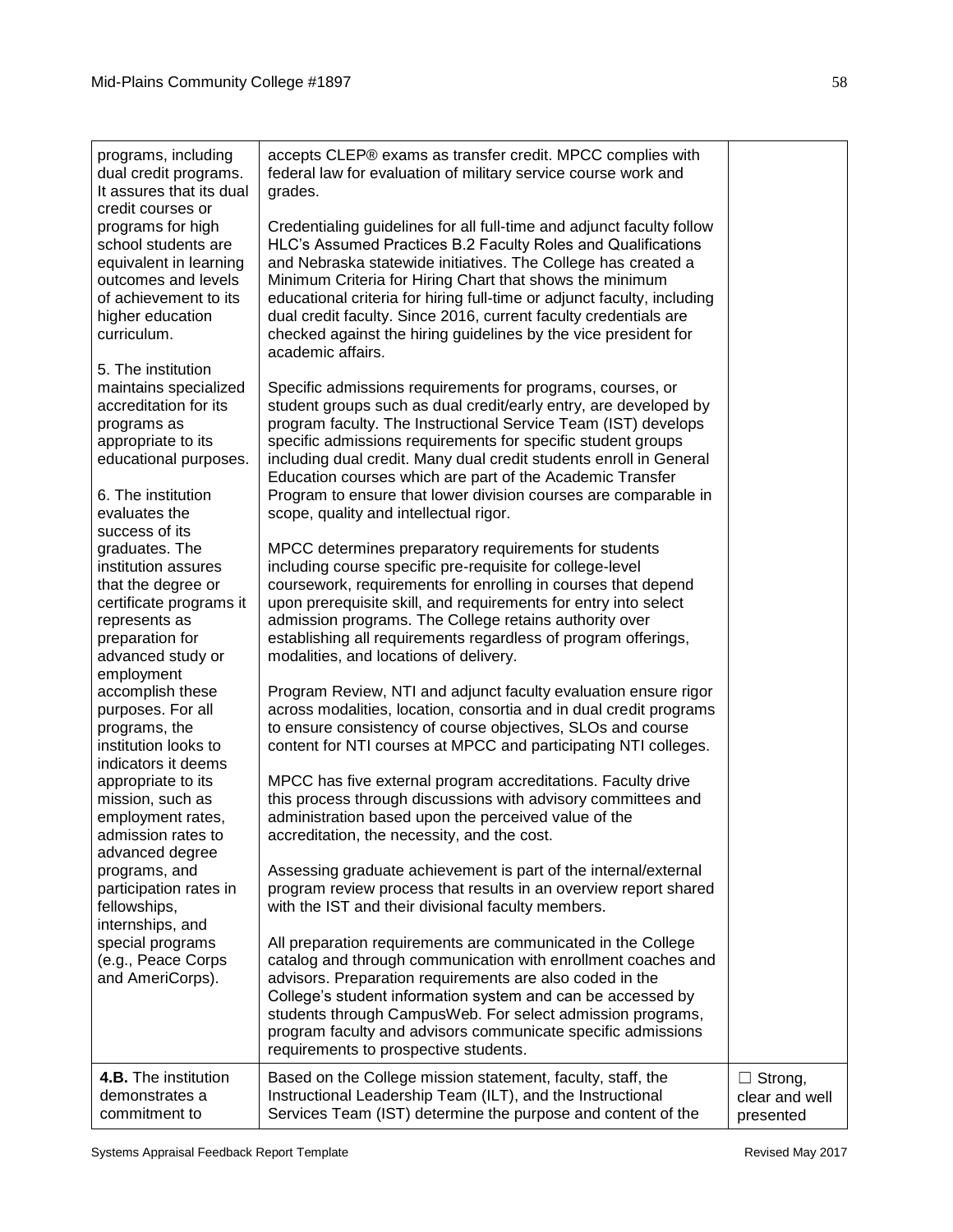| educational<br>achievement and<br>improvement through<br>ongoing assessment<br>of student learning.<br>1. The institution has<br>clearly stated goals<br>for student learning<br>and effective<br>processes for<br>assessment of<br>student learning and<br>achievement of<br>learning goals.                 | College Student Learning Outcomes and General Education<br>outcomes.<br>Program faculty, in consultation with the Assessment Coordinator<br>and Assessment Leadership Team (ALT), identify the tools and<br>methods to assess their program objectives. Tools used include<br>surveys, direct assessments and occupation specific tests.<br>Program faculty work with advisory committees to analyze each<br>program goal, the availability of external assessment tools, and<br>internal tools that can be developed.<br>Program curricular changes reflects decision-making from<br>assessments such as the development of curricular maps.<br>The faculty led ALT and Area Assessment Director ensure that                                                                                                                                                                        | $\boxtimes$ Adequate,<br>but could be<br>improved<br>$\Box$ Unclear or<br>incomplete |
|---------------------------------------------------------------------------------------------------------------------------------------------------------------------------------------------------------------------------------------------------------------------------------------------------------------|--------------------------------------------------------------------------------------------------------------------------------------------------------------------------------------------------------------------------------------------------------------------------------------------------------------------------------------------------------------------------------------------------------------------------------------------------------------------------------------------------------------------------------------------------------------------------------------------------------------------------------------------------------------------------------------------------------------------------------------------------------------------------------------------------------------------------------------------------------------------------------------|--------------------------------------------------------------------------------------|
| 2. The institution<br>assesses<br>achievement of the<br>learning outcomes<br>that it claims for its<br>curricular and co-<br>curricular programs.<br>3. The institution uses                                                                                                                                  | programs are assessed for General Education outcomes. The<br>ALT, library and Student Success Center support assessment<br>efforts.<br>College SLOs and General Education assessment data is<br>collected annually through the Community College Survey of<br>Student Engagement (CCSSE) and program assessment<br>measures that is shared across the College. General Education                                                                                                                                                                                                                                                                                                                                                                                                                                                                                                     |                                                                                      |
| the information<br>gained from<br>assessment to<br>improve student<br>learning.<br>4. The institution's<br>processes and<br>methodologies to<br>assess student<br>learning reflect good<br>practice, including the<br>substantial<br>participation of faculty<br>and other<br>instructional staff<br>members. | outcomes and assessment metrics are guided by the ILT and<br>IST, with primary input from faculty.<br>Program learning outcomes are determined and assessed by<br>faculty using direct and indirect measures. Advisory committees<br>work with the program faculty to develop internal tools and<br>suggest third-party assessment tools. For some programs, the<br>National Occupational Testing Institute (NOCTI) tests are used to<br>assess program and course specific objectives. Industry<br>standards are the primary drivers in the composition and<br>updating of program objectives.<br>Assessment data collected annually is compiled in the<br>Instructional Assessment Report that is distributed in the fall to<br>faculty, division chairs, College Cabinet and the ALT to inform<br>decisions.<br>For Academic Transfer disciplines, updates to learning objectives |                                                                                      |
|                                                                                                                                                                                                                                                                                                               | are initiated by faculty and reviewed by division chairs before<br>implementation. The Nebraska Transfer Initiative (NTI) and<br>course transfer to state and regional colleges and universities<br>provide guidance.                                                                                                                                                                                                                                                                                                                                                                                                                                                                                                                                                                                                                                                                |                                                                                      |
| 4.C. The institution<br>demonstrates a<br>commitment to<br>educational<br>improvement through<br>ongoing attention to                                                                                                                                                                                         | The Retention Summit Team student services personnel, and<br>Cabinet set targets that align with the strategic plan, mission and<br>Enrollment Management Plan. A segmented student group is<br>selected for deeper analysis each year via measures used in<br>addition to data extracts e.g., focus groups and surveys.                                                                                                                                                                                                                                                                                                                                                                                                                                                                                                                                                             | ⊠ Strong,<br>clear and<br>well<br>presented<br>$\Box$ Adequate,                      |
| retention,<br>persistence, and                                                                                                                                                                                                                                                                                | The Office of Institutional Research and Planning (OIRP) extracts<br>data from the student information system on retention,                                                                                                                                                                                                                                                                                                                                                                                                                                                                                                                                                                                                                                                                                                                                                          | but could be<br>improved                                                             |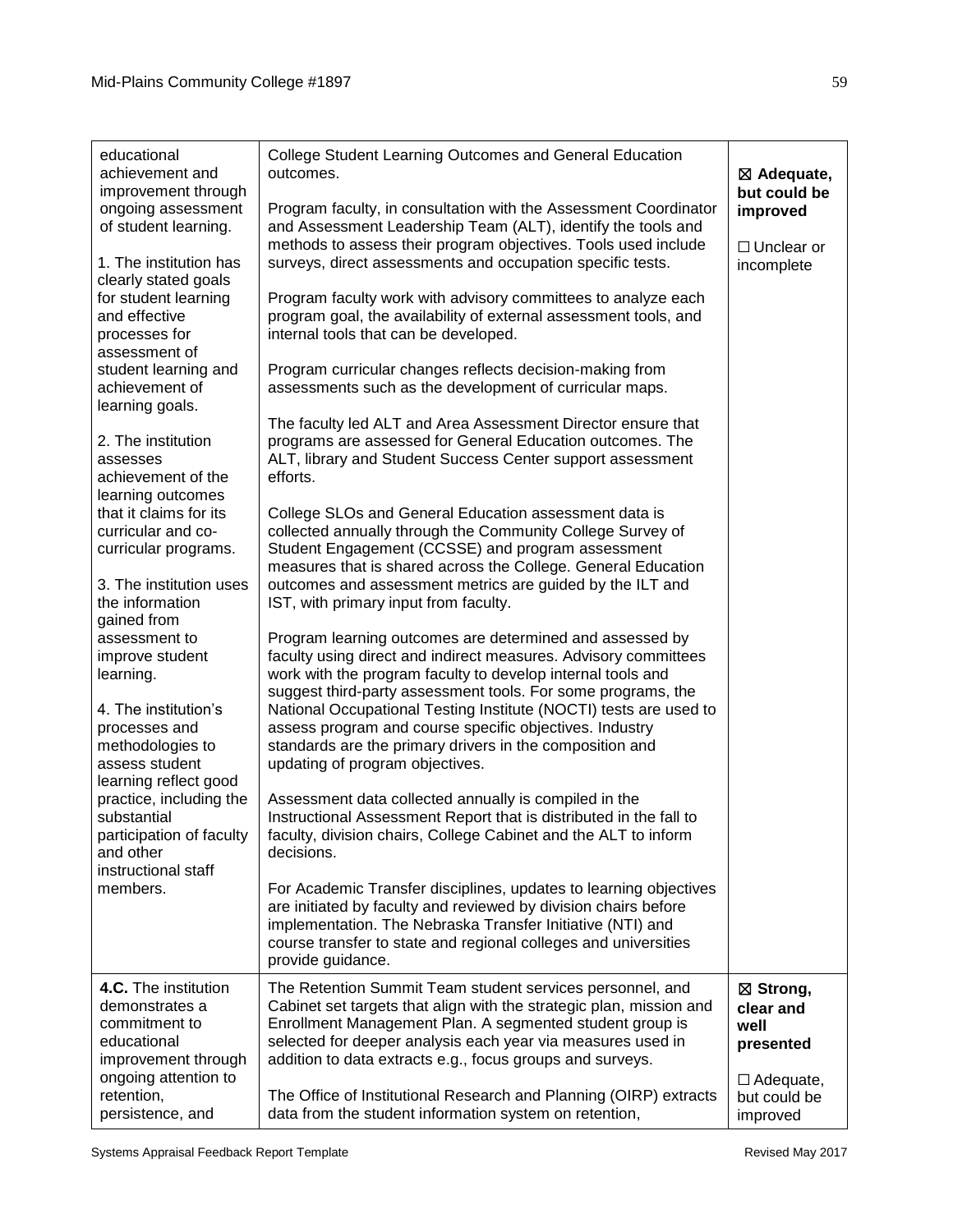| completion rates in<br>its degree and<br>certificate programs.                                                                                                                                                                                                                                                                                                                                                                        | persistence, and completion. MPCC uses external data<br>resources, such as the National Student Clearinghouse Student<br>Tracker to determine outcomes after students leave the<br>institution.                                                                                                                                                                                   | $\Box$ Unclear or<br>incomplete |
|---------------------------------------------------------------------------------------------------------------------------------------------------------------------------------------------------------------------------------------------------------------------------------------------------------------------------------------------------------------------------------------------------------------------------------------|-----------------------------------------------------------------------------------------------------------------------------------------------------------------------------------------------------------------------------------------------------------------------------------------------------------------------------------------------------------------------------------|---------------------------------|
| 1. The institution has<br>defined goals for<br>student retention,<br>persistence, and<br>completion that are<br>ambitious but                                                                                                                                                                                                                                                                                                         | MPCC analyzes its retention and completion data in the context<br>of other community colleges in the region. Data is segmented to<br>reflect the various educational paths and goals of community<br>college students.                                                                                                                                                            |                                 |
| attainable and<br>appropriate to its<br>mission, student<br>populations, and<br>educational offerings.                                                                                                                                                                                                                                                                                                                                | Standard retention measures used include fall-to-spring<br>persistence, first-time full-time fall-to-fall retention, and<br>completion rates. Yearly retention and completion reports are<br>used as key performance indicators in monitoring the<br>performance of student services units. Student services are<br>encouraged to use retention data in their planning processes. |                                 |
| 2. The institution<br>collects and analyzes<br>information on<br>student retention,<br>persistence, and<br>completion of its<br>programs.                                                                                                                                                                                                                                                                                             | The 2015-16 Retention Summit Team focused on students<br>identified as non-traditional, part-time and distance learning that<br>generated new strategies for retention including implementation<br>of a student information system enhancement for advising and an<br>Action Project to improve the early alert process.                                                          |                                 |
| 3. The institution<br>uses information on<br>student retention,<br>persistence, and<br>completion of<br>programs to make<br>improvements as<br>warranted by the<br>data.                                                                                                                                                                                                                                                              |                                                                                                                                                                                                                                                                                                                                                                                   |                                 |
| 4. The institution's<br>processes and<br>methodologies for<br>collecting and<br>analyzing information<br>on student retention,<br>persistence, and<br>completion of<br>programs reflect<br>good practice.<br>(Institutions are not<br>required to use<br><b>IPEDS</b> definitions in<br>their determination of<br>persistence or<br>completion rates.<br>Institutions are<br>encouraged to<br>choose measures<br>that are suitable to |                                                                                                                                                                                                                                                                                                                                                                                   |                                 |
| their student                                                                                                                                                                                                                                                                                                                                                                                                                         |                                                                                                                                                                                                                                                                                                                                                                                   |                                 |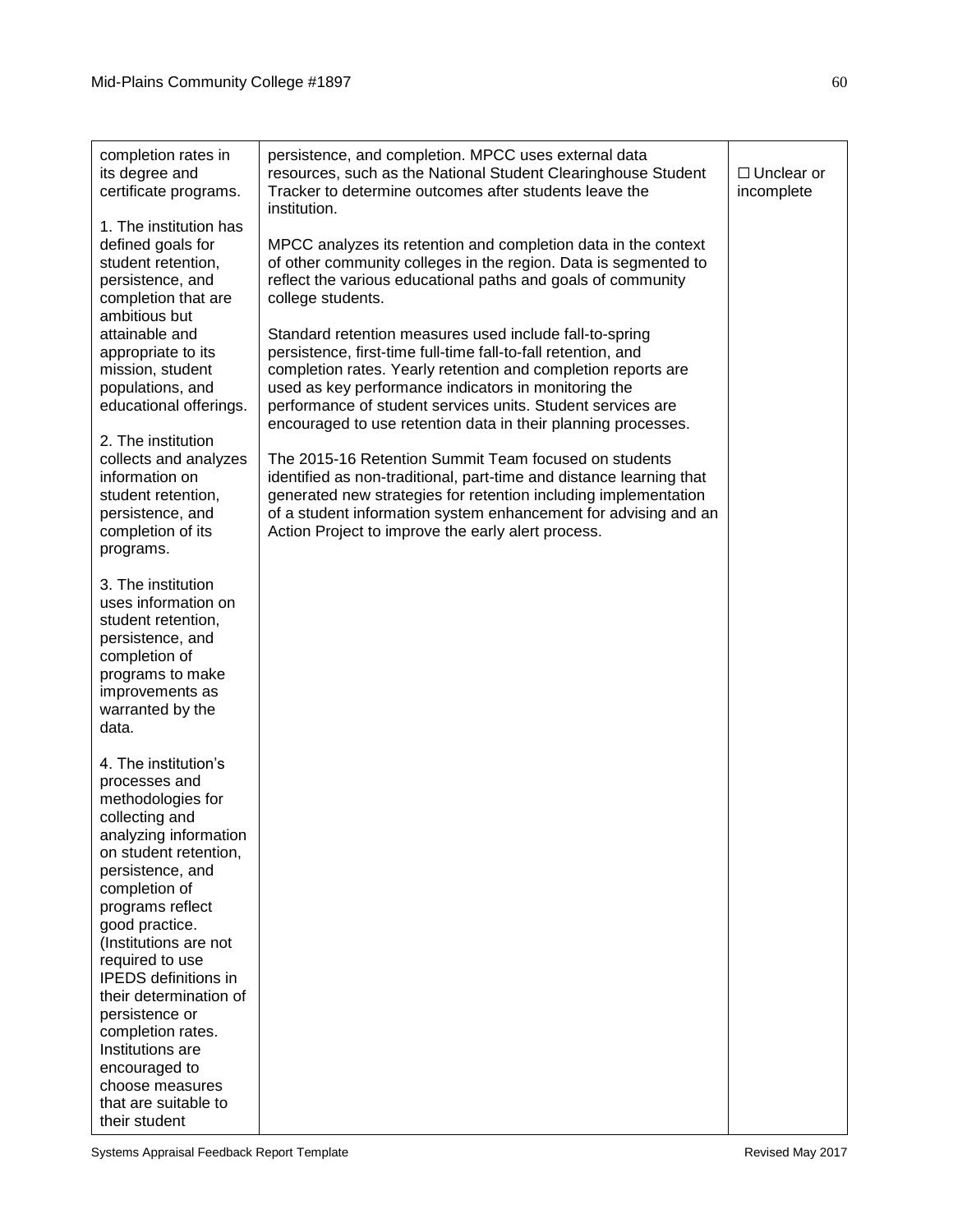| populations, but<br>institutions are<br>accountable for the<br>validity of their<br>measures.) |  |
|------------------------------------------------------------------------------------------------|--|
|                                                                                                |  |

## **Criterion 5. Resources, Planning, and Institutional Effectiveness**

The institution's resources, structures, and processes are sufficient to fulfill its mission, improve the quality of its educational offerings, and respond to future challenges and opportunities. The institution plans for the future.

| <b>Core Component</b>                                                                                                                                                            | <b>Evidence</b>                                                                                                                                                                                                                                                                                                                                                                                                                                                           | <b>Screening</b><br><b>Feedback</b>                                                                                            |
|----------------------------------------------------------------------------------------------------------------------------------------------------------------------------------|---------------------------------------------------------------------------------------------------------------------------------------------------------------------------------------------------------------------------------------------------------------------------------------------------------------------------------------------------------------------------------------------------------------------------------------------------------------------------|--------------------------------------------------------------------------------------------------------------------------------|
| 5.A. The institution's<br>resource base<br>supports its current<br>educational programs<br>and its plans for<br>maintaining and<br>strengthening their<br>quality in the future. | Communication about the expected level of increase or decline in<br>projected funds is shared with budget managers. The budget is<br>prioritized based upon the mission and strategic goals. MPCC<br>accomplishes its goals while maintaining a reserve balance that<br>is in a healthy range. Monthly monitoring of the financial position<br>involves three main revenue streams, local tax, state aid, and<br>tuition revenues.                                        | ⊠ Strong,<br>clear and<br>well<br>presented<br>$\Box$ Adequate,<br>but could be<br>improved<br>$\Box$ Unclear or<br>incomplete |
| 1. The institution has<br>the fiscal and human<br>resources and<br>physical and<br>technological<br>infrastructure<br>sufficient to support<br>its operations                    | The reported tax levy and fiscal reserve provide evidence of<br>fiscal accountability.<br>The College maintains a target of at least 50% of the budget<br>going towards instructional services and academic support.<br>Decisions affecting the allocation of resources always preserves<br>the educational purposes and is accomplished by continually<br>aligning to the mission, as well as having a VPAA present and<br>weighing in on difficult budgetary decisions. |                                                                                                                                |
| wherever and<br>however programs<br>are delivered.<br>2. The institution's<br>resource allocation<br>process ensures that<br>its educational                                     | Technological priorities are established through IS group<br>meetings and budget planning, network team members meet to<br>prioritize implementation of projects. Annual reports shared with<br>the Cabinet detail the goals for the past 12 months and goals for<br>the upcoming year. The information system is audited every<br>three to five years by an outside vendor.                                                                                              |                                                                                                                                |
| purposes are not<br>adversely affected by<br>elective resource<br>allocations to other                                                                                           | Departmental supervisors consult with administrative leadership<br>on alignment of the mission with strategic goals during the annual<br>budget process.                                                                                                                                                                                                                                                                                                                  |                                                                                                                                |
| areas or<br>disbursement of<br>revenue to a<br>superordinate entity.                                                                                                             | Cabinet and division chairs monitor enrollment and academic<br>planning data to staff academic and non-academic activities.<br>Survey data is used to determine needs for additional staff<br>positions. A position matrix exists to identify and prioritize staffing<br>needs.                                                                                                                                                                                           |                                                                                                                                |
| 3. The goals<br>incorporated into<br>mission statements<br>or elaborations of                                                                                                    | Resources are allocated to FT staff for tuition reimbursement and<br>continuing education.                                                                                                                                                                                                                                                                                                                                                                                |                                                                                                                                |
| mission statements<br>are realistic in light of                                                                                                                                  | The Training Team surveys employees annually for training<br>needs. HR publishes a fall and spring course training calendar                                                                                                                                                                                                                                                                                                                                               |                                                                                                                                |

61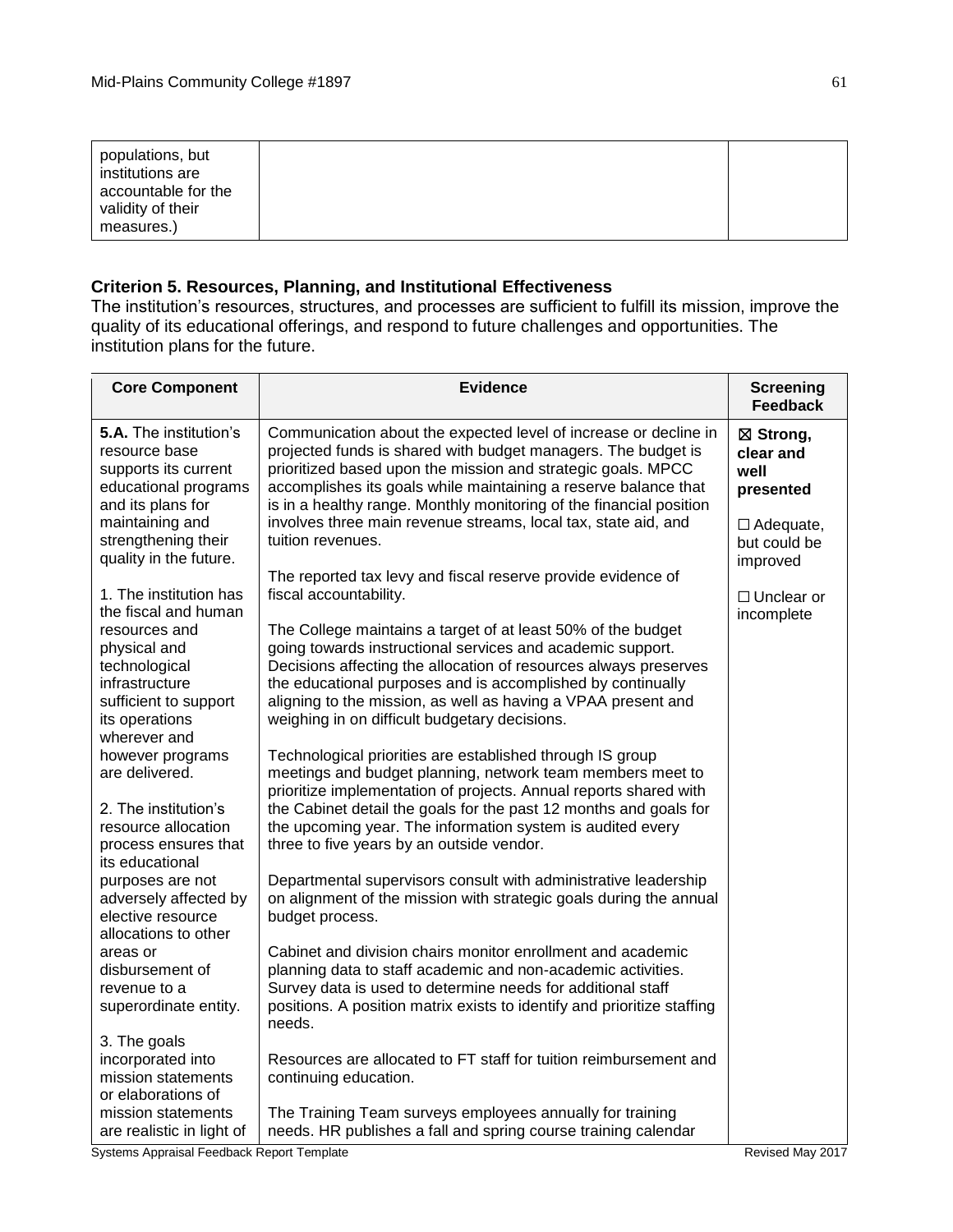| the institution's<br>organization,<br>resources, and<br>opportunities.<br>4. The institution's<br>staff in all areas are<br>appropriately qualified<br>and trained.<br>5. The institution has<br>a well-developed<br>process in place for<br>budgeting and for<br>monitoring expenses.                                                                                                                                                                                                                                                                                                                 | based on employee input. Additional training opportunities<br>include annual in-services, off-campus professional development<br>opportunities, and faculty development days. The Training Team<br>evaluates utilization of training and seeks feedback from<br>employees while HR evaluates the level of need vs. support.<br>All large-scale non-instructional projects obtain the support and<br>approval of the College Cabinet. Readjustment of non-<br>instructional objectives and processes also takes place during<br>the budget process. If a need arises that has not been budgeted,<br>Non-Instructional Enhancement Funds are available for groups or<br>departments. A dollar amount allocated for Jenzabar<br>consulting/training was provided.                                                                                                                                                                                                                                                                                                                                                                                                                                                                                                   |                                                                                 |
|--------------------------------------------------------------------------------------------------------------------------------------------------------------------------------------------------------------------------------------------------------------------------------------------------------------------------------------------------------------------------------------------------------------------------------------------------------------------------------------------------------------------------------------------------------------------------------------------------------|------------------------------------------------------------------------------------------------------------------------------------------------------------------------------------------------------------------------------------------------------------------------------------------------------------------------------------------------------------------------------------------------------------------------------------------------------------------------------------------------------------------------------------------------------------------------------------------------------------------------------------------------------------------------------------------------------------------------------------------------------------------------------------------------------------------------------------------------------------------------------------------------------------------------------------------------------------------------------------------------------------------------------------------------------------------------------------------------------------------------------------------------------------------------------------------------------------------------------------------------------------------|---------------------------------------------------------------------------------|
| <b>5.B.</b> The institution's<br>governance and<br>administrative<br>structures promote<br>effective leadership                                                                                                                                                                                                                                                                                                                                                                                                                                                                                        | Reports are presented to the Board on an annual basis for review<br>and consideration. An audit committee of the Board participates<br>in the financial, enrollment, and financial aid audits that also<br>occur annually.                                                                                                                                                                                                                                                                                                                                                                                                                                                                                                                                                                                                                                                                                                                                                                                                                                                                                                                                                                                                                                       | ⊠ Strong,<br>clear and<br>well<br>presented                                     |
| and support<br>collaborative<br>processes that<br>enable the institution<br>to fulfill its mission.<br>1. The governing<br>board is<br>knowledgeable about<br>the institution; it<br>provides oversight of<br>the institution's<br>financial and<br>academic policies<br>and practices and<br>meets its legal and<br>fiduciary<br>responsibilities.<br>2. The institution has<br>and employs policies<br>and procedures to<br>engage its internal<br>constituencies-<br>including its<br>governing board,<br>administration,<br>faculty, staff, and<br>students-in the<br>institution's<br>governance. | The Cabinet and the AQIP Core Team monitor the progress of<br>the Action Project teams. Minor adjustments to the Strategic Plan<br>require both the Cabinet and the AQIP Core Team's involvement<br>in making the adjustments. Major adjustments to the strategic<br>plan requires the involvement of the Board of Governors.<br>MPCC follows a shared governance model. A team model is<br>used to support ten additional leadership teams who report to the<br>College Cabinet. These leadership teams, with Cabinet, decide<br>on operational matters of the College. Standing teams operate<br>interdependently within the organization. These teams are<br>comprised of faculty and staff.<br>The portal provides access to the college-wide distribution of<br>Cabinet meeting notes, notes from meetings of the standing<br>teams, and of governing board minutes.<br>The strategic planning process includes collecting input from<br>internal and external stakeholders through surveys, forums,<br>process improvement suggestions, committee reports and team<br>meetings.<br>Academic decision-making is made by faculty who has five seats<br>on the Instructional Leadership Team. Faculty are represented<br>on the Cabinet by the VPAA position. | $\Box$ Adequate,<br>but could be<br>improved<br>$\Box$ Unclear or<br>incomplete |
| 3. Administration,<br>faculty, staff, and                                                                                                                                                                                                                                                                                                                                                                                                                                                                                                                                                              |                                                                                                                                                                                                                                                                                                                                                                                                                                                                                                                                                                                                                                                                                                                                                                                                                                                                                                                                                                                                                                                                                                                                                                                                                                                                  |                                                                                 |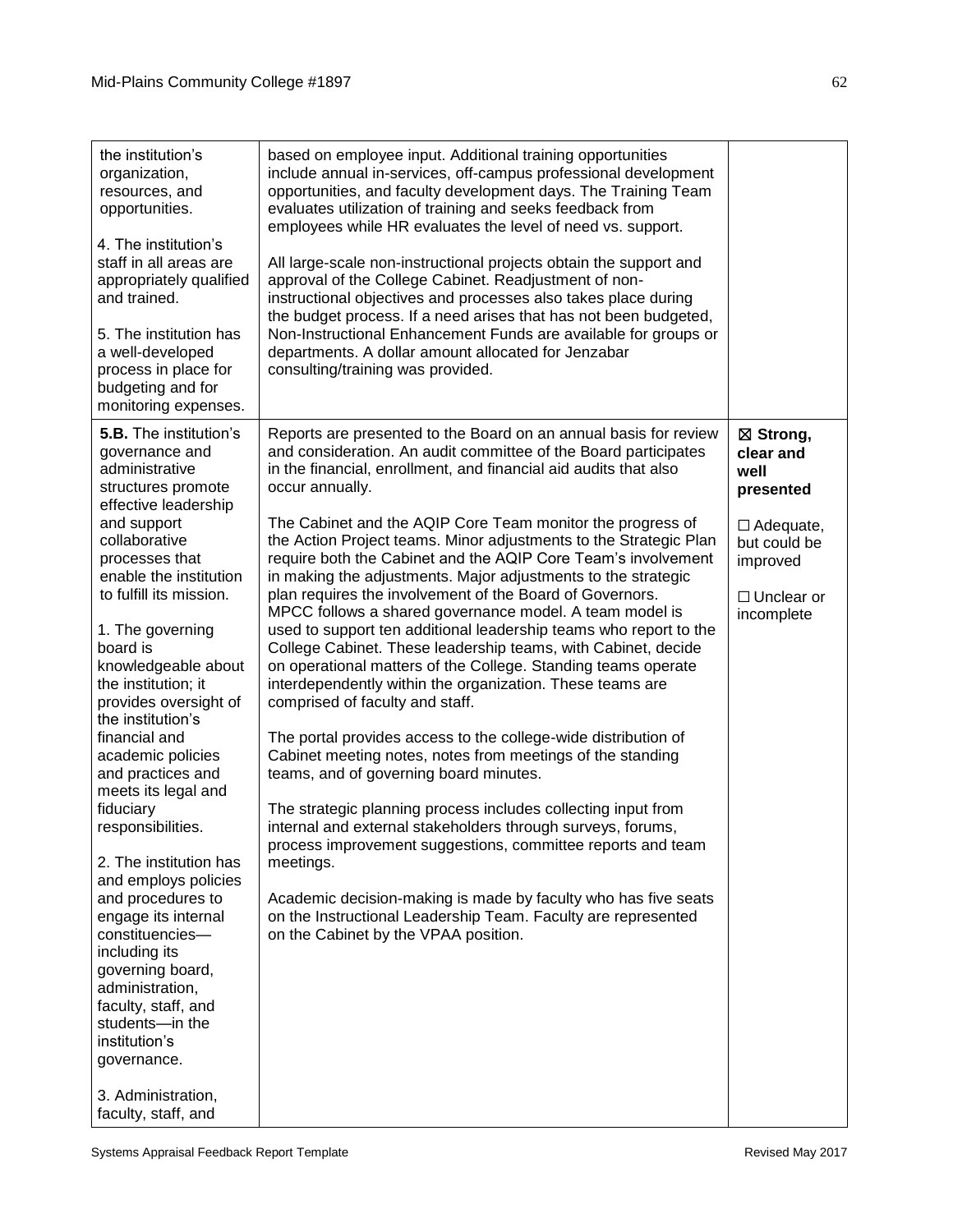| students are involved<br>in setting academic<br>requirements, policy,<br>and processes<br>through effective<br>structures for<br>contribution and<br>collaborative effort.                                                                                                                                                                                                                                                                                                                                                                                                                                           |                                                                                                                                                                                                                                                                                                                                                                                                                                                                                                                                                                                                                                                                                                                                                                                                                                                                                                                                                                                                                                                                                                                                                                                                                                                                                                                                                                                                                                                                                                                                                                                                                                                      |                                                                                                                                |
|----------------------------------------------------------------------------------------------------------------------------------------------------------------------------------------------------------------------------------------------------------------------------------------------------------------------------------------------------------------------------------------------------------------------------------------------------------------------------------------------------------------------------------------------------------------------------------------------------------------------|------------------------------------------------------------------------------------------------------------------------------------------------------------------------------------------------------------------------------------------------------------------------------------------------------------------------------------------------------------------------------------------------------------------------------------------------------------------------------------------------------------------------------------------------------------------------------------------------------------------------------------------------------------------------------------------------------------------------------------------------------------------------------------------------------------------------------------------------------------------------------------------------------------------------------------------------------------------------------------------------------------------------------------------------------------------------------------------------------------------------------------------------------------------------------------------------------------------------------------------------------------------------------------------------------------------------------------------------------------------------------------------------------------------------------------------------------------------------------------------------------------------------------------------------------------------------------------------------------------------------------------------------------|--------------------------------------------------------------------------------------------------------------------------------|
| 5.C. The institution<br>engages in<br>systematic and<br>integrated planning.<br>1. The institution<br>allocates its<br>resources in<br>alignment with its<br>mission and<br>priorities.                                                                                                                                                                                                                                                                                                                                                                                                                              | The Board aligned its strategic goals with the six AQIP<br>categories.<br>Cabinet and the AQIP Core Team developed a systematic<br>planning process. The Board of Governors approves funds for a<br>separate budget to be used solely for strategic planning initiatives<br>to allow teams to pilot, develop, and implement solutions that<br>meet the mission and planning goals.<br>Budget managers reflect the mission and vision of the College in<br>their budget preparations to achieve institutional goals.                                                                                                                                                                                                                                                                                                                                                                                                                                                                                                                                                                                                                                                                                                                                                                                                                                                                                                                                                                                                                                                                                                                                  | ⊠ Strong,<br>clear and<br>well<br>presented<br>$\Box$ Adequate,<br>but could be<br>improved<br>$\Box$ Unclear or<br>incomplete |
| 2. The institution links<br>its processes for<br>assessment of<br>student learning,<br>evaluation of<br>operations, planning,<br>and budgeting.<br>3. The planning<br>process<br>encompasses the<br>institution as a whole<br>and considers the<br>perspectives of<br>internal and external<br>constituent groups.<br>4. The institution<br>plans on the basis of<br>a sound<br>understanding of its<br>current capacity.<br>Institutional plans<br>anticipate the<br>possible impact of<br>fluctuations in the<br>institution's sources<br>of revenue, such as<br>enrollment, the<br>economy, and state<br>support. | A portion of the institutional budget is set aside to fund annual<br>strategic planning initiatives, which are required to align with the<br>strategic plan and mission. All departmental budgets are also<br>required to align to the Strategic Plan.<br>The process for engagement of internal and external<br>stakeholders includes opportunities to gather input from many<br>stakeholders, including students, faculty, staff, administration,<br>various community members, and the board in the planning<br>process. Regular board meetings include time for comments from<br>the public, employees, and students.<br>The Strategic Plan outlines the goals and initiatives of the<br>College for the current three-year period (2015-2018) and<br>describes how goals are developed in alignment with the<br>mission. Alignment of strategic goals is made concrete mainly<br>through AQIP Action Projects. The strategic planning process<br>includes an environmental scan and a SWOT analysis.<br>Action project teams are made up of cross-functional process<br>owners. Research is done by the team in consultation with the<br>College Cabinet and the Office of Institutional Research and<br>Planning to identify the appropriate outcome measures for the<br>project.<br>As Action Project teams are developed and trained, a strong<br>focus is placed on measuring outcomes, benchmarking and<br>staying focused. Each action project team posts all<br>documentation, including meeting minutes, to the College's portal<br>to which all MPCC employees have access.<br>The AQIP Core Team provides information sharing through |                                                                                                                                |
| 5. Institutional<br>planning anticipates                                                                                                                                                                                                                                                                                                                                                                                                                                                                                                                                                                             | mentions in Cabinet weekly updates, presentations during semi-<br>annual campus-based meetings, and in a recognition of                                                                                                                                                                                                                                                                                                                                                                                                                                                                                                                                                                                                                                                                                                                                                                                                                                                                                                                                                                                                                                                                                                                                                                                                                                                                                                                                                                                                                                                                                                                              |                                                                                                                                |